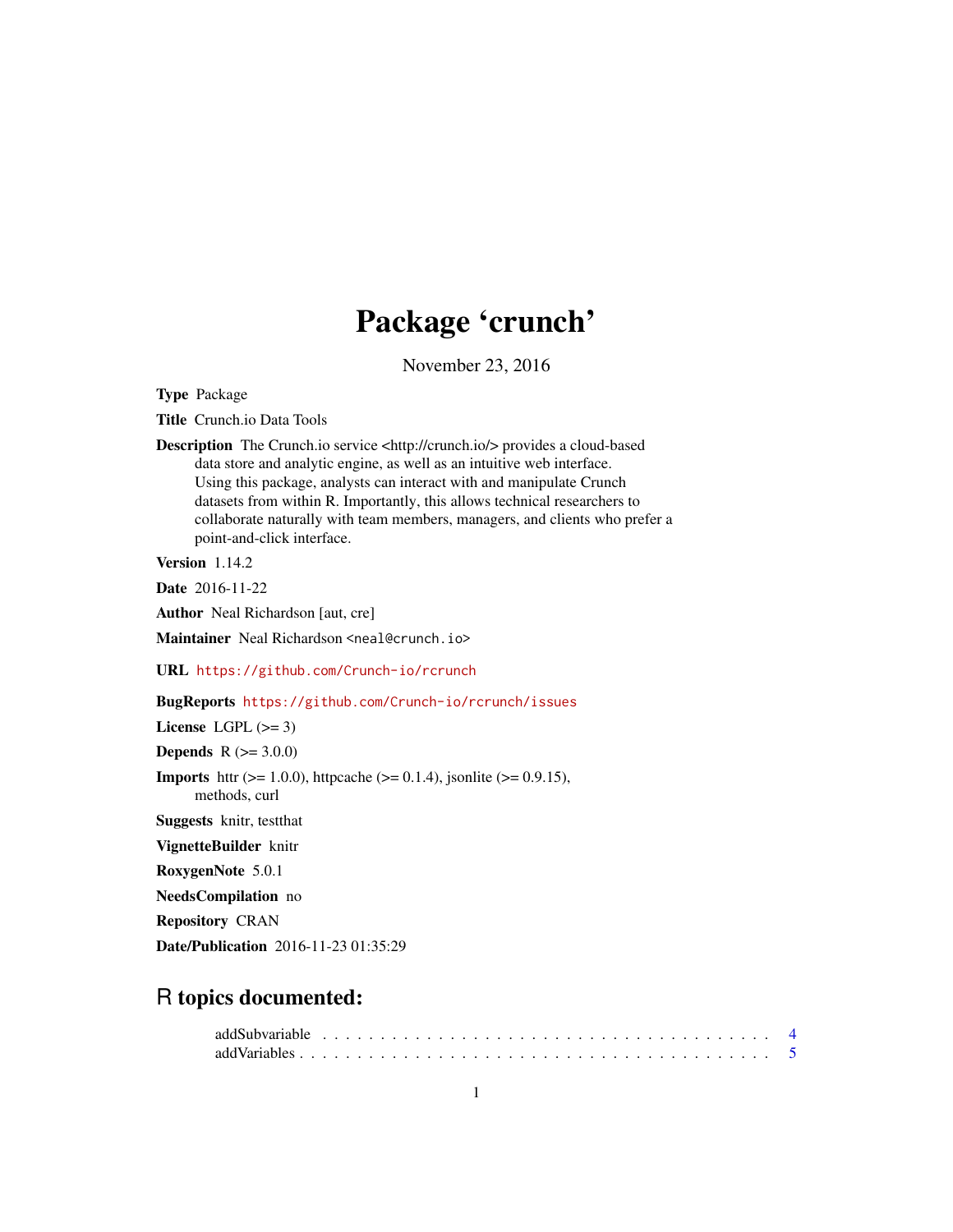|                                                                                                       | 5              |
|-------------------------------------------------------------------------------------------------------|----------------|
|                                                                                                       | 6              |
|                                                                                                       | 6              |
| batches                                                                                               | $\overline{7}$ |
|                                                                                                       | 8              |
|                                                                                                       | 8              |
|                                                                                                       | 12             |
|                                                                                                       | 12             |
|                                                                                                       | 13             |
|                                                                                                       | 14             |
|                                                                                                       | 15             |
|                                                                                                       | 15             |
|                                                                                                       | 16             |
|                                                                                                       | 17             |
|                                                                                                       | 18             |
|                                                                                                       | 18             |
|                                                                                                       | 19             |
|                                                                                                       | 20             |
|                                                                                                       | 20             |
|                                                                                                       | 21             |
|                                                                                                       | 22             |
|                                                                                                       | 22             |
|                                                                                                       | 22.            |
|                                                                                                       | 23             |
|                                                                                                       | 24             |
|                                                                                                       | 25             |
|                                                                                                       | 26             |
|                                                                                                       | 26             |
|                                                                                                       | 28             |
|                                                                                                       | 28             |
|                                                                                                       | 29             |
|                                                                                                       | 30             |
|                                                                                                       | 30             |
|                                                                                                       | 31             |
| deleteSubvariables                                                                                    | 32             |
|                                                                                                       | 33             |
|                                                                                                       | 33             |
|                                                                                                       | 35             |
| dichotomize                                                                                           | 36             |
| dim-dataset                                                                                           | 37             |
|                                                                                                       | 38             |
|                                                                                                       | 39             |
|                                                                                                       | 39             |
| entity, Crunch Project-method $\ldots \ldots \ldots \ldots \ldots \ldots \ldots \ldots \ldots \ldots$ | 40             |
| exclusion                                                                                             | 42             |
| exportDataset                                                                                         | 43             |
|                                                                                                       | 43             |
|                                                                                                       | 45             |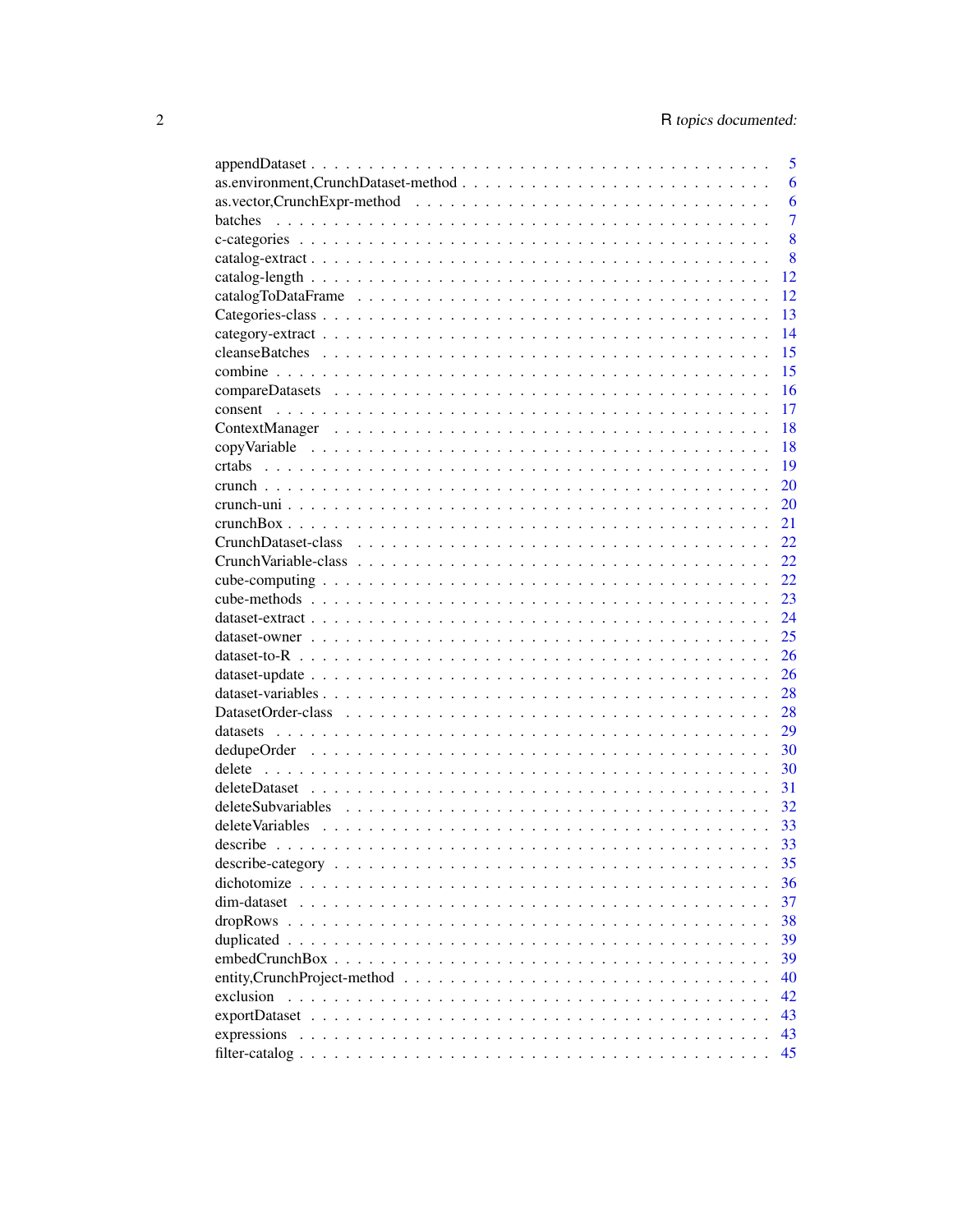|                                                                                                           | 46       |
|-----------------------------------------------------------------------------------------------------------|----------|
|                                                                                                           | 46       |
|                                                                                                           | 47       |
|                                                                                                           | 47       |
|                                                                                                           | 48       |
|                                                                                                           | 48       |
|                                                                                                           | 49       |
|                                                                                                           | 49       |
| hide                                                                                                      | 50       |
|                                                                                                           | 50       |
|                                                                                                           | 51       |
| index                                                                                                     | 52       |
|                                                                                                           | 52       |
|                                                                                                           | 53       |
|                                                                                                           | 54       |
|                                                                                                           | 55       |
|                                                                                                           | 56       |
| $listDatasets \ldots \ldots \ldots \ldots \ldots \ldots \ldots \ldots \ldots \ldots \ldots \ldots \ldots$ | 57       |
|                                                                                                           | 58       |
|                                                                                                           | 58       |
|                                                                                                           | 59       |
|                                                                                                           | 59       |
|                                                                                                           | 60       |
|                                                                                                           | 60       |
|                                                                                                           | 61       |
|                                                                                                           | 61       |
|                                                                                                           | 62       |
|                                                                                                           | 63       |
|                                                                                                           | 64       |
|                                                                                                           | 64       |
|                                                                                                           | 66       |
|                                                                                                           | 67       |
|                                                                                                           | 67       |
|                                                                                                           | 68       |
|                                                                                                           | 68       |
|                                                                                                           | 69       |
|                                                                                                           | 70       |
|                                                                                                           | 70       |
| $\sim$                                                                                                    | 71       |
| projects                                                                                                  | 71       |
|                                                                                                           | 72       |
|                                                                                                           | 72       |
|                                                                                                           | 73       |
| saveVersion                                                                                               | 74       |
|                                                                                                           |          |
|                                                                                                           |          |
| self. $\cdot$ .                                                                                           | 74       |
|                                                                                                           | 75       |
| settings                                                                                                  | 75<br>76 |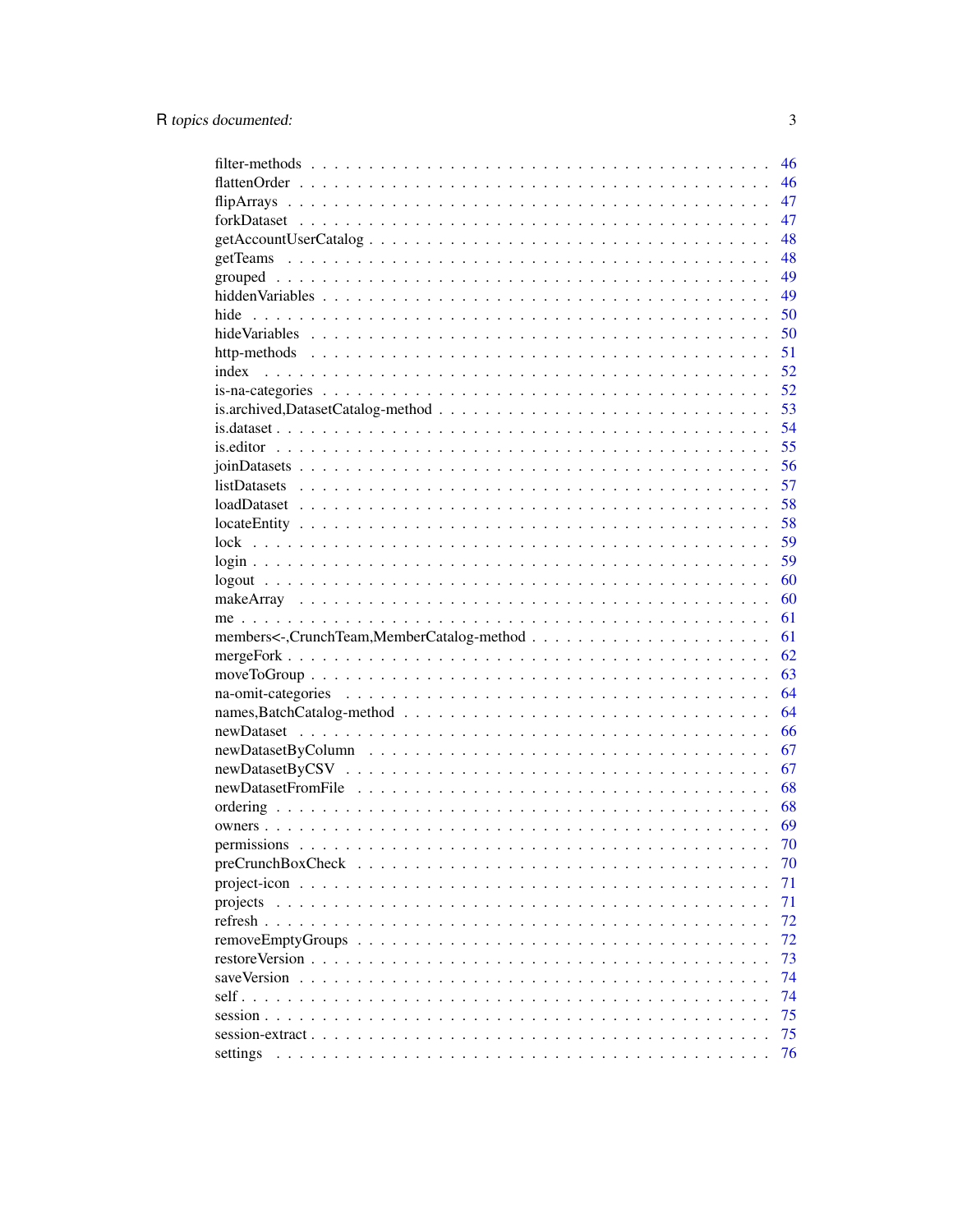<span id="page-3-0"></span>

| Index |                                                                                                                                                              | 99 |
|-------|--------------------------------------------------------------------------------------------------------------------------------------------------------------|----|
|       | $[$ , Crunch Expr, Crunch Logical Expr, ANY-method $\ldots \ldots \ldots \ldots \ldots \ldots \ldots \ldots$                                                 | 98 |
|       |                                                                                                                                                              | 97 |
|       |                                                                                                                                                              | 97 |
|       |                                                                                                                                                              | 96 |
|       |                                                                                                                                                              | 96 |
|       |                                                                                                                                                              | 95 |
|       |                                                                                                                                                              | 95 |
|       |                                                                                                                                                              | 94 |
|       |                                                                                                                                                              | 94 |
|       |                                                                                                                                                              | 92 |
|       |                                                                                                                                                              | 91 |
|       |                                                                                                                                                              | 91 |
|       |                                                                                                                                                              | 90 |
|       |                                                                                                                                                              | 90 |
|       |                                                                                                                                                              | 89 |
|       |                                                                                                                                                              | 88 |
|       |                                                                                                                                                              | 87 |
|       |                                                                                                                                                              | 87 |
|       |                                                                                                                                                              | 86 |
|       | subvars-extract $\ldots$ , $\ldots$ , $\ldots$ , $\ldots$ , $\ldots$ , $\ldots$ , $\ldots$ , $\ldots$ , $\ldots$ , $\ldots$ , $\ldots$ , $\ldots$ , $\ldots$ | 84 |
|       |                                                                                                                                                              | 83 |
|       |                                                                                                                                                              | 82 |
|       |                                                                                                                                                              | 81 |
|       |                                                                                                                                                              | 80 |
|       |                                                                                                                                                              | 78 |
|       |                                                                                                                                                              | 77 |
|       |                                                                                                                                                              | 77 |

addSubvariable *Add subvariable to an array*

# Description

Add subvariable to an array

# Usage

```
addSubvariable(variable, subvariable)
```

```
addSubvariables(variable, subvariable)
```
# Arguments

| variable    | the array variable to modify                                           |
|-------------|------------------------------------------------------------------------|
| subvariable | the subvariable to add, or a list of those to add, or a dataset subset |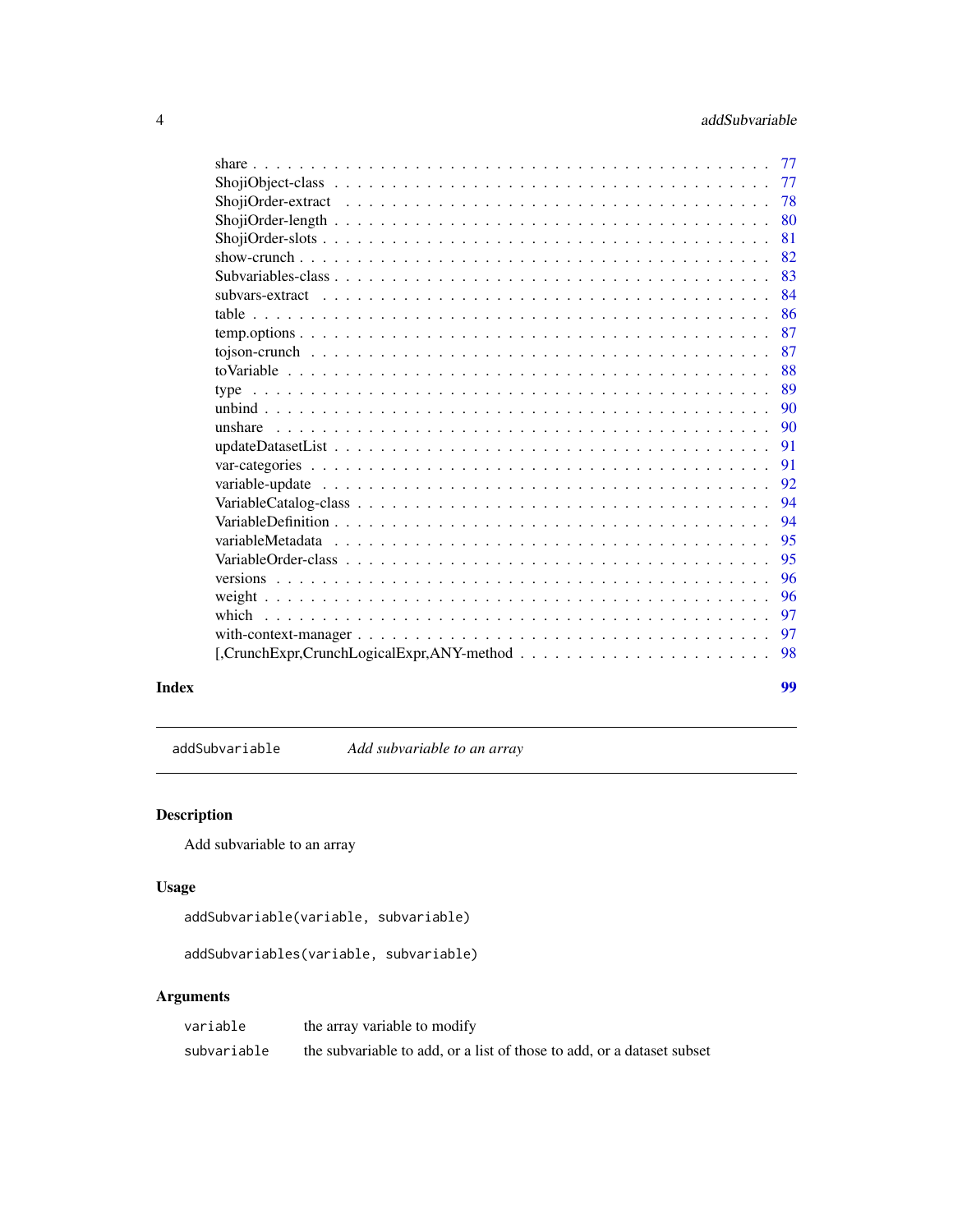#### <span id="page-4-0"></span>addVariables 5

# Value

variable with the indicated subvariables added.

# Examples

```
## Not run:
ds$allpets <- addSubvariable(ds$allpets, ds$allpets_4)
ds$petloc <- addSubvariables(ds$petloc, ds[c("petloc_school", "petloc_daycare")])
```
## End(Not run)

addVariables *Add multiple variables to a dataset*

#### Description

This function lets you add more than one variable at a time to a dataset. If you have multiple variables to add, this function will be faster than doing ds\$var <- value assignment because it doesn't refresh the dataset's state in between variable POST requests.

#### Usage

addVariables(dataset, ...)

# Arguments

| dataset           | a CrunchDataset                                       |
|-------------------|-------------------------------------------------------|
| $\cdot\cdot\cdot$ | VariableDefinitions or a list of VariableDefinitions. |

#### Value

dataset with the new variables added (invisibly)

appendDataset *Append one Crunch dataset to another*

# Description

Append one Crunch dataset to another

```
appendDataset(dataset1, dataset2, autorollback = TRUE,
 cleanup = autorollback)
```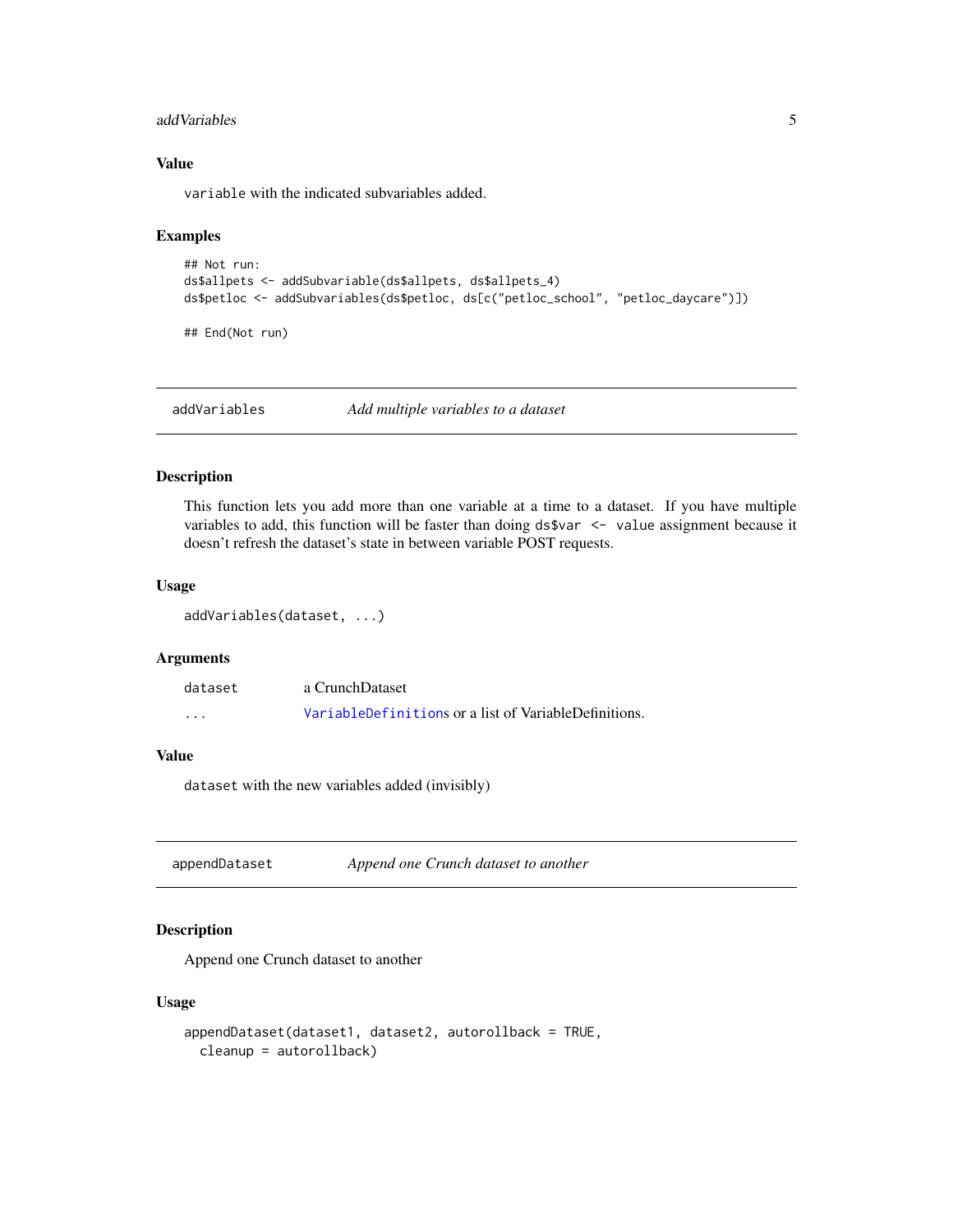# <span id="page-5-0"></span>Arguments

| dataset1     | a CrunchDataset                                                                                                                                                 |
|--------------|-----------------------------------------------------------------------------------------------------------------------------------------------------------------|
| dataset2     | another CrunchDataset, or possibly a data.frame. If dataset2 is not a Crunch<br>dataset, it will be uploaded as a new dataset before appending.                 |
| autorollback | logical: If the append fails, revert the dataset back to its state before attempting<br>to append? Default is TRUE, and you probably won't want to change that. |
| cleanup      | Deprecated in favor of autorollback. See also cleanse Batches.                                                                                                  |

# Value

A CrunchDataset with dataset2 appended to dataset1

as.environment,CrunchDataset-method *as.environment method for CrunchDataset*

# Description

This method allows you to eval within a Dataset.

# Usage

## S4 method for signature 'CrunchDataset' as.environment(x)

# Arguments

x CrunchDataset

# Value

an environment in which named objects are (promises that return) CrunchVariables.

as.vector,CrunchExpr-method

*Convert Variables to local R objects*

# Description

Convert Variables to local R objects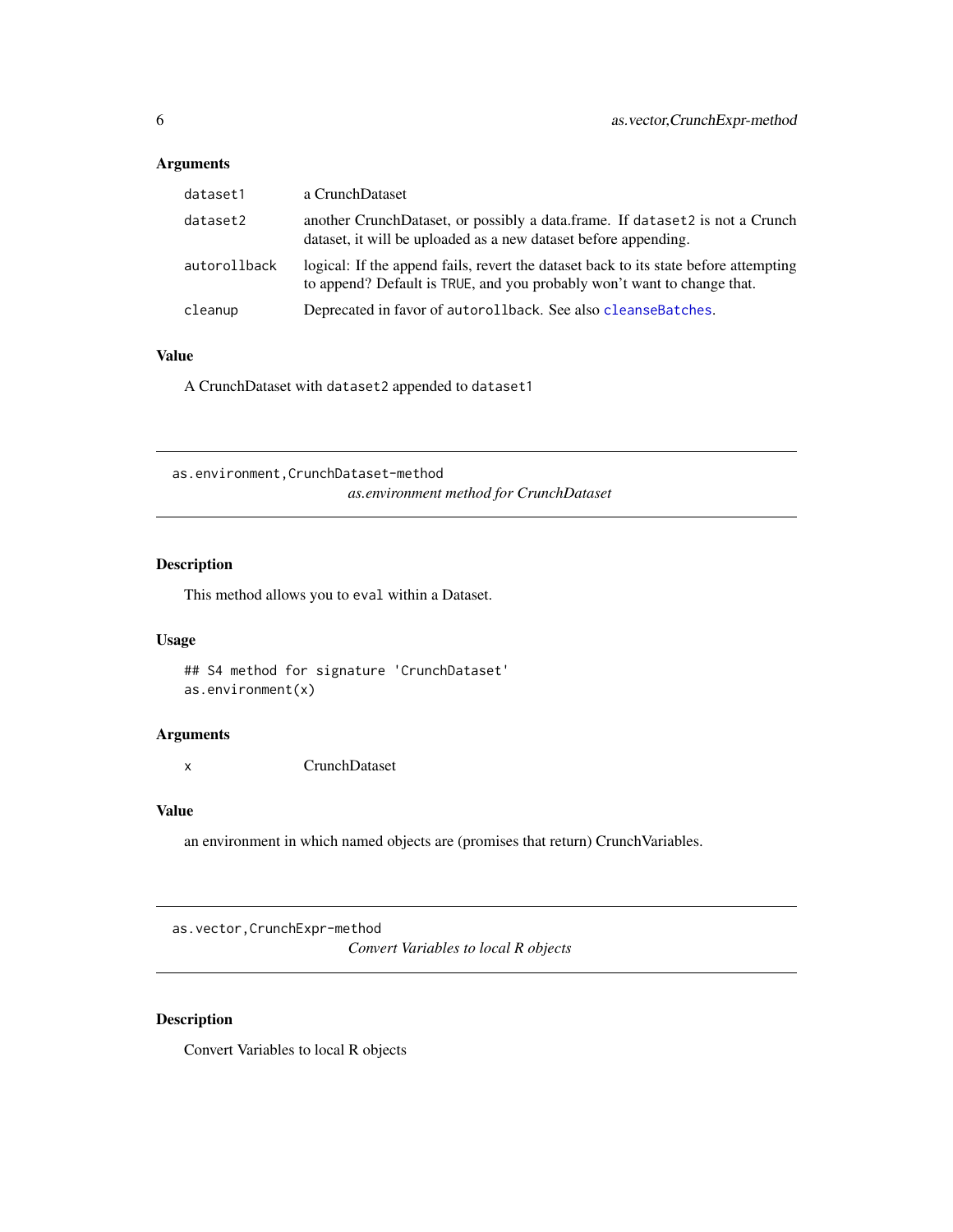#### <span id="page-6-0"></span>batches 7

# Usage

```
## S4 method for signature 'CrunchExpr'
as.vector(x, \text{ mode} = "any")## S4 method for signature 'CrunchVariable'
as.vector(x, mode = "any")
```
# Arguments

| $\mathsf{x}$ | a Crunch Variable subclass                                                                                                                                                                                                                                                                                                                                                                                                                                                       |
|--------------|----------------------------------------------------------------------------------------------------------------------------------------------------------------------------------------------------------------------------------------------------------------------------------------------------------------------------------------------------------------------------------------------------------------------------------------------------------------------------------|
| mode         | for Categorical variables, one of either "factor" (default, which returns the values<br>as factor); "numeric" (which returns the numeric values); or "id" (which returns<br>the category ids). If "id", values corresponding to missing categories will re-<br>turn as the underlying integer codes; i.e., the R representation will not have any<br>NAs. Otherwise, missing categories will all be returned NA. For non-Categorical<br>variables, the mode argument is ignored. |

# Value

an R vector of the type corresponding to the Variable. E.g. CategoricalVariable yields type factor by default, NumericVariable yields numeric, etc.

batches *See the appended batches of this dataset*

# Description

See the appended batches of this dataset

# Usage

batches(x)

# Arguments

x a CrunchDataset

# Value

a BatchCatalog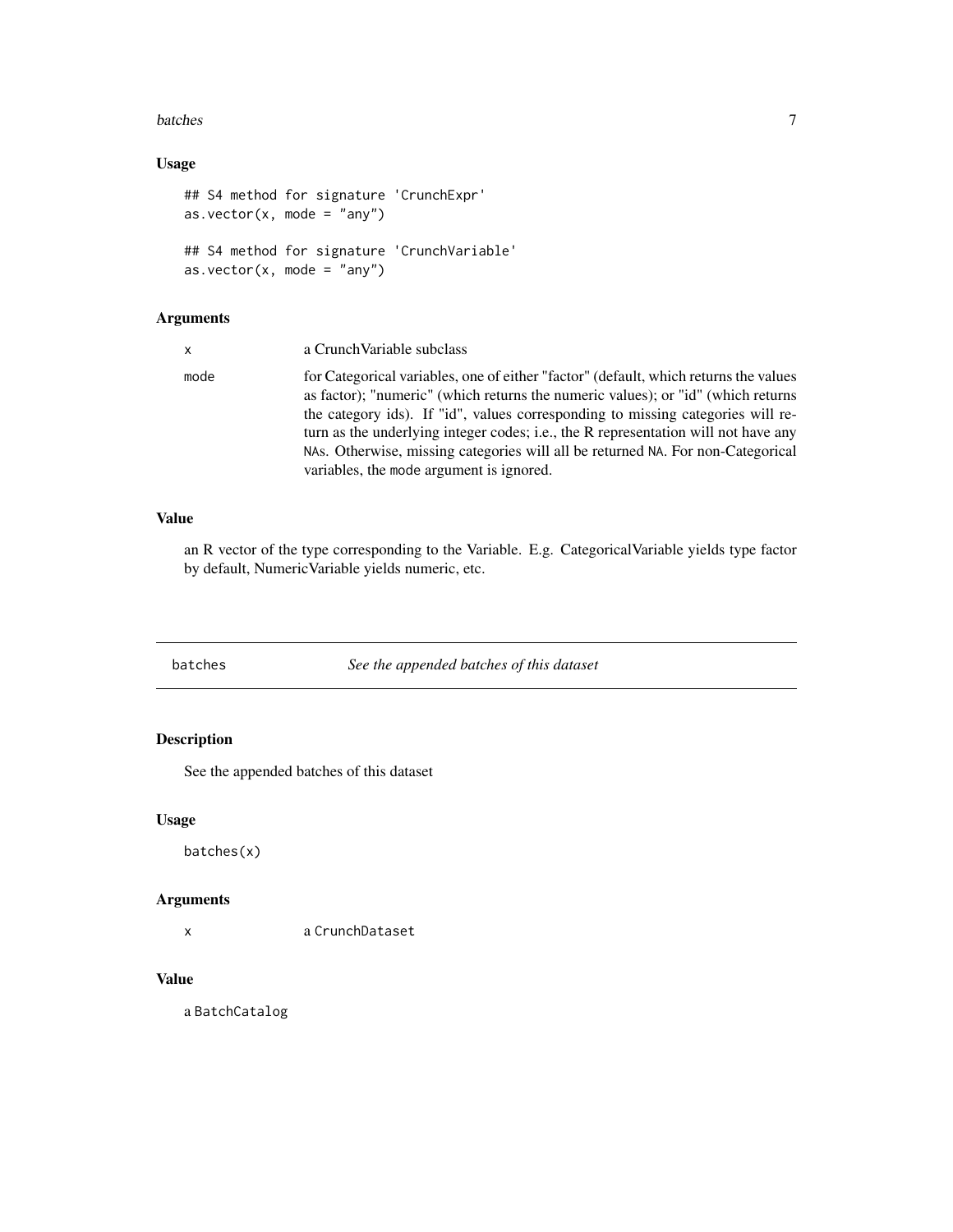<span id="page-7-0"></span>

# Description

S3 method to concatenate Categories and Category objects

# Usage

```
## S3 method for class 'Categories'
c(\ldots)## S3 method for class 'Category'
c(\ldots)
```
# Arguments

... see [c](#page-0-0)

# Value

An object of class [Categories](#page-12-1)

# Examples

```
cat.a <- Category(name="First", id=1, numeric_value=1, missing=FALSE)
cat.b <- Category(name="Second", id=2)
cat.c <- Category(name="Third", id=3, missing=TRUE)
cats.1 <- Categories(cat.a, cat.b)
identical(cats.1, c(cat.a, cat.b))
identical(c(cats.1, cat.c), Categories(cat.a, cat.b, cat.c))
```
catalog-extract *Extract and modify subsets of Catalog-type objects*

# Description

Extract and modify subsets of Catalog-type objects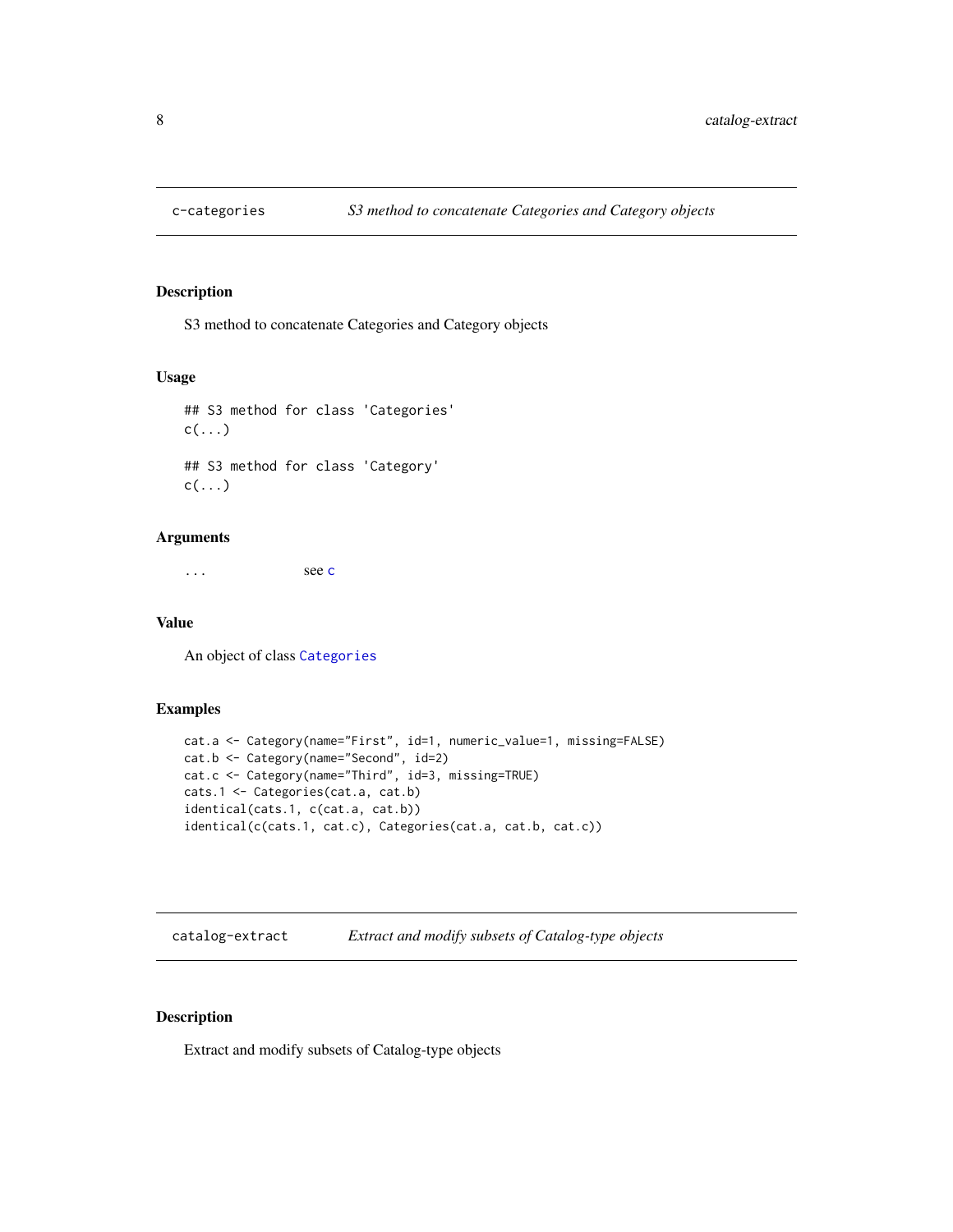# catalog-extract 9

```
## S4 method for signature 'DatasetCatalog,character'
x[[i, j, ...]]
## S4 method for signature 'DatasetCatalog,ANY'
x[[i, j, ...]]
## S4 replacement method for signature 'DatasetCatalog, character, missing, DatasetTuple'
x[[i, j]] <- value
## S4 method for signature 'FilterCatalog,character'
x[[i, j, ...]]
## S4 method for signature 'FilterCatalog,numeric'
x[[i, j, ...]]
## S4 replacement method for signature 'FilterCatalog,character,missing,CrunchLogicalExpr'
x[[i, j]] <-
  value
## S4 replacement method for signature 'FilterCatalog,numeric,missing,CrunchLogicalExpr'
x[[i, j]] <- value
## S4 replacement method for signature 'FilterCatalog,character,missing,CrunchFilter'
x[[i, j]] <- value
## S4 replacement method for signature 'FilterCatalog,numeric,missing,CrunchFilter'
x[[i, j]] <- value
## S4 method for signature 'MemberCatalog, character'
x[[i, j, ...]]
## S4 method for signature 'MemberCatalog,character,ANY'
x[i, j, \ldots, drop = TRUE]## S4 replacement method for signature 'MemberCatalog, ANY, missing, ANY'
x[[i, j]] <- value
## S4 replacement method for signature 'MemberCatalog,character,missing,`NULL`'
x[[i, j]] <- value
## S4 method for signature 'PermissionCatalog,character'
x[[i, j, ...]]
## S4 method for signature 'PermissionCatalog,character,ANY'
x[i, j, ..., drop = TRUE]## S4 method for signature 'ProjectCatalog, character'
```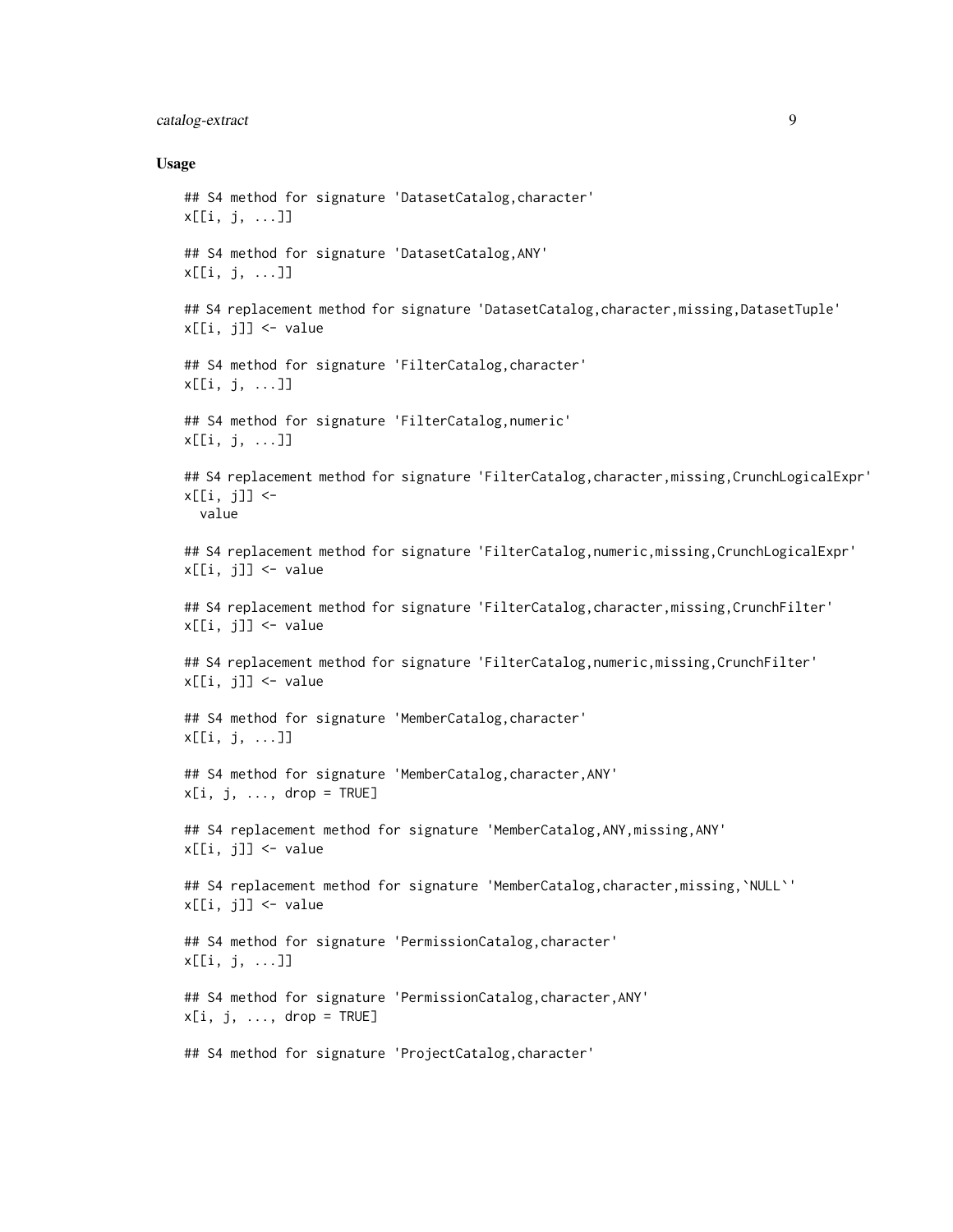x[[i, j, ...]] ## S4 method for signature 'ProjectCatalog,ANY' x[[i, j, ...]] ## S4 replacement method for signature 'ProjectCatalog, character, missing, list' x[[i, j]] <- value ## S4 replacement method for signature 'ProjectCatalog, character, missing, CrunchProject' x[[i, j]] <- value ## S4 method for signature 'ShojiCatalog,character,ANY'  $x[i, j, ..., drop = TRUE]$ ## S4 method for signature 'ShojiCatalog,numeric,ANY'  $x[i, j, ..., drop = TRUE]$ ## S4 method for signature 'ShojiCatalog,logical,ANY'  $x[i, j, \ldots, drop = TRUE]$ ## S4 method for signature 'ShojiCatalog,ANY,ANY'  $x[i, j, ..., drop = TRUE]$ ## S4 method for signature 'ShojiCatalog,ANY' x[[i, j, ...]] ## S4 method for signature 'ShojiCatalog,character' x[[i, j, ...]] ## S4 method for signature 'ShojiCatalog' x\$name ## S4 replacement method for signature 'ShojiCatalog' x\$name <- value ## S4 replacement method for signature 'ShojiCatalog, ANY, missing, ShojiCatalog'  $x[i, i]$  <- value ## S4 method for signature 'TeamCatalog,character' x[[i, j, ...]] ## S4 method for signature 'TeamCatalog,numeric' x[[i, j, ...]] ## S4 replacement method for signature 'TeamCatalog, character, missing, list' x[[i, j]] <- value

## S4 replacement method for signature 'TeamCatalog,character,missing,CrunchTeam'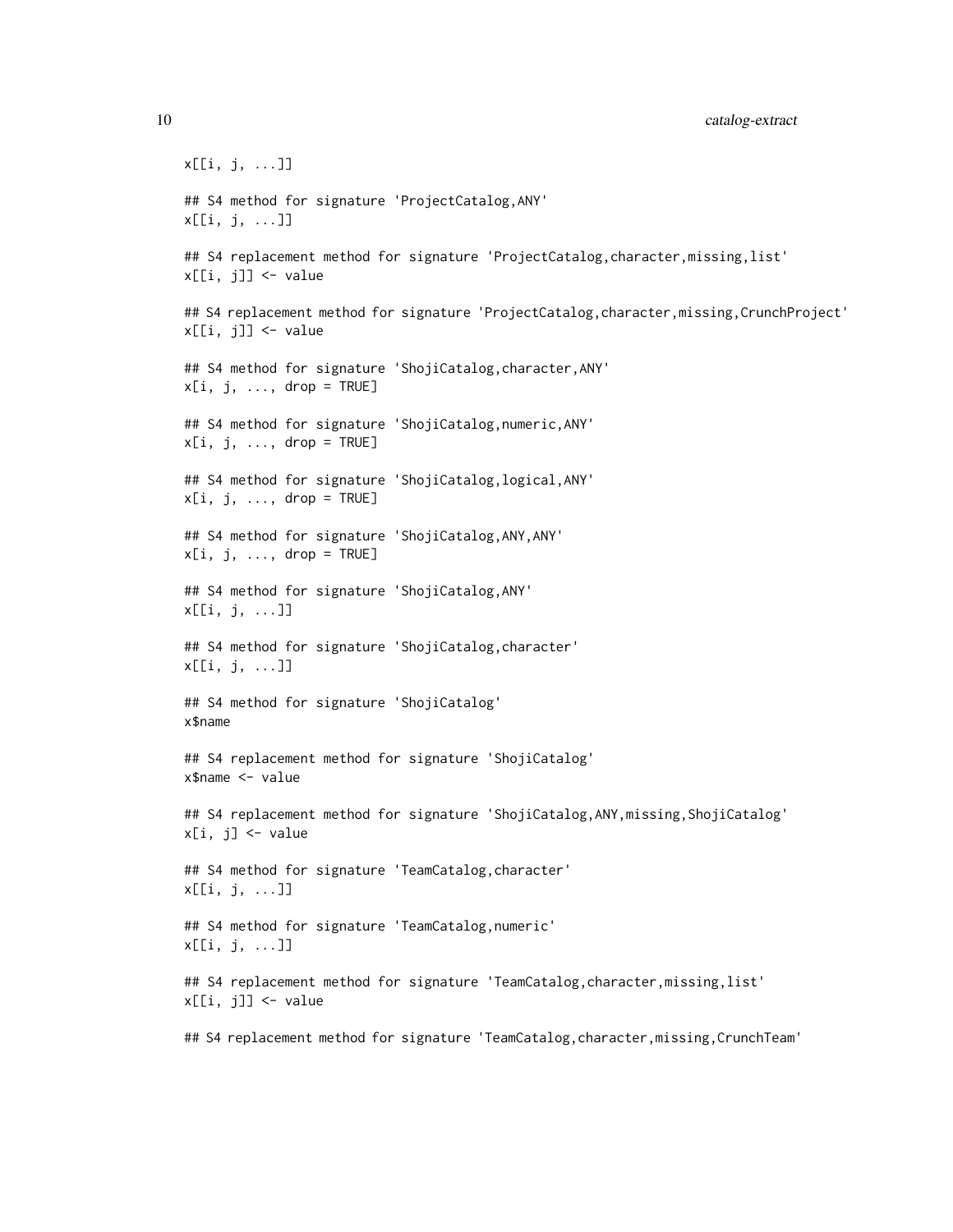# catalog-extract 11

```
x[[i, j]] <- value
## S4 method for signature 'VariableCatalog, character'
x[[i, j, ...]]
## S4 method for signature 'VariableCatalog,ANY'
x[[i, j, ...]]
## S4 replacement method for signature 'VariableCatalog,character,missing,VariableTuple'
x[[i, j]] <- value
## S4 replacement method for signature 'VariableCatalog, character, missing, CrunchVariable'
x[[i, j]] <-
 value
## S4 method for signature 'VariableCatalog,VariableOrder,ANY'
x[i, j, ..., drop = TRUE]## S4 method for signature 'VariableCatalog, VariableGroup, ANY'
x[i, j, ..., drop = TRUE]## S4 replacement method for signature
## 'VariableCatalog,VariableOrder,missing,VariableCatalog'
x[i, j] <-
 value
## S4 replacement method for signature
## 'VariableCatalog,VariableGroup,missing,VariableCatalog'
x[i, j] <-
```

```
value
```
#### Arguments

| $\mathsf{x}$ | a Catalog object                                                                                                                                                                                                                                                                                                                                                                                            |
|--------------|-------------------------------------------------------------------------------------------------------------------------------------------------------------------------------------------------------------------------------------------------------------------------------------------------------------------------------------------------------------------------------------------------------------|
| i            | which catalog elements to extract                                                                                                                                                                                                                                                                                                                                                                           |
| j            | Invalid                                                                                                                                                                                                                                                                                                                                                                                                     |
|              | additional arguments                                                                                                                                                                                                                                                                                                                                                                                        |
| value        | For updating, an object of the appropriate class and size to insert                                                                                                                                                                                                                                                                                                                                         |
| drop         | Invalid                                                                                                                                                                                                                                                                                                                                                                                                     |
| name         | for $\frac{1}{2}$ , the same as i for $\left[ \begin{array}{c} \frac{1}{2} \\ \frac{1}{2} \\ \frac{1}{2} \\ \frac{1}{2} \\ \frac{1}{2} \\ \frac{1}{2} \\ \frac{1}{2} \\ \frac{1}{2} \\ \frac{1}{2} \\ \frac{1}{2} \\ \frac{1}{2} \\ \frac{1}{2} \\ \frac{1}{2} \\ \frac{1}{2} \\ \frac{1}{2} \\ \frac{1}{2} \\ \frac{1}{2} \\ \frac{1}{2} \\ \frac{1}{2} \\ \frac{1}{2} \\ \frac{1}{2} \\ \frac{1}{2} \\ \$ |

#### Value

A subset of x if extracting, otherwise x duly modified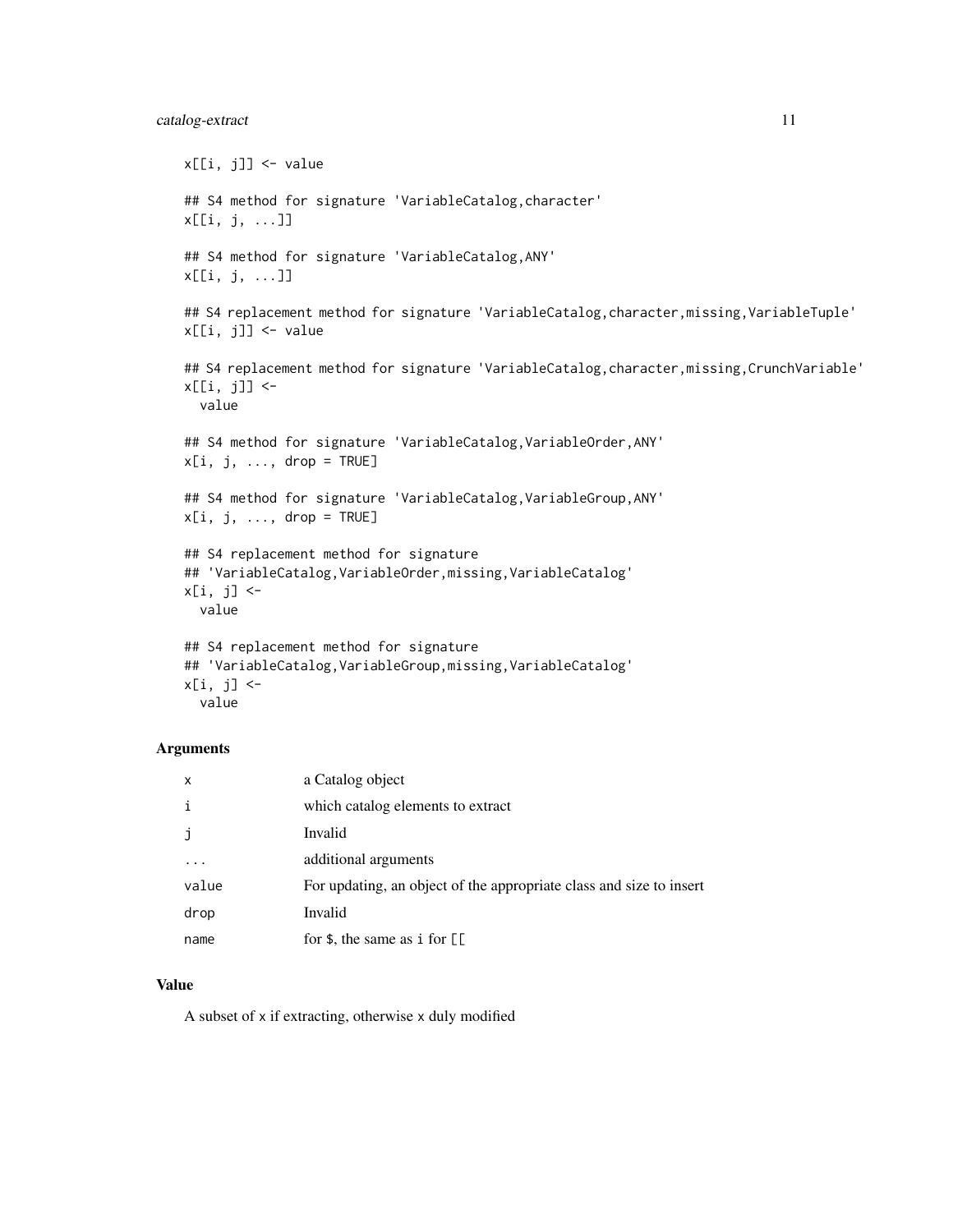<span id="page-11-0"></span>catalog-length *Length of Catalog*

# Description

Length of Catalog

# Usage

## S4 method for signature 'ShojiCatalog' length(x)

# Arguments

x a Catalog

# Value

Integer: the number of elements in the index list

catalogToDataFrame *Utility to get a more human-readable view of a Shoji Catalog*

# Description

Utility to get a more human-readable view of a Shoji Catalog

#### Usage

```
catalogToDataFrame(x, keys = TRUE, rownames, ...)
```
# Arguments

| $\mathsf{x}$ | ShojiCatalog or subclass                                                                                                                                                                                                                                                        |
|--------------|---------------------------------------------------------------------------------------------------------------------------------------------------------------------------------------------------------------------------------------------------------------------------------|
| keys         | character vector of attribute names from each catalog tuple to include in the<br>result. Default is TRUE, which means all.                                                                                                                                                      |
| rownames     | See data, frame, the row, names argument, to which this is passed in data, frame.<br>The difference here is that if rownames is explicitly set as NULL, the resulting ob-<br>ject will not have row names set. By default, row names will be the URLs of the<br>catalog tuples. |
| $\ddotsc$    | additional arguments passed to data. frame                                                                                                                                                                                                                                      |

# Value

a data.frame view of the catalog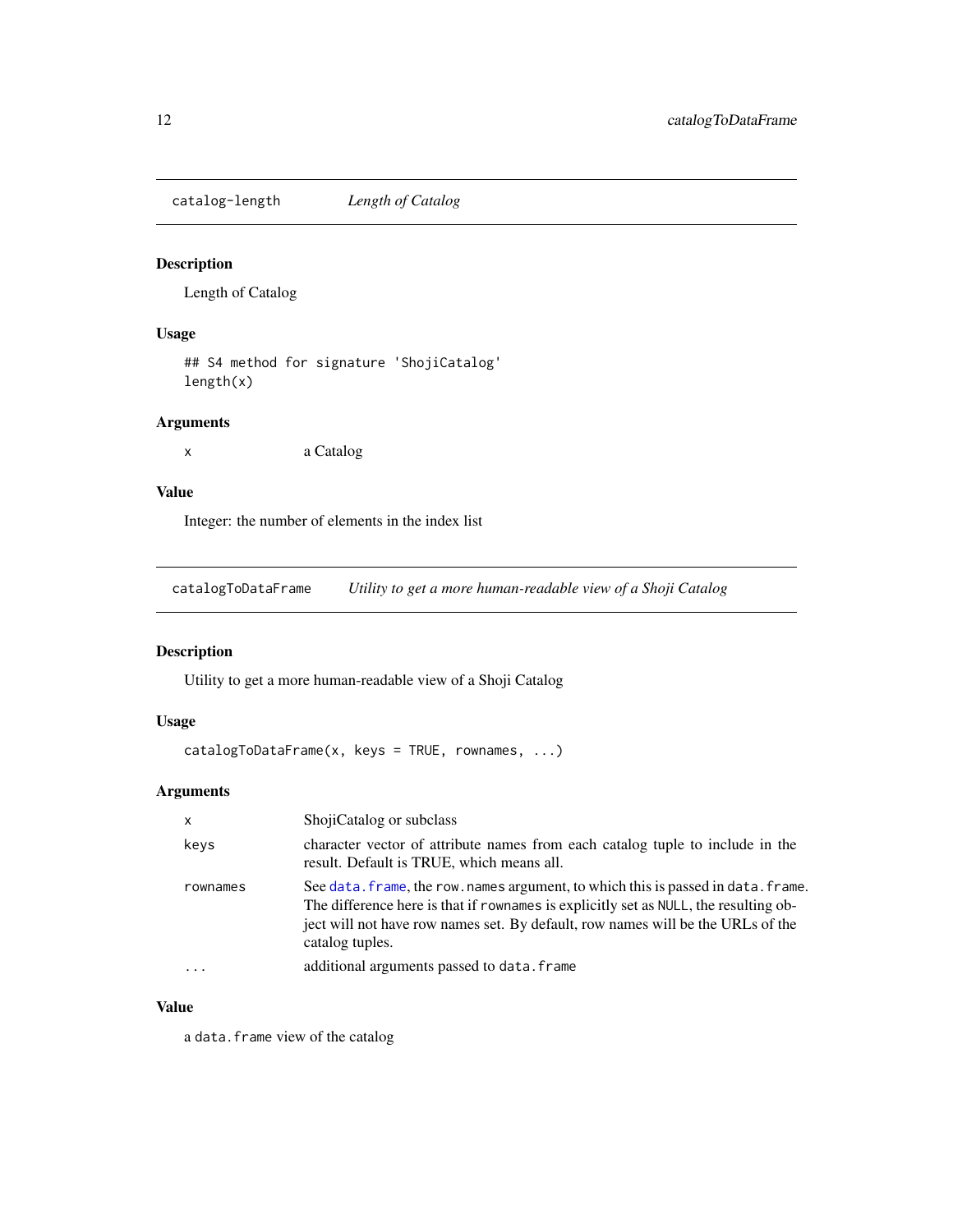# <span id="page-12-1"></span><span id="page-12-0"></span>**Description**

CategoricalVariables, as well as the array types composed from Categoricals, contain Categories. Categories are a subclass of list that contains only Category objects. Category objects themselves subclass list and contain the following fields: "name", "id", "numeric\_value", "missing", and optionally "selected".

#### Usage

```
Categories(..., data = NULL)
Category(..., data = NULL)
## S4 method for signature 'Categories,ANY,ANY'
x[i, j, ..., drop = TRUE]## S4 method for signature 'Categories,numeric,ANY'
x[i, j, ..., drop = TRUE]## S4 replacement method for signature 'Categories, ANY, ANY, ANY'
x[i, j, ...] <- value
## S4 method for signature 'Categories'
names(x)
## S4 method for signature 'Categories'
values(x)
## S4 method for signature 'Categories'
ids(x)
## S4 replacement method for signature 'Categories'
names(x) <- value
## S4 replacement method for signature 'Categories'
values(x) < -value## S4 replacement method for signature 'Categories'
ids(x) \leq value
```
# Arguments

... additional arguments to [, ignored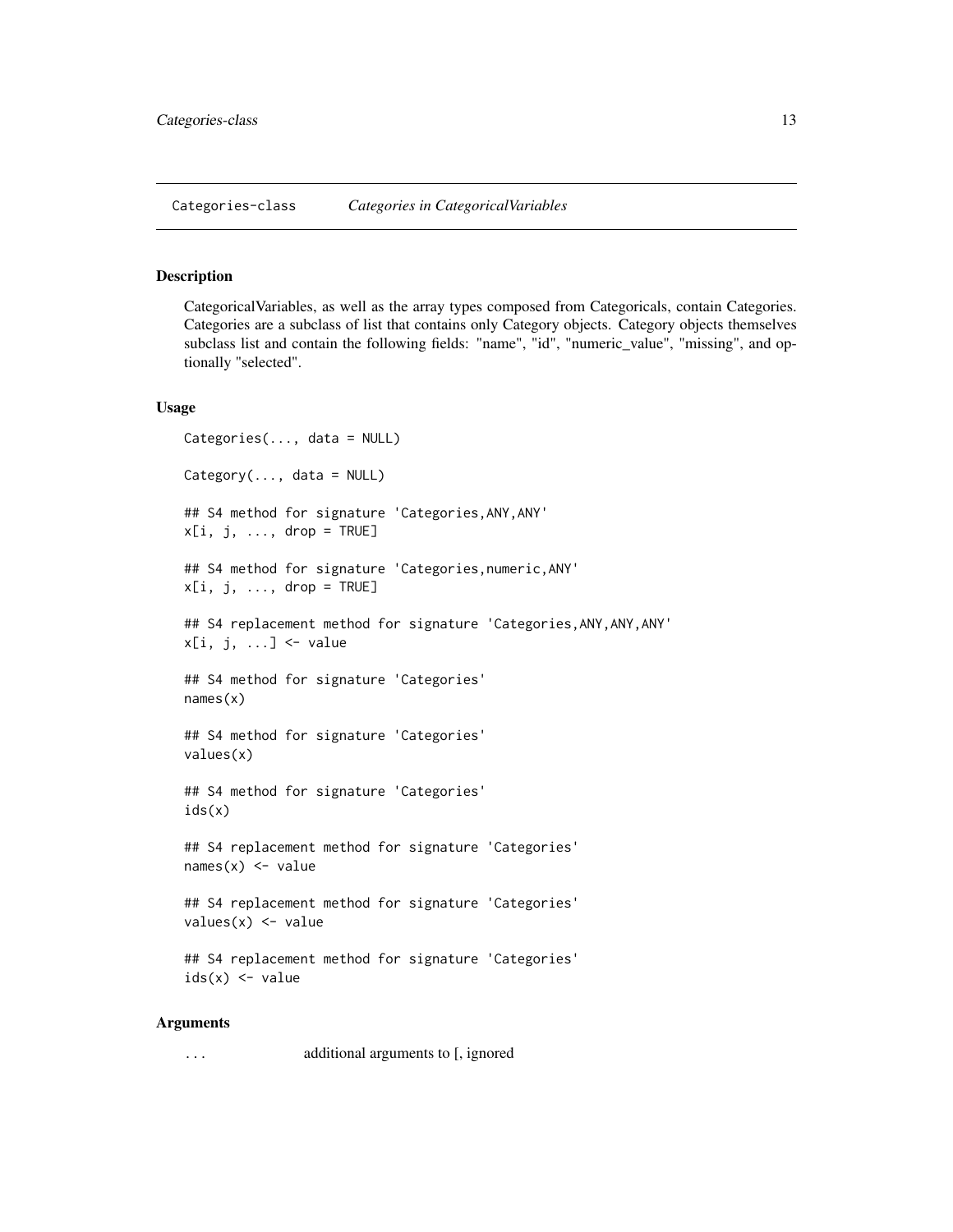<span id="page-13-0"></span>

| data  | For the constructor functions Category and Categories, you can either pass<br>in attributes via  or you can create the objects with a fully defined list<br>representation of the objects via the data argument. See the examples. |
|-------|------------------------------------------------------------------------------------------------------------------------------------------------------------------------------------------------------------------------------------|
| x     | For the attribute getters and setters, an object of class Category or Categories                                                                                                                                                   |
| i     | For the [ methods, just as with list extract methods                                                                                                                                                                               |
| j     | Invalid argument to [, but in the generic's signature                                                                                                                                                                              |
| drop  | Invalid argument to [, but in the generic's signature                                                                                                                                                                              |
| value | For [<-, the replacement Category to insert                                                                                                                                                                                        |

# Examples

```
cat.a <- Category(name="First", id=1, numeric_value=1, missing=FALSE)
cat.b <- Category(data=list(name="First", id=1, numeric_value=1, missing=FALSE))
identical(cat.a, cat.b)
cat.c <- Category(name="Second", id=2)
cats.1 <- Categories(cat.a, cat.c)
cats.2 <- Categories(data=list(cat.a, cat.c))
identical(cats.1, cats.2)
```
category-extract *Access Category fields directly*

#### Description

Don't do this. Instead, use the category setters.

#### Usage

```
## S4 method for signature 'Category'
x$name
```

```
## S4 replacement method for signature 'Category'
x$name <- value
```
#### Arguments

| X     | a Category                       |
|-------|----------------------------------|
| name  | a field within x                 |
| value | a value for that field to update |

### Value

\$ returns the value of the desired field. Setter returns x duly modified.

# See Also

[describe-category](#page-34-1)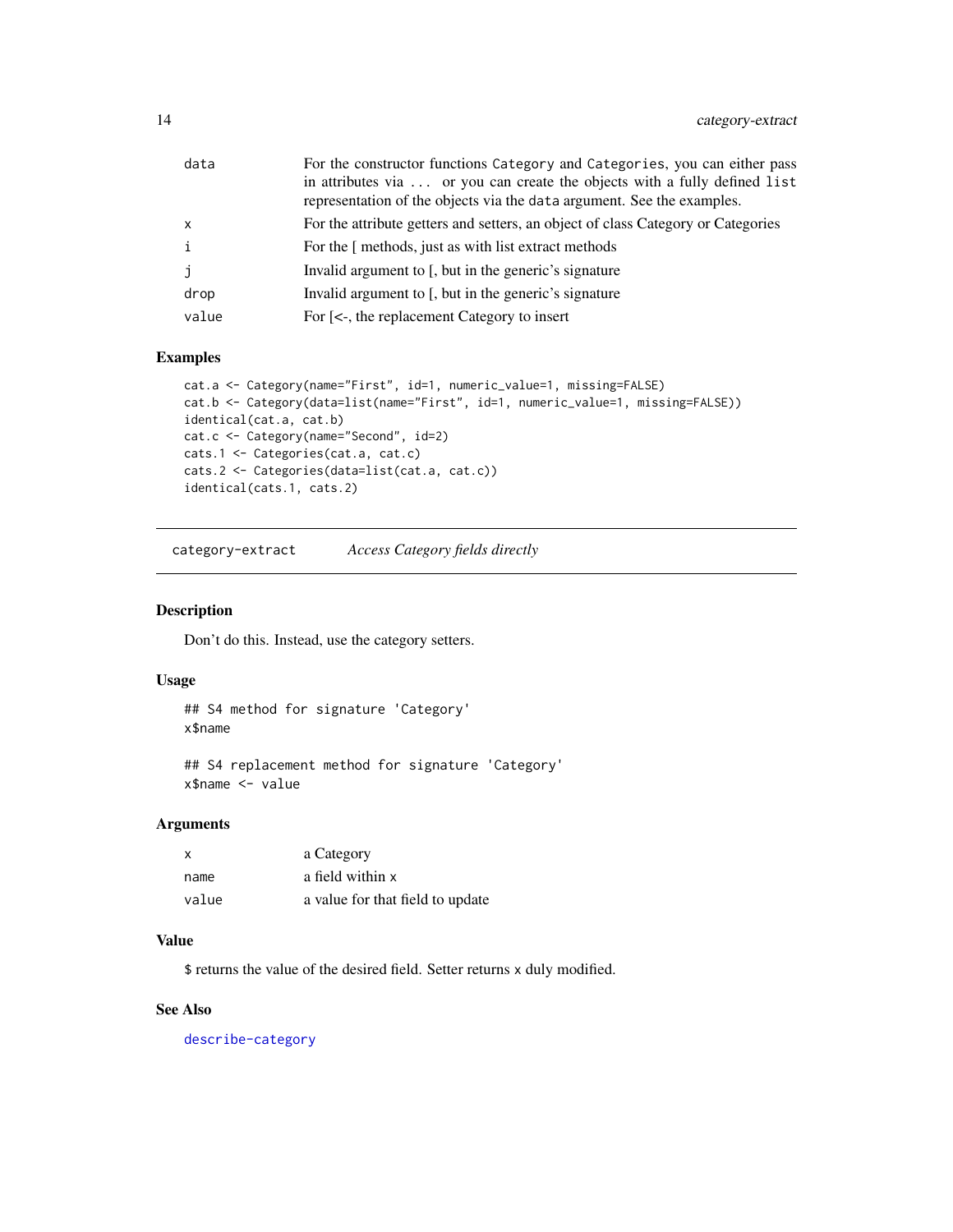<span id="page-14-1"></span><span id="page-14-0"></span>

#### Description

Sometimes append operations do not succeed, whether due to conflicts between the two datasets or other server-side issues. Failed appends can leave behind "error" status batch records, which can cause confusion. This function lets you delete batches that don't match the status or statuses you want to keep.

#### Usage

```
cleanseBatches(dataset, keep = c("imported", "appended"))
```
#### Arguments

| dataset | <b>CrunchDataset</b>                                                             |
|---------|----------------------------------------------------------------------------------|
| keep    | character batch status(es) you want to keep. By default, batches that don't have |
|         | either "imported" or "appended" status will be deleted.                          |

# Value

dataset with the undesired batches removed.

combine *Combine categories or responses*

# Description

Combine categories or responses

# Usage

```
combine(variable, combinations = list(), ...)
```
# Arguments

| variable     | Categorical, Categorical Array, or Multiple Response variable                                                                                                                                                                                                                                                                                                                                                                                                                                                                                   |
|--------------|-------------------------------------------------------------------------------------------------------------------------------------------------------------------------------------------------------------------------------------------------------------------------------------------------------------------------------------------------------------------------------------------------------------------------------------------------------------------------------------------------------------------------------------------------|
| combinations | list of named lists containing (1) "categories": category ids or names for cate-<br>gorical types, or for multiple response, "responses": subvariable names, aliases,<br>or positional indices; $(2)$ a "name" for the new category or response; and $(3)$<br>optionally, other category ("missing", "numeric_value") or subvariable ("alias",<br>"description") attributes. If combinations is omitted, the resulting variable will<br>essentially be a copy (but see $link\{\text{copy}\}$ for a more natural way to do that, if<br>desired). |
| $\cdot$      | Additional variable metadata for the new derived variable                                                                                                                                                                                                                                                                                                                                                                                                                                                                                       |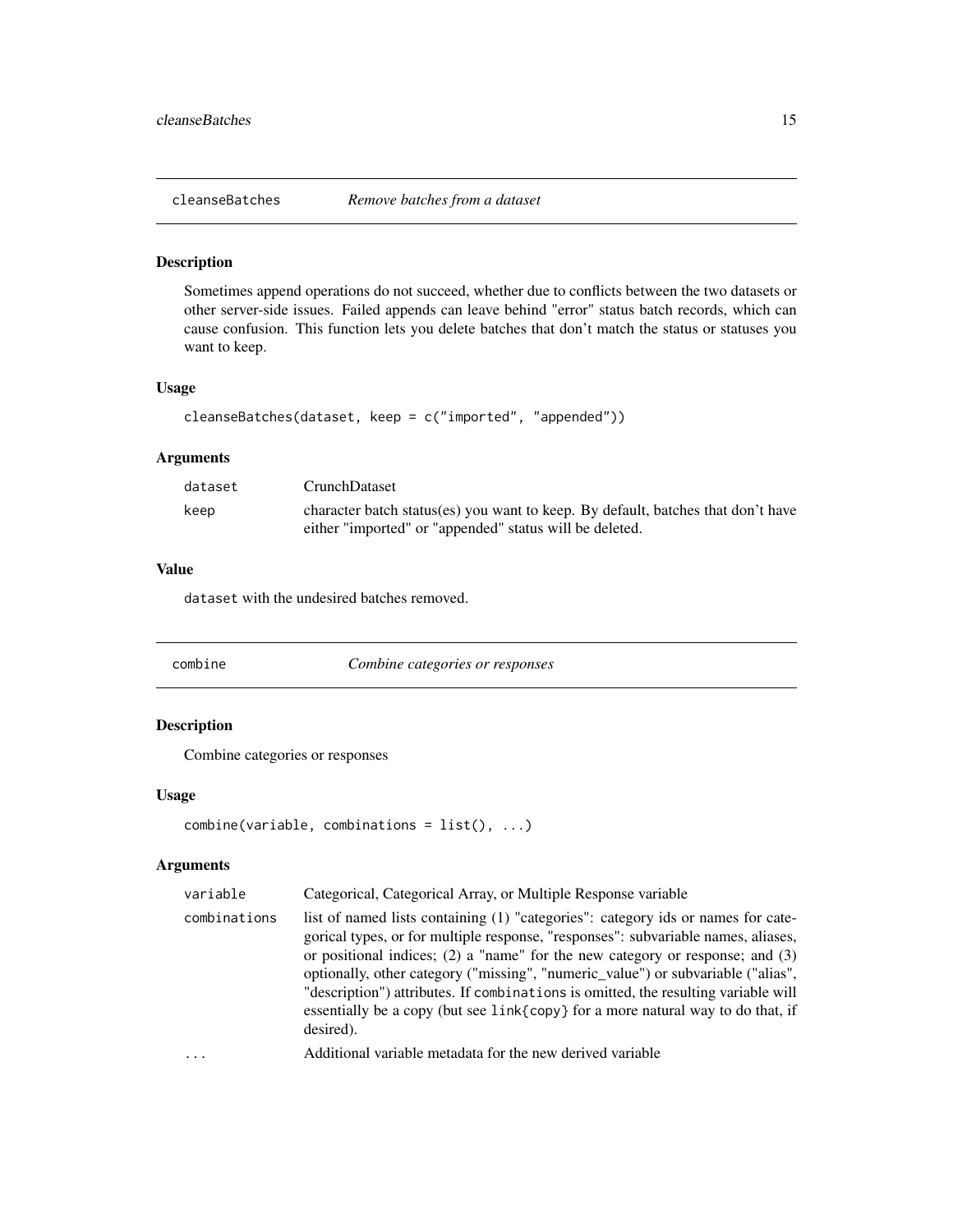# Value

A [VariableDefinition](#page-93-1) that will create the new comined-category or -response derived variable. Categories/responses not referenced in combinations will be appended to the end of the combinations.

#### Examples

```
## Not run:
ds$fav_pet2 <- combine(ds$fav_pet, name="Pets (combined)",
    combinations=list(list(name="Mammals", categories=c("Cat", "Dog")),
                      list(name="Reptiles", categories=c("Snake", "Lizard"))))
ds$pets_owned2 <- combine(ds$allpets, name="Pets owned (collapsed)",
    combinations=list(list(name="Mammals", responses=c("Cat", "Dog"))))
## End(Not run)
```
compareDatasets *Compare two datasets to see how they will append*

# **Description**

When one dataset is appended to another, variables and subvariables are matched on their aliases, and then categories for variables that have them are matched on category name. This function lines up the metadata between two datasets as the append operation will so that you can inspect how well the datasets will align before you do the append.

#### Usage

```
compareDatasets(A, B)
```
# Arguments

| А | CrunchDataset |
|---|---------------|
| R | CrunchDataset |

## Details

Calling summary on the return of this function will print an overview of places where the matching on variable alias and category name may lead to undesired outcomes, enabling you to alter one or both datasets to result in better alignment.

<span id="page-15-0"></span>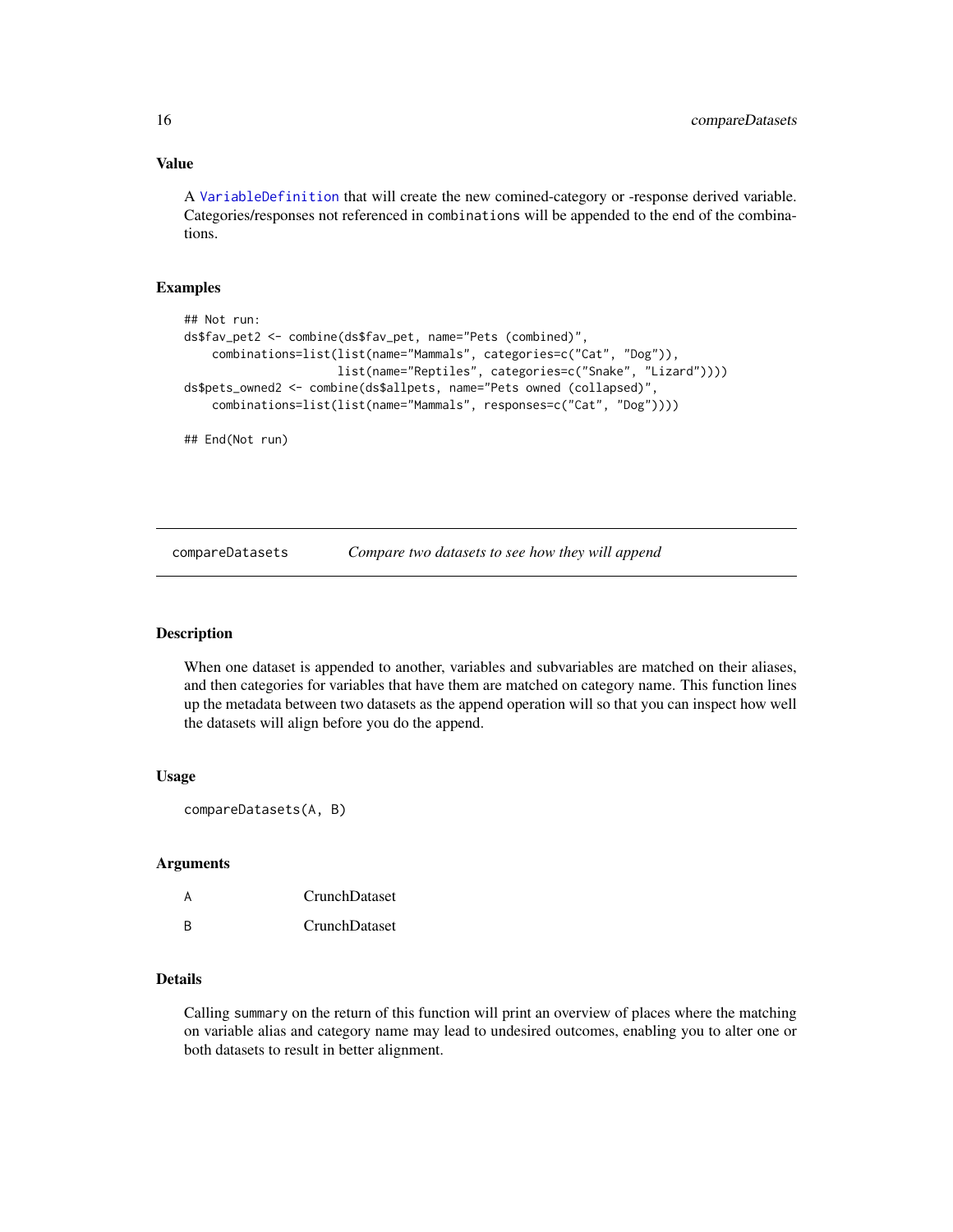#### <span id="page-16-0"></span>consent to the consent of the consent of the consent of the consent of the consent of the consent of the consent

# Value

An object of class 'compareDatasets', a list of three elements: (1) 'variables', a data.frame of variable metadata joined on alias; (2) 'categories', a list of data.frames of category metadata joined on category name, one for each variable with categories; and (3) 'subvariables', a list of data.frames of subvariable metadata joined on alias, one for each array variable.

Summary output reports on (1) variables that, when matched across datasets by alias, have different types; (2) variables that have the same name but don't match on alias; (3) for variables that match and have categories, any categories that have the same id but don't match on name; (4) for array variables that match, any subvariables that have the same name but don't match on alias; and (5) array variables that, after assembling the union of their subvariables, point to subvariables that belong to other arrays.

#### Examples

```
## Not run:
    comp <- compareDataset(ds1, ds2)
    summary(comp)
```
## End(Not run)

<span id="page-16-1"></span>

consent *Give consent to do things that require permission*

#### Description

Give consent to do things that require permission

#### Usage

consent()

# Value

an S3 class "contextManager" object

#### See Also

[with-context-manager](#page-96-1) [ContextManager](#page-17-1)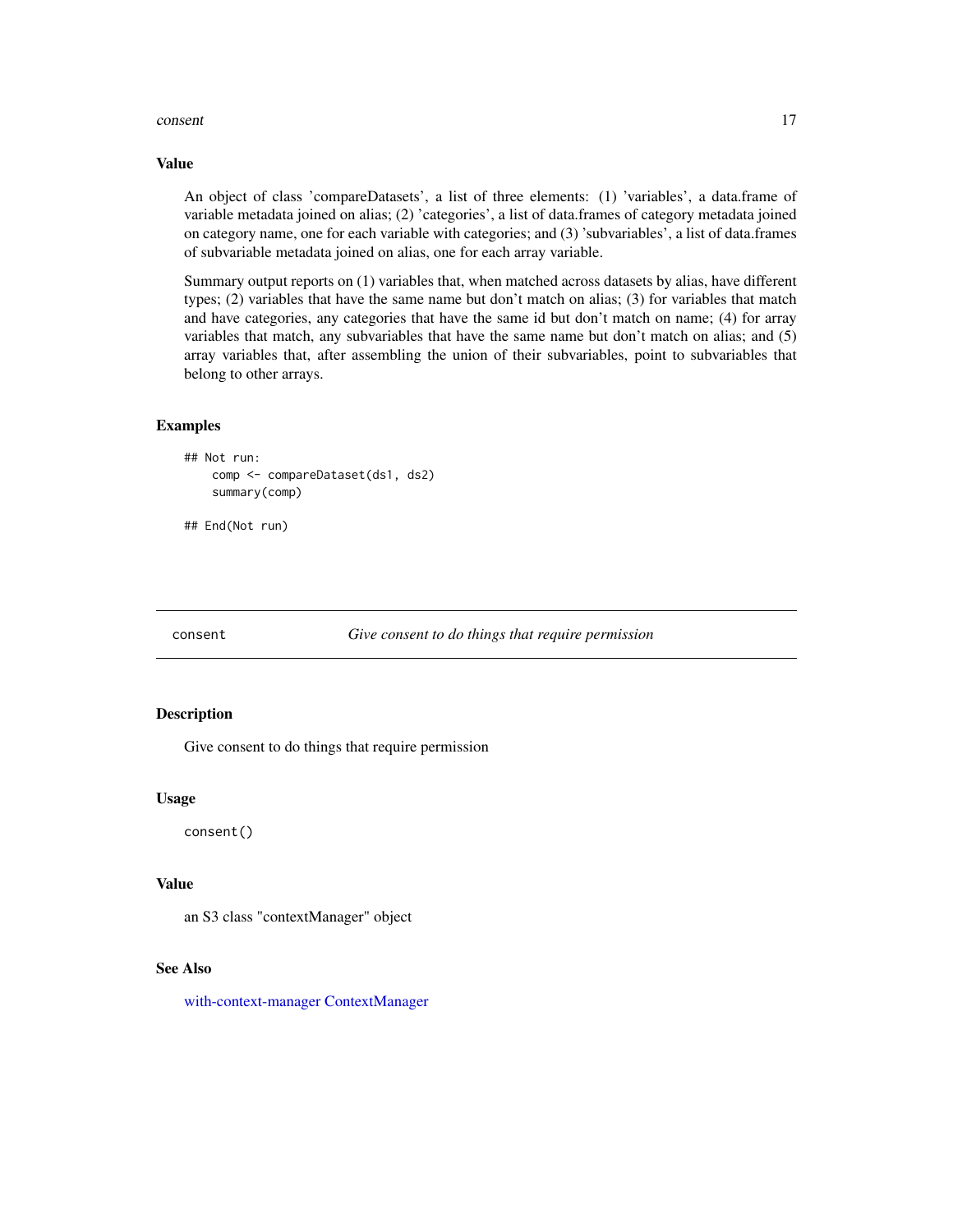<span id="page-17-1"></span><span id="page-17-0"></span>ContextManager *Context managers*

# Description

Context managers

# Usage

```
ContextManager(enter = function() { }, exit = function() { },
 error = NULL, as = NULL)
```
# Arguments

| enter | function to run before doing things                                                                 |
|-------|-----------------------------------------------------------------------------------------------------|
| exit  | function to run after doing things                                                                  |
| error | optional function to run if an error is thrown                                                      |
| as    | character optional way to specify a default name for assinging the return of the<br>enter function. |

#### Value

an S3 class "contextManager" object

# See Also

[with-context-manager](#page-96-1)

copyVariable *Copy a variable*

# Description

Makes a copy of a Crunch variable on the server.

#### Usage

copyVariable(x, deep = FALSE, ...)

 $copy(x, deep = FALSE, ...)$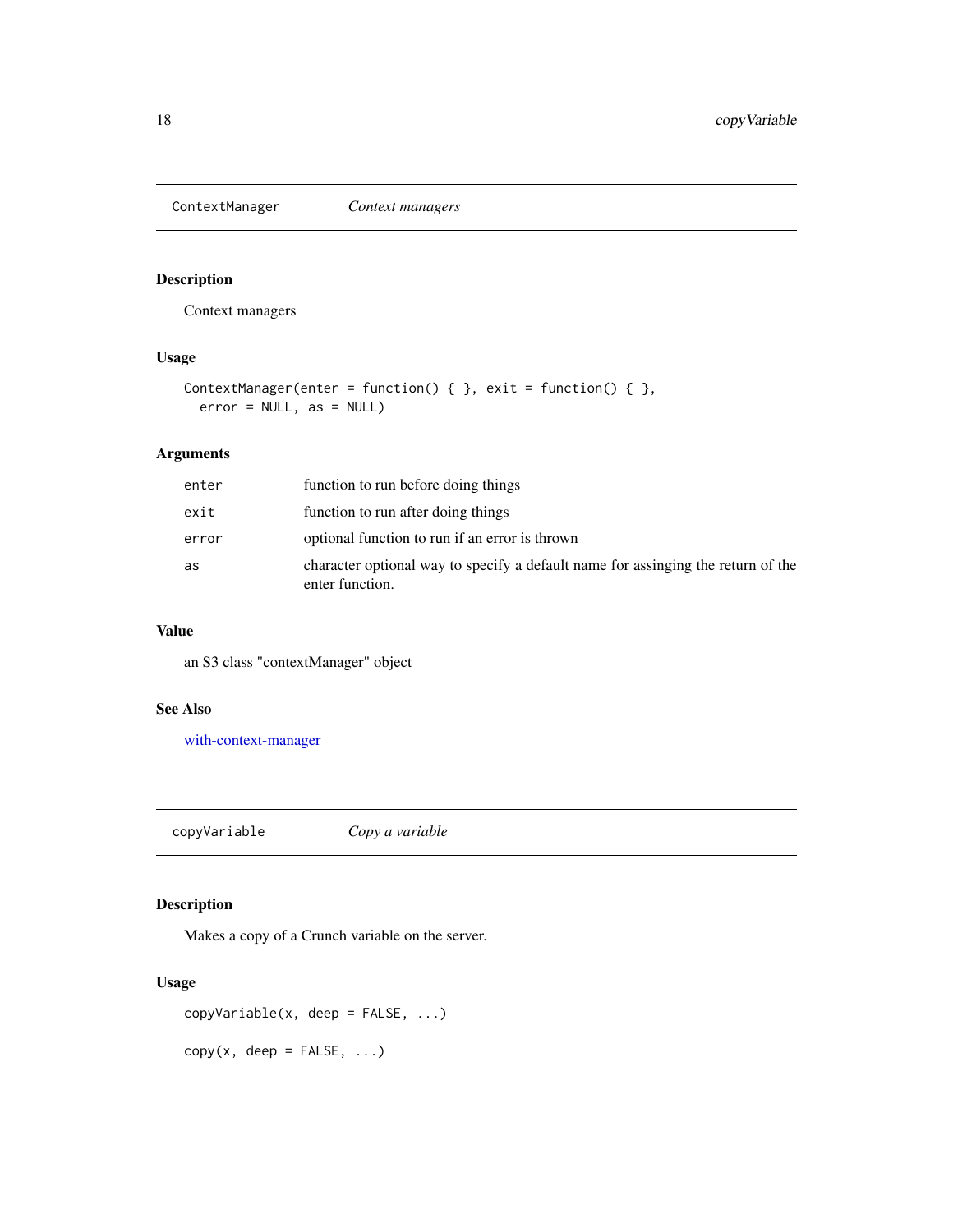#### <span id="page-18-0"></span>crtabs and the create of the contract of the create of the create of the create of the create of the create of the create of the create of the create of the create of the create of the create of the create of the create of

#### **Arguments**

| X    | a Crunch Variable to copy                                                                                                                                                                                                       |
|------|---------------------------------------------------------------------------------------------------------------------------------------------------------------------------------------------------------------------------------|
| deep | logical: should this be a deep copy, in which there is no dependence on the<br>original variable, or a shallow one, in which the copy is more of a symbolic<br>link? Default is FALSE, meaning symlink.                         |
| .    | Additional metadata to give to the new variable. If not given, the new variable<br>will have a name that is the same as the original but with " (copy)" appended,<br>and its alias will be the old alias with "_copy" appended. |

# Details

Copies can be shallow (linked) or deep. Shallow copying is faster and should be preferred unless a true hard copy is required, though keep in mind the implications of shallow copying. When you append data to the original variable or otherwise alter its values, the values in the copy automatically update. This linking may be desirable, but it comes with some limitations. First, you cannot edit the values of the copy independently of the original. Second, some attributes of the copy are immutable: of note, properties of categories cannot be altered independely in the copy. Subvariable names and ordering within arrays, however, can.

# Value

a VariableDefinition for the copy expression. Assign into a Dataset to make the copy happen.

| crtabs | Crunch xtabs: Crosstab and otherwise aggregate variables in a |  |  |  |  |
|--------|---------------------------------------------------------------|--|--|--|--|
|        | Crunch Dataset                                                |  |  |  |  |

# Description

Create a contingency table or other aggregation from cross-classifying variables in a CrunchDataset.

#### Usage

```
crtabs(formula, data, weight = crunch::weight(data), useNA = c("no",
  "ifany", "always"))
```
#### Arguments

| formula | an object of class 'formula' object with the cross-classifying variables, separated<br>by '+', on the right hand side. Compare to xtabs.                                            |
|---------|-------------------------------------------------------------------------------------------------------------------------------------------------------------------------------------|
| data    | an object of class CrunchDataset                                                                                                                                                    |
| weight  | a Crunch Variable that has been designated as a potential weight variable for<br>data, or NULL for unweighted results. Default is the currently applied weight,<br>$weight(data)$ . |
| useNA   | whether to include missing values in tabular results. See table.                                                                                                                    |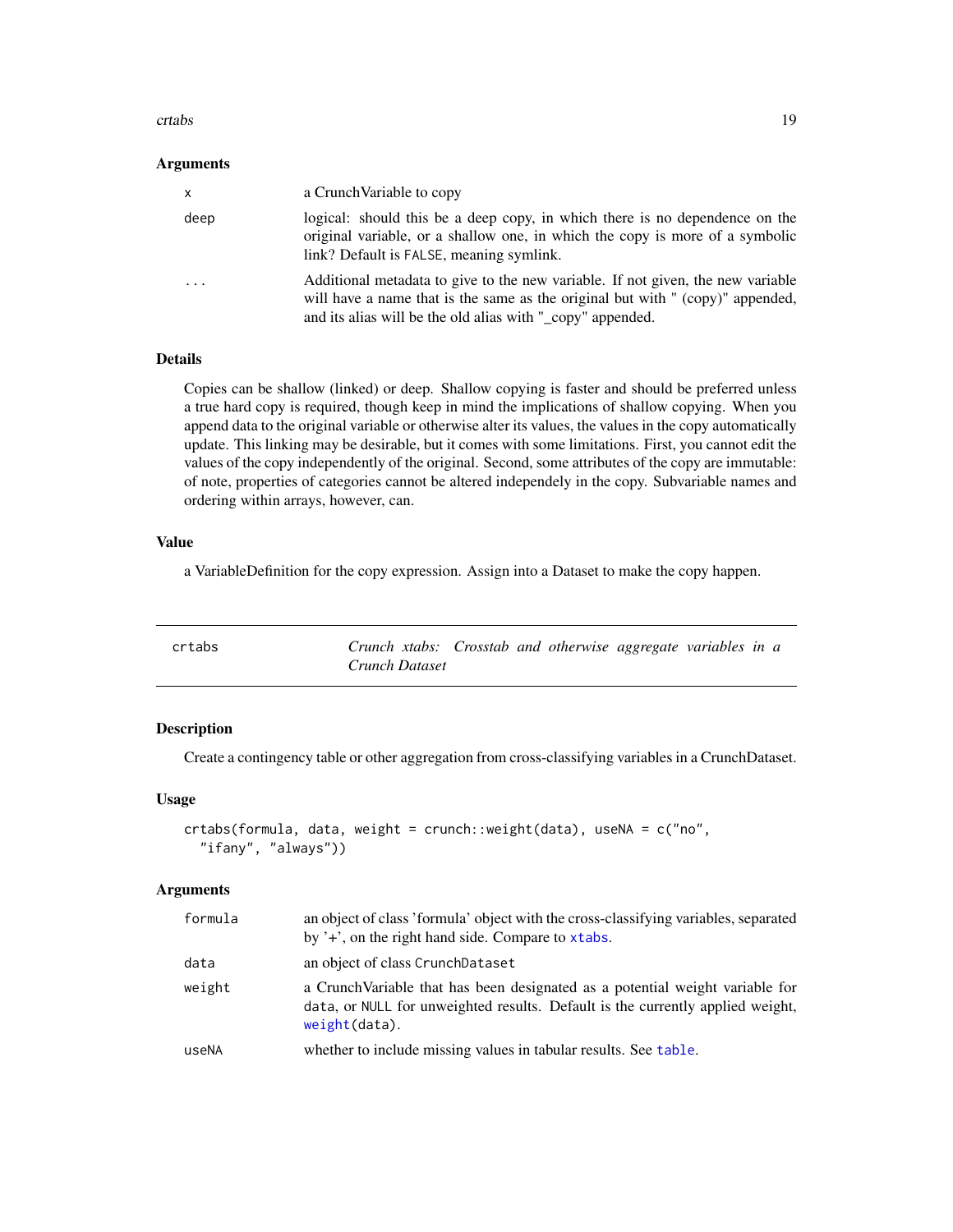#### <span id="page-19-0"></span>Value

an object of class CrunchCube

crunch *Crunch.io: instant, visual, collaborative data analysis*

#### **Description**

[Crunch.io](http://crunch.io/) provides a cloud-based data store and analytic engine. It has a [web client](https://app.crunch.io/) for interactive data exploration and visualization. The crunch package for R allows analysts to interact with and manipulate Crunch datasets from within R. Importantly, this allows technical researchers to collaborate naturally with team members, managers, and clients who prefer a point-and-click interface: because all connect to the same dataset in the cloud, there is no need to email files back and forth continually to share results.

#### See Also

To learn more about using the package, see vignette("getting-started", package="crunch"). To sign up for a Crunch.io account, visit <https://app.crunch.io/>.

crunch-uni *Univariate statistics on Crunch objects*

# <span id="page-19-1"></span>Description

Univariate statistics on Crunch objects

```
## S4 method for signature 'CrunchVariable'
mean(x, \ldots)## S4 method for signature 'NumericVariable'
mean(x, \ldots)## S4 method for signature 'CrunchVariable'
sd(x, na.rm = FALSE)## S4 method for signature 'NumericVariable'
sd(x, na.rm = FALSE)## S4 method for signature 'CrunchVariable'
median(x, na.rm = FALSE)## S4 method for signature 'NumericVariable'
```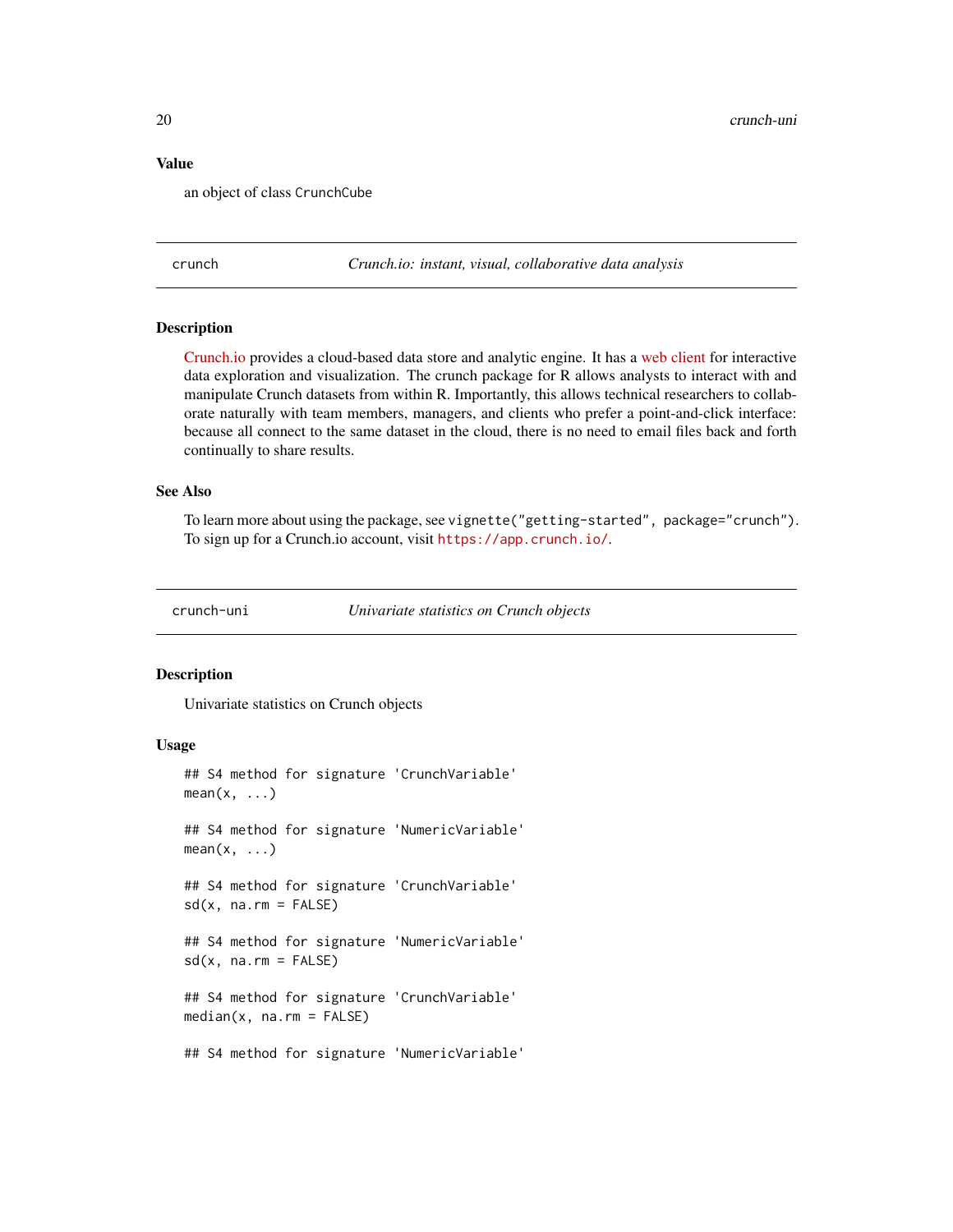#### <span id="page-20-0"></span> $c$ runchBox 21

```
median(x, na.rm = FALSE)
## S4 method for signature 'CrunchVariable'
min(x, na.rm)
## S4 method for signature 'NumericVariable'
min(x, na.rm = FALSE)## S4 method for signature 'DatetimeVariable'
min(x, na.rm = FALSE)## S4 method for signature 'CrunchVariable'
max(x, na.rm)
## S4 method for signature 'NumericVariable'
max(x, na.rm = FALSE)## S4 method for signature 'DatetimeVariable'
max(x, na.rm = FALSE)
```
# Arguments

|                         | a Numeric Variable, or for min and max, possibly a Datetime Variable |
|-------------------------|----------------------------------------------------------------------|
| $\cdot$ $\cdot$ $\cdot$ | additional arguments to mean                                         |
| na.rm                   | logical: exclude missings?                                           |

#### See Also

[mean](#page-19-1) [sd](#page-19-1) [median](#page-19-1) [min](#page-19-1) [max](#page-19-1)

crunchBox *Make a CrunchBox*

# Description

CrunchBoxes allow you to publish results to the world.

# Usage

```
crunchBox(dataset, filters = crunch::filters(dataset), ...)
```
# Arguments

| dataset  | CrunchDataset                                                                                  |
|----------|------------------------------------------------------------------------------------------------|
| filters  | FilterCatalog, or NULL for no filters. Default all filters in your catalog, filters (dataset). |
| $\cdots$ | additional metadata for the box, such as "title", "header", etc.                               |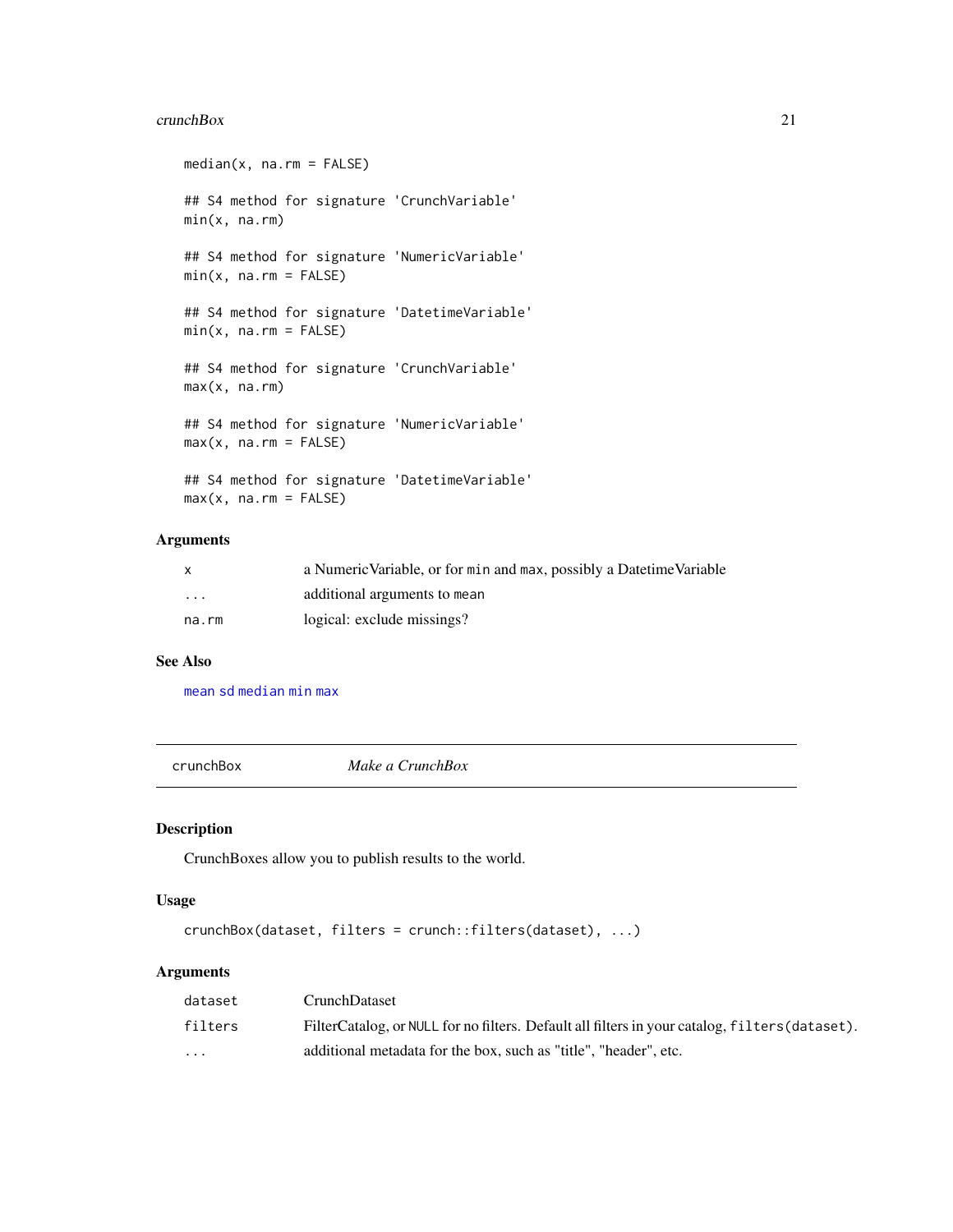# <span id="page-21-0"></span>Value

The URL to the newly created box.

#### See Also

[preCrunchBoxCheck](#page-69-1) to provide guidance on what you're including in the CrunchBox

CrunchDataset-class *Crunch Datasets*

#### Description

Crunch Datasets

CrunchVariable-class *Variables in Crunch*

#### Description

Variables are S4 objects. All inherit from the base class CrunchVariable. be persisted on the server? Default is FALSE

# **Slots**

filter either NULL or CrunchLogicalExpr

<span id="page-21-2"></span>cube-computing *Work with CrunchCubes*

#### <span id="page-21-1"></span>Description

Crunch.io supports more complex data types than base R does, such as multiple response and array types. If you want to compute margin or proportion tables on an aggregation of these variable types, special methods are required. These functions provide an interface like [margin.table](#page-21-1) and [prop.table](#page-21-1) for the CrunchCube object, handling those special data types.

```
## S4 method for signature 'CrunchCube'
margin.table(x, margin = NULL)
## S4 method for signature 'CrunchCube'
prop.table(x, margin = NULL)
## S4 method for signature 'CrunchCube'
round(x, digits = 0)
```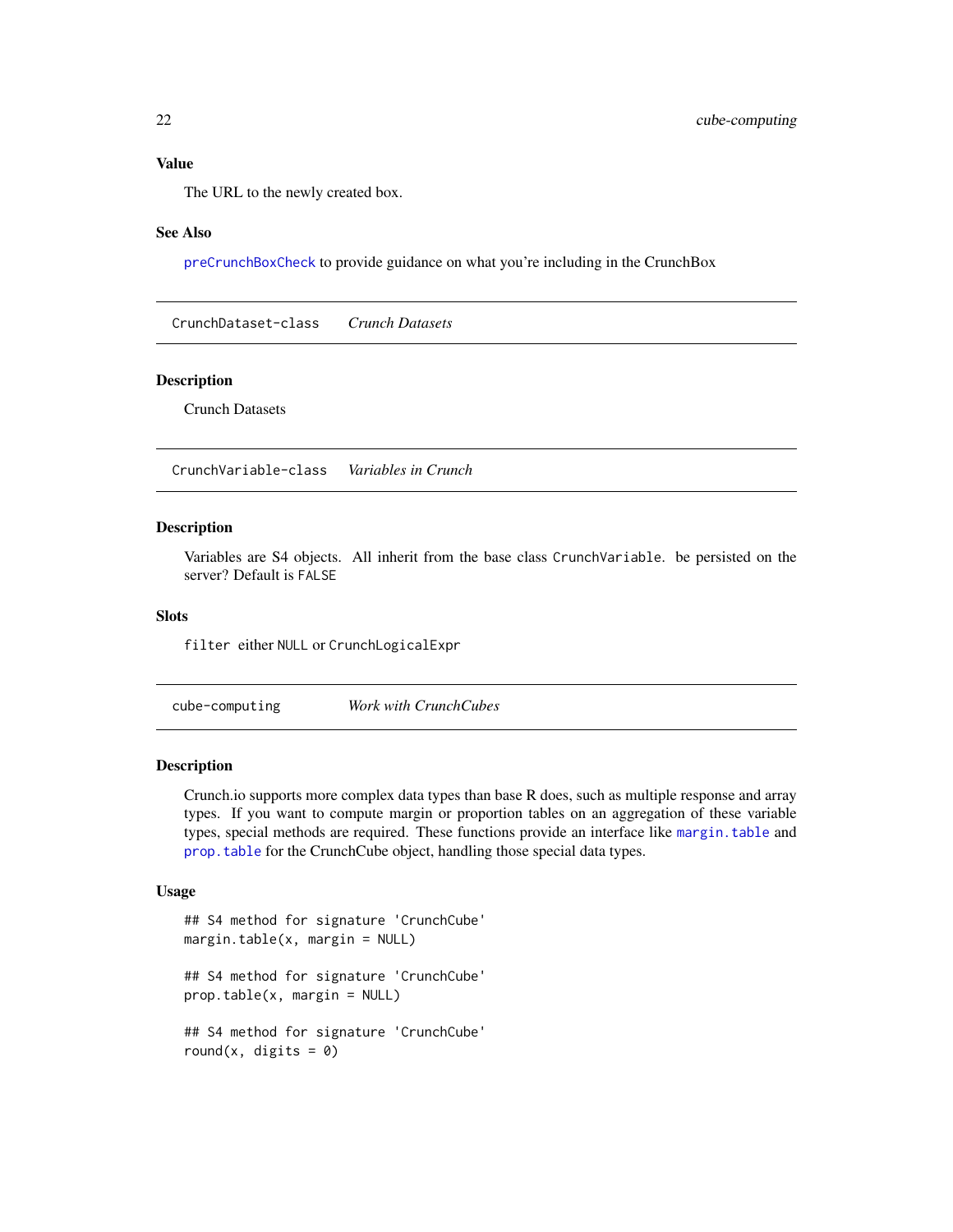# <span id="page-22-0"></span>cube-methods 23

# Arguments

| $\mathbf{x}$ | a CrunchCube                                                        |
|--------------|---------------------------------------------------------------------|
| margin       | index, or vector of indices to generate margin for. See prop. table |
| digits       | see round                                                           |

# Value

The appropriate margin.table or prop.table.

## See Also

[margin.table](#page-21-1) [prop.table](#page-21-1)

cube-methods *Methods on Cube objects*

#### Description

These methods provide an array-like interface to the CrunchCube object.

# Usage

## S4 method for signature 'CubeDims' dimnames(x)

## S4 method for signature 'CubeDims' dim(x)

## S4 method for signature 'CubeDims' is.na(x)

#### Arguments

x a CrunchCube or its CubeDims component.

# Value

Generally, the same shape of result that each of these functions return when applied to an array object.

# See Also

[cube-computing](#page-21-2)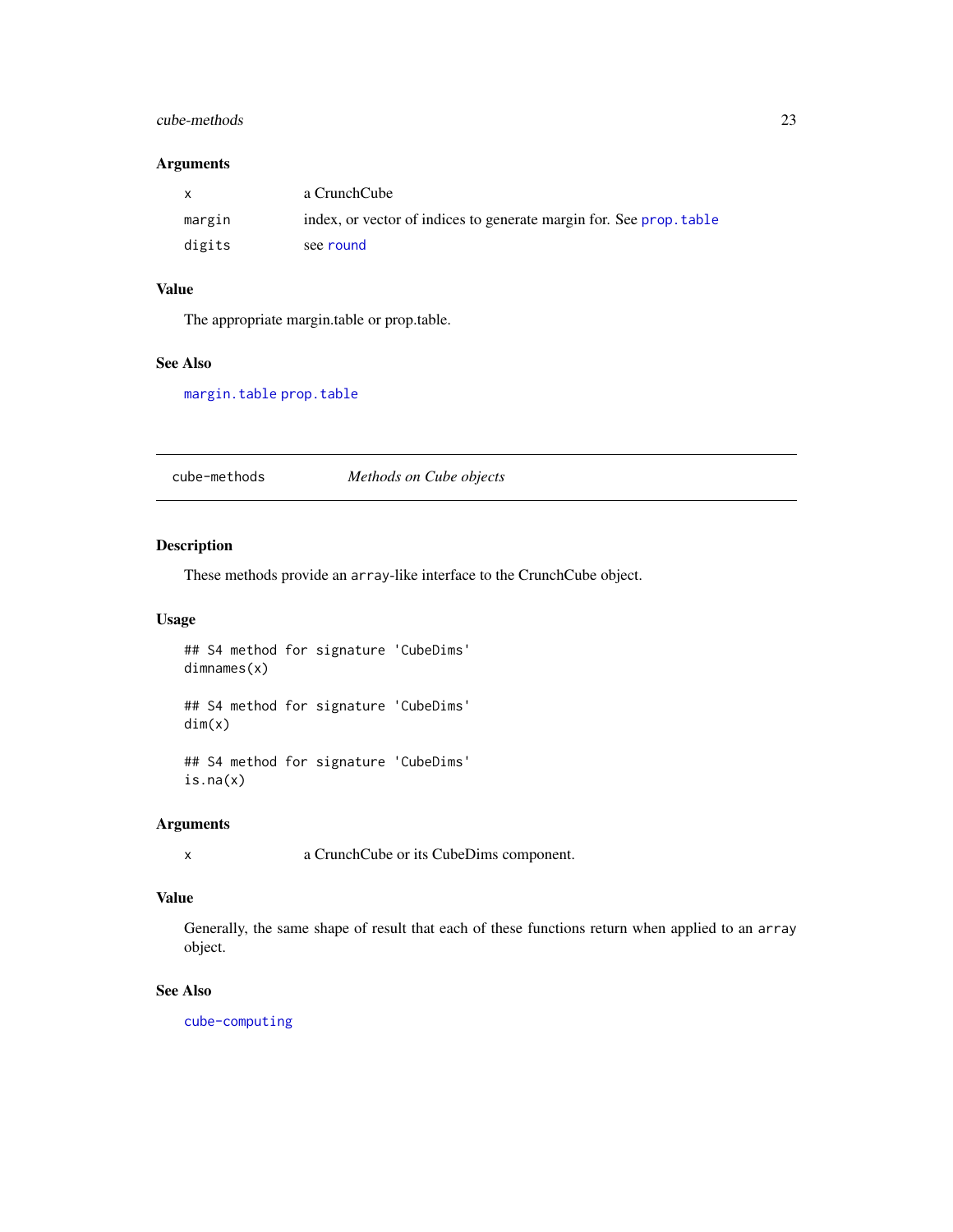<span id="page-23-0"></span>

#### Description

Subset datasets and extract variables

```
## S4 method for signature 'CrunchDataset,ANY,ANY'
x[i, j, ..., drop = TRUE]## S4 method for signature 'CrunchDataset, logical, missing'
x[i, j, ..., drop = FALSE]## S4 method for signature 'CrunchDataset, character, ANY'
x[i, j, \ldots, drop = TRUE]## S4 method for signature 'CrunchDataset, VariableGroup, ANY'
x[i, j, ..., drop = TRUE]## S4 method for signature 'CrunchDataset, VariableOrder, ANY'
x[i, j, ..., drop = TRUE]## S4 method for signature 'CrunchDataset,missing,ANY'
x[i, j, ..., drop = FALSE]## S4 method for signature 'CrunchDataset, CrunchLogicalExpr, missing'
x[i, j, ...,
  drop = FALSE]
## S4 method for signature 'CrunchDataset,CrunchLogicalExpr,ANY'
x[i, j, ..., drop = FALSE]## S4 method for signature 'CrunchDataset'
subset(x, \ldots)## S4 method for signature 'CrunchDataset,ANY'
x[[i, ..., drop = FALSE]]## S4 method for signature 'CrunchDataset,character'
x[[i, \ldots, drop = FALSE]]## S4 method for signature 'CrunchDataset'
x$name
```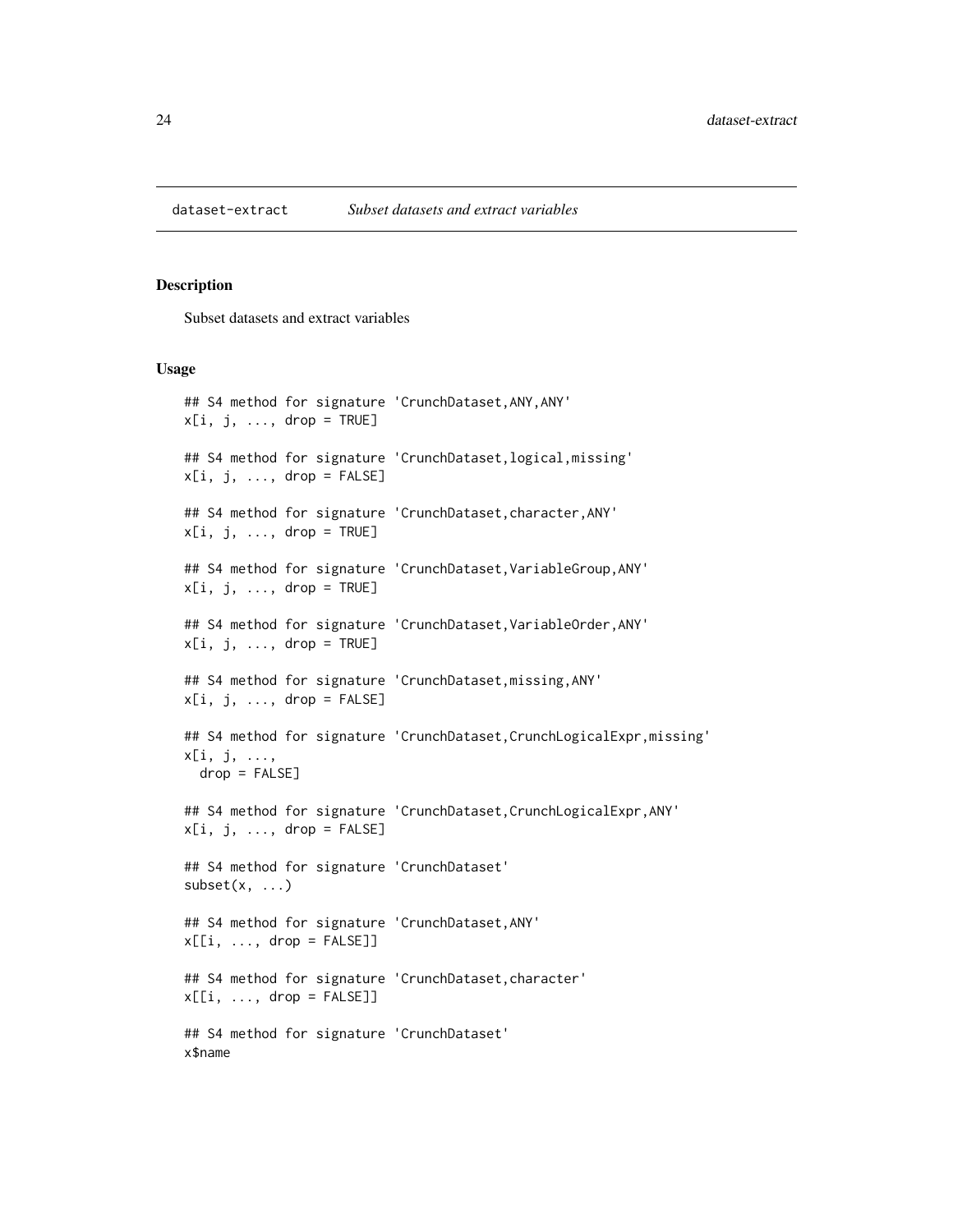### <span id="page-24-0"></span>dataset-owner 25

# Arguments

| x        | a CrunchDataset                                                                                                                                                                                                                                                                                                                                                                                                                                                                                                                                                           |
|----------|---------------------------------------------------------------------------------------------------------------------------------------------------------------------------------------------------------------------------------------------------------------------------------------------------------------------------------------------------------------------------------------------------------------------------------------------------------------------------------------------------------------------------------------------------------------------------|
| i        | As with a data. frame, there are two cases: $(1)$ if no other arguments are sup-<br>plied (i.e $x[i]$ ), i provides for as list extraction: columns of the dataset<br>rather than rows. If character, identifies variables to extract based on their<br>aliases (by default: set options (crunch.namekey.dataset="name") to use<br>variable names); if numeric or logical, extracts variables accordingly. Alterna-<br>tively, (2) if j is specified (as either $x[i, j]$ or $x[i, j]$ ), i is an object of class<br>CrunchLogicalExpr that will define a subset of rows. |
|          | columnar extraction, as described above                                                                                                                                                                                                                                                                                                                                                                                                                                                                                                                                   |
| $\cdots$ | additional arguments                                                                                                                                                                                                                                                                                                                                                                                                                                                                                                                                                      |
| drop     | logical: autmatically simplify a 1-column Dataset to a Variable? Default is<br>FALSE, and the TRUE option is in fact not implemented.                                                                                                                                                                                                                                                                                                                                                                                                                                     |
| name     | columnar extraction for \$                                                                                                                                                                                                                                                                                                                                                                                                                                                                                                                                                |

# Value

[ yields a Dataset; [[ and \$ return a Variable

dataset-owner *Change the owner of a dataset*

# Description

Change the owner of a dataset

# Usage

```
## S4 method for signature 'CrunchDataset'
owner(x)
```
## S4 replacement method for signature 'CrunchDataset' owner(x) <- value

# Arguments

|       | <b>CrunchDataset</b>                                                            |
|-------|---------------------------------------------------------------------------------|
| value | For the setter, either a URL (character) or a Crunch object with a self method. |
|       | Users and Projects are valid objects to assign as dataset owners.               |

# Value

The dataset.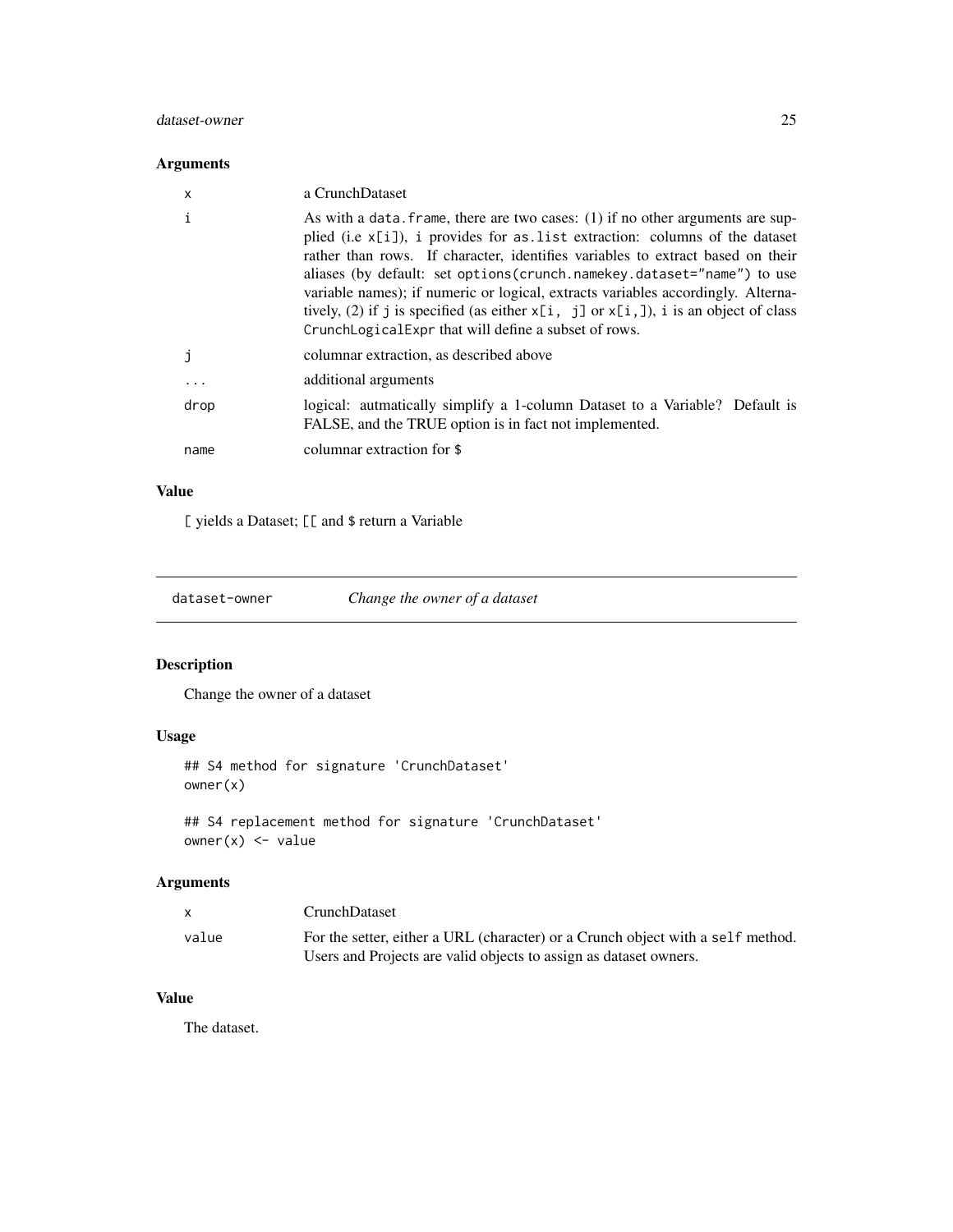<span id="page-25-0"></span>

# Description

This method is defined principally so that you can use a CrunchDataset as a data argument to other R functions (such as 1m). Unless you give it the force==TRUE argument, this function does not in fact return a data.frame: it returns an object with an interface like a data.frame, such that you get R vectors when you access its columns (unlike a CrunchDataset, which returns CrunchVariable objects). This allows modeling functions that require select columns of a dataset to retrieve only those variables from the remote server, rather than pulling the entire dataset into local memory.

# Usage

```
## S3 method for class 'CrunchDataset'
as.data.frame(x, row.names = NULL, optional = FALSE,
 force = FALSE, ...)## S3 method for class 'CrunchDataFrame'
as.data.frame(x, row.name = NULL,optional = FALSE, ...)
```
## Arguments

| X         | a CrunchDataset                                                                                                         |
|-----------|-------------------------------------------------------------------------------------------------------------------------|
| row.names | part of as data frame signature. Ignored.                                                                               |
| optional  | part of as.data.frame signature. Ignored.                                                                               |
| force     | logical: actually coerce the dataset to data, frame, or leave the columns as<br>unevaluated promises. Default is FALSE. |
|           | additional arguments passed to as data frame default                                                                    |

# Value

an object of class CrunchDataFrame unless force, in which case the return is a data.frame.

dataset-update *Update a variable or variables in a dataset*

# Description

Update a variable or variables in a dataset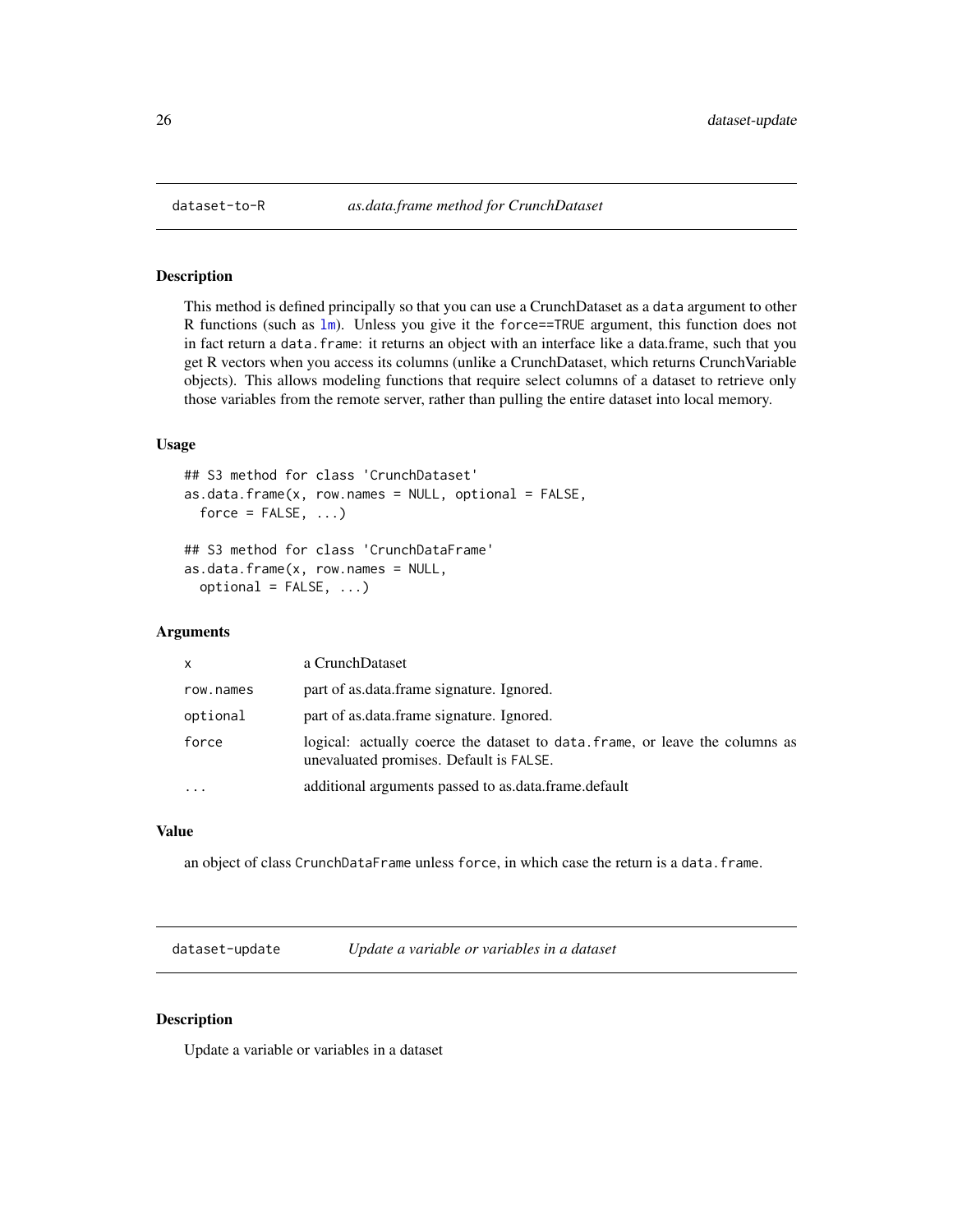# dataset-update 27

#### Usage

## S4 replacement method for signature 'CrunchDataset, character, missing, CrunchVariable' x[[i]] <- value

## S4 replacement method for signature 'CrunchDataset, ANY, missing, CrunchVariable' x[[i]] <- value

## S4 replacement method for signature 'CrunchDataset, character, missing, ANY' x[[i]] <- value

## S4 replacement method for signature 'CrunchDataset, character, missing, CrunchLogicalExpr' x[[i]] <- value

## S4 replacement method for signature 'CrunchDataset, ANY, ANY, ANY' x[[i]] <- value

## S4 replacement method for signature 'CrunchDataset, character, missing, `NULL`' x[[i]] <- value

## S4 replacement method for signature 'CrunchDataset, ANY, missing, `NULL`'  $x[[i]] \leftarrow$  value

## S4 replacement method for signature 'CrunchDataset' x\$name <- value

## S4 replacement method for signature 'CrunchDataset, ANY, missing, list' x[i, j] <- value

## S4 replacement method for signature 'CrunchDataset, CrunchExpr, ANY, ANY' x[i, j] <- value

# Arguments

| $\mathsf{x}$ | a CrunchDataset                                                                                                                                                                                                                                                                                              |
|--------------|--------------------------------------------------------------------------------------------------------------------------------------------------------------------------------------------------------------------------------------------------------------------------------------------------------------|
| $\mathbf{i}$ | For [, a CrunchLogicalExpr, numeric, or logical vector defining a subset of the<br>rows of x. For [[, see j for the as list column subsetting.                                                                                                                                                               |
| value        | replacement values to insert. These can be crunch Exprs or R vectors of the<br>corresponding type                                                                                                                                                                                                            |
| name         | like j but for \$                                                                                                                                                                                                                                                                                            |
| j            | if character, identifies variables to extract based on their aliases (by default: set<br>options (crunch.namekey.dataset="name") to use variable names); if nu-<br>meric or logical, extracts variables accordingly. Note that this is the as list ex-<br>traction, columns of the dataset rather than rows. |

#### Value

x, modified.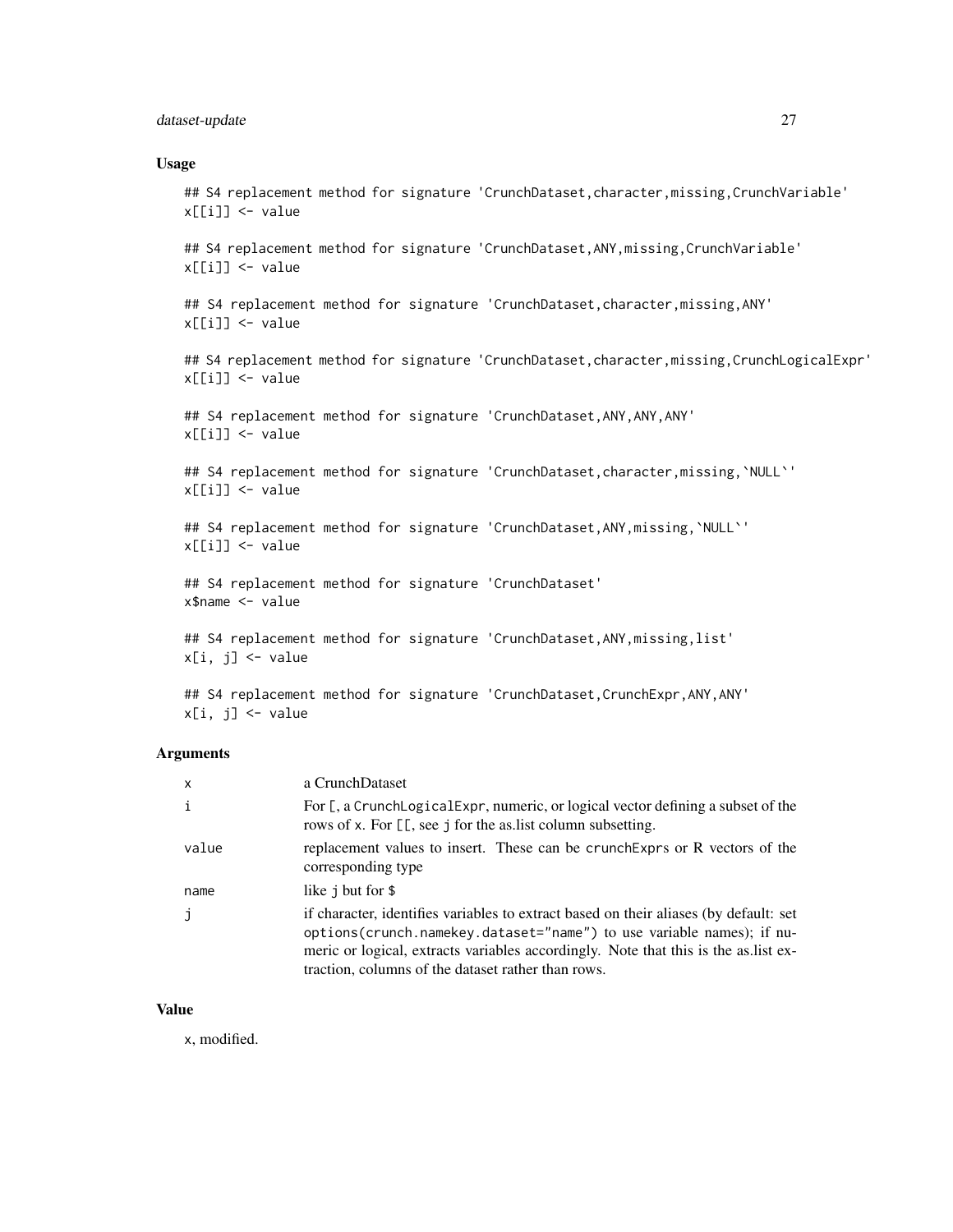<span id="page-27-0"></span>dataset-variables *Access a Dataset's Variables Catalog*

#### Description

Datasets contain collections of variables. For a few purposes, such as editing variables' metadata, it is helpful to access these variable catalogs more directly.

#### Usage

```
## S4 method for signature 'CrunchDataset'
variables(x)
## S4 replacement method for signature 'CrunchDataset, VariableCatalog'
variables(x) <- value
## S4 method for signature 'CrunchDataset'
allVariables(x)
## S4 replacement method for signature 'CrunchDataset, VariableCatalog'
allVariables(x) <- value
```
#### Arguments

| X     | a Dataset                                     |
|-------|-----------------------------------------------|
| value | For the setters, a VariableCatalog to assign. |

# Details

variables gives just the active variables in the dataset, while allVariables, as the name suggests, yields all variables, including hidden variables.

#### Value

Getters return VariableCatalog; setters return x duly modified.

DatasetOrder-class *Organize Datsets*

# Description

A DatasetOrder object is a subclass of list that contains DatasetGroups. DatasetGroup objects contain a group name and an set of "entities", which can be dataset references or other nested DatasetGroups.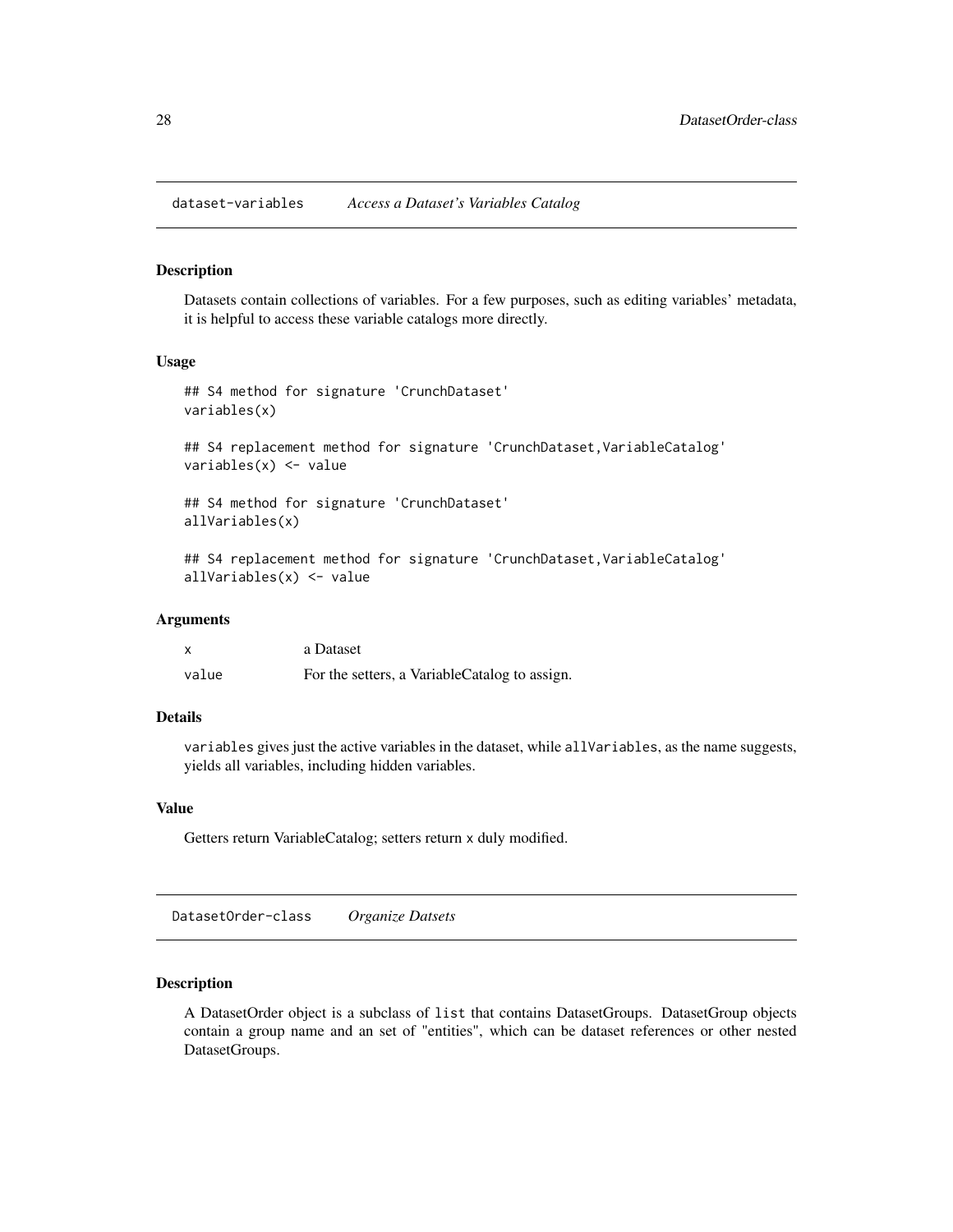#### <span id="page-28-0"></span>datasets 29

# Slots

group character, the name of the DatasetGroup. In the constructor and more generally, this field can be referenced as "name" as well.

entities a character vector of dataset URLs, or a list containing a combination of dataset URLs and DatasetGroup objects.

datasets *Get the dataset catalog*

# Description

Get the dataset catalog

# Usage

```
datasets(x = getAPIRoot())
```
 $datasets(x) < - value$ 

#### Arguments

|       | a ShojiObject, such as a CrunchProject. If omitted, the default value for x |
|-------|-----------------------------------------------------------------------------|
|       | means that you will load the user's primary dataset catalog.                |
| value | CrunchDataset for the setter                                                |

#### Value

An object of class DatasetCatalog. The setter returns the project (or other object that contains a dataset catalog with the given dataset added to it (via changing its owner to be the specified object, x).

#### Examples

```
## Not run:
# Get the primary dataset catalog
mydatasets <- datasets()
# Can load a dataset from that
ds <- loadDataset(mydatasets[["Dataset name"]])
# Can use the same function to get the dataset catalog for a project
proj <- projects()[["Project name"]]
projdatasets <- datasets(proj)
# The assignment method lets you move a dataset to a project
datasets(proj) <- ds
```
## End(Not run)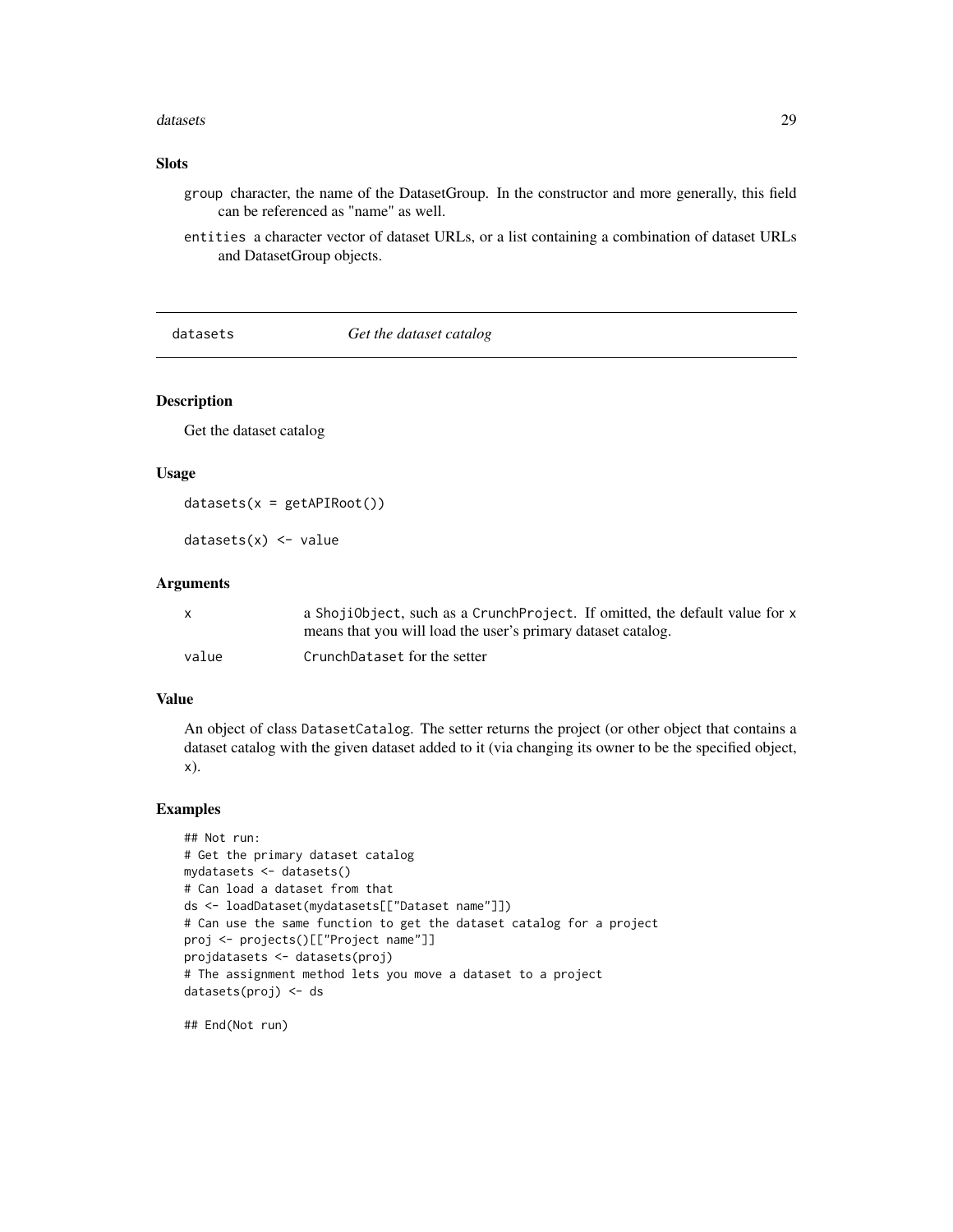#### <span id="page-29-0"></span>Description

This function recurses through a ShojiOrder/OrderGroup and removes any duplicate entities. As with the default of [duplicated](#page-38-1), the first appearance of an entity is kept, and subsequent occurences are marked as duplicated and removed. (Unlike duplicated, however, there is no option to reverse that order.) "First" occurence of an entity is determined by the function's recursion: within each group, nested groups are processed first, in order, and recursively their nested groups are processed. See the test suite, in test-variable-order.R, for an example that illustrates which entities are dropped as duplicate.

#### Usage

dedupeOrder(x)

#### Arguments

x VariableOrder, DatasetOrder, VariableGroup, or DatasetGroup

# Value

x with duplicate entities removed.

#### See Also

[duplicates](#page-80-1), which when set to FALSE also calls this function.

<span id="page-29-1"></span>delete *Delete a Crunch object from the server*

#### Description

These methods delete entities, notably Datasets and Variables within them, from the server. This action is permanent and cannot be undone, so it should not be done lightly. Consider instead using archive for datasets and [hide](#page-49-1) for variables

```
## S4 method for signature 'CrunchDataset'
delete(x, confirm = requireConsent(), ...)## S4 method for signature 'CrunchProject'
delete(x, confirm = requireConsent(), ...)
```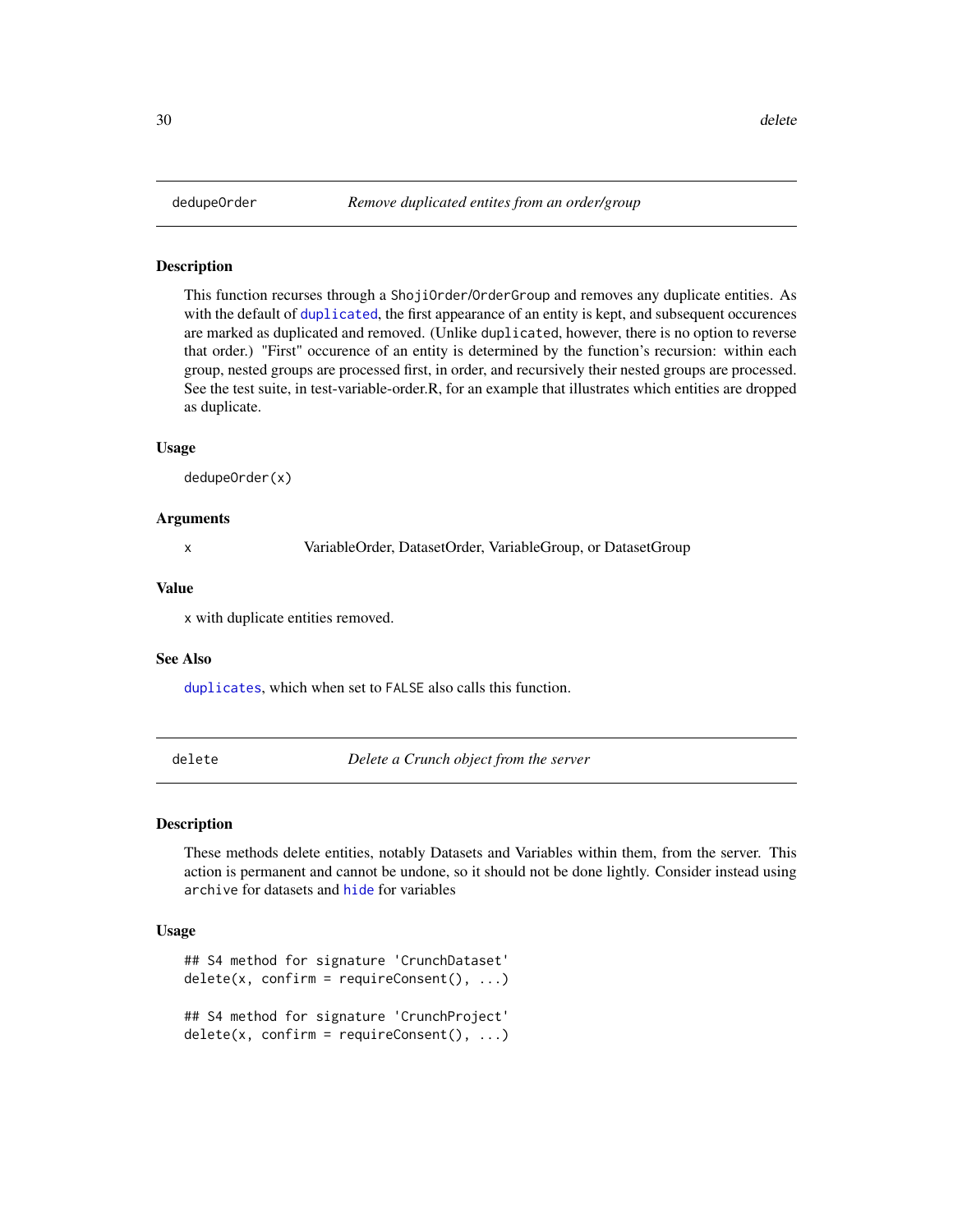#### <span id="page-30-0"></span>deleteDataset 31

```
## S4 method for signature 'ShojiObject'
delete(x, \ldots)## S4 method for signature 'ANY'
delete(x, ...)
## S4 method for signature 'CrunchTeam'
delete(x, confirm = requireConsent(), ...)## S4 method for signature 'CrunchVariable'
delete(x, confirm = requireConsent(), ...)## S4 method for signature 'VariableTuple'
delete(x, confirm = requireConsent(), ...)
```
# Arguments

| $\mathsf{x}$ | a Crunch object                                                                                                                                                                                                              |
|--------------|------------------------------------------------------------------------------------------------------------------------------------------------------------------------------------------------------------------------------|
| confirm      | logical: should the user be asked to confirm deletion. Option available for<br>datasets and teams only. Default is TRUE if in an interactive session. You can<br>avoid the confirmation prompt if you delete with (consent). |
| $\ddots$     | additional arguments, in the generic                                                                                                                                                                                         |

#### See Also

[hide](#page-49-1) [deleteDataset](#page-30-1)

<span id="page-30-1"></span>deleteDataset *Delete a dataset from the dataset list*

#### Description

This function lets you delete a dataset without first loading it. If you have a dataset that somehow is corrupted and won't load, you can delete it this way.

#### Usage

deleteDataset(x, ...)

# Arguments

x The name (character) of a dataset, its (numeric) position in the return of [listDatasets](#page-56-1), or an object of class CrunchDataset. x can only be of length 1–this function is not vectorized (for your protection).

... additional parameters (such as confirm) passed to delete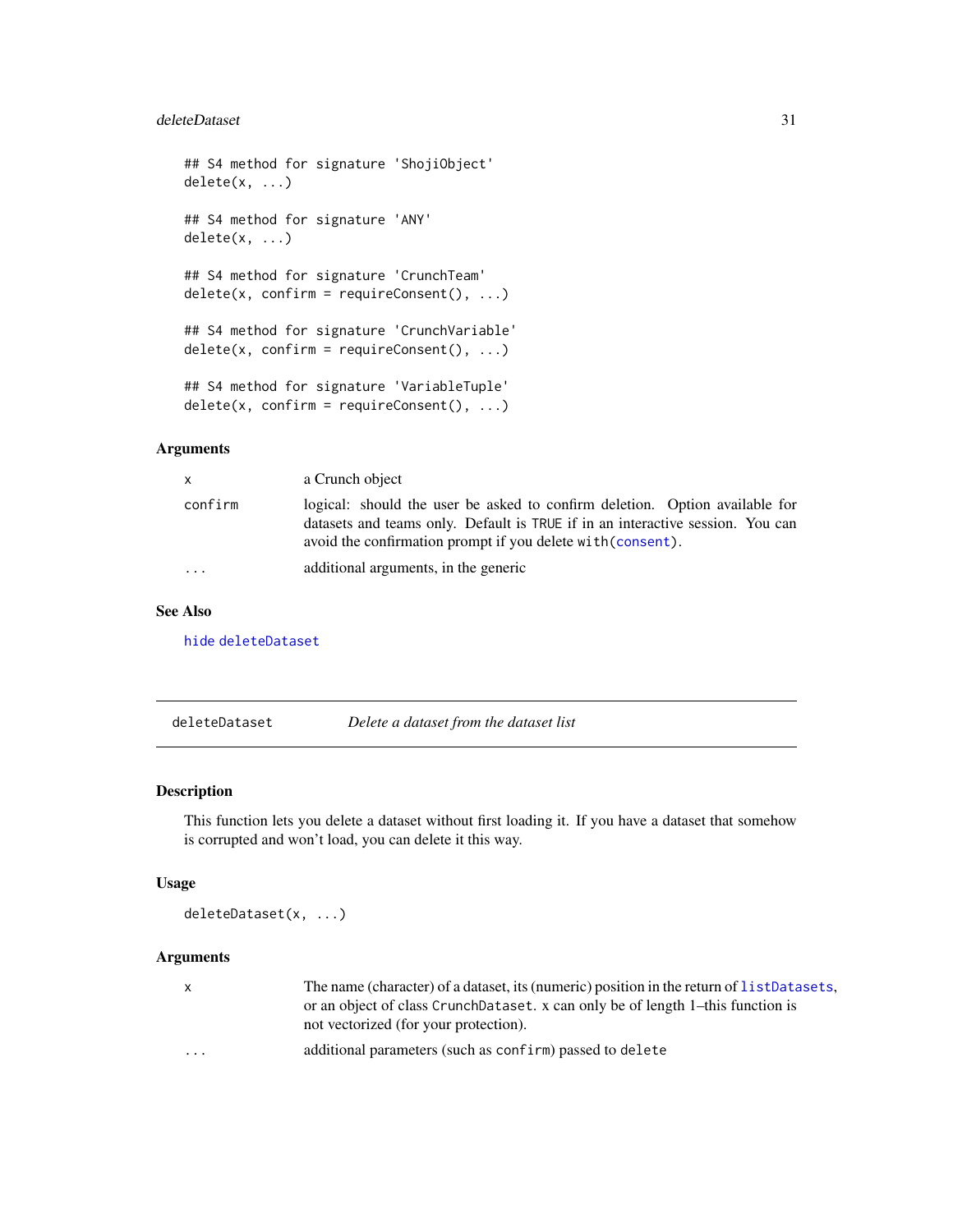# <span id="page-31-0"></span>Details

The function also works on CrunchDataset objects, just like [delete](#page-29-1), which may be useful if you have loaded another package that masks the delete method.

# Value

(Invisibly) the API response from deleting the dataset

# See Also

[delete](#page-29-1)

deleteSubvariables *Delete subvariables from an array*

# Description

This function conceals the dirty work in making this happen. The array gets unbound, the subvariables deleted, and then the remaining subvariable are rebound into a new array.

#### Usage

deleteSubvariables(variable, to.delete, confirm = requireConsent())

deleteSubvariable(variable, to.delete, confirm = requireConsent())

# Arguments

| variable  | the array variable                                                                                                                                                            |
|-----------|-------------------------------------------------------------------------------------------------------------------------------------------------------------------------------|
| to.delete | aliases (following crunch name key dataset) or indices of variables to delete.                                                                                                |
| confirm   | logical: should the user be asked to confirm deletion. Default is TRUE if in<br>an interactive session. You can avoid the confirmation prompt if you delete<br>with(consent). |

#### Value

a new version of variable without the indicated subvariables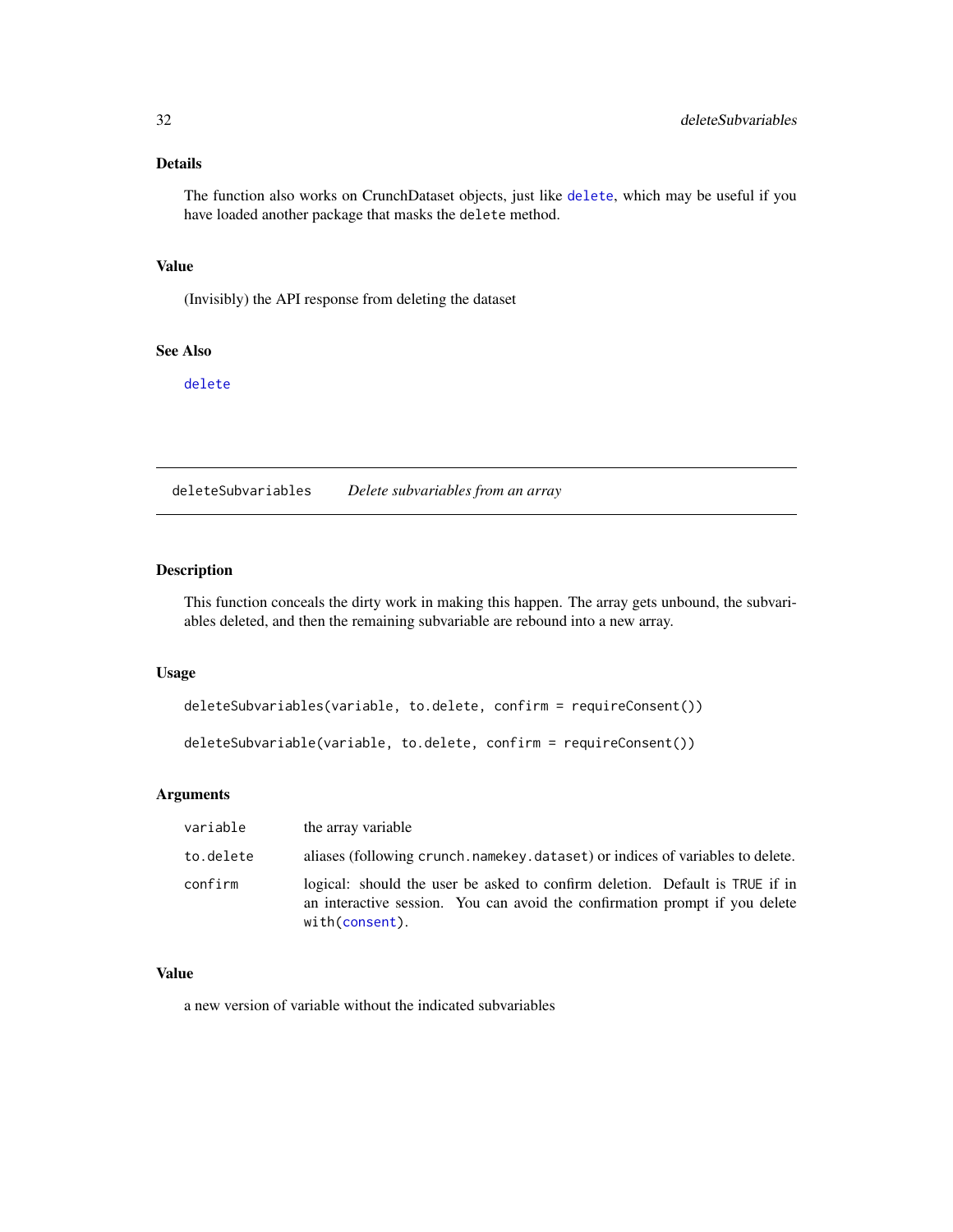<span id="page-32-0"></span>deleteVariables *Delete Variables Within a Dataset*

# Description

Delete Variables Within a Dataset

#### Usage

```
deleteVariables(dataset, variables, confirm = requireConsent())
```
deleteVariable(dataset, variables, confirm = requireConsent())

# Arguments

| dataset   | the Dataset to modify                                                                                                                                                         |
|-----------|-------------------------------------------------------------------------------------------------------------------------------------------------------------------------------|
| variables | aliases (following crunch, name key, dataset) or indices of variables to delete.                                                                                              |
| confirm   | logical: should the user be asked to confirm deletion. Default is TRUE if in<br>an interactive session. You can avoid the confirmation prompt if you delete<br>with(consent). |

# Value

(invisibly) dataset with the specified variables deleted

#### See Also

[hide](#page-49-1)

describe *Name, alias, and description for Crunch objects*

# Description

Name, alias, and description for Crunch objects

```
## S4 method for signature 'CrunchDataset'
name(x)
## S4 replacement method for signature 'CrunchDataset'
name(x) < - value## S4 method for signature 'CrunchDataset'
```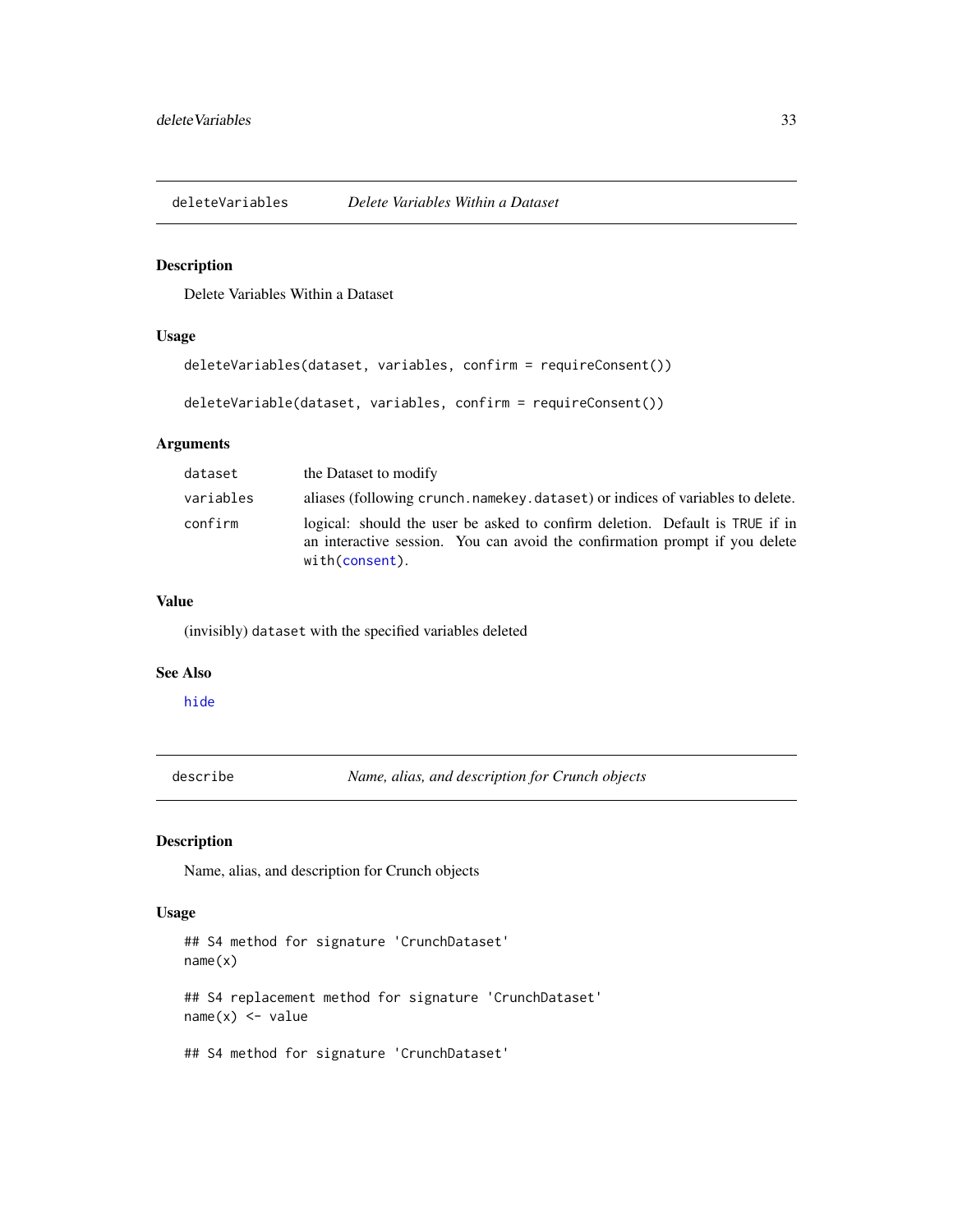#### 34 describe

```
description(x)
## S4 replacement method for signature 'CrunchDataset'
description(x) <- value
## S4 method for signature 'CrunchDataset'
startDate(x)
## S4 replacement method for signature 'CrunchDataset'
startDate(x) <- value
## S4 method for signature 'CrunchDataset'
endDate(x)
## S4 replacement method for signature 'CrunchDataset'
endDate(x) <- value
## S4 method for signature 'CrunchDataset'
id(x)## S4 method for signature 'CrunchDataset'
notes(x)
## S4 replacement method for signature 'CrunchDataset'
notes(x) < - value
## S4 method for signature 'ShojiObject'
name(x)
## S4 method for signature 'CrunchVariable'
name(x)
## S4 replacement method for signature 'CrunchVariable'
name(x) < - value## S4 method for signature 'CrunchVariable'
description(x)
## S4 replacement method for signature 'CrunchVariable'
description(x) <- value
## S4 method for signature 'CrunchVariable'
alias(object)
## S4 replacement method for signature 'CrunchVariable'
alias(x) <- value
```
## S4 method for signature 'CrunchVariable'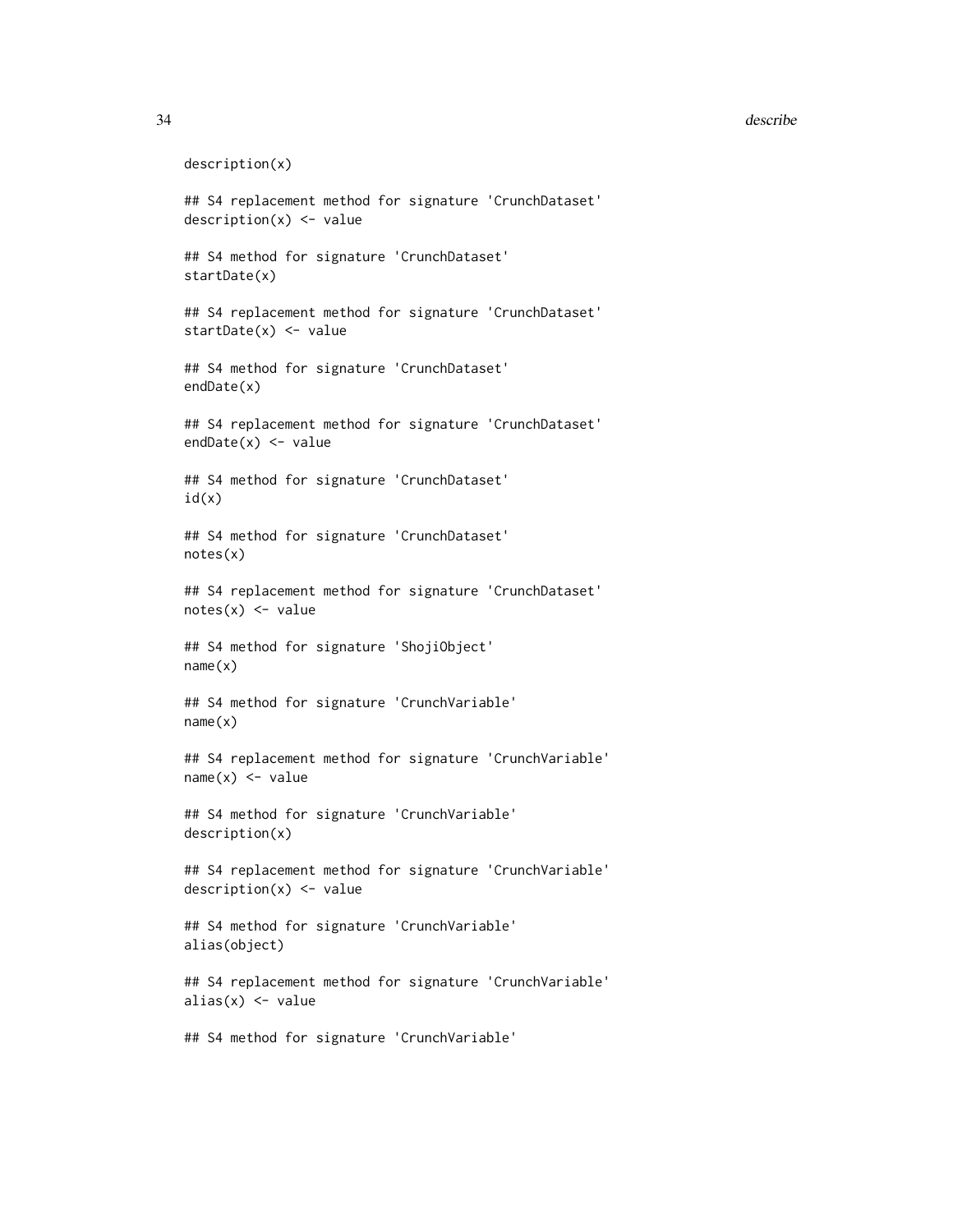# <span id="page-34-0"></span>describe-category 35

notes(x)

```
## S4 replacement method for signature 'CrunchVariable'
notes(x) < - value
```
# Arguments

|        | a Dataset or Variable.                                                                                                                     |
|--------|--------------------------------------------------------------------------------------------------------------------------------------------|
| value  | For the setters, a length-1 character vector to assign                                                                                     |
| object | Same as x but for the alias method, in order to match the generic from another<br>package. Note that all as is only defined for Variables. |

# Value

Getters return the character object in the specified slot; setters return x duly modified.

#### See Also

[Categories](#page-12-1) [describe-catalog](#page-63-1)

<span id="page-34-1"></span>describe-category *Category attributes*

# Description

Category attributes

```
## S4 method for signature 'Category'
name(x)
## S4 replacement method for signature 'Category'
name(x) < - value## S4 replacement method for signature '`NULL`'
name(x) < - value## S4 method for signature 'Category'
value(x)
## S4 replacement method for signature 'Category'
value(x) <- value
## S4 method for signature 'Category'
id(x)
## S4 method for signature 'Category'
is.selected(x)
```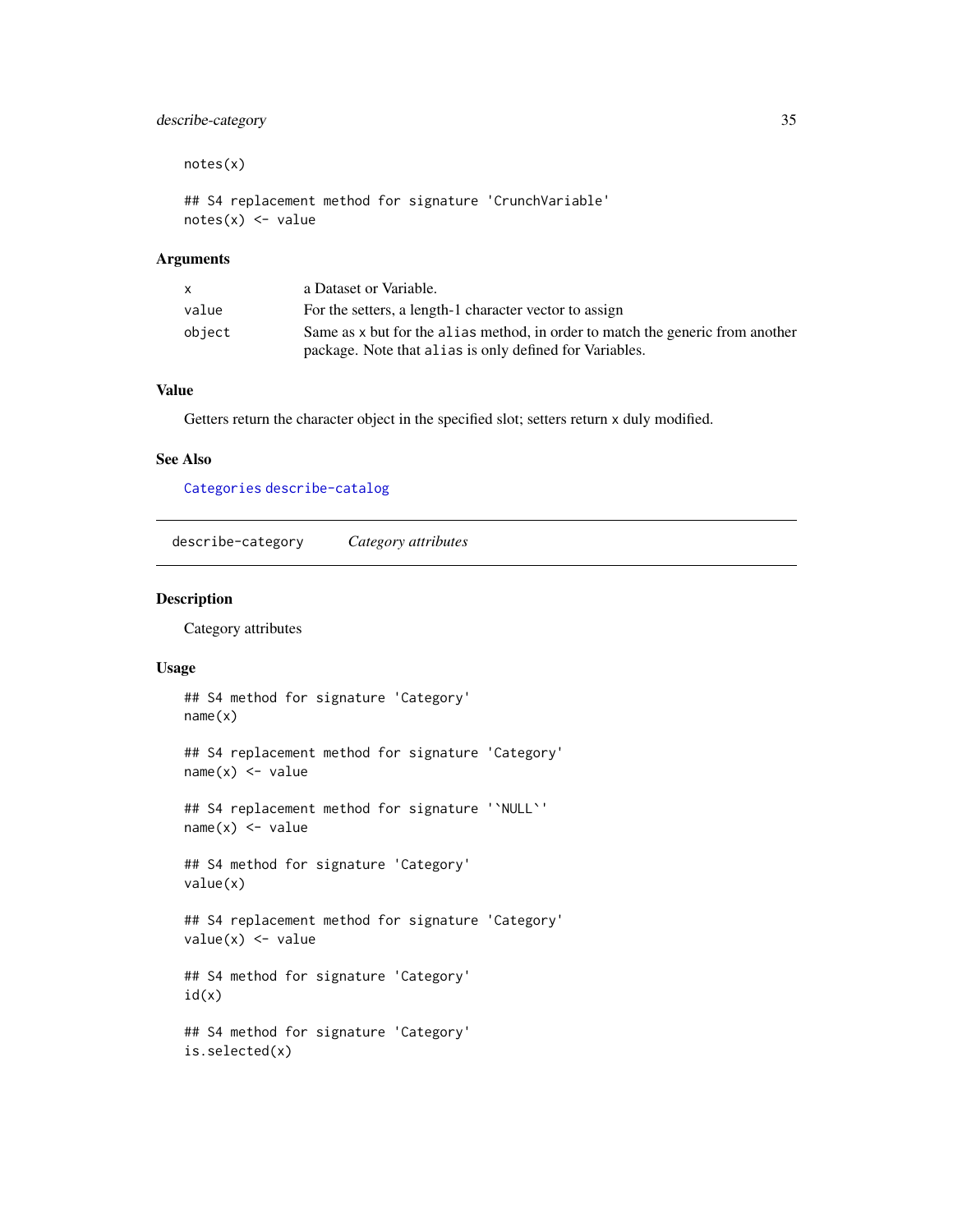#### **Arguments**

| $\boldsymbol{\mathsf{x}}$ | a Category                                   |
|---------------------------|----------------------------------------------|
| value                     | For the setters, an appropriate value to set |

# Value

name returns character; value and id return numeric; value but not id may be NA; is.selected returns logical indicating whether this Category is a "selected" dichotomy. Setters return x duly modified.

#### See Also

[Categories](#page-12-1) [dichotomize](#page-35-1)

<span id="page-35-1"></span>dichotomize *Indicate how categories represent a dichotomized value*

# Description

Multiple Response variables are essentially Categorical Arrays that have had a category or categories indicated as the "selected" value. These methods let you set that state.

```
## S4 method for signature 'Categories'
is.dichotomized(x)
## S4 method for signature 'Categories,numeric'
dichotomize(x, i)
## S4 method for signature 'Categories,logical'
dichotomize(x, i)
## S4 method for signature 'Categories,character'
dichotomize(x, i)
## S4 method for signature 'Categories'
undichotomize(x)
## S4 method for signature 'CategoricalVariable,ANY'
dichotomize(x, i)
## S4 method for signature 'CategoricalArrayVariable,ANY'
dichotomize(x, i)
## S4 method for signature 'CategoricalVariable'
```
<span id="page-35-0"></span>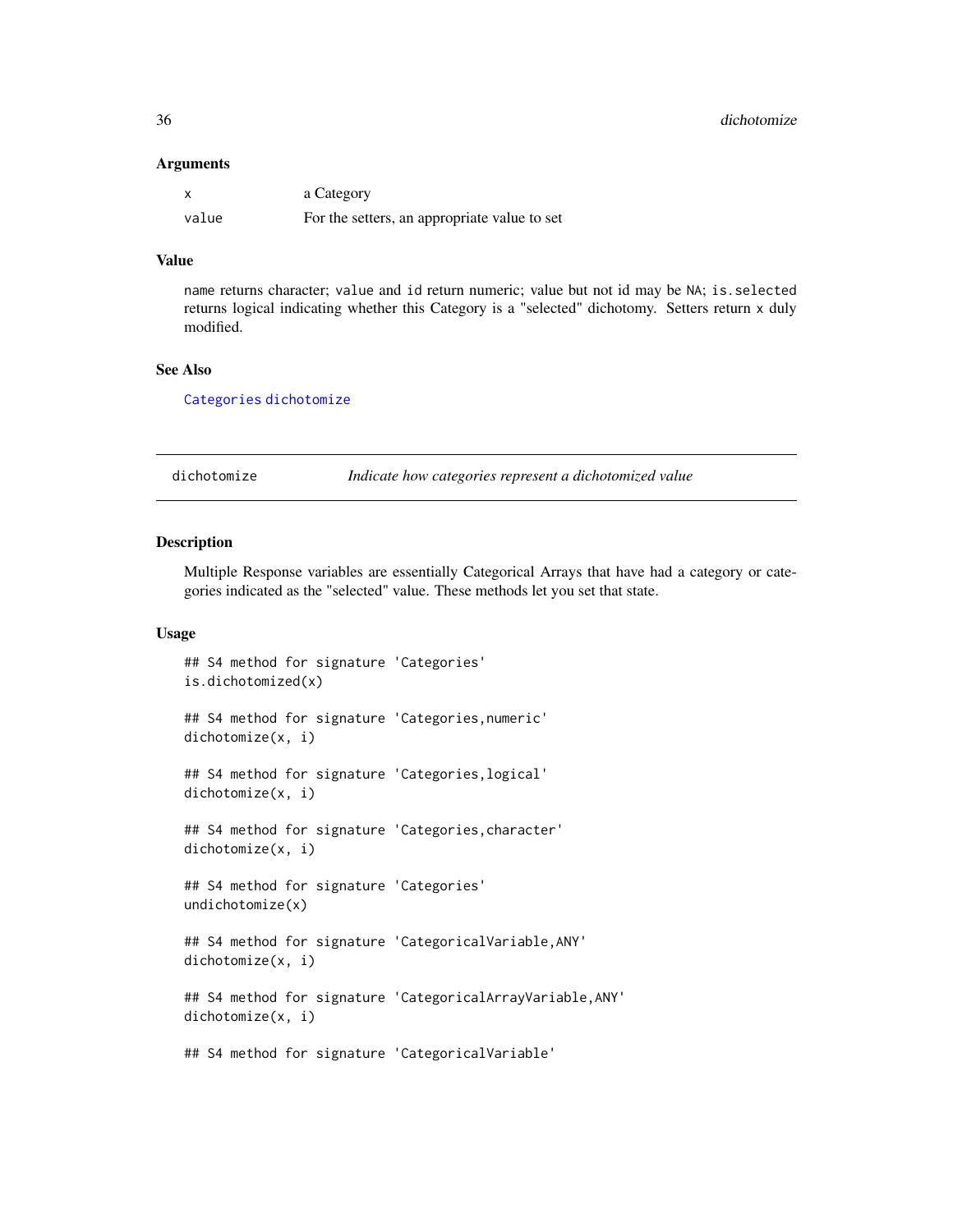#### dim-dataset 37

```
undichotomize(x)
```

```
## S4 method for signature 'CategoricalArrayVariable'
undichotomize(x)
```
## Arguments

| i<br>with reference to category ids. | x | Categories or a Variable subclass that has Categories                                                                                                                                                                                           |
|--------------------------------------|---|-------------------------------------------------------------------------------------------------------------------------------------------------------------------------------------------------------------------------------------------------|
|                                      |   | For the dichotomize methods, the numeric or logical indices of the categories<br>to mark as "selected", or if character, the Category "names". Note that unlike<br>some other categorical variable methods, numeric indices are positional, not |

# Details

dichotomize lets you specify which categories are "selected", while undichotomize strips that selection information. Dichotomize converts a Categorical Array to a Multiple Response, and undichotomize converts back.

## Value

Categories or the Variable, (un)dichotomized accoringly

#### See Also

[describe-category](#page-34-0)

dim-dataset *Dataset dimensions*

### Description

Dataset dimensions

## Usage

```
## S4 method for signature 'CrunchDataset'
dim(x)
```
## S4 method for signature 'CrunchDataset' ncol(x)

#### Arguments

x a Dataset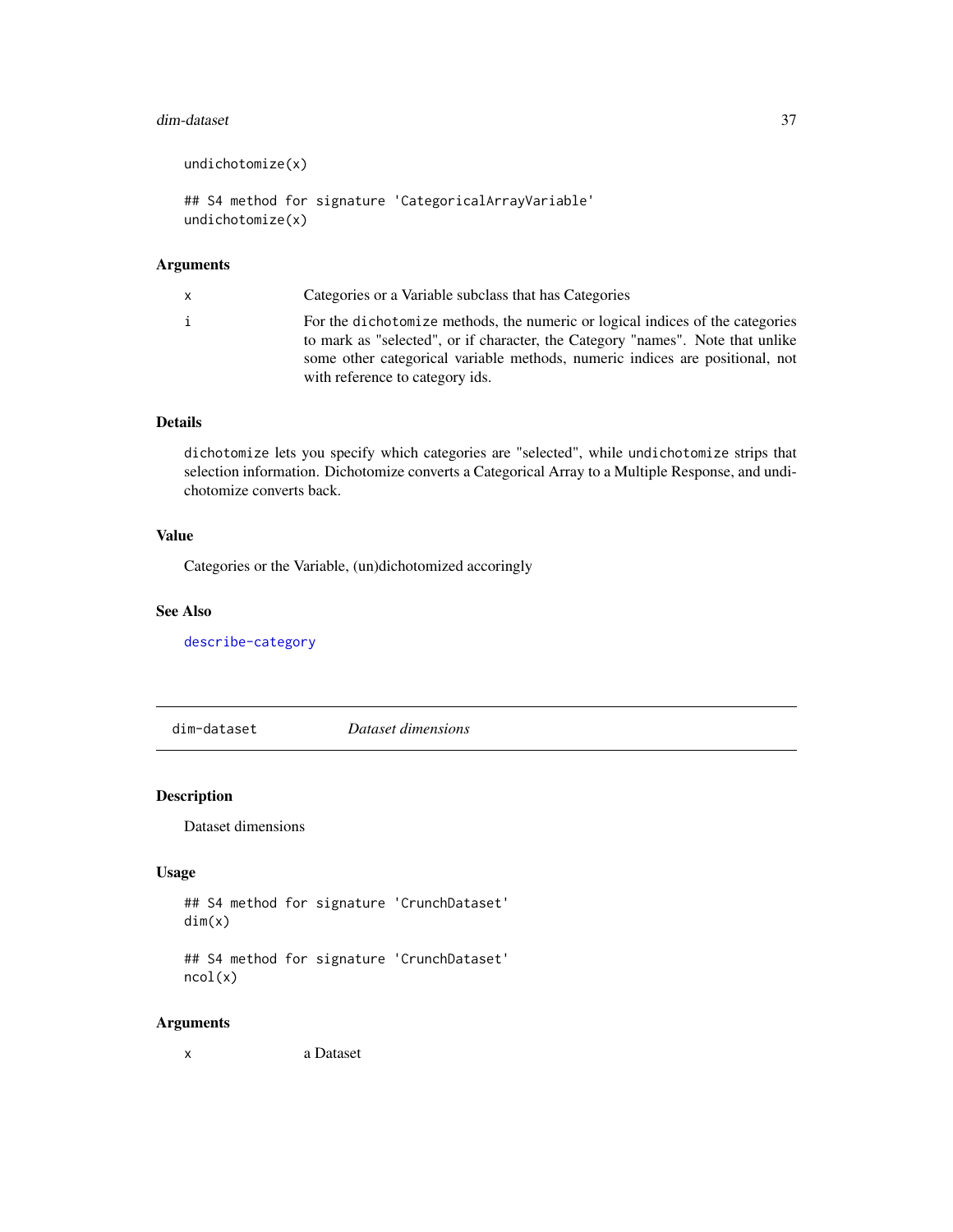# Value

integer vector of length 2, indicating the number of rows and non-hidden variables in the dataset. Array subvariables are excluded from the column count.

# See Also

[dim](#page-0-0)

## dropRows *Permanently delete rows from a dataset*

# Description

Permanently delete rows from a dataset

## Usage

dropRows(dataset, expr)

## Arguments

| dataset | a CrunchDataset     |
|---------|---------------------|
| expr    | a CrunchLogicalExpr |

#### Value

dataset without the rows indicated by expr

### See Also

[exclusion](#page-41-0) for a non-destructive way to suppress rows

# Examples

```
## Not run:
ds <- dropRows(ds, ds$gender == "Male")
## End(Not run)
```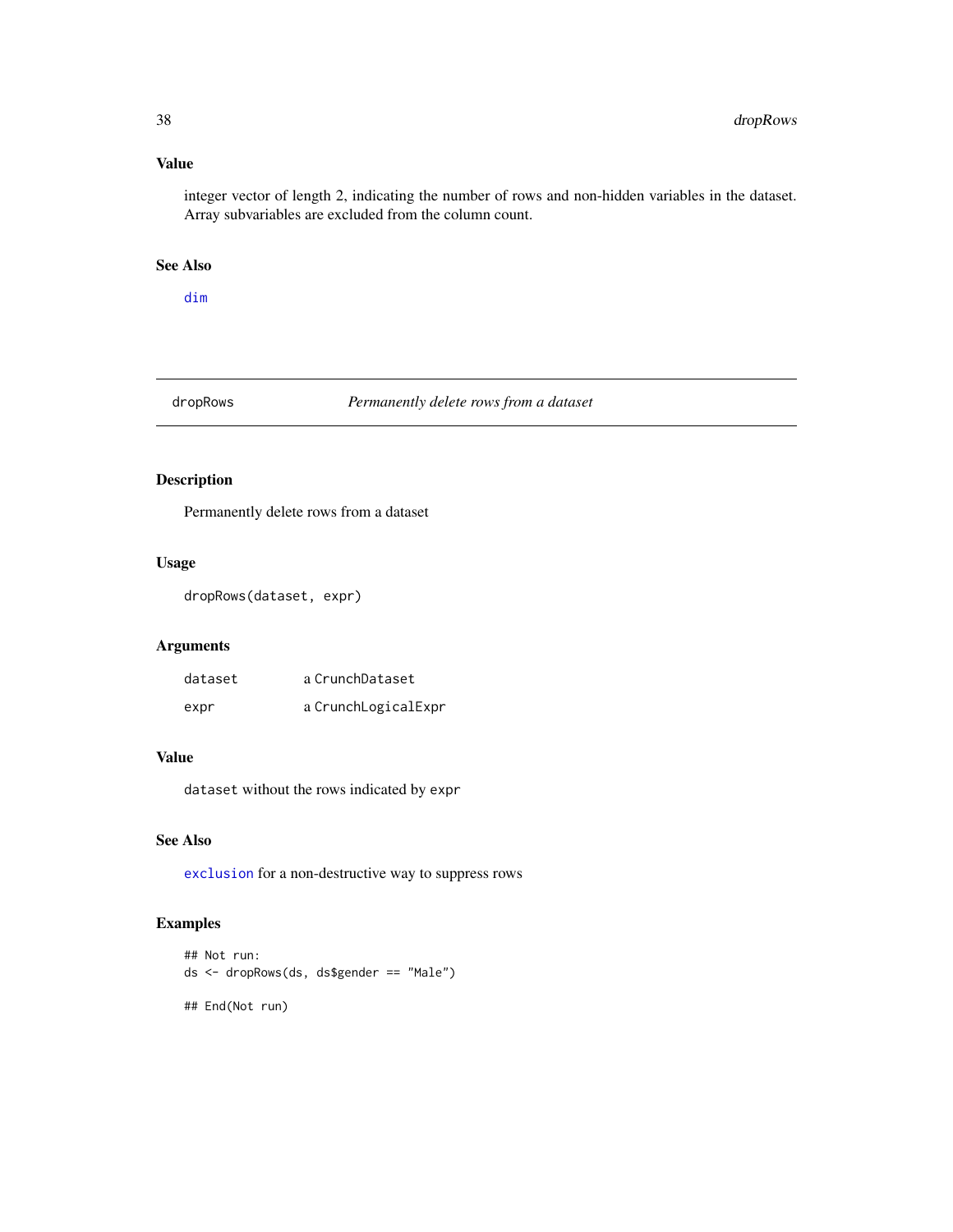<span id="page-38-0"></span>

### Description

"duplicated" method for Crunch objects

## Usage

```
## S4 method for signature 'CrunchVariable'
duplicated(x, incomparables = FALSE, ...)
```
## S4 method for signature 'CrunchExpr' duplicated(x, incomparables = FALSE, ...)

#### Arguments

| $\mathsf{x}$          | Crunch Variable or Crunch Expr |
|-----------------------|--------------------------------|
| incomparables Ignored |                                |
| .                     | Ignored                        |

#### Value

A CrunchLogicalExpr that evaluates TRUE for all repeated entries after the first occurrence of a value.

### See Also

[duplicated](#page-38-0)

embedCrunchBox *Get HTML for embedding a CrunchBox*

## Description

[crunchBox](#page-20-0) returns a URL to the box data that it generates, but in order to view it in a CrunchBox or to embed it on a website, you'll need to translate that to the Box's public URL and wrap it in some HTML.

```
embedCrunchBox(box, title = NULL, logo = NULL, ...)
```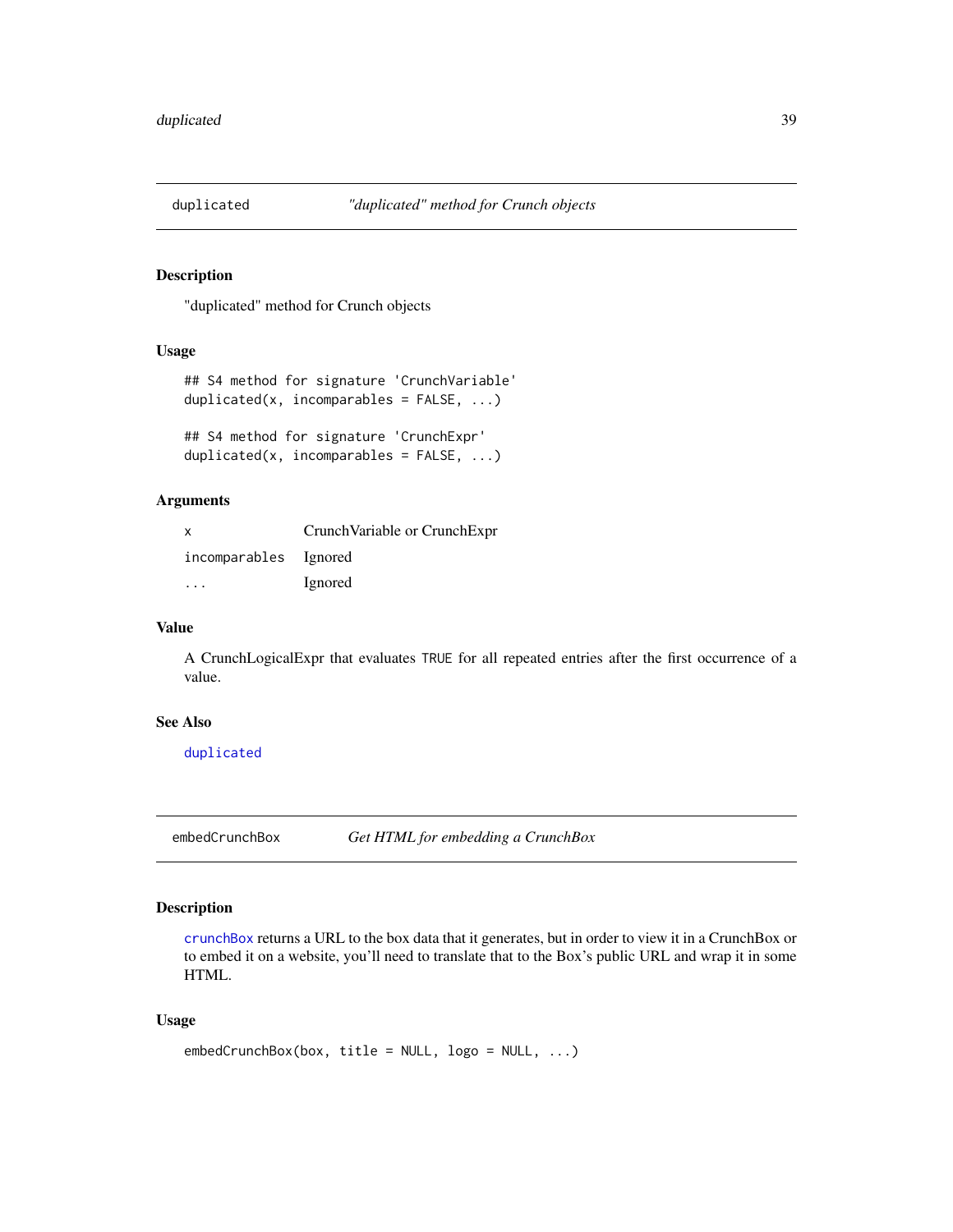## Arguments

| box      | character URL of the box data, as returned by crunch Box                                                                                                                                                                                                               |
|----------|------------------------------------------------------------------------------------------------------------------------------------------------------------------------------------------------------------------------------------------------------------------------|
| title    | character title for the Box, to appear above the iframe. Default is NULL, meaning<br>no title shown                                                                                                                                                                    |
| logo     | character URL of a logo to show instead of a title. Default is NULL, meaning no<br>logo shown. If both logo and title are provided, only logo will be shown. Note<br>also that logo must be a URL of an image hosted somewhere–it cannot be a path<br>to a local file. |
| $\ddots$ | Additional arguments, not currently used.                                                                                                                                                                                                                              |
|          |                                                                                                                                                                                                                                                                        |

# Value

Prints the HTML markup to the screen and also returns it invisibly.

# See Also

[crunchBox](#page-20-0)

## Examples

```
## Not run:
box <- crunchBox(ds)
embedCrunchBox(box, logo="//myco.example/img/logo_200px.png")
```
## End(Not run)

entity,CrunchProject-method

*Methods for ShojiTuples*

#### Description

ShojiTuples are objects extracted from ShojiCatalogs. They are internally used.

```
## S4 method for signature 'CrunchProject'
entity(x)
## S4 method for signature 'ShojiEntity'
x$name
## S4 replacement method for signature 'ShojiEntity'
x$name <- value
## S4 method for signature 'ShojiEntity,ANY'
```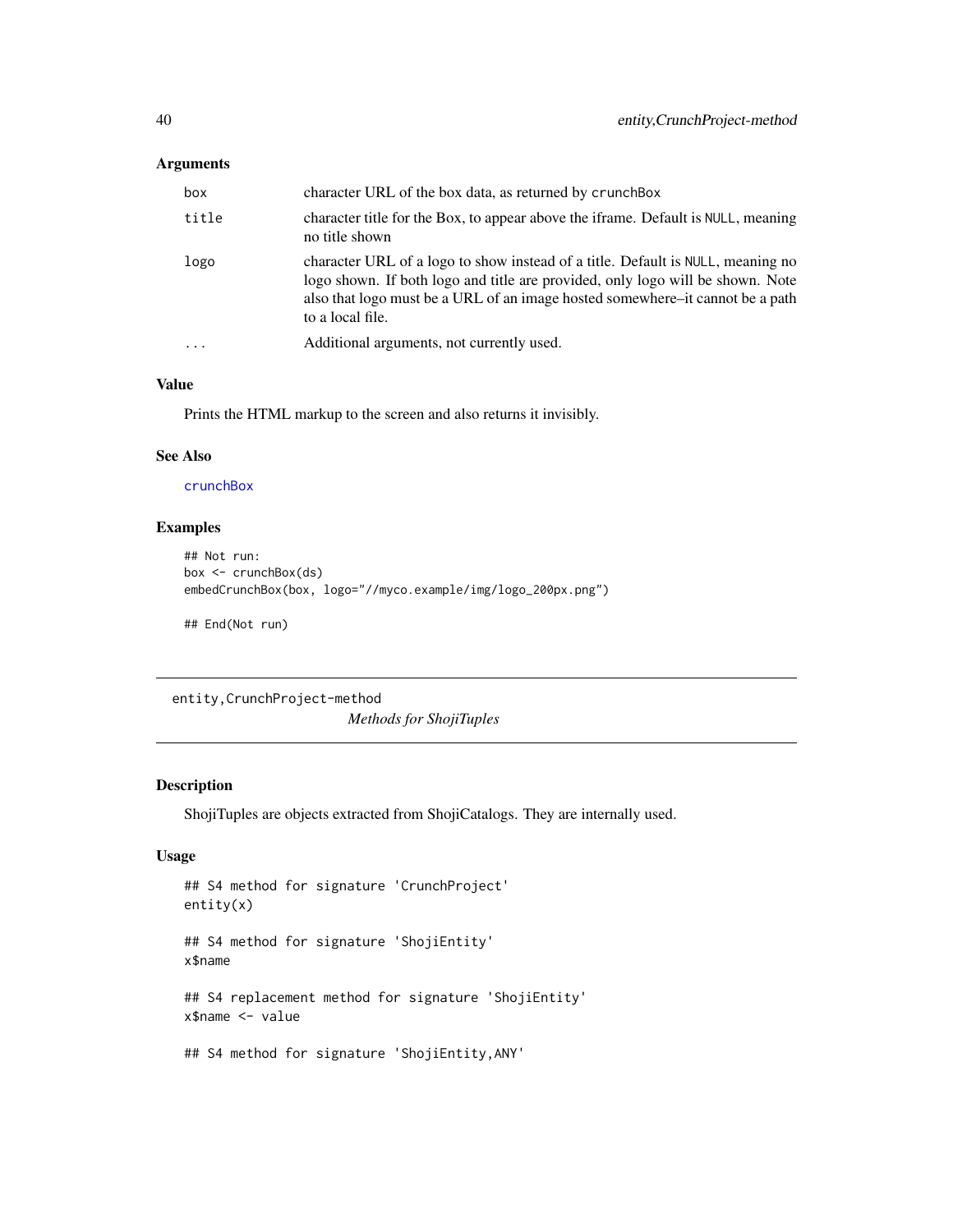x[[i]] ## S4 replacement method for signature 'ShojiEntity, ANY, ANY, ANY' x[[i]] <- value ## S4 method for signature 'ShojiTuple' refresh(x) ## S4 method for signature 'ShojiTuple' x\$name ## S4 replacement method for signature 'ShojiTuple' x\$name <- value ## S4 method for signature 'ShojiTuple,ANY' x[[i]] ## S4 replacement method for signature 'ShojiTuple, ANY, ANY, ANY' x[[i]] <- value ## S4 method for signature 'ShojiTuple' self(x) ## S4 method for signature 'VariableTuple' entity(x) ## S4 method for signature 'CrunchVariable' entity(x) ## S4 method for signature 'DatasetTuple' entity(x) ## S4 method for signature 'ShojiTuple' delete(x, ...) ## S4 method for signature 'DatasetTuple'  $delete(x, confirm = requireConsent(), ...)$ ## S4 method for signature 'ShojiTuple' name(x) ## S4 replacement method for signature 'ShojiTuple'  $name(x) < - value$ ## S4 method for signature 'ShojiTuple' type(x)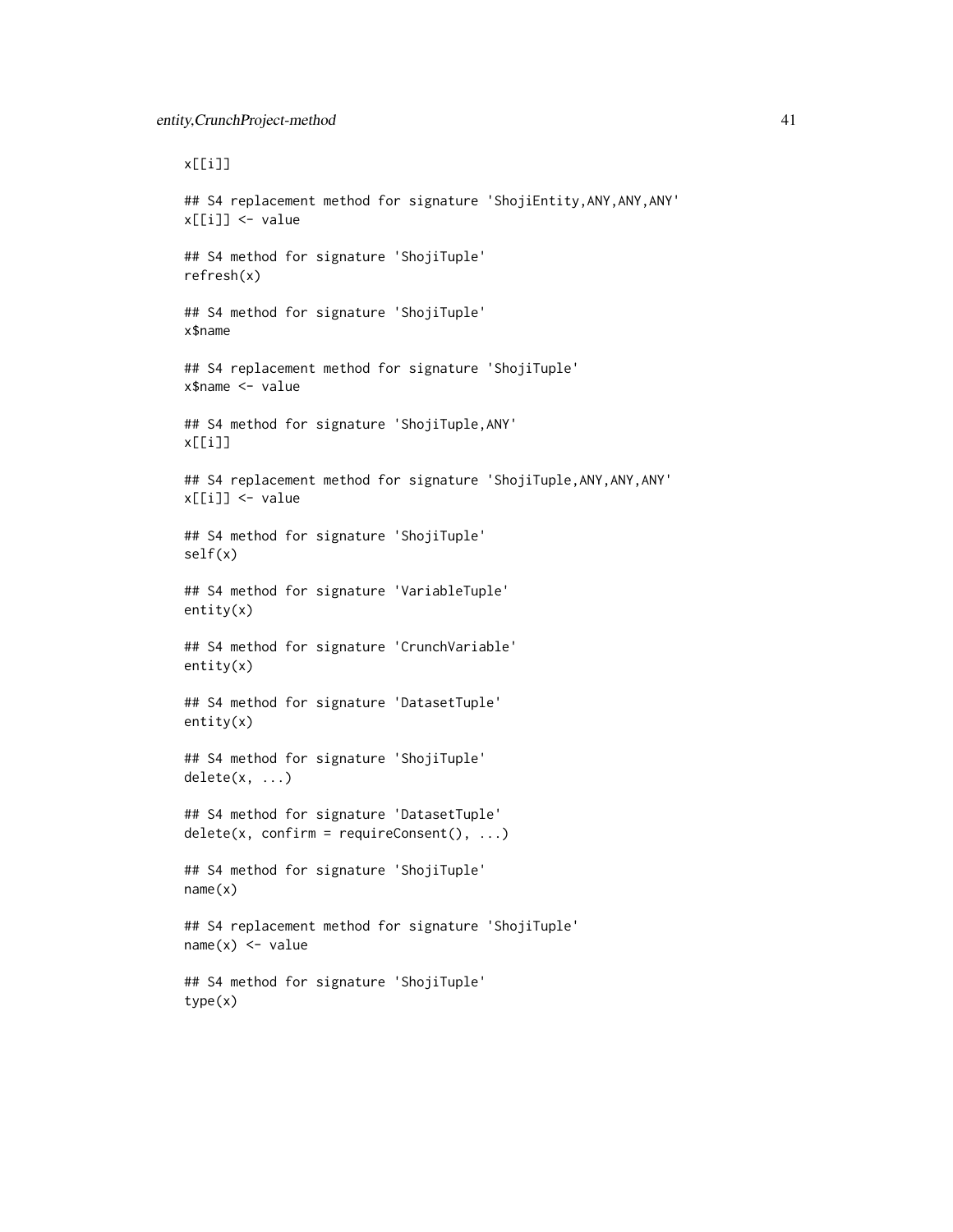#### Arguments

| $\mathsf{x}$ | a Tuple                                                   |
|--------------|-----------------------------------------------------------|
| name         | a Tuple slot to get or set                                |
| value        | What to set in a given slot                               |
| i            | In $[[, a]$ Tuple slot to get                             |
|              | additional arguments to [[, ignored]                      |
| confirm      | For delete, whether confirmation is required. See delete. |

<span id="page-41-0"></span>exclusion *View and set exclusion filters*

#### Description

Exclusion filters express logic that defines a set of rows that should be dropped from the dataset. The rows aren't permanently deleted—you can recover them at any time by removing the exclusion filter—but they are omitted from all views and calculations, as if they had been deleted.

#### Usage

exclusion(x)  $exclusion(x) < - value$ 

### Arguments

| $\boldsymbol{\mathsf{x}}$ | a Dataset                                     |
|---------------------------|-----------------------------------------------|
| value                     | an object of class CrunchLogicalExpr, or NULL |

## Details

Note that exclusion filters work opposite from how "normal" filters work. That is, a regular filter expression defines the subset of rows to operate on: it says "keep these rows." An exclusion filter defines which rows to omit. Applying a filter expression as a query filter will have the opposite effect if applied as an exclusion. Indeed, applying it as both query filter and exclusion at the same time will result in 0 rows.

## Value

exclusion returns a CrunchFilter if there is one, else NULL. The setter returns x with the filter set.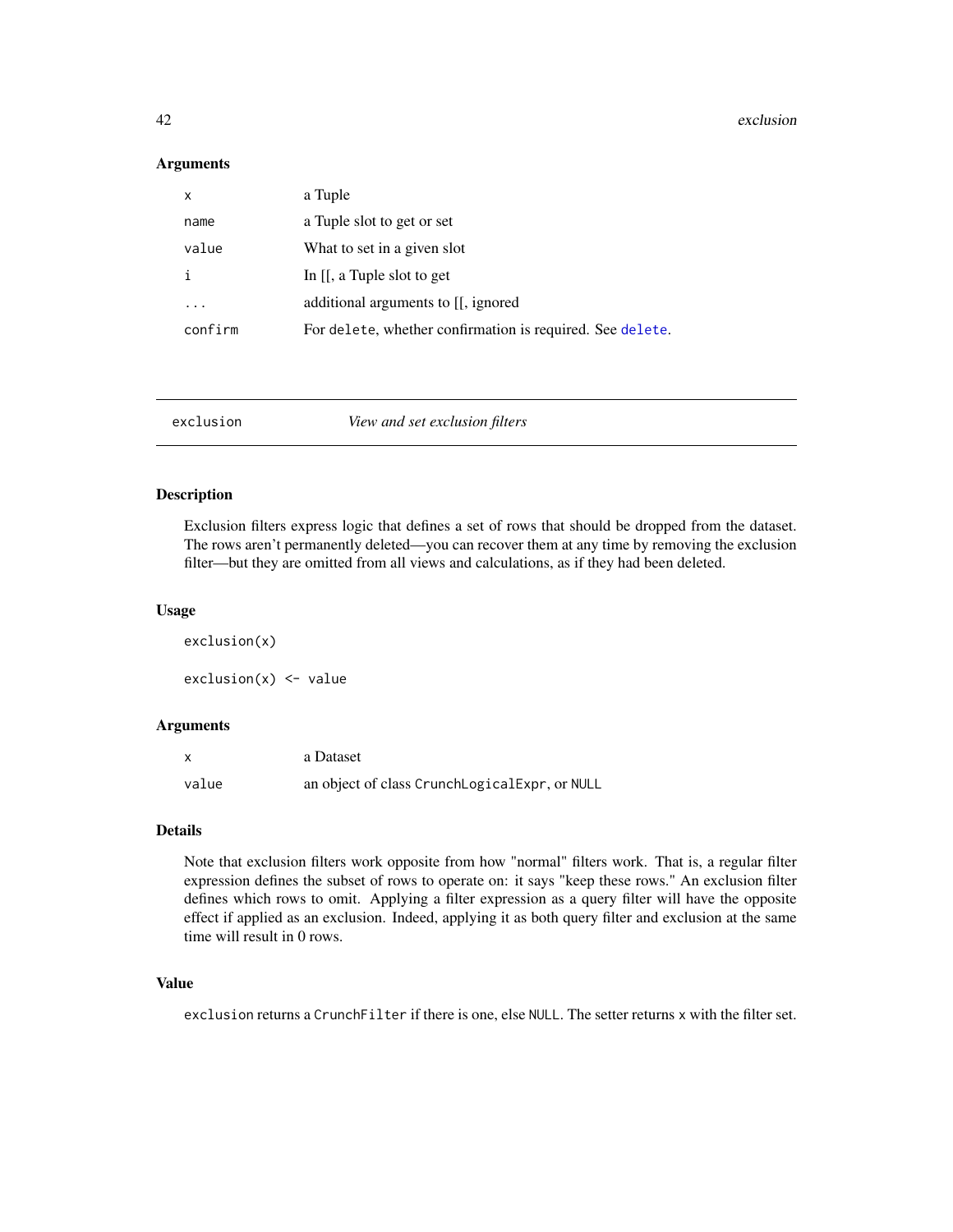exportDataset *Export a dataset to a file*

## Description

Export a dataset to a file

### Usage

```
exportDataset(dataset, file, format = c("csv", "spss"),
  categorical = c("name", "id"), ...)
```

```
## S4 method for signature 'CrunchDataset'
write.csv(...)
```
## Arguments

| dataset     | CrunchDataset                                                                                                      |
|-------------|--------------------------------------------------------------------------------------------------------------------|
| file        | character local filename to write to                                                                               |
| format      | character export format: currently supported values are "csv" and "spss".                                          |
| categorical | character: export categorical values to CSV as category "name" (default) or "id".<br>Ignored by the SPSS exporter. |
| $\cdots$    | additional arguments, currently ignored                                                                            |

## Value

Invisibly, file.

| expressions | <b>Construct Crunch Expressions</b> |
|-------------|-------------------------------------|
|-------------|-------------------------------------|

## Description

Crunch Expressions, i.e. CrunchExpr and CrunchLogicalExpr, encapuslate derivations of Crunch variables, which are only evaluated when passed to a function like as.vector. They allow you to compose functional expressions of variables and evaluate them against the server only when appropriate.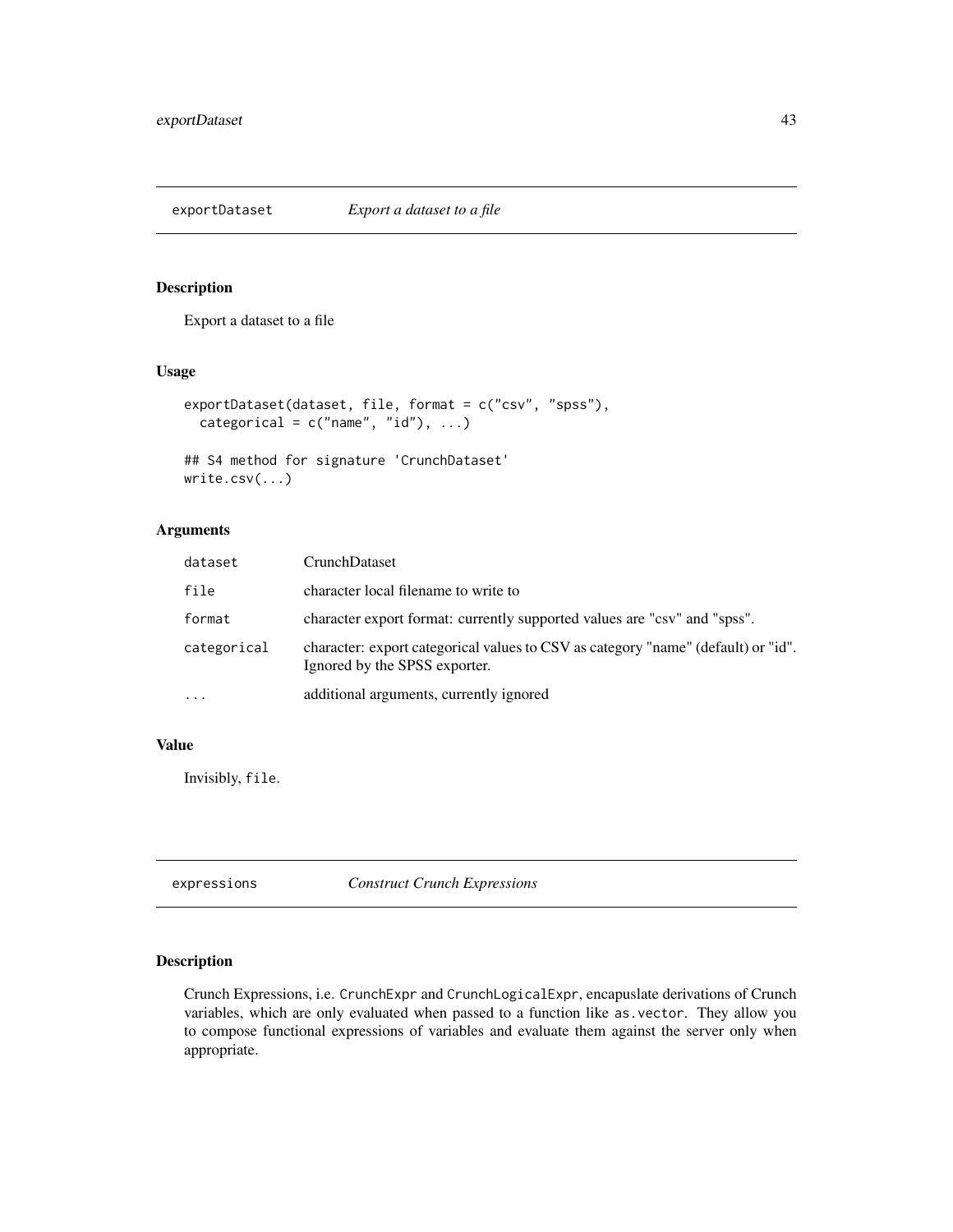### 44 expressions

```
## S4 method for signature 'CrunchExpr'
!x
## S4 method for signature 'CategoricalVariable,character'
x %in% table
## S4 method for signature 'CategoricalVariable, factor'
x %in% table
## S4 method for signature 'TextVariable, character'
x %in% table
## S4 method for signature 'NumericVariable,numeric'
x %in% table
## S4 method for signature 'DatetimeVariable,Date'
x %in% table
## S4 method for signature 'DatetimeVariable,POSIXt'
x %in% table
## S4 method for signature 'DatetimeVariable, character'
x %in% table
## S4 method for signature 'CategoricalVariable,numeric'
x %in% table
## S4 method for signature 'CategoricalVariable, character'
e1 == e2## S4 method for signature 'CategoricalVariable,factor'
e1 == e2## S4 method for signature 'CategoricalVariable,character'
e1 != e2## S4 method for signature 'CategoricalVariable, factor'
e1 != e2
## S4 method for signature 'CrunchVariable'
is.na(x)
bin(x)
rollup(x, resolution = rollupResolution(x))
```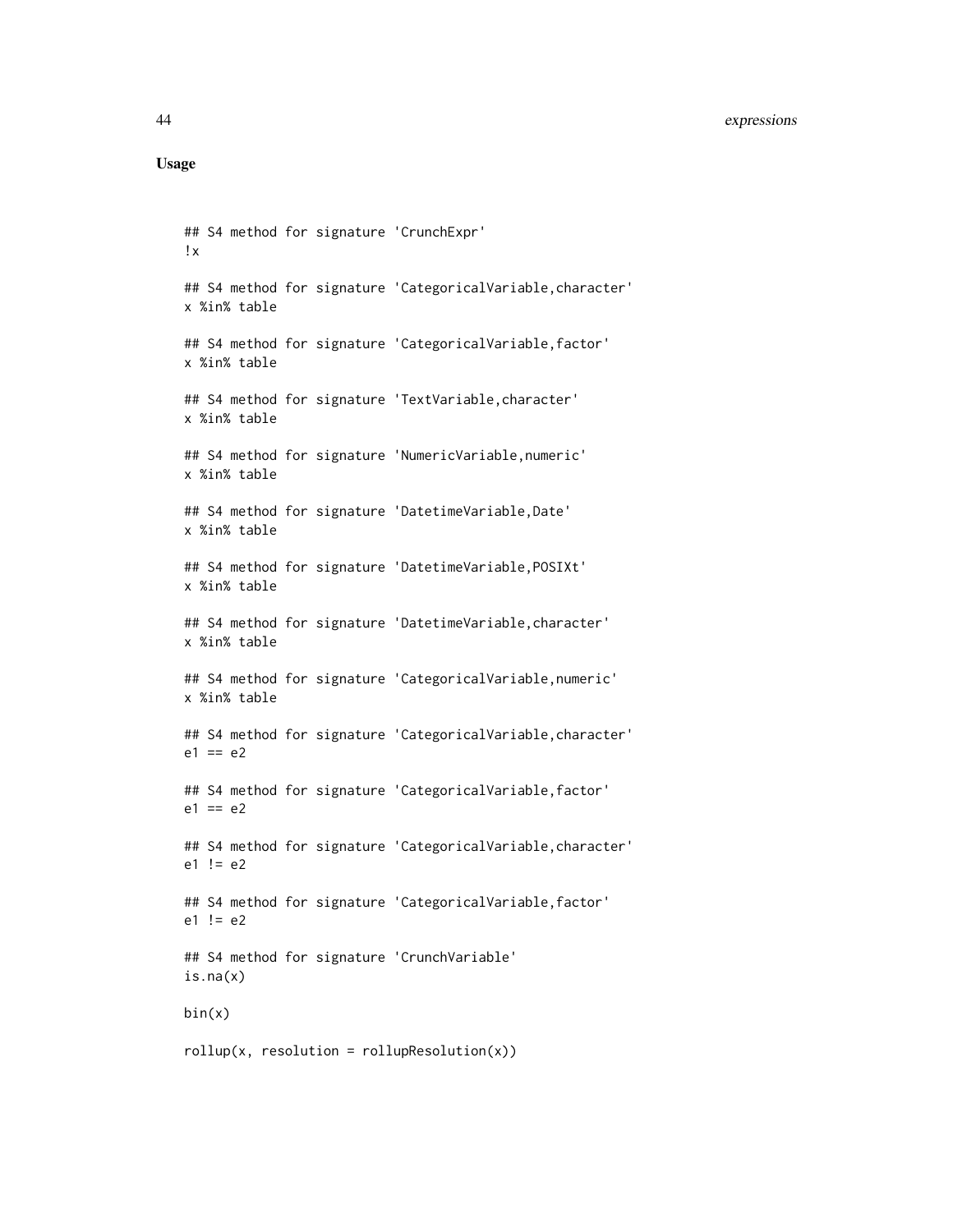## filter-catalog 45

# Arguments

| $\mathsf{x}$   | an input                                                                                                                                                                                                                                                                       |
|----------------|--------------------------------------------------------------------------------------------------------------------------------------------------------------------------------------------------------------------------------------------------------------------------------|
| table          | For %in%. See match                                                                                                                                                                                                                                                            |
| e1             | an input                                                                                                                                                                                                                                                                       |
| e <sub>2</sub> | an input                                                                                                                                                                                                                                                                       |
| resolution     | For rollup. Either NULL or a character in c("Y", "Q", "M", "W", "D", "h", "m",<br>"s", "ms") indicating the unit of time at which a Datetime variable should be<br>aggregated. If NULL, the server will determine an appropriate resolution based<br>on the range of the data. |

# Value

Most functions return a CrunchExpr or CrunchLogicalExpr. as.vector returns an R vector.

filter-catalog *Filter entities for a dataset*

# Description

Filter entities for a dataset

# Usage

```
## S4 method for signature 'CrunchDataset'
filters(x)
```
## S4 replacement method for signature 'CrunchDataset' filters $(x)$  <- value

## Arguments

|       | a CrunchDataset                            |
|-------|--------------------------------------------|
| value | for the assignment method, a FilterCatalog |

# Value

an object of class FilterCatalog containing references to Filter entities usable in the web application. (Setter returns the Dataset.)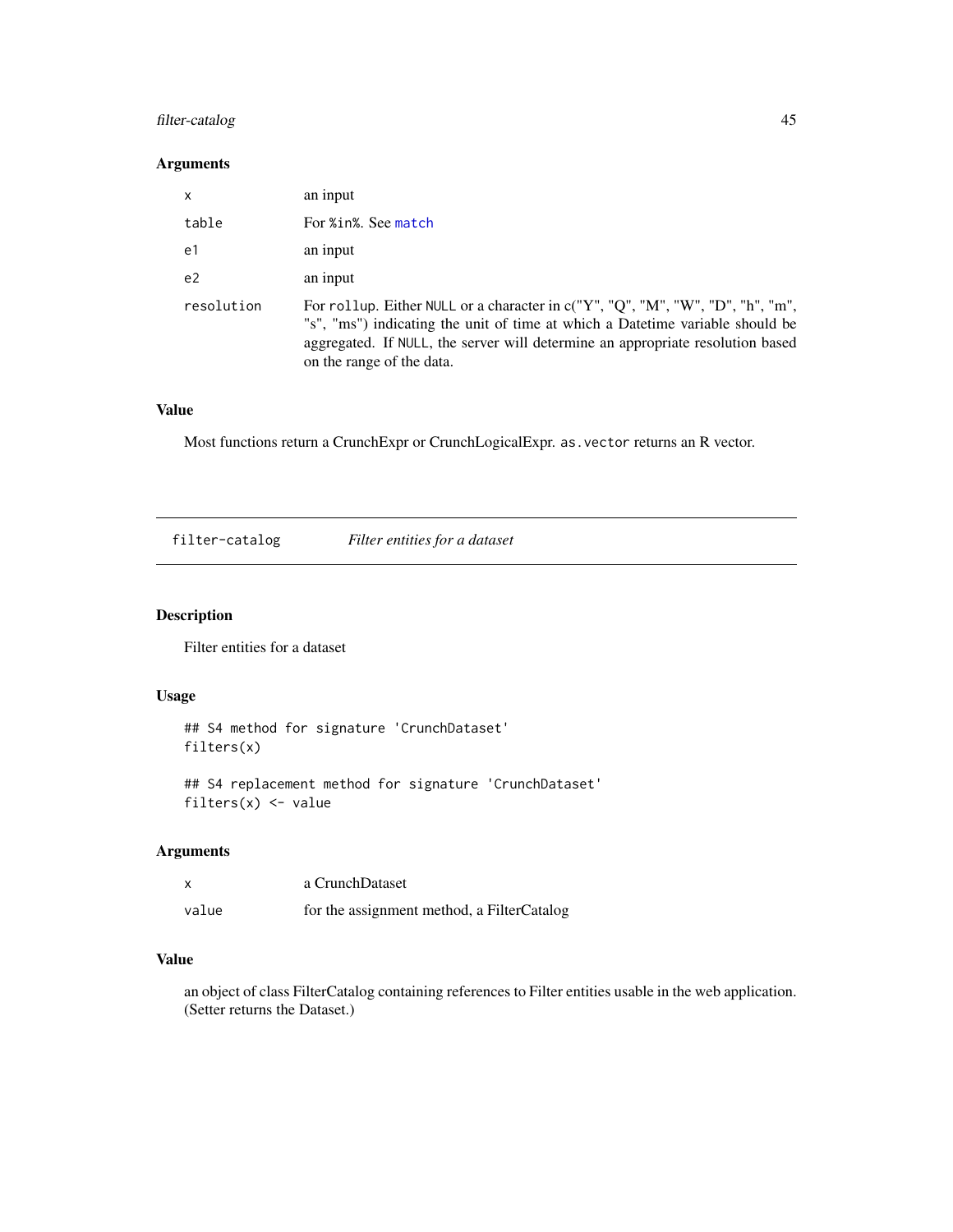#### Description

View and modify Filter entity attributes

#### Usage

```
## S4 method for signature 'CrunchFilter'
is.public(x)
## S4 replacement method for signature 'CrunchFilter'
is.public(x) <- value
```
#### Arguments

| x     | a CrunchFilter      |
|-------|---------------------|
| value | an attribute to set |

#### Value

For is.public, a logical value for whether the filter is flagged as shared with all dataset viewers. (Its setter thus takes a logical value as well.)

| Remove nesting of groups within an order/group<br>flattenOrder |  |
|----------------------------------------------------------------|--|
|----------------------------------------------------------------|--|

#### Description

This function reduces a potentially nested order to its flattened representation, containing no nested groups. Entities are ordered in the result by their first appearance in the order object passed as input.

#### Usage

```
flattenOrder(x)
```
#### Arguments

x VariableOrder, DatasetOrder, VariableGroup, or DatasetGroup; or a Crunch-Dataset or catalog that has an ordering property.

#### Value

x, or its order resource, flattened.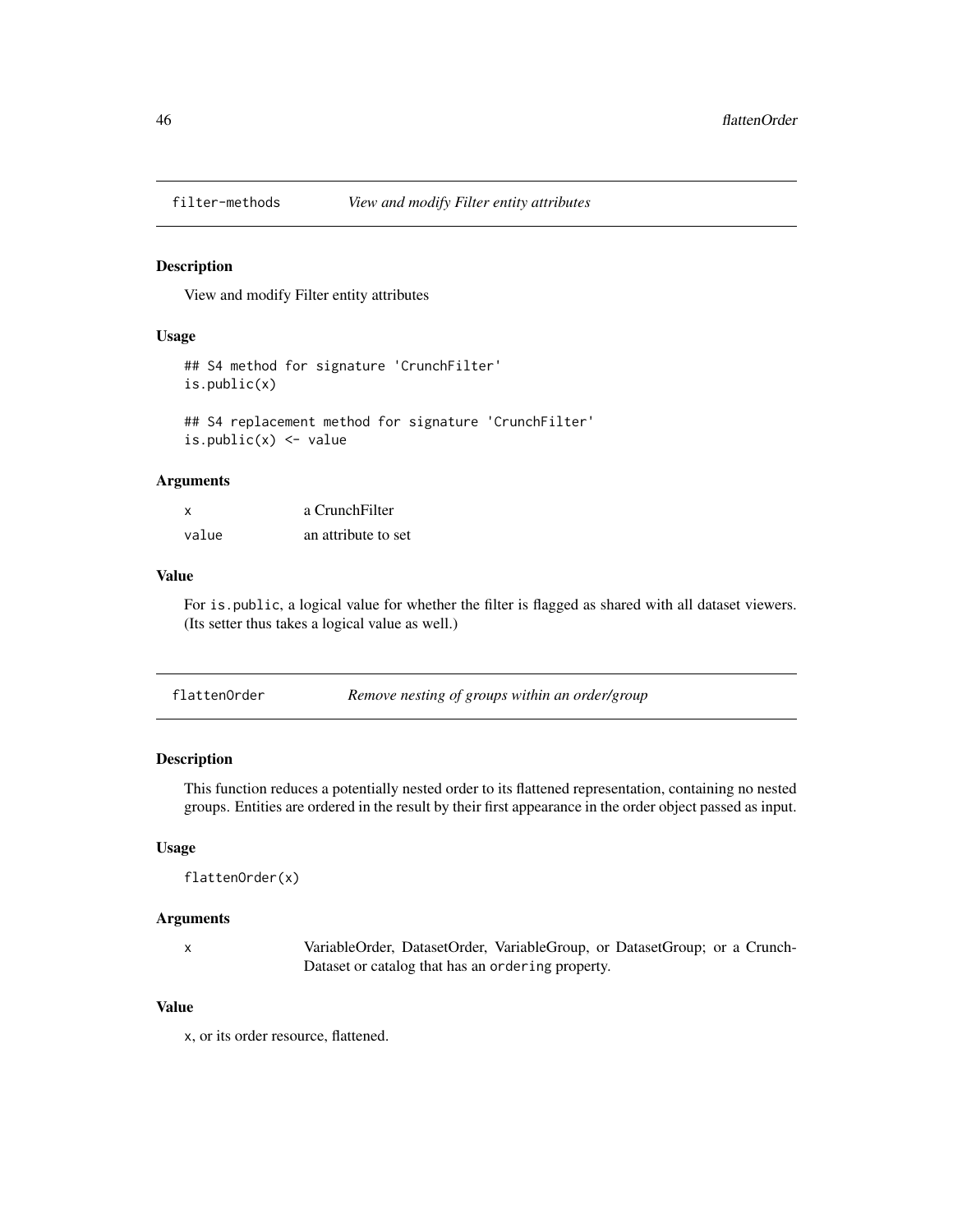#### Description

Sometimes it is useful to group subvariables across arrays in order to compare them more easily. This function generates a set of derived views of common subvariables across arrays. Because they are derived, they share data with the underlying array variables, and they are thus automatically updated when new data is appended.

## Usage

```
flipArrays(variables, suffix = ", flipped")
```
#### Arguments

| variables | List of variables, variable catalog, or dataset subset containing the categorical<br>array or multiple response variables you want to rearrange. |
|-----------|--------------------------------------------------------------------------------------------------------------------------------------------------|
| suffix    | character string to append to the new variable names. Make it "" if you don't<br>want it to append anything.                                     |

### Value

A list of derived VariableDefinitions, one per unique subvariable name across all variables. Each variable (in variables) that contains this subvariable will appear as a subvariable in these new derived array definitions. Use addVariables to add these to your dataset.

## Examples

```
## Not run:
ds <- addVariables(ds, flipArrays(ds[c("petloc", "petloc2")], suffix=", rearranged"))
## End(Not run)
```
forkDataset *Create a fork of a dataset*

### Description

As with many other version control systems, in Crunch you can fork a dataset's revision history, effectively making a copy on which you can work independently of the original dataset. You can then merge those change back to the original dataset or keep working independently.

```
forkDataset(dataset, name = defaultForkName(dataset), draft = FALSE, ...)
```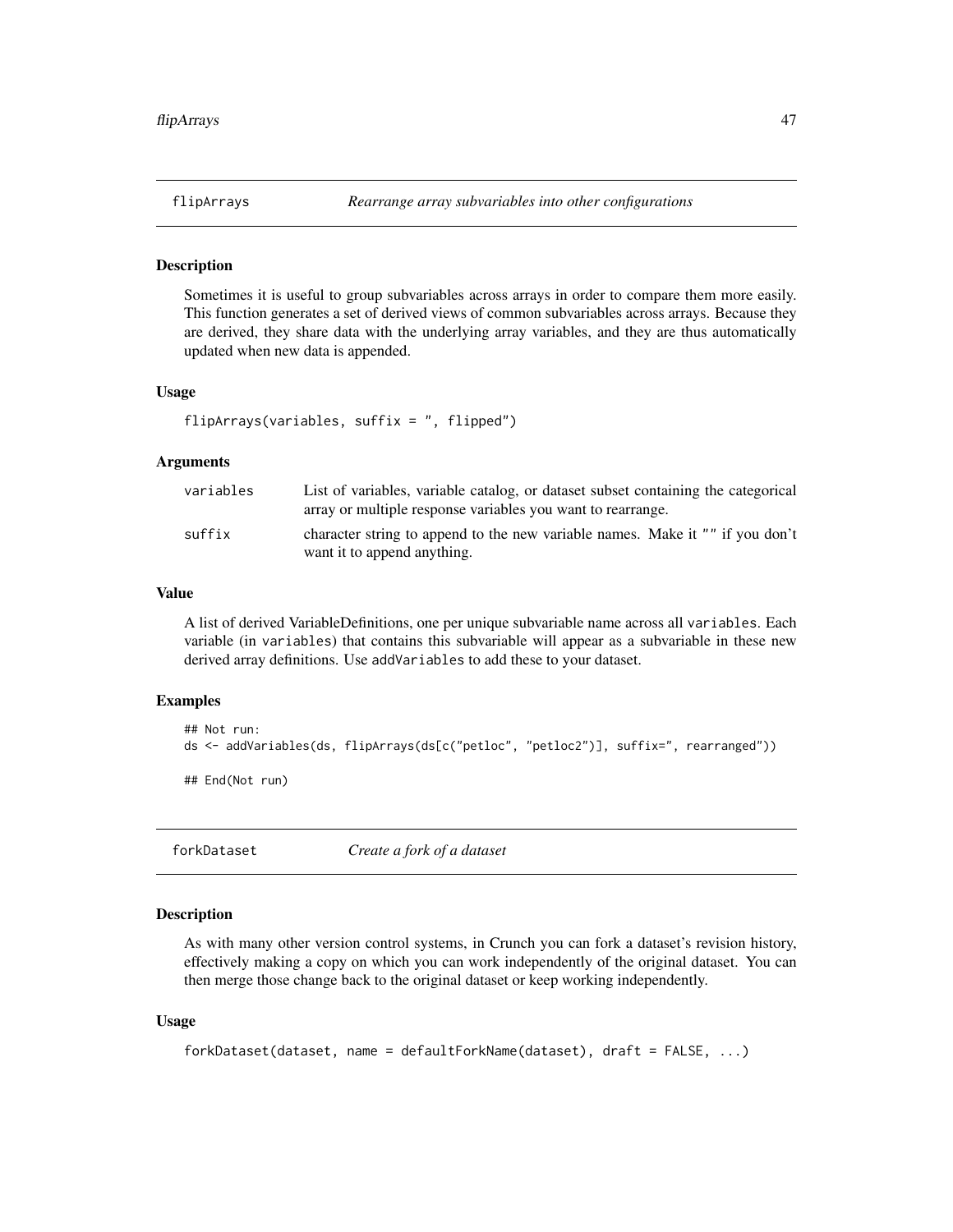## Arguments

| dataset                 | The CrunchDataset to fork                                                            |
|-------------------------|--------------------------------------------------------------------------------------|
| name                    | character name to give the fork. If omitted, one will be provided for you            |
| draft                   | logical: Should the dataset be a draft, available only to editors? Default is FALSE. |
| $\cdot$ $\cdot$ $\cdot$ | Additional dataset metadata                                                          |
|                         |                                                                                      |

# Value

The new fork, a CrunchDataset.

getAccountUserCatalog *Find all users on your account*

## Description

Find all users on your account

## Usage

```
getAccountUserCatalog(x = shojiURL(getAccount(), "catalogs", "users"))
```
#### Arguments

x URL of the user catalog. Default is the right thing; you shouldn't specify one

#### Value

a UserCatalog

<span id="page-47-0"></span>getTeams *Retrive all teams you're a member of*

#### Description

Retrive all teams you're a member of

#### Usage

getTeams()

## Value

A TeamCatalog. Extract an individual team by name. Create a team by assigning in with a new name.

## See Also

[teams](#page-60-0)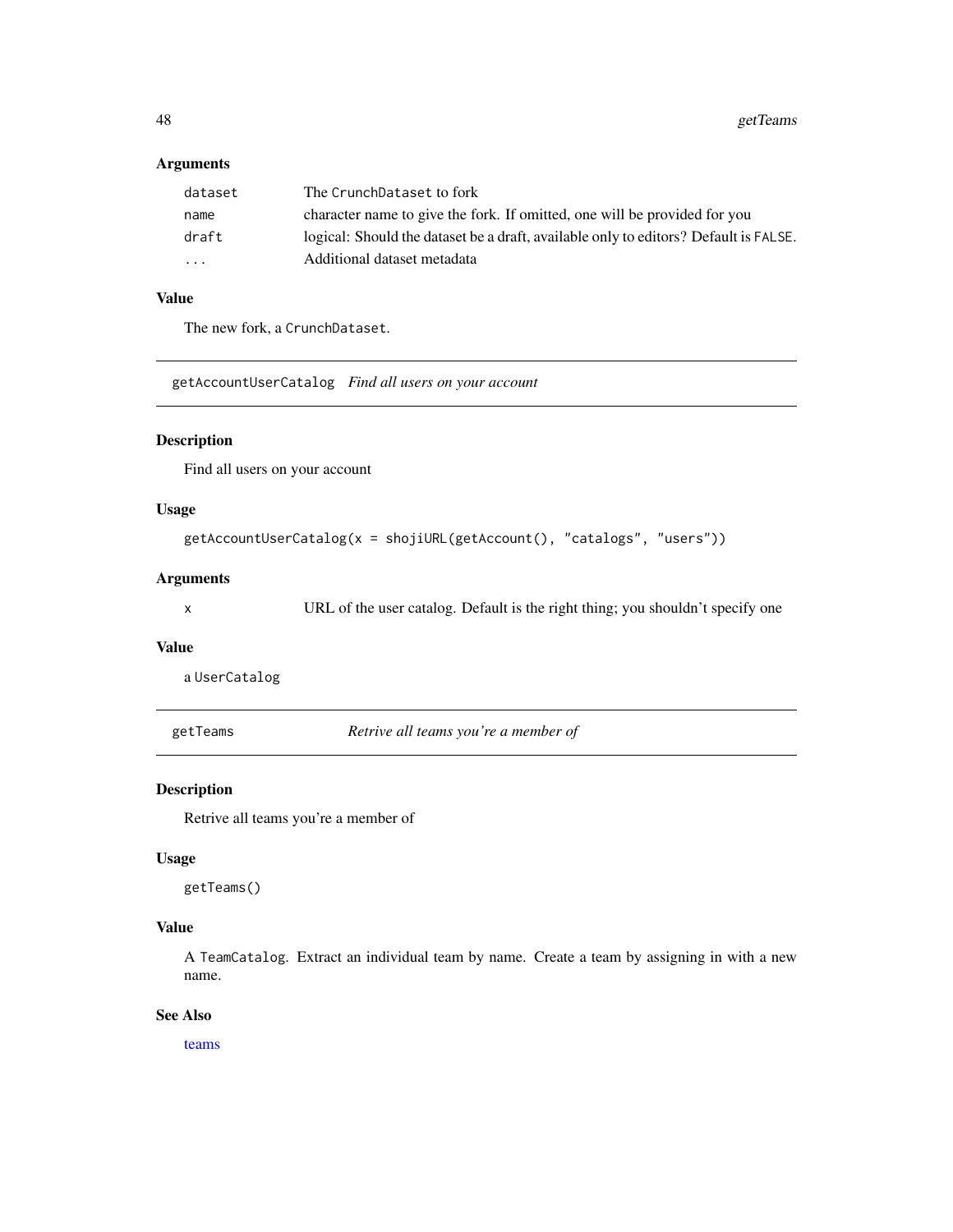#### Description

"ungrouped" is a magic OrderGroup that contains all entities not found in groups at a given level of nesting.

## Usage

```
grouped(order.obj)
```
ungrouped(order.obj)

#### Arguments

order.obj an subclass of ShojiOrder or OrderGroup

## Value

For grouped(), an Order/Group, respectively, with "ungrouped" omitted. For ungrouped(), an OrderGroup subclass.

#### See Also

[VariableOrder](#page-94-0)

hiddenVariables *Show the names of hidden variables within the dataset*

#### Description

Show the names of hidden variables within the dataset

## Usage

```
hiddenVariables(dataset, key = namekey(dataset))
```
### Arguments

| dataset | the Dataset                                                                                           |
|---------|-------------------------------------------------------------------------------------------------------|
| kev     | the Variable attribute to return. Default is "alias", following getOption ("crunch.namekey.dataset"). |

## Value

a vector of the names of Variables marked as hidden.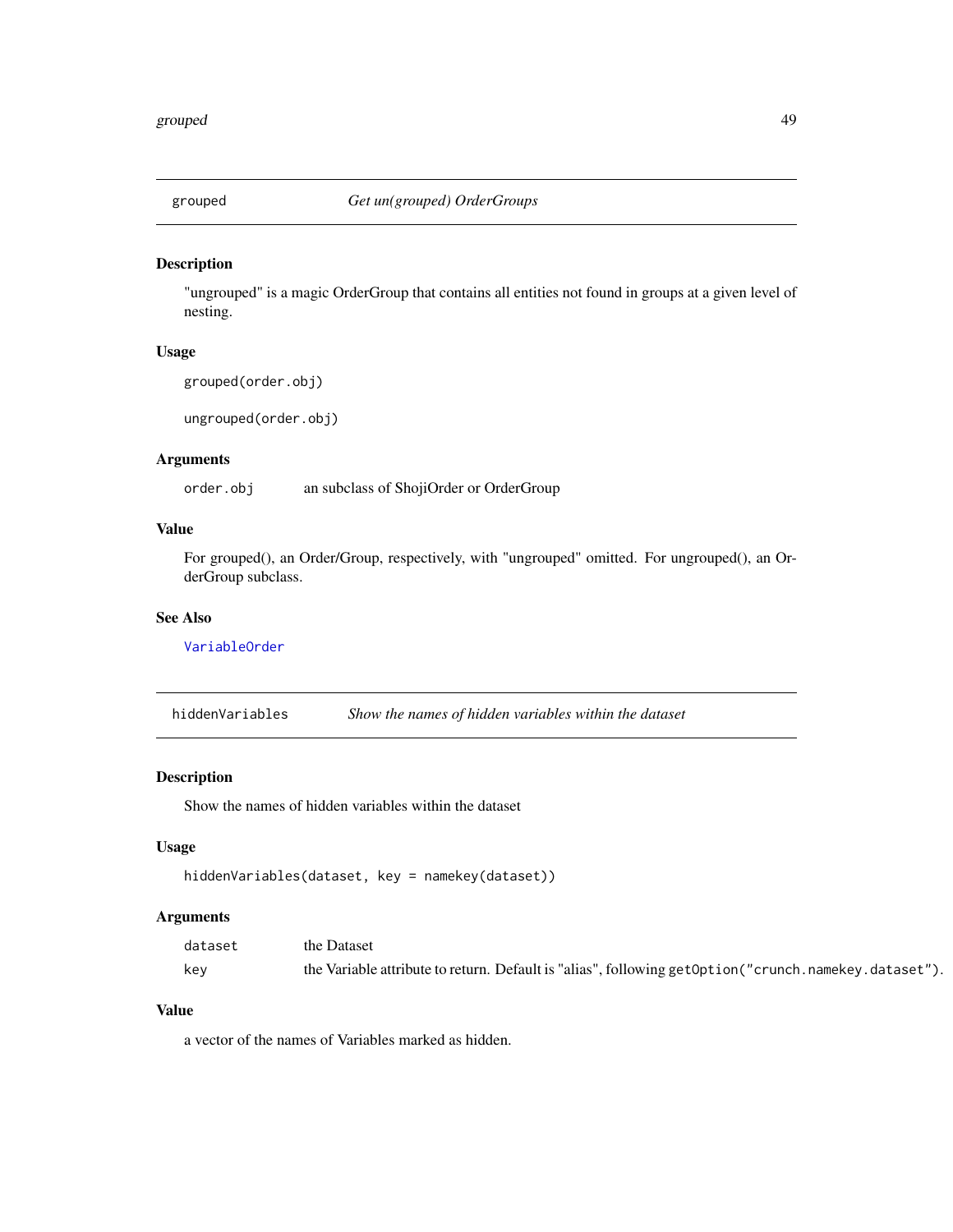## <span id="page-49-0"></span>Description

Hide and Unhide Variables

#### Usage

## S4 method for signature 'CrunchVariable' hide(x) ## S4 method for signature 'VariableCatalog' hide(x) ## S4 method for signature 'CrunchVariable' unhide(x)

## S4 method for signature 'VariableCatalog' unhide(x)

## Arguments

x a Variable or subset of a VariableCatalog to hide or unhide

#### Value

(invisibly) the Variable or VariableCatalog, hidden or unhidden

hideVariables *Hide and Unhide Variables Within a Dataset*

#### Description

Hide and Unhide Variables Within a Dataset

## Usage

hideVariables(dataset, variables)

hiddenVariables(x) <- value

unhideVariables(dataset, variables)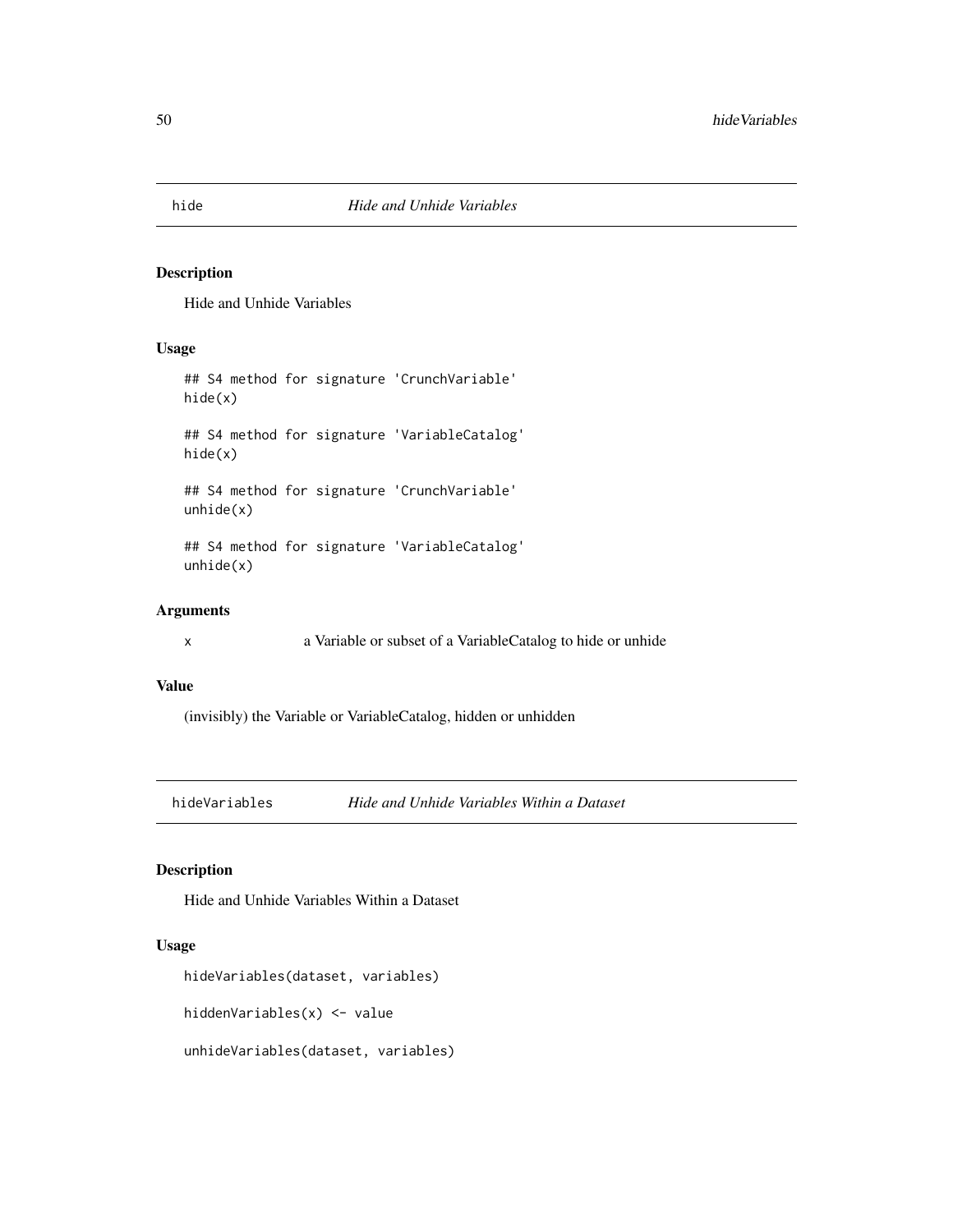## http-methods 51

#### Arguments

| dataset   | the Dataset to modify                      |
|-----------|--------------------------------------------|
| variables | names or indices of variables to (un)hide  |
| X         | same as dataset, for 'hidden Variables<-'  |
| value     | same as variables, for 'hidden Variables<- |

## Value

(invisibly) dataset with the specified variables (un)hidden

### See Also

[hide](#page-49-0)

| http-methods | HTTP methods for communicating with the Crunch API |
|--------------|----------------------------------------------------|
|--------------|----------------------------------------------------|

# Description

HTTP methods for communicating with the Crunch API

### Usage

crGET(...) crPUT(...) crPATCH(...) crPOST(...) crDELETE(...)

# Arguments

... see [crunchAPI](#page-0-0) for details. url is the first named argument and is required; body is also required for PUT, PATCH, and POST.

## Value

Depends on the response status of the HTTP request and any custom handlers.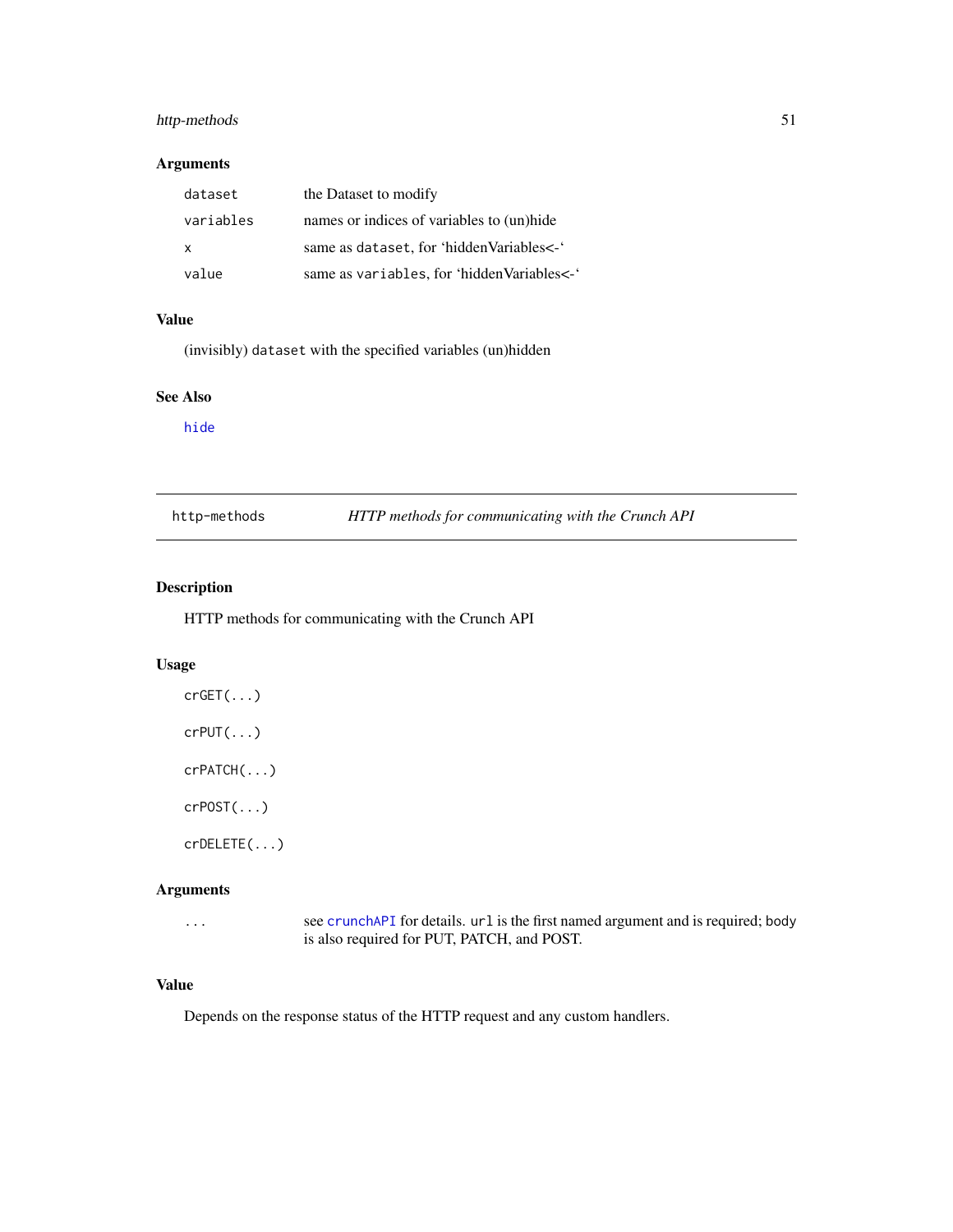### Description

The core of Catalog data is in its "index". These methods get and set that slot.

#### Usage

```
## S4 method for signature 'ShojiCatalog'
index(x)
```

```
## S4 replacement method for signature 'ShojiCatalog'
index(x) < - value
```
## Arguments

|       | a Catalog (VariableCatalog, Subvariables, or similar object) |
|-------|--------------------------------------------------------------|
| value | For the setters, an appropriate-length list to assign        |

## Value

Getters return the list object in the "index" slot; setters return x duly modified.

is-na-categories *is.na for Categories*

### Description

is.na for Categories

```
## S4 method for signature 'Categories'
is.na(x)
## S4 replacement method for signature 'Categories, character'
is.na(x) <- value
## S4 replacement method for signature 'Categories,logical'
is.na(x) <- value
## S4 method for signature 'Category'
is.na(x)
## S4 replacement method for signature 'Category,logical'
is.na(x) <- value
```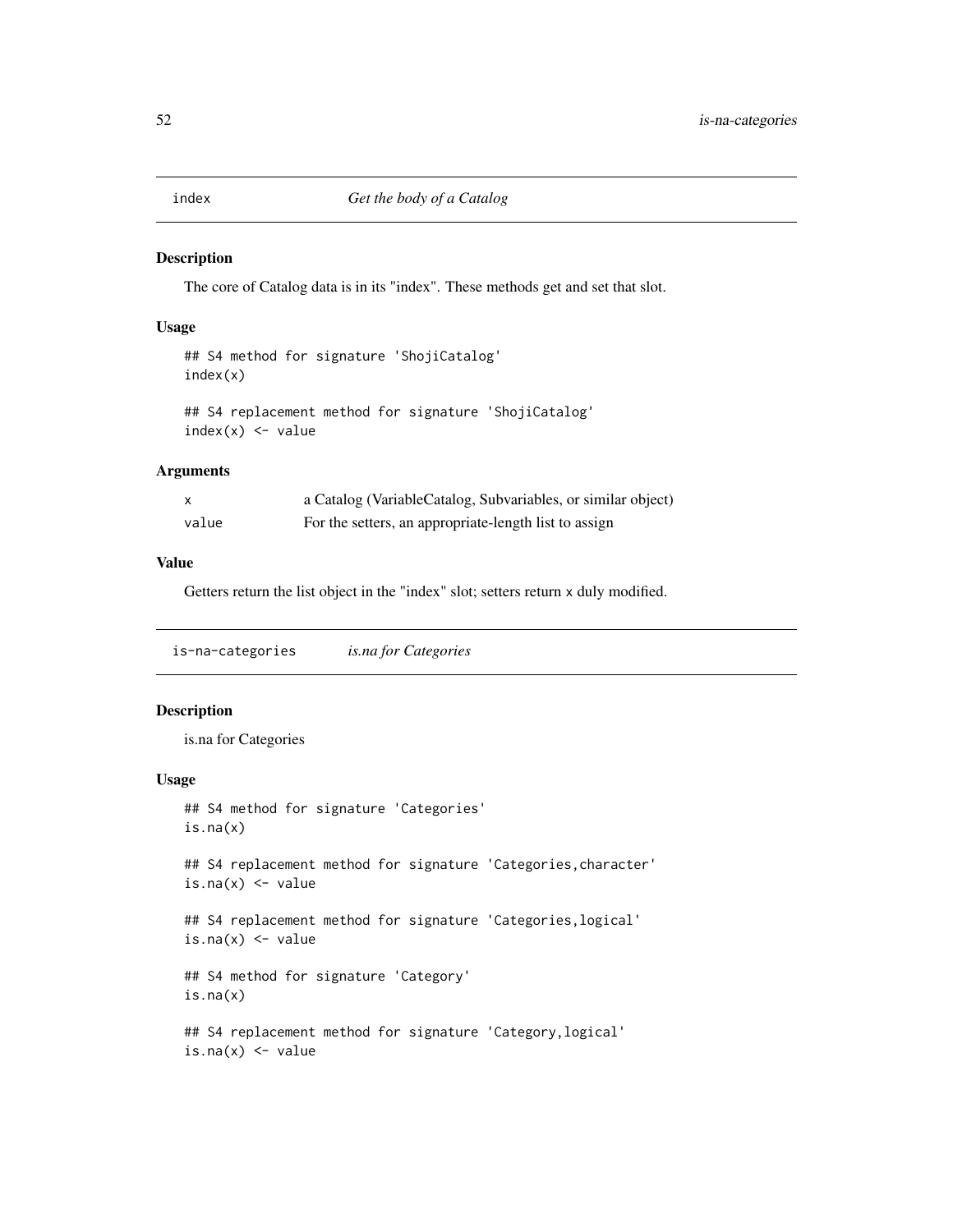#### **Arguments**

| X     | Categories or a single Category                                                                                                                                                                                                                                                                                  |
|-------|------------------------------------------------------------------------------------------------------------------------------------------------------------------------------------------------------------------------------------------------------------------------------------------------------------------|
| value | To change the missingness of categories, supply either (1) a logical vector of<br>equal length of the categories (or length 1 for the Category method), or (2) the<br>names of the categories to mark as missing. If supplying the latter, any cate-<br>gories already indicated as missing will remain missing. |

#### Value

Getters return logical, a named vector in the case of the Categories method; setters return x duly modified.

is.archived,DatasetCatalog-method

*Get and set "archived" and "published" status of a dataset*

#### Description

"Archived" datasets are excluded from some views. "Draft" datasets are visible only to editors. "Published" is the inverse of "Draft", i.e. is.draft(x) entails ! is.published(x). These properties are accessed and set with the "is" methods. The verb functions archive and publish are alternate versions of the setters (at least in the TRUE direction).

```
## S4 method for signature 'DatasetCatalog'
is.archived(x)
## S4 method for signature 'DatasetCatalog'
is.draft(x)
## S4 method for signature 'DatasetCatalog'
is.published(x)
## S4 replacement method for signature 'DatasetCatalog, logical'
is.archived(x) <- value
## S4 replacement method for signature 'DatasetCatalog,logical'
is.draft(x) <- value
## S4 replacement method for signature 'DatasetCatalog,logical'
is.published(x) <- value
## S4 method for signature 'CrunchDataset'
is.archived(x)
```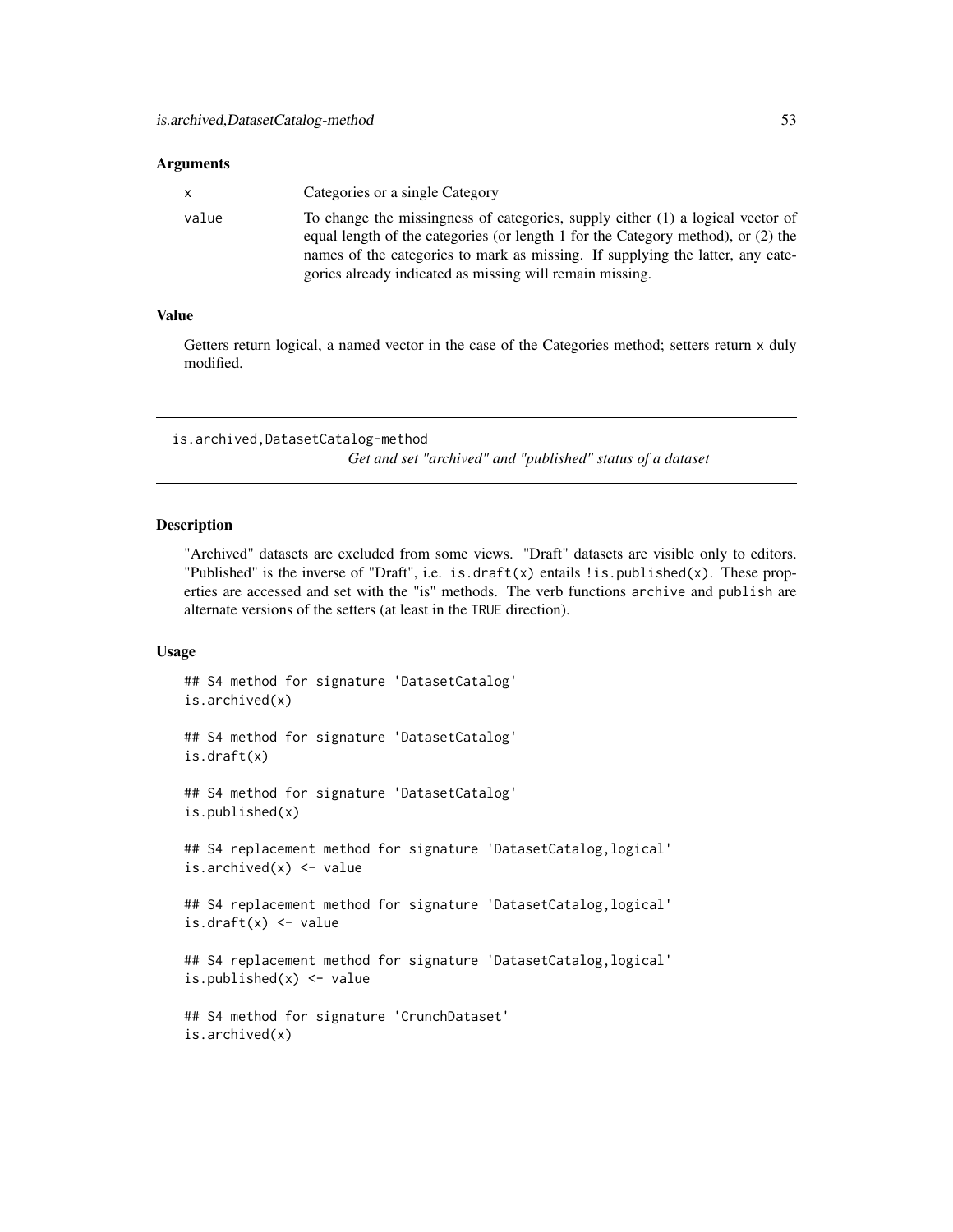#### 54 is.dataset

```
## S4 method for signature 'CrunchDataset'
is.draft(x)
## S4 method for signature 'CrunchDataset'
is.published(x)
## S4 replacement method for signature 'CrunchDataset, logical'
is.archived(x) <- value
archive(x)
## S4 replacement method for signature 'CrunchDataset, logical'
is.draft(x) <- value
## S4 replacement method for signature 'CrunchDataset,logical'
is.published(x) <- value
publish(x)
```
### Arguments

| X     | CrunchDataset |
|-------|---------------|
| value | logical       |

#### Value

For the getters, the logical value of whether the dataset is archived, in draft mode, or published, where draft and published are inverses. The setters return the dataset.

is.dataset *Is it?*

#### Description

Is it?

#### Usage

```
is.dataset(x)
```
is.shoji(x)

```
is.variable(x)
```
is.Numeric(x)

is.Categorical(x)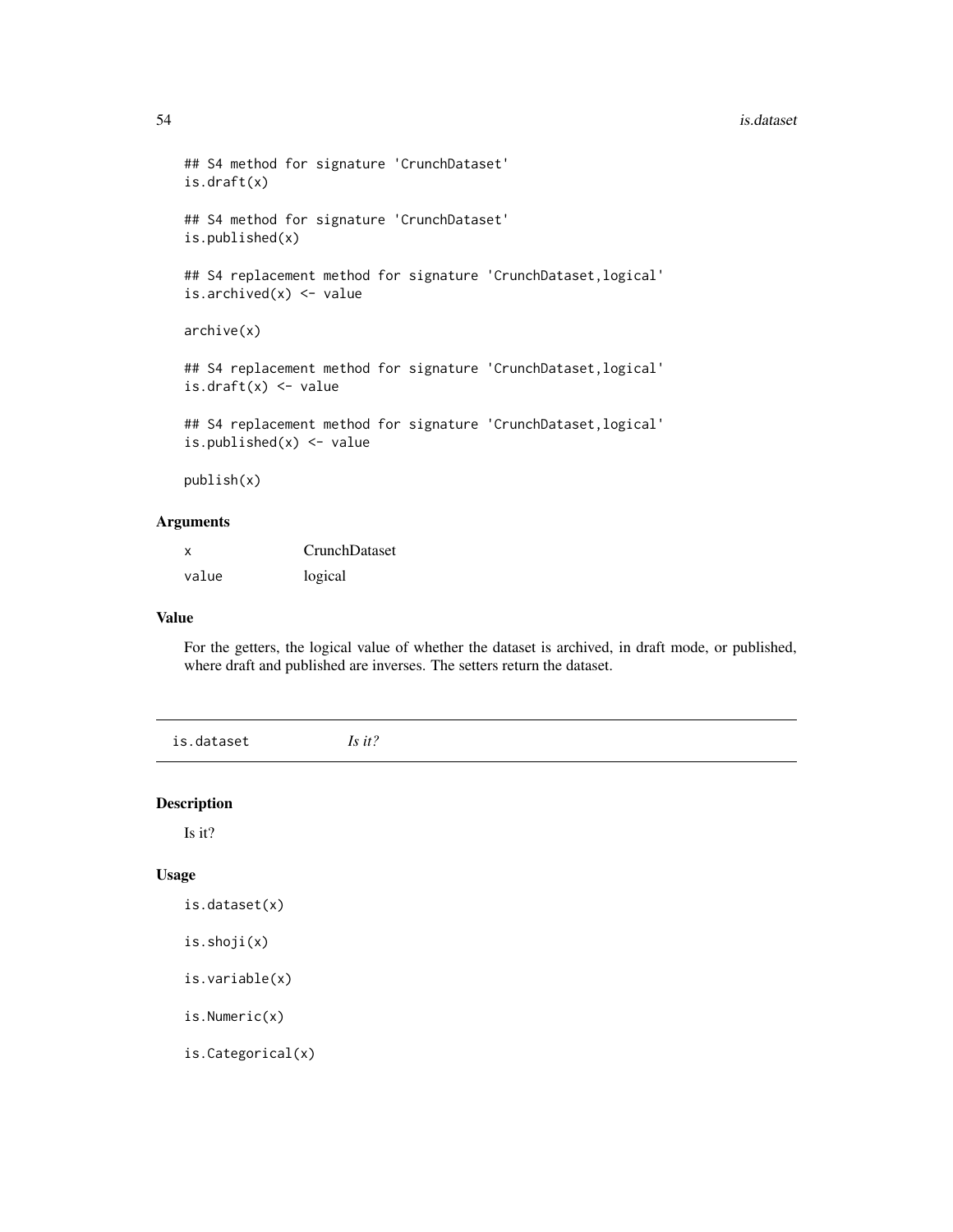#### is.editor 55

is.Text(x)

is.Datetime(x)

is.Multiple(x)

is.MR(x)

is.MultipleResponse(x)

is.CA(x)

is.Array(x)

is.CategoricalArray(x)

# Arguments

x an object

# Value

logical

## is.editor *Read and set edit privileges*

## Description

Read and set edit privileges

```
## S4 method for signature 'MemberCatalog'
is.editor(x)
## S4 replacement method for signature 'MemberCatalog,logical'
is.editor(x) <- value
## S4 method for signature 'PermissionCatalog'
is.editor(x)
## S4 method for signature 'PermissionTuple'
is.editor(x)
```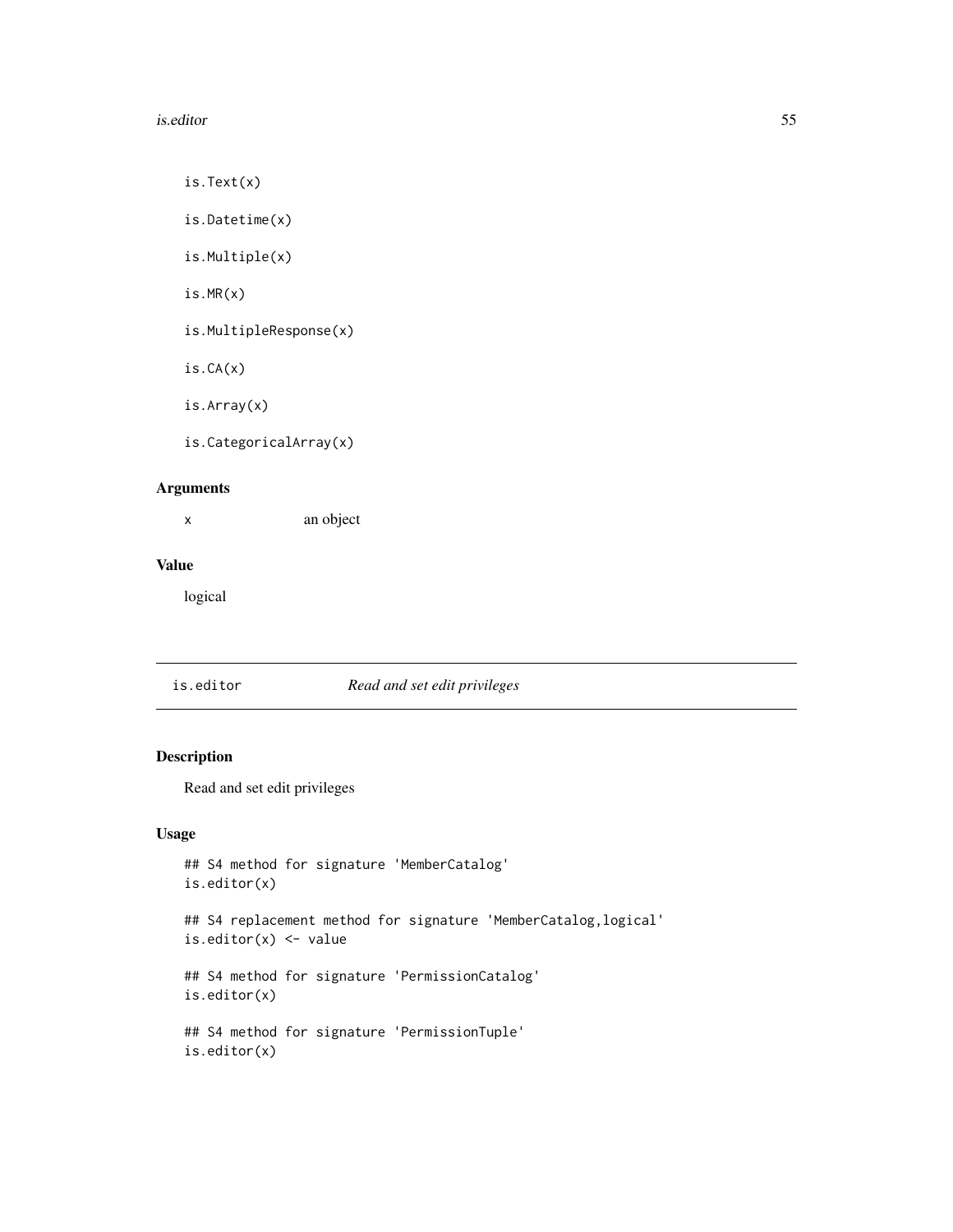#### **Arguments**

|       | PermissionCatalog or MemberCatalog                                                                 |
|-------|----------------------------------------------------------------------------------------------------|
| value | For the setter, logical: should the indicated users be allowed to edit the associ-<br>ated object? |

#### Value

is.editor returns a logical vector corresponding to whether the users in the catalog can edit or not. is.editor<- returns the catalog, modified.

joinDatasets *Add columns from one dataset to another, joining on a key*

## Description

As [merge](#page-0-0) does for data. frames, this function takes two datasets, matches rows based on a specified key variable, and adds columns from one to the other.

## Usage

```
joinDatasets(x, y, by = interest(name(x), names(y)), by.x = by,by.y = by, all = FALSE, all.x = TRUE, all.y = FALSE, copy = TRUE)
extendDataset(x, y, by = intersect(names(x), names(y)), by.x = by,
 by.y = by, all = FALSE, all.x = TRUE, all.y = FALSE, \ldots)
## S3 method for class 'CrunchDataset'
merge(x, y, by = intersect(names(x), names(y)),
```
by.x = by, by.y = by, all = FALSE, all.x = TRUE, all.y = FALSE,  $\ldots$ )

#### Arguments

| $\mathsf{x}$ | CrunchDataset to add data to                                                                                                                                                            |
|--------------|-----------------------------------------------------------------------------------------------------------------------------------------------------------------------------------------|
| y            | CrunchDataset to copy data from. May be filtered by rows and/or columns.                                                                                                                |
| by           | character, optional shortcut for specifying by x and by y by alias if the key<br>variables have the same alias in both datasets.                                                        |
| by.x         | Crunch Variable in x on which to join, or the alias (following crunch . namekey . dataset)<br>of a variable. Must be type numeric or text and have all unique, non-missing val-<br>ues. |
| by.y         | Crunch Variable in y on which to join, or the alias (following crunch . namekey . dataset)<br>of a variable. Must be type numeric or text and have all unique, non-missing val-<br>ues. |
| all          | logical: should all rows in x and y be kept, i.e. a "full outer" join? Only FALSE<br>is currently supported.                                                                            |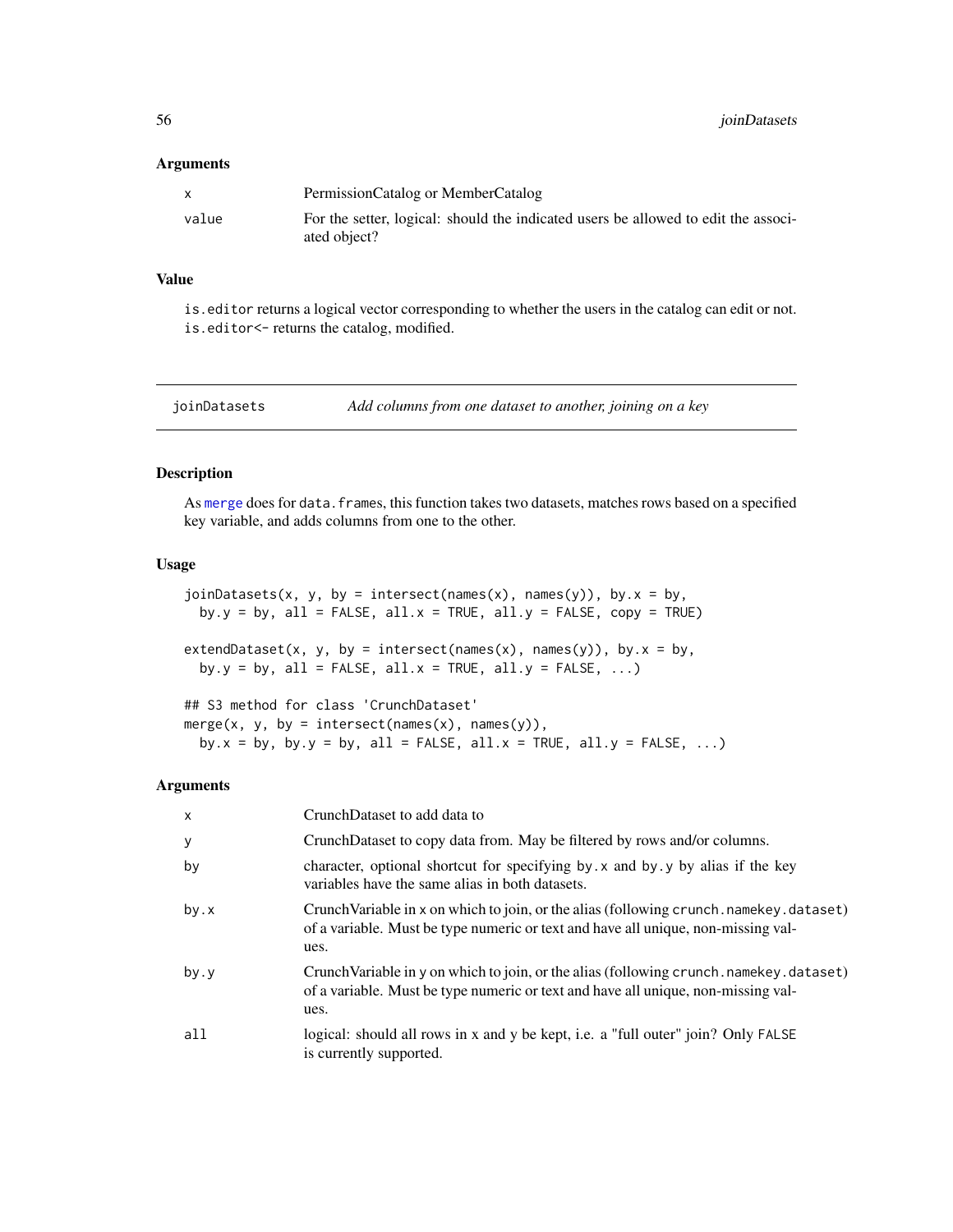#### listDatasets 57

| all.x    | logical: should all rows in x be kept, i.e. a "left outer" join? Only TRUE is<br>currently supported.                                         |
|----------|-----------------------------------------------------------------------------------------------------------------------------------------------|
| all.y    | logical: should all rows in y be kept, i.e. a "right outer" join? Only FALSE is<br>currently supported.                                       |
| copy     | logical: make a virtual or materialized join. Default is TRUE, which means ma-<br>terialized. Virtual joins are experimental and not advised. |
| $\cdots$ | additional arguments, ignored                                                                                                                 |

# Value

x extended by the columns of y, matched on the "by" variables.

listDatasets *Show the names of all Crunch datasets*

## Description

Show the names of all Crunch datasets

## Usage

```
listDatasets(kind = c("active", "all", "archived"), project = NULL,
  refresh = FALSE)
```
# Arguments

| kind    | character specifying whether to look in active, archived, or all datasets. Default<br>is "active", i.e. non-archived.                                                                                                                                            |
|---------|------------------------------------------------------------------------------------------------------------------------------------------------------------------------------------------------------------------------------------------------------------------|
| project | CrunchProject entity, character name of a project, or NULL, the default. If a<br>Project entity or reference is supplied, the function will display datasets from<br>that Project's datasets. If NULL, the primary dataset catalog for the user will be<br>used. |
| refresh | logical: should the function check the Crunch API for new datasets? Default is<br>FALSE.                                                                                                                                                                         |

# Value

Character vector of dataset names, each of which would be a valid input for [loadDataset](#page-57-0)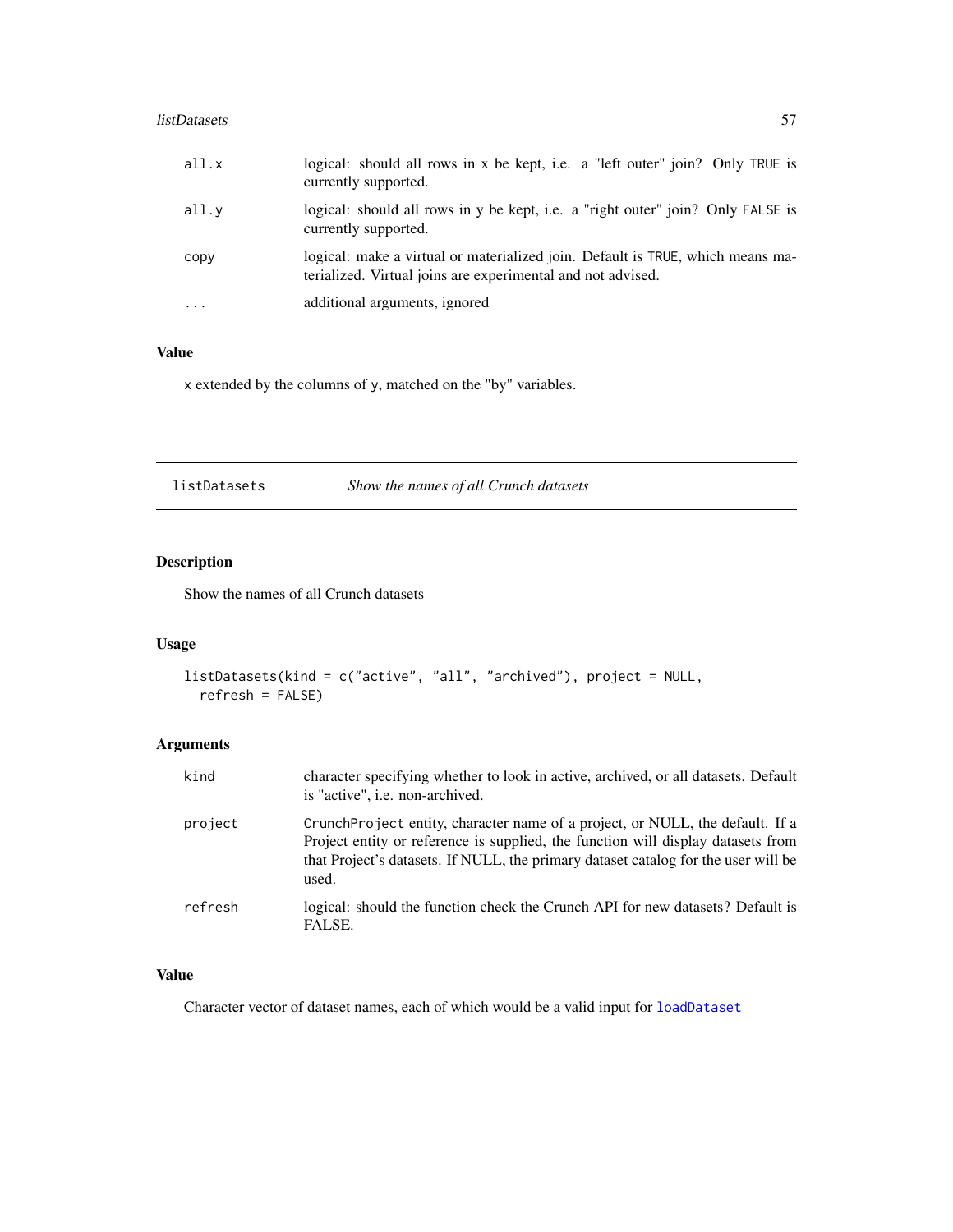<span id="page-57-0"></span>

## Description

Load a Crunch Dataset

## Usage

```
loadDataset(dataset, kind = c("active", "all", "archived"), project = NULL,
  refresh = FALSE)
```
## Arguments

| dataset | character, the name of a Crunch dataset you have access to. Or, a Dataset Tuple.                                                                                                                                                                                 |
|---------|------------------------------------------------------------------------------------------------------------------------------------------------------------------------------------------------------------------------------------------------------------------|
| kind    | character specifying whether to look in active, archived, or all datasets. Default<br>is "active", i.e. non-archived.                                                                                                                                            |
| project | CrunchProject entity, character name of a project, or NULL, the default. If a<br>Project entity or reference is supplied, the function will display datasets from<br>that Project's datasets. If NULL, the primary dataset catalog for the user will be<br>used. |
| refresh | logical: should the function check the Crunch API for new datasets? Default is<br>FALSE.                                                                                                                                                                         |

## Value

An object of class CrunchDataset

locateEntity *Find an entity in an order object*

## Description

Find an entity in an order object

## Usage

```
locateEntity(x, ord)
```
# Arguments

|     | Variable or Dataset, depending on the type of order, or URL for it |
|-----|--------------------------------------------------------------------|
| ord | ShojiOrder (VariableOrder or DatasetOrder)                         |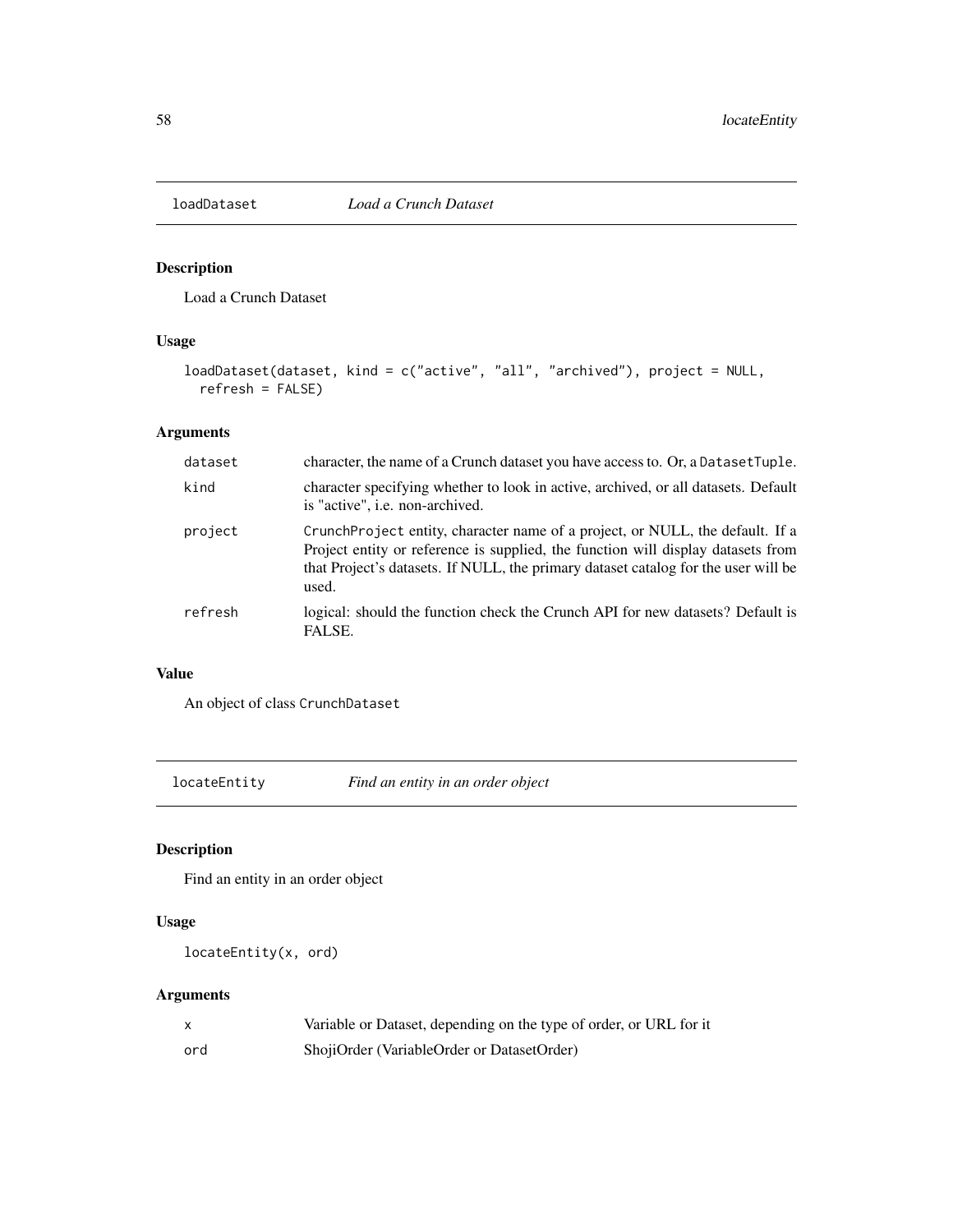#### lock 59

## Value

If  $x$  is found in ord, a character vector of group names that provide the "path" to the entity. The length of the vector corresponds to the depth of nesting. If not found, NA is returned

lock *Lock and unlock a dataset for editing*

## Description

Crunch allows a single active editor. If you have edit privileges but are not currently editing the dataset, you must unlock the dataset before making changes. You may then lock the dataset when you're done editing.

#### Usage

lock(dataset)

unlock(dataset)

#### Arguments

dataset a CrunchDataset

## Value

dataset, invisibly, after having set the current editor.

login *Authenticate with the Crunch API*

#### Description

Note that you can store your Crunch account info in your .Rprofile under "crunch.email" and "crunch.pw" for convenience. If you do so, you can simply login() to authenticate. For running batch jobs, this could be particularly useful. However, be warned that storing your password in a plain text file such as .Rprofile is a security risk (though perhaps less so than in every .R script you write), and we cannot officially recommend that you do so.

```
login(email = getOption("crunch.email"), password = getOption("crunch.pw"),
  ...)
```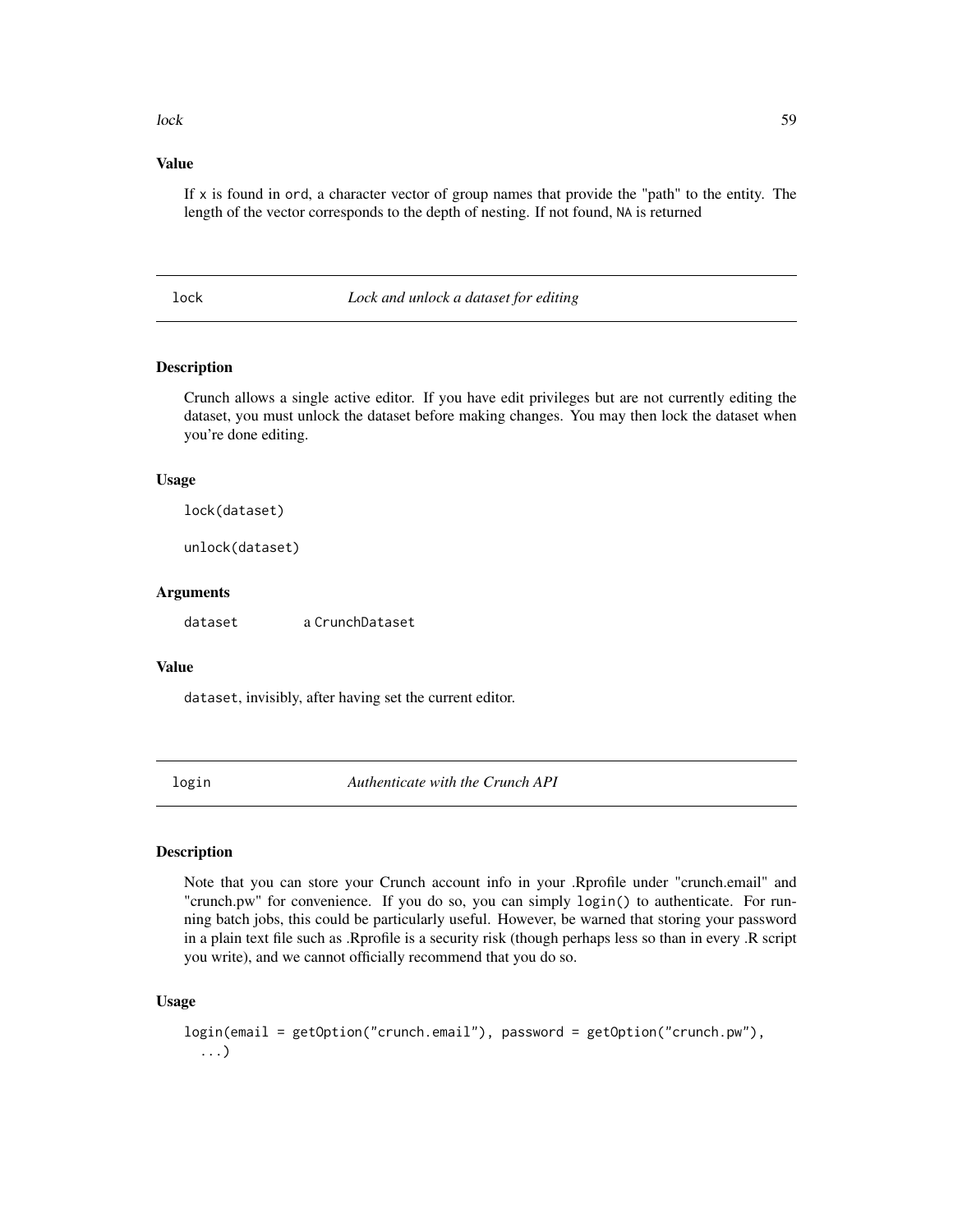### Arguments

| email    | the email address associated with the user's Crunch account                                       |
|----------|---------------------------------------------------------------------------------------------------|
| password | the password associated with the user's Crunch account                                            |
| .        | additional parameters passed in the authentication. Not currently supported by<br>the Crunch API. |

#### Details

If a password is not supplied (or, if no arguments are supplied and only the crunch.email is specified in .Rprofile), and you are in an interactive session, you will be prompted to enter your password. At present, this is the most secure practice as your password is not stored locally.

| logout | Kill the active Crunch session |  |
|--------|--------------------------------|--|
|        |                                |  |

# Description

Kill the active Crunch session

## Usage

logout()

makeArray *Make a Categorical Array or Multiple Response variable*

#### Description

Make a Categorical Array or Multiple Response variable

#### Usage

```
makeArray(subvariables, name, ...)
makeMR(subvariables, name, selections, ...)
deriveArray(subvariables, name, ...)
```
## Arguments

| subvariables | a list of Variable objects to bind together, or a Dataset object containing only the                                                       |
|--------------|--------------------------------------------------------------------------------------------------------------------------------------------|
|              | Variables to bind (as in from subsetting a Dataset)                                                                                        |
| name         | character, the name that the new Categorical Array variable should have. Re-<br>quired.                                                    |
| $\cdots$     | Optional additional attributes to set on the new variable.                                                                                 |
| selections   | character, for make MR, the names of the categories to mark as the dichotomous<br>selections. Required for make MR; ignored in make Array. |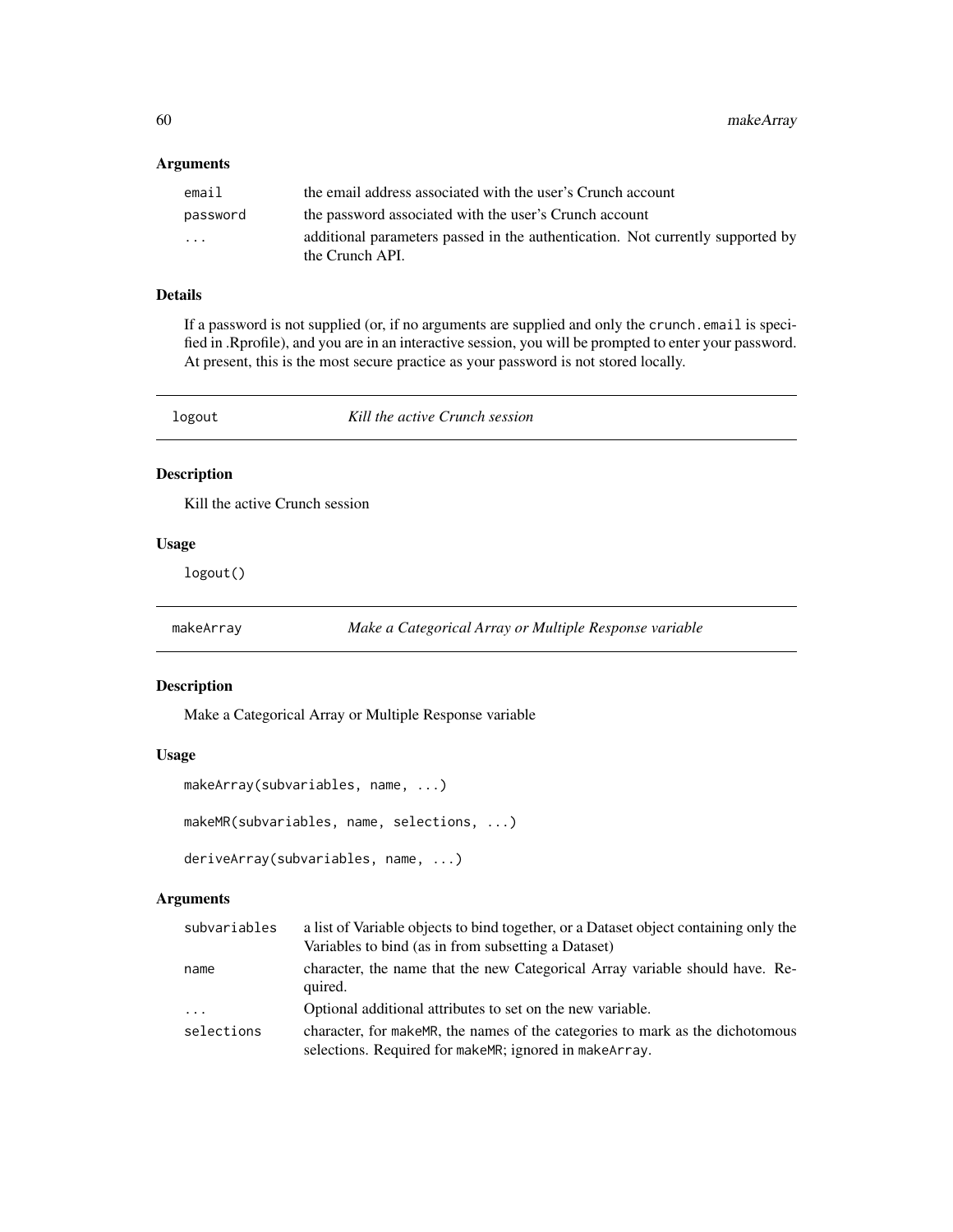$m$ e 61

## Value

A VariableDefinition that when added to a Dataset will create the categorical-array or multipleresponse variable. deriveArray will make a derived array expression, while makeArray and makeMR return an expression that "binds" variables together, removing them from independent existence.

me *My user entity*

## Description

My user entity

#### Usage

me()

# Value

A UserEntity that corresponds to you, the authenticated user

members<-, CrunchTeam, MemberCatalog-method *Teams*

#### <span id="page-60-0"></span>Description

Teams contain users and datasets. You can share a dataset with a group of users by sharing the dataset with a team. You can also share a bunch of datasets with a user all at once by adding them to a team that has those datasets.

## Usage

## S4 replacement method for signature 'CrunchTeam, MemberCatalog' members $(x)$  <- value

## S4 replacement method for signature 'CrunchTeam,character'  $members(x) \leftarrow value$ 

## S4 method for signature 'CrunchProject' members(x)

## S4 replacement method for signature 'CrunchProject, MemberCatalog' members $(x)$  <- value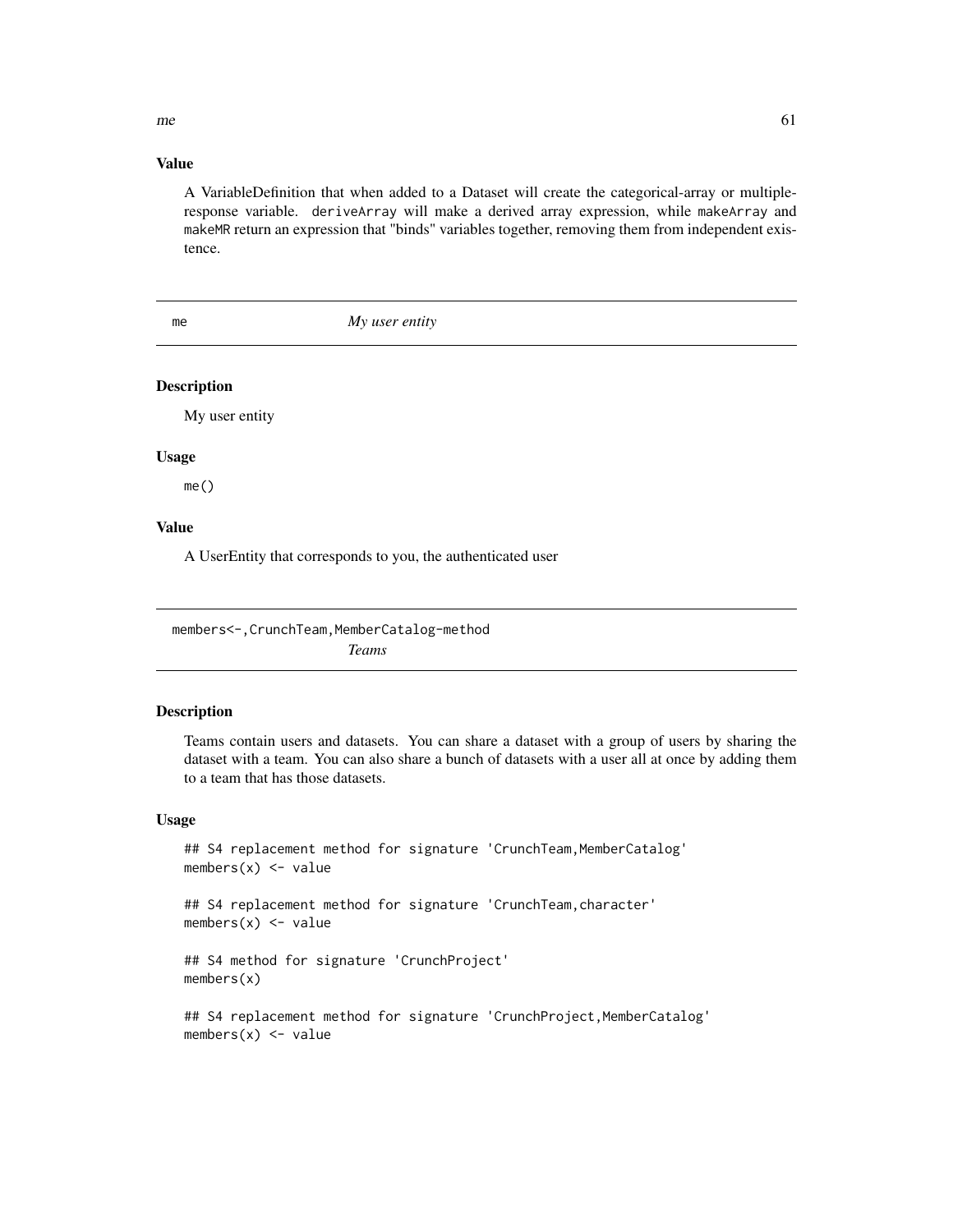## 62 mergeFork

```
## S4 replacement method for signature 'CrunchProject, character'
members(x) <- value
```

```
## S4 method for signature 'CrunchTeam'
members(x)
```
### Arguments

|       | a CrunchTeam                                                                           |
|-------|----------------------------------------------------------------------------------------|
| value | for members $\leq$ , a character vector of emails or URLs of users to add to the team. |

### Details

These methods allow you to work with teams. Find your teams with the [getTeams](#page-47-0) function, which returns your TeamCatalog. Extract an individual team by name. Create a team by assigning in with a new name, with the assignment value a list, either empty (to just create a team with that name), or with a "members" element, containing emails or URLs of users to add to the team. Users can be added later with the members <- method.

### Value

members returns a MemberCatalog, which has references to the users that are members of the team. members<- returns x with the given users added to the members catalog.

#### See Also

[getTeams](#page-47-0)

mergeFork *Merge changes to a dataset from a fork*

#### Description

Merge changes to a dataset from a fork

### Usage

```
mergeFork(dataset, fork, autorollback = TRUE, force = FALSE)
```
#### **Arguments**

| dataset      | The CrunchDataset to merge to                                                                                                                                                                                       |
|--------------|---------------------------------------------------------------------------------------------------------------------------------------------------------------------------------------------------------------------|
| fork         | The CrunchDataset, perhaps forked from dataset, that is to be merged in.                                                                                                                                            |
| autorollback | logical If the merge fails, should dataset be restored to its state prior to the<br>merge, or should it be left in its partially merged state for debugging and manual<br>fixing? Default is TRUE, i.e. the former. |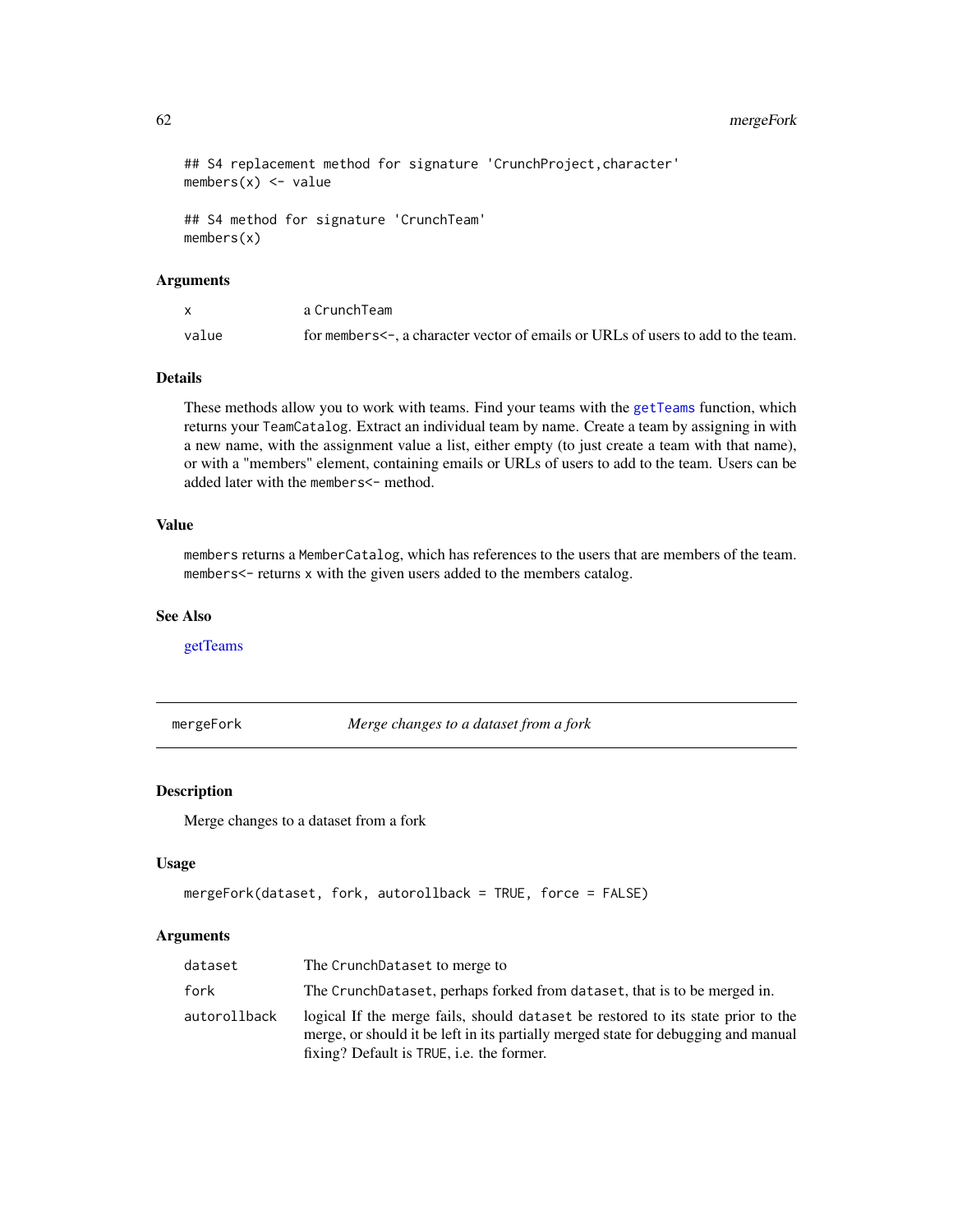## moveToGroup 63

force logical Attempt to push through merge conflicts by dropping all changes to dataset since fork diverged from and take only the changes from fork? Default is FALSE, and it is recommended only to use force=TRUE after first attempting and failing to merge without forcing.

#### Value

dataset with changes from fork merged to it.

moveToGroup *Move entities to a group*

## Description

The function has two versions: a regular function and a setter. They do the same thing, but the setter probably results in less verbose code for you.

#### Usage

moveToGroup(x, value) moveToGroup(x) <- value

### Arguments

| $\mathsf{x}$ | VariableGroup                                       |
|--------------|-----------------------------------------------------|
| value        | Variable, VariableCatalog subset, or Dataset subset |

## Value

x with the entities in value appended to it. If the containing order object has duplicates=FALSE, the entities will be "moved" to this group. Otherwise, their references will be copied to the group.

# Examples

```
## Not run:
moveToGroup(ordering(ds)[["Demographics"]]) <- ds[c("gender", "age")]
```
## End(Not run)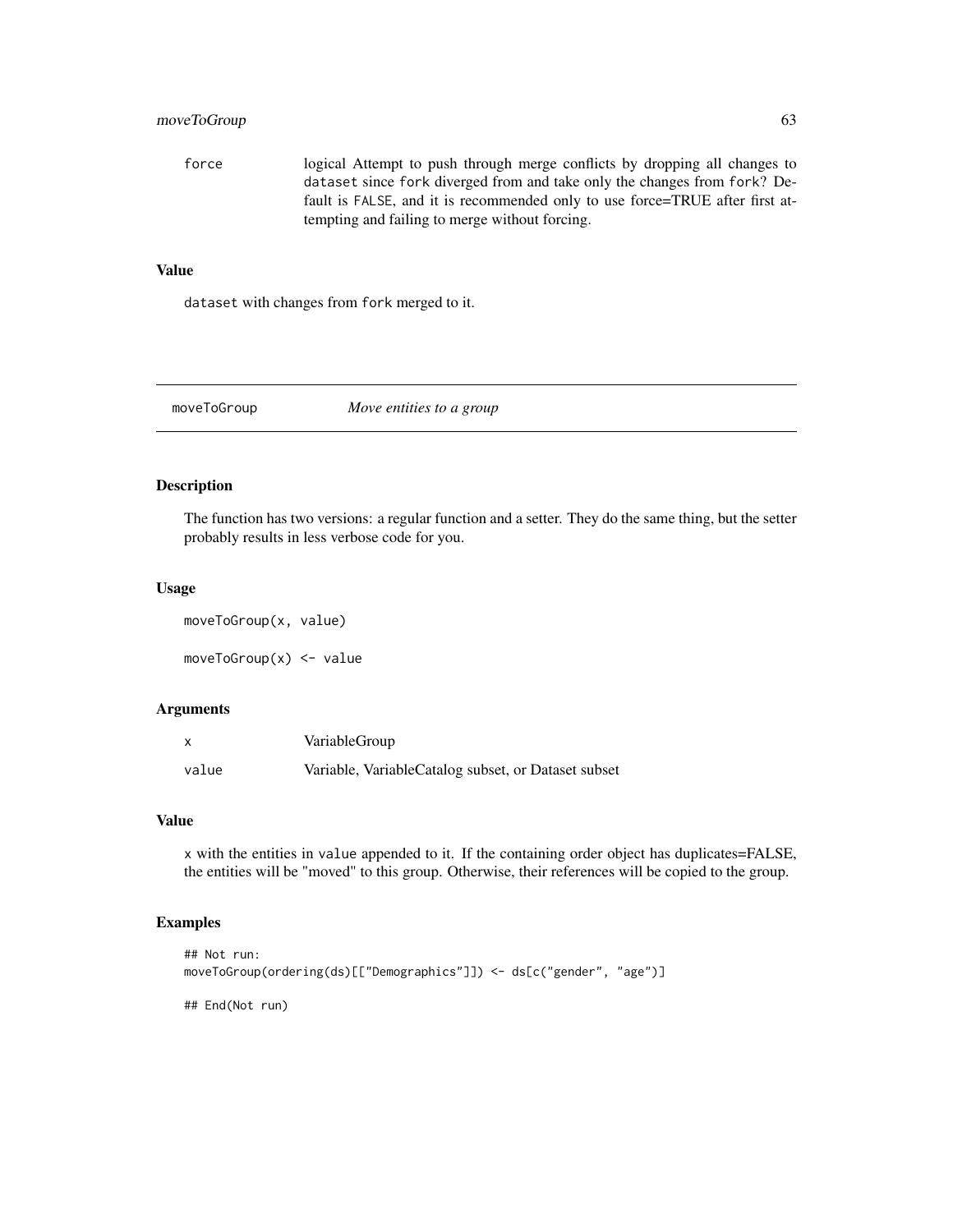na-omit-categories *Omit missing categories*

### Description

Omit missing categories

#### Usage

```
## S4 method for signature 'Categories'
na.omit(object, ...)
```
## Arguments

| object   | Categories                    |
|----------|-------------------------------|
| $\cdots$ | additional arguments, ignored |

## Value

object with any categories that have missing: TRUE excluded

```
names, BatchCatalog-method
```
*Get and set names, aliases on Catalog-type objects*

# Description

These methods let you get and set names and aliases for variables in a Dataset's catalog, or within [Subvariables](#page-82-0) in an array variable. They work like the base R names methods.

```
## S4 method for signature 'BatchCatalog'
names(x)
## S4 method for signature 'CrunchDataset'
names(x)
## S4 method for signature 'ShojiCatalog'
names(x)
## S4 replacement method for signature 'ShojiCatalog'
names(x) <- value
## S4 method for signature 'ShojiCatalog'
```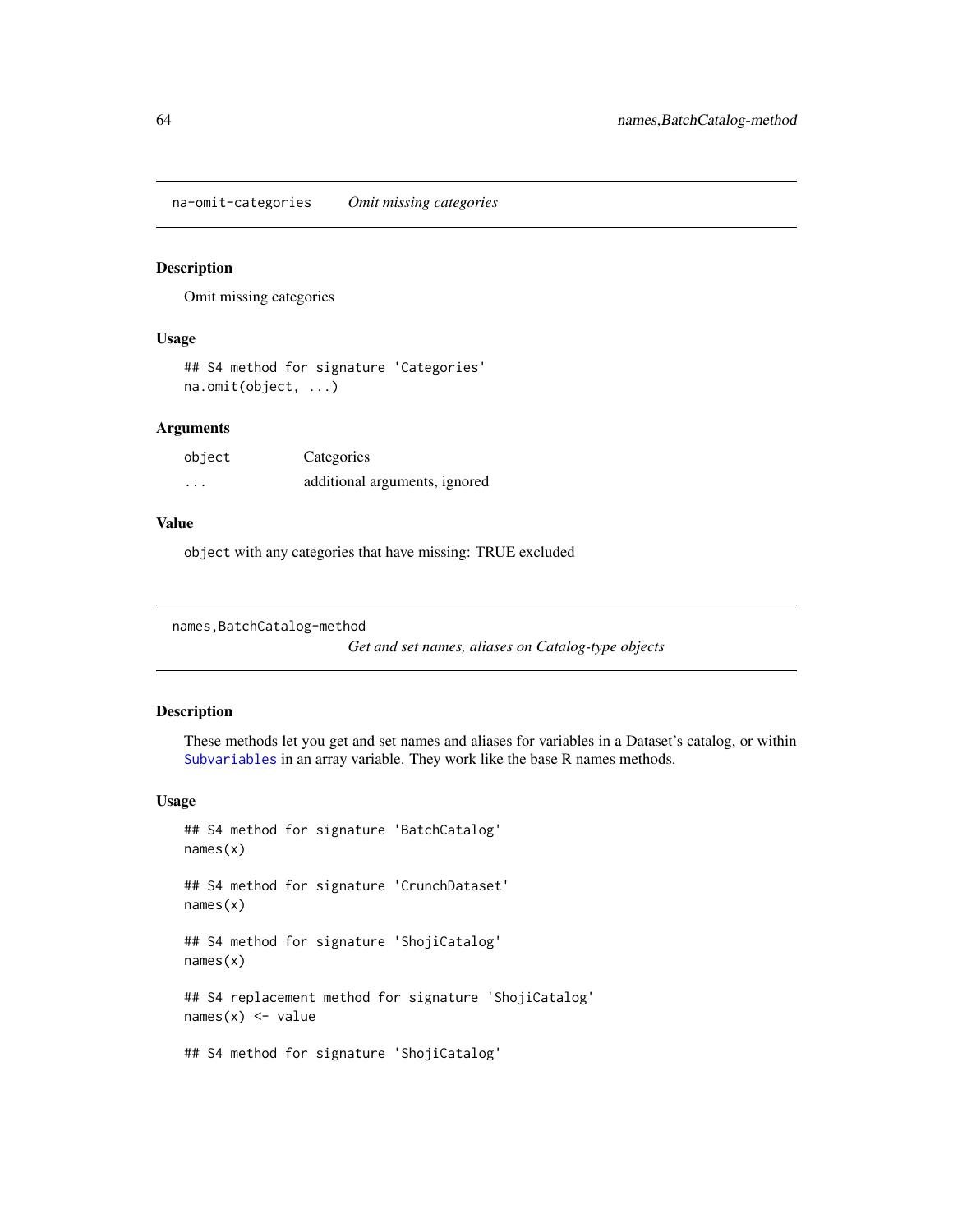```
emails(x)
## S4 method for signature 'Subvariables'
aliases(x)
## S4 replacement method for signature 'Subvariables'
aliases(x) <- value
## S4 method for signature 'CategoricalArrayVariable'
names(x)
## S4 method for signature 'VariableCatalog'
aliases(x)
## S4 replacement method for signature 'VariableCatalog'
aliases(x) <- value
## S4 method for signature 'VariableCatalog'
notes(x)
## S4 replacement method for signature 'VariableCatalog'
notes(x) < - value
## S4 method for signature 'VariableCatalog'
descriptions(x)
## S4 replacement method for signature 'VariableCatalog'
descriptions(x) <- value
## S4 method for signature 'VariableCatalog'
types(x)
## S4 method for signature 'VariableCatalog'
ids(x)
## S4 method for signature 'VersionCatalog'
names(x)
## S4 method for signature 'VersionCatalog'
descriptions(x)
## S4 method for signature 'VersionCatalog'
timestamps(x)
```
# Arguments

|       | a VariableCatalog, Subvariables, or similar object                |
|-------|-------------------------------------------------------------------|
| value | For the setters, an appropriate-length character vector to assign |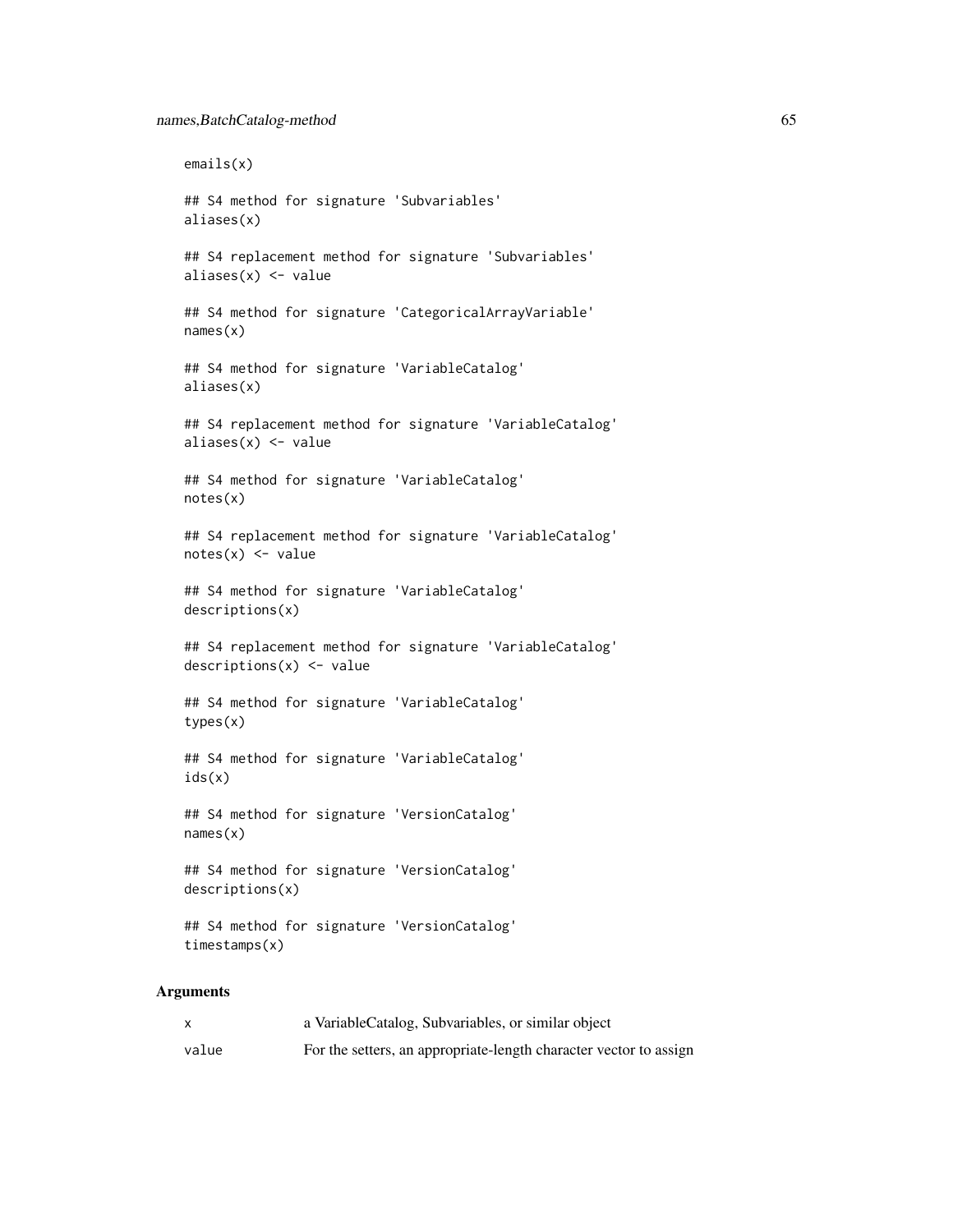# Details

Note that the names method on a Dataset returns the aliases of its variables by default. This is controlled by getOption("crunch.namekey.dataset"), which is "alias" by default. Set options(crunch.namekey.dataset= if you wish to use variable names. See the vignette on variables for more information.

#### Value

Getters return the character object in the specified slot; setters return x duly modified.

## See Also

[Subvariables](#page-82-0) [Categories](#page-12-0) [names](#page-0-0) vignette("variables", package="crunch")

<span id="page-65-0"></span>newDataset *Upload a data.frame to Crunch to make a new dataset*

## Description

Upload a data.frame to Crunch to make a new dataset

#### Usage

```
newDatasets(x, name = deparse(substitute(x))[1], ...)
```
#### Arguments

| $\mathsf{X}$ | a data frame or other rectangular R object                                                             |
|--------------|--------------------------------------------------------------------------------------------------------|
| name         | character, the name to give the new Crunch dataset. Default is the name of the<br>R object passed in x |
| .            | additional arguments passed to createDataset                                                           |

#### Value

If successful, an object of class CrunchDataset.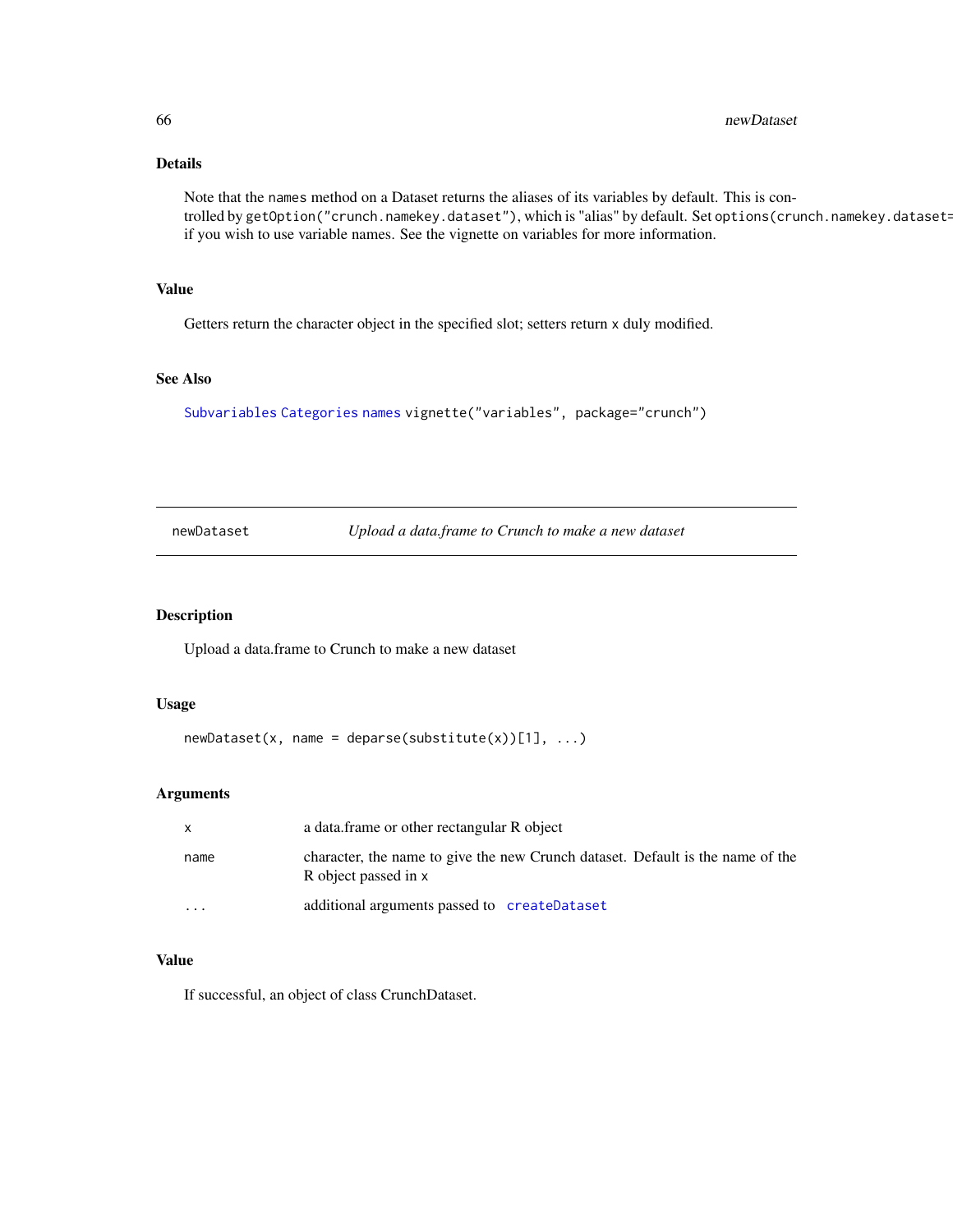<span id="page-66-1"></span>newDatasetByColumn *Upload a data.frame column-by-column to make a new dataset*

## Description

Use this version if you have lots of variables, under 1M rows, perhaps backed by ff or other memorymapped files, and time to kill.

#### Usage

```
newDatasetByColumn(x, name = deparse(substitute(x))[1], ...)
```
### Arguments

| $\mathsf{x}$            | a data frame or other rectangular R object                                                             |
|-------------------------|--------------------------------------------------------------------------------------------------------|
| name                    | character, the name to give the new Crunch dataset. Default is the name of the<br>R object passed in x |
| $\cdot$ $\cdot$ $\cdot$ | additional arguments passed to createDataset                                                           |

### Value

If successful, an object of class CrunchDataset.

#### See Also

[newDataset](#page-65-0) [newDatasetByCSV](#page-66-0)

<span id="page-66-0"></span>newDatasetByCSV *Upload a data.frame to Crunch to make a new dataset*

## Description

This function uses the CSV+JSON import format, which is faster and more effective for certain dataset sizes and shapes than [newDatasetByColumn](#page-66-1).

#### Usage

```
newDatasetByCSV(x, name = deparse(substitute(x))[1], ...)
```
### Arguments

|                         | a data frame or other rectangular R object                                                             |
|-------------------------|--------------------------------------------------------------------------------------------------------|
| name                    | character, the name to give the new Crunch dataset. Default is the name of the<br>R object passed in x |
| $\cdot$ $\cdot$ $\cdot$ | additional arguments passed to createDataset                                                           |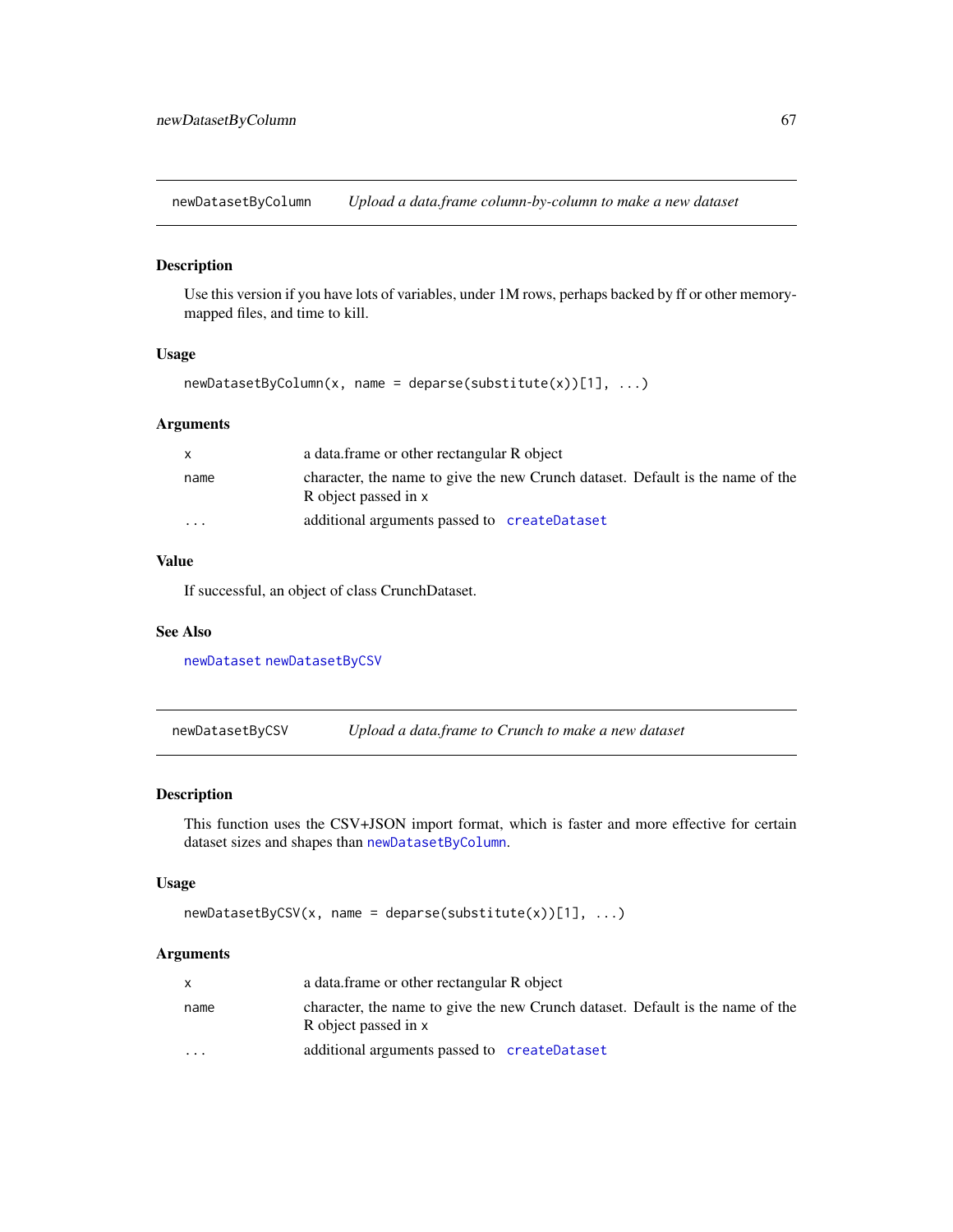# Value

If successful, an object of class CrunchDataset.

### See Also

[newDataset](#page-65-0) [newDatasetByColumn](#page-66-1)

newDatasetFromFile *Upload a file to Crunch to make a new dataset*

## Description

Use this import method if you have an SPSS data file. Reading such a file into R as a data.frame will result in lost metadata. You can just send it directly to Crunch and let the server process it.

#### Usage

```
newDatasetFromFile(file, name = basename(file), ...)
```
## Arguments

| file                    | character, the path to a file to upload. This should either be a .csv or .sav (SPSS)<br>file. |
|-------------------------|-----------------------------------------------------------------------------------------------|
| name                    | character, the name to give the new Crunch dataset. Default is the file name                  |
| $\cdot$ $\cdot$ $\cdot$ | additional arguments passed to createDataset                                                  |

#### Value

On success, an object of class CrunchDataset.

ordering *Get and set VariableOrder*

## Description

The ordering methods allow you to get and set a [VariableOrder](#page-94-0) on a [CrunchDataset](#page-21-0) or on the [VariableCatalog](#page-93-0) that the dataset contains.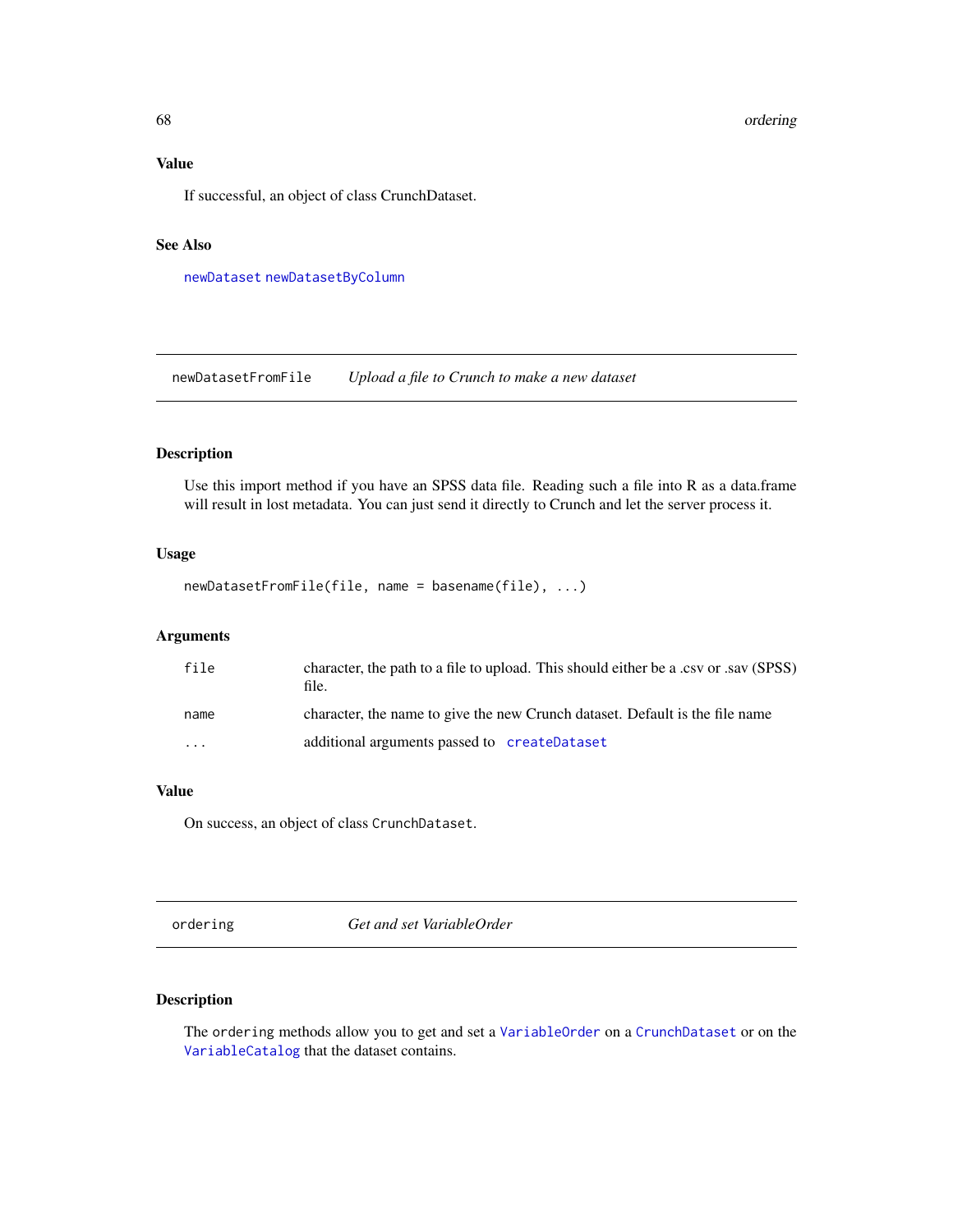#### owners 69

# Usage

```
## S4 method for signature 'CrunchDataset'
ordering(x)
## S4 replacement method for signature 'CrunchDataset'
ordering(x) <- value
## S4 method for signature 'VariableCatalog'
ordering(x)
## S4 replacement method for signature 'VariableCatalog'
ordering(x) <- value
## S4 method for signature 'DatasetCatalog'
ordering(x)
## S4 replacement method for signature 'DatasetCatalog'
```

```
ordering(x) <- value
```
# Arguments

| x     | a VariableCatalog or CrunchDataset |
|-------|------------------------------------|
| value | a valid VariableOrder object       |

### Value

ordering returns a VariableOrder object, while ordering<- sets the VariableOrder in value on x

owners *See who owns these datasets*

## Description

See who owns these datasets

#### Usage

owners(x)

```
ownerNames(x)
```
#### Arguments

x DatasetCatalog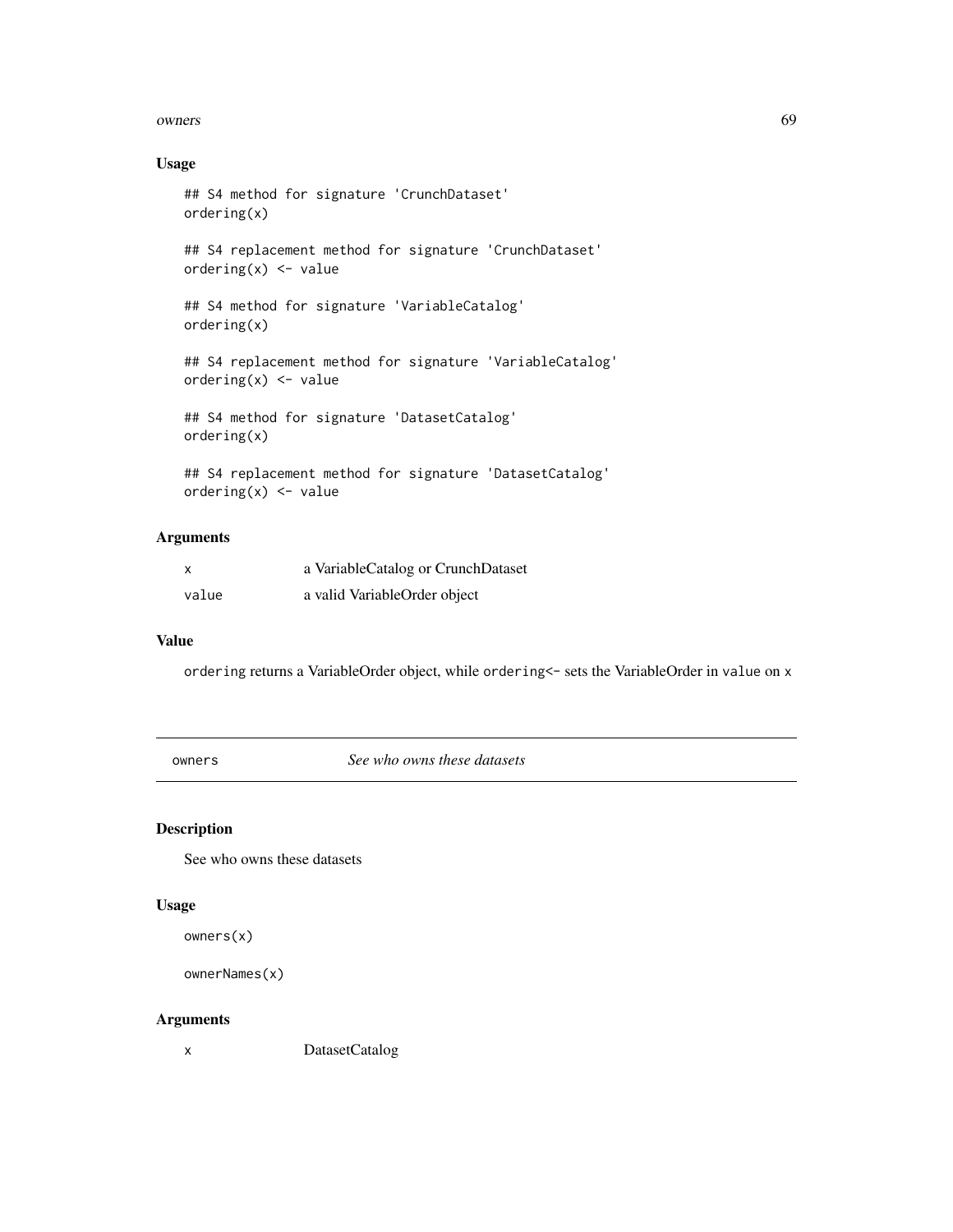# Value

For owners, the URLs of the users or projects that own these datasets. For ownerNames, their names.

permissions *See who has access to this dataset*

### Description

See who has access to this dataset

## Usage

```
## S4 method for signature 'CrunchDataset'
permissions(x)
```
#### Arguments

x CrunchDataset

#### Value

A PermissionCatalog containing information on the users and teams that have access to this dataset.

| preCrunchBoxCheck | Summarize any characteristics of a dataset that could make for an |
|-------------------|-------------------------------------------------------------------|
|                   | awkward CrunchBox                                                 |

## Description

Summarize any characteristics of a dataset that could make for an awkward CrunchBox

### Usage

```
preCrunchBoxCheck(dataset)
```
## Arguments

dataset CrunchDataset, potentially subsetted on variables

## Value

Invisbly, the dataset. Called for side-effect of printing things.

### See Also

[crunchBox](#page-20-0)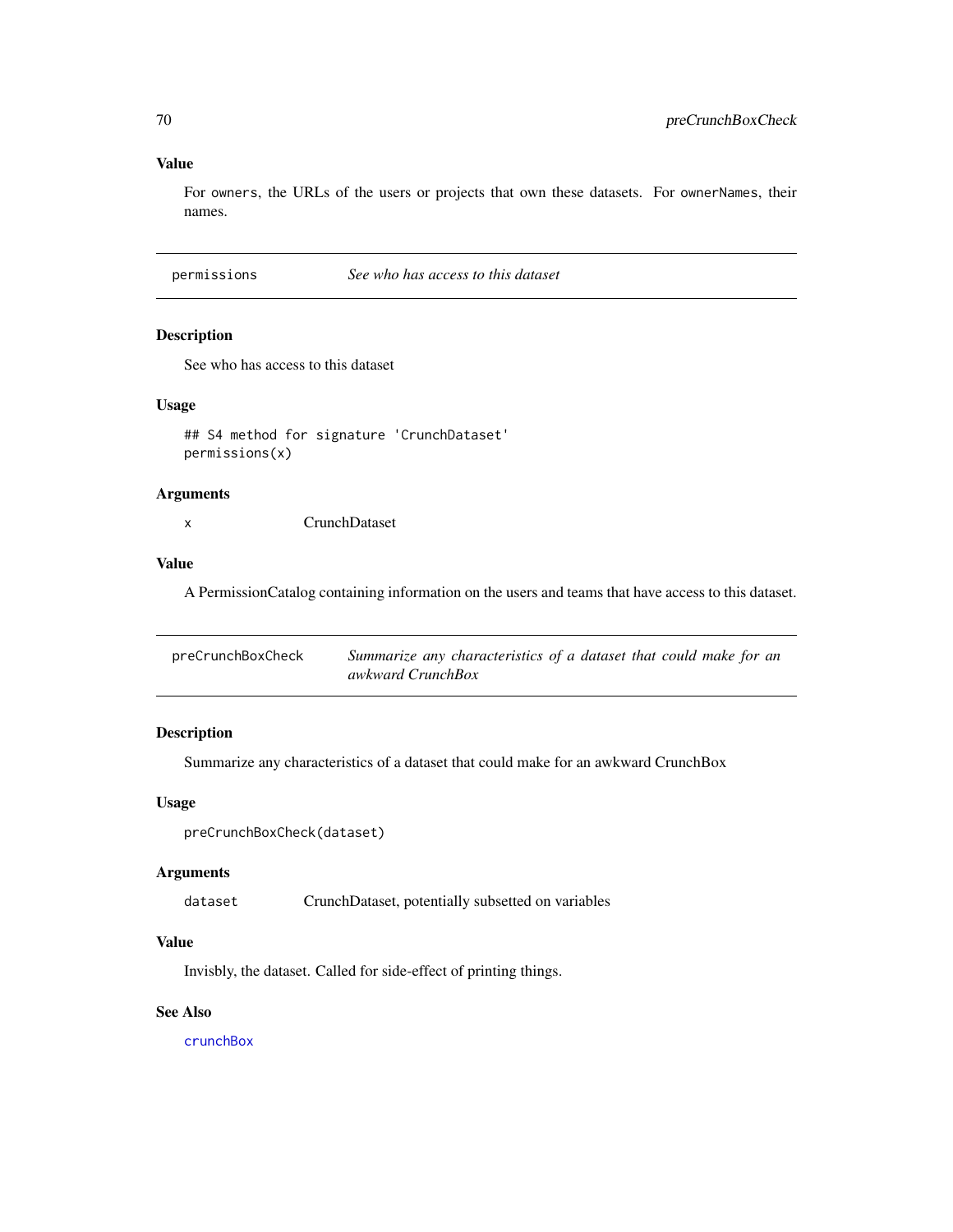project-icon *A project's icon*

# Description

A project's icon

#### Usage

icon(x)

 $icon(x) < -$  value

#### Arguments

|       | a CrunchProject                                  |
|-------|--------------------------------------------------|
| value | charcter file path of the icon image file to set |

#### Value

The URL of the project's icon. The setter returns the project after having uploaded the specified file as the new icon.

projects *Get the project catalog*

## Description

Get the project catalog

## Usage

projects(x = getAPIRoot())

## Arguments

x a ShojiObject that has a project catalog associated. If omitted, the default value for x means that you will load the user's primary project catalog. (Currently, there are no other project catalogs to load.)

# Value

An object of class ProjectCatalog.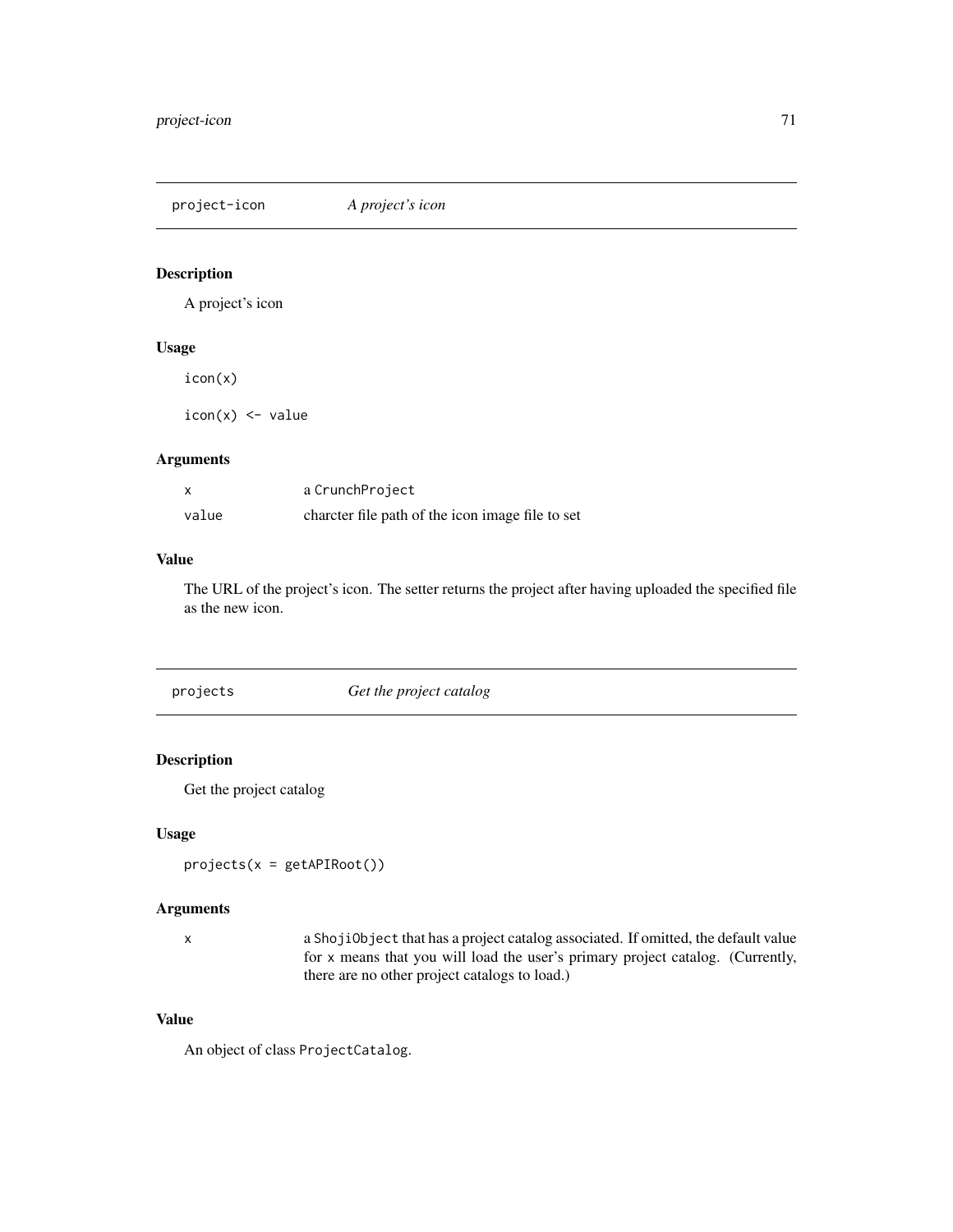#### Examples

```
## Not run:
myprojects <- projects()
proj <- myprojects[["Project name"]]
## End(Not run)
```
refresh *Get a fresh copy from the server*

### Description

Crunch objects usually keep themselves in sync with the server when you manipulate them, but sometimes they can drift. Maybe someone else has modified the dataset you're working on, or maybe you have modified a variable outside of the context of its dataset. refresh() allows you to get back in sync.

## Usage

```
## S4 method for signature 'CrunchDataset'
refresh(x)
## S4 method for signature 'ShojiObject'
refresh(x)
## S4 method for signature 'CrunchVariable'
```
refresh(x)

#### Arguments

x pretty much any Crunch object

#### Value

a new version of x

removeEmptyGroups *Remove OrderGroups with no entities*

## Description

This function recurses through a ShojiOrder/OrderGroup and removes any groups that contain no entities.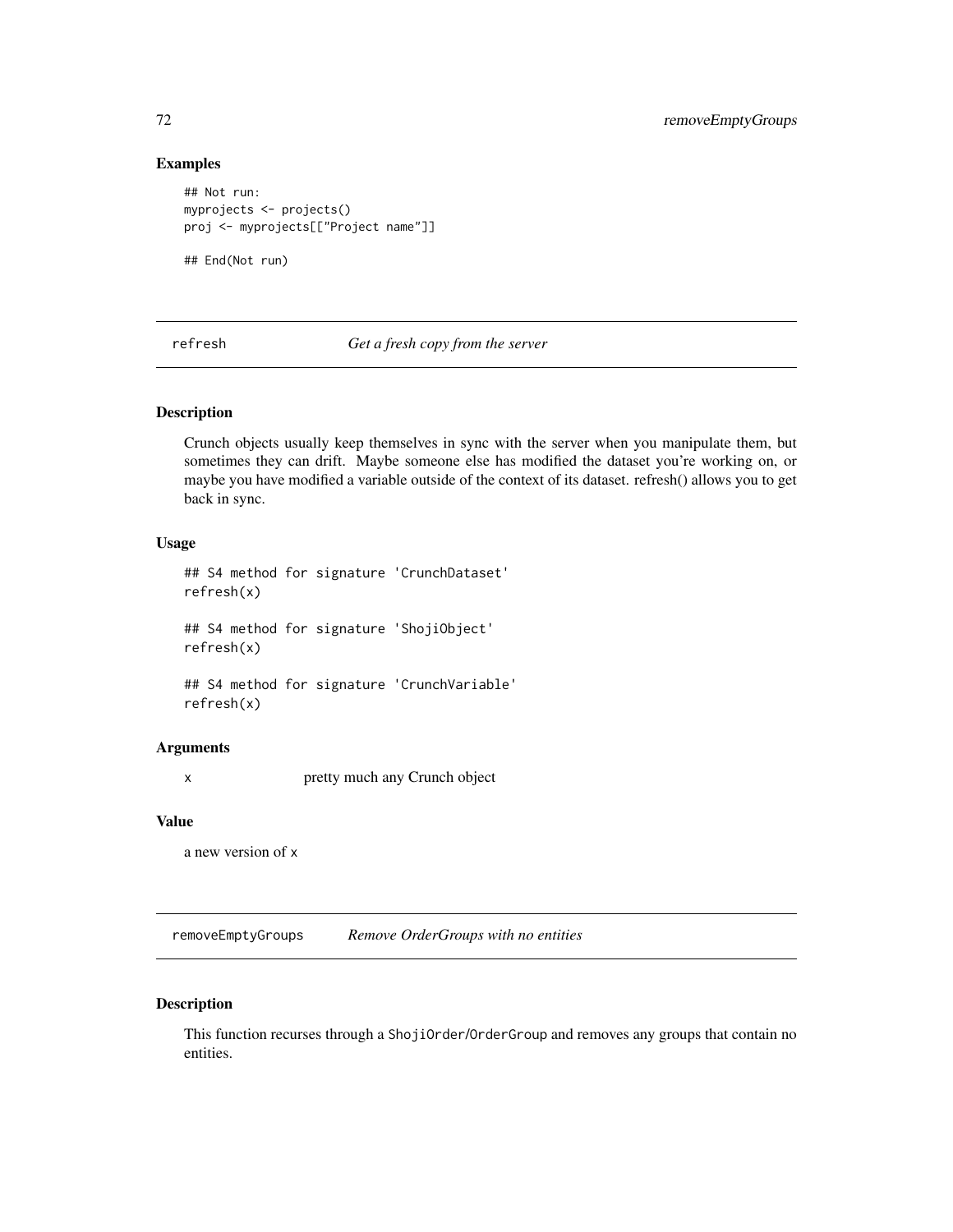# restore Version 73

# Usage

removeEmptyGroups(x)

# Arguments

x VariableOrder, DatasetOrder, VariableGroup, or DatasetGroup

# Value

x with empty groups removed.

# <span id="page-72-0"></span>restoreVersion *Restore a dataset to a previously saved version*

# Description

Restore a dataset to a previously saved version

# Usage

restoreVersion(dataset, version)

# Arguments

| dataset | a CrunchDataset                                                                                                                     |
|---------|-------------------------------------------------------------------------------------------------------------------------------------|
| version | either the name ("description") of the version to restore to or the integer index<br>of the version, as given by versions (dataset) |

# Value

dataset, rolled back to version.

# See Also

[versions](#page-95-0) [saveVersion](#page-73-0)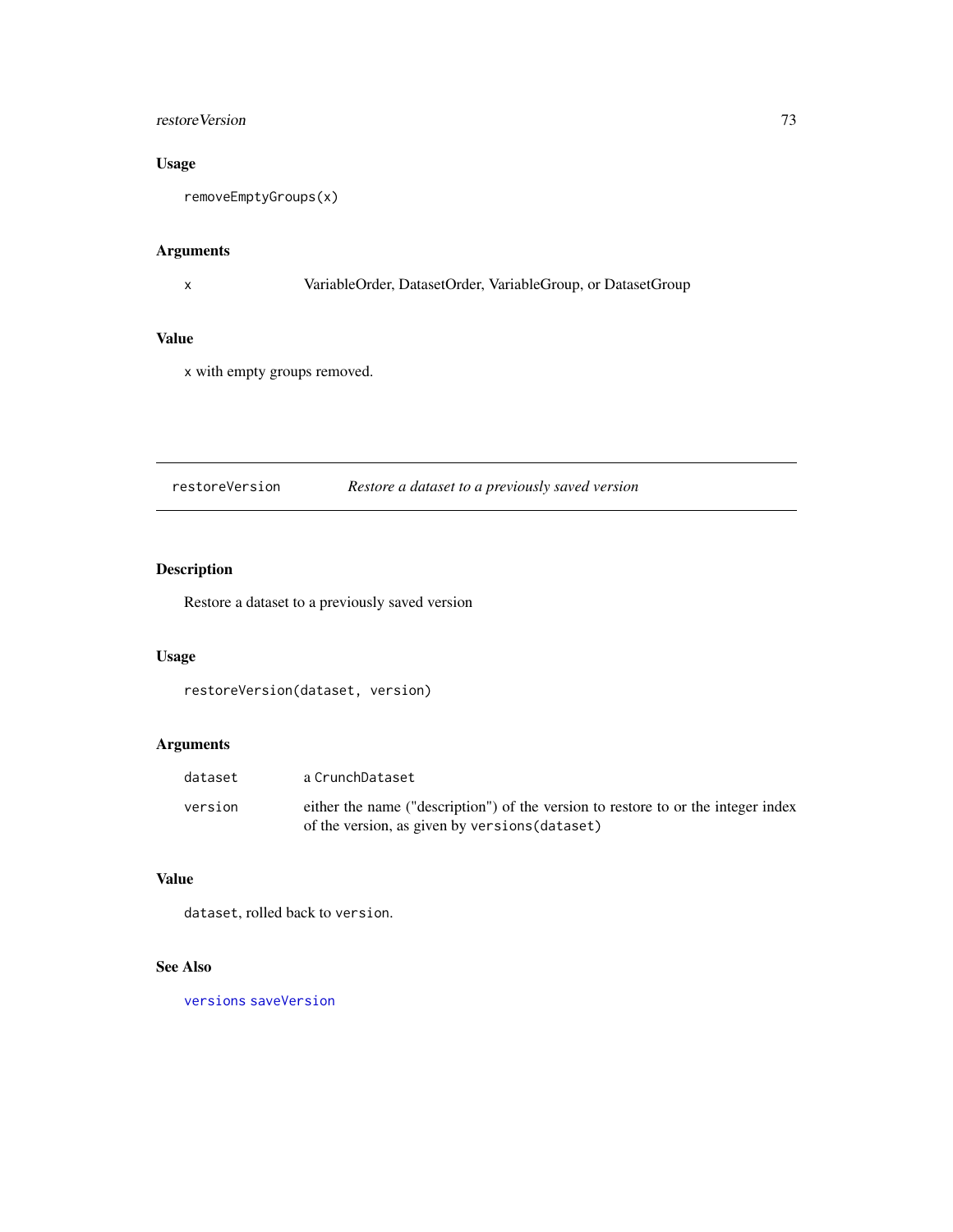<span id="page-73-0"></span>

# Description

Create a new saved version

# Usage

```
saveVersion(dataset, description = paste("Version", length(versions(dataset))
 + 1))
```
# Arguments

| dataset     | a CrunchDataset                                                                 |  |
|-------------|---------------------------------------------------------------------------------|--|
| description | character name to give the saved version, as in a commit message. You are       |  |
|             | encouraged, though not strictly required, to give versions unique descriptions. |  |

# Value

invisibly, the URL of the newly created version

# See Also

[versions](#page-95-0) [restoreVersion](#page-72-0)

self *Get the URL of this object*

# Description

Get the URL of this object

# Usage

```
## S4 method for signature 'ShojiObject'
self(x)
```
## S4 method for signature 'CrunchVariable' self(x)

# Arguments

x a Crunch object

# Value

the URL for x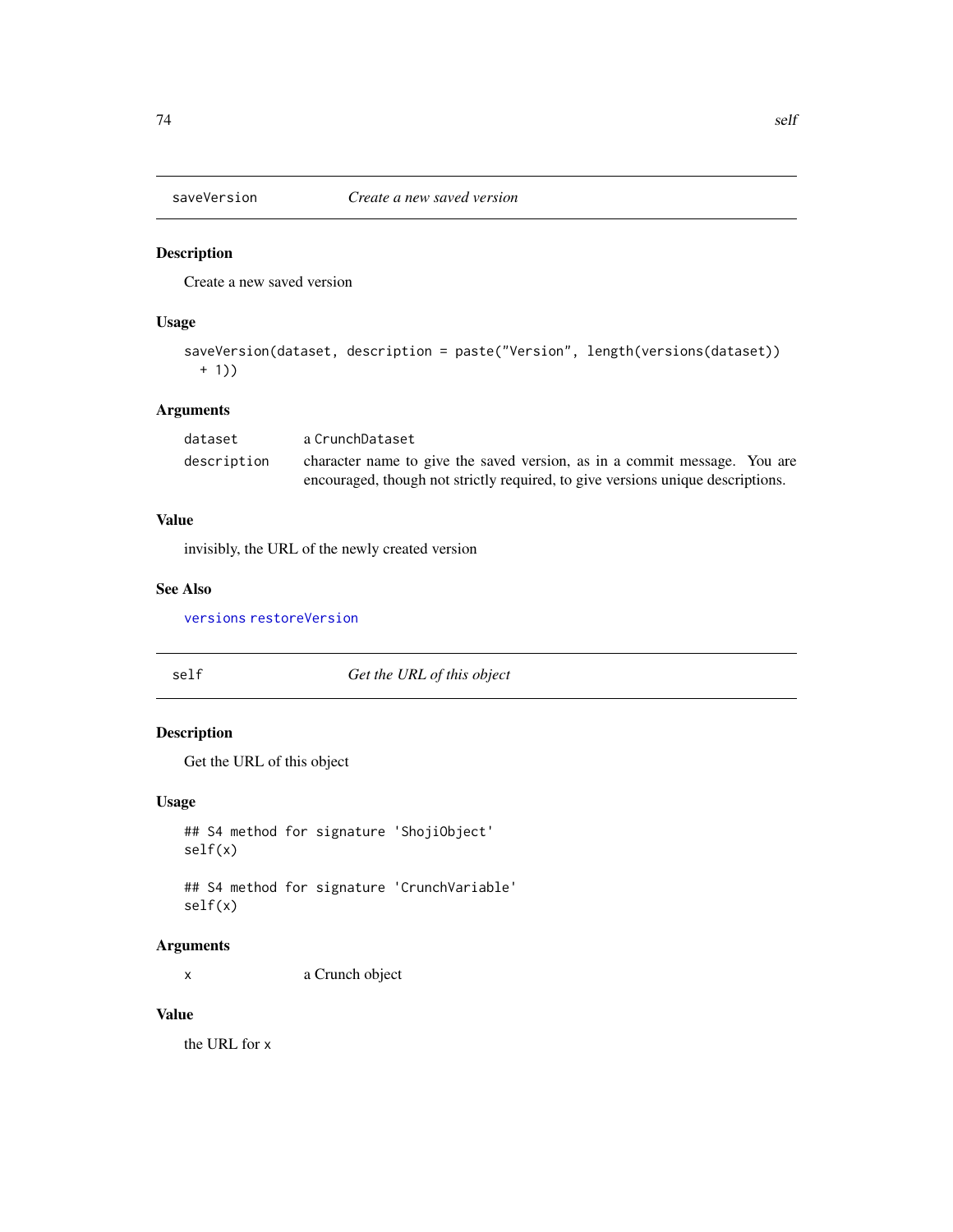<span id="page-74-1"></span><span id="page-74-0"></span>

# Description

Get various catalogs for your Crunch session

#### Usage

session()

# Value

A Session object. Access dataset and project catalogs from it.

# Examples

```
## Not run:
cr <- session()
cr$datasets
cr$projects
```
## End(Not run)

session-extract *Extract catalogs from a Session object*

# Description

Extract catalogs from a Session object

```
## S4 method for signature 'Session,ANY'
x[[i, ..., drop = FALSE]]## S4 method for signature 'Session'
x$name
## S4 replacement method for signature 'Session, ANY, ANY, ANY'
x[[i]] <- value
## S4 replacement method for signature 'Session'
x$name <- value
```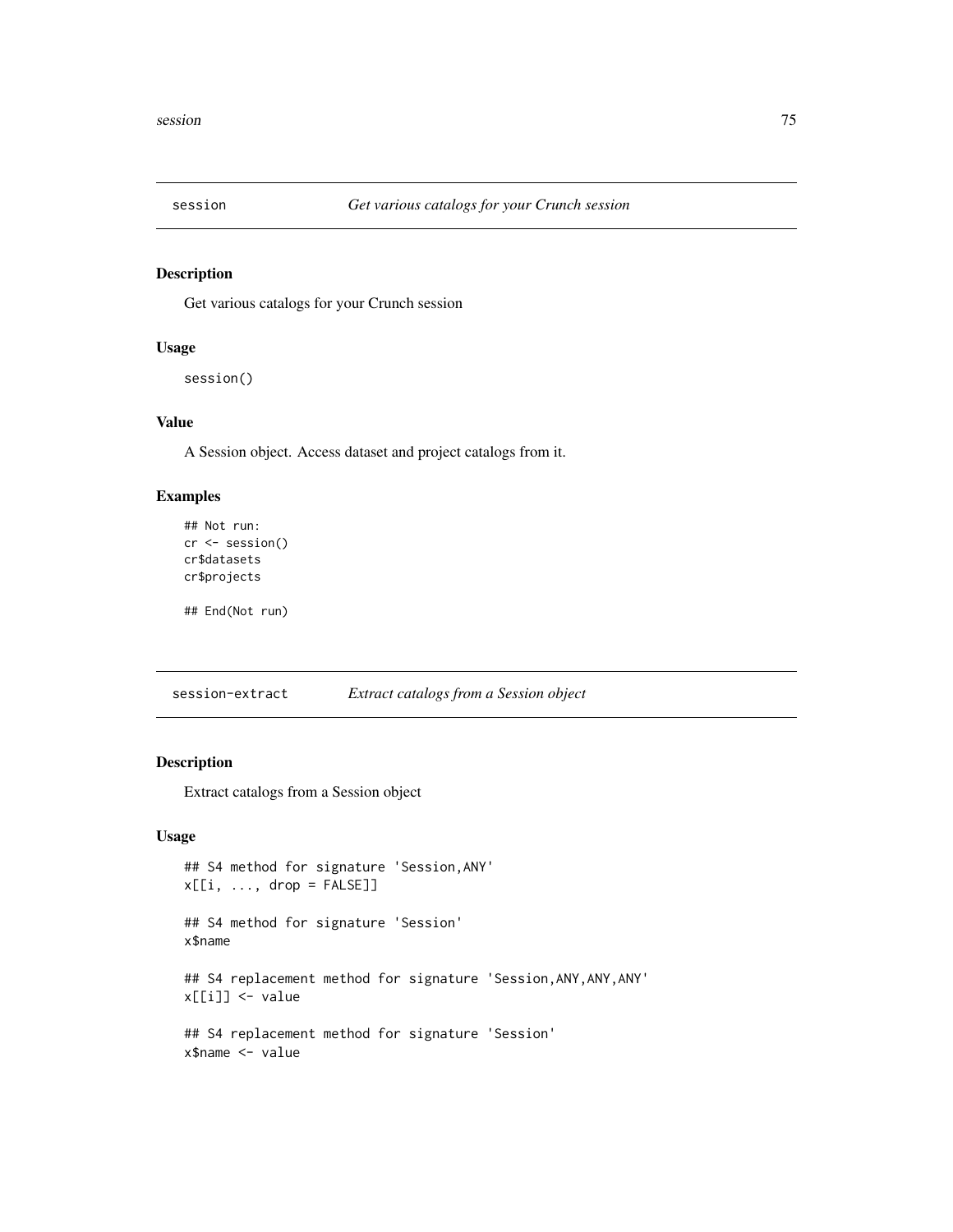76 settings and the settings of the settings of the settings of the settings of the settings of the settings of the settings of the settings of the settings of the settings of the settings of the settings of the settings o

#### **Arguments**

| $\mathsf{x}$ | a Session object                                                                                                                                                                                                                                                                                                                                                                                            |
|--------------|-------------------------------------------------------------------------------------------------------------------------------------------------------------------------------------------------------------------------------------------------------------------------------------------------------------------------------------------------------------------------------------------------------------|
| i            | which catalog to load. Supported values are "datasets" and "projects"                                                                                                                                                                                                                                                                                                                                       |
| $\ddotsc$    | additional arguments, ignored.                                                                                                                                                                                                                                                                                                                                                                              |
| drop         | Invalid                                                                                                                                                                                                                                                                                                                                                                                                     |
| name         | for $\frac{1}{2}$ , the same as i for $\left[ \begin{array}{c} \frac{1}{2} \\ \frac{1}{2} \\ \frac{1}{2} \\ \frac{1}{2} \\ \frac{1}{2} \\ \frac{1}{2} \\ \frac{1}{2} \\ \frac{1}{2} \\ \frac{1}{2} \\ \frac{1}{2} \\ \frac{1}{2} \\ \frac{1}{2} \\ \frac{1}{2} \\ \frac{1}{2} \\ \frac{1}{2} \\ \frac{1}{2} \\ \frac{1}{2} \\ \frac{1}{2} \\ \frac{1}{2} \\ \frac{1}{2} \\ \frac{1}{2} \\ \frac{1}{2} \\ \$ |
| value        | For updating, an object of the appropriate class and size to insert. In practice<br>value is ignored; Session objects hold no state and it is assumed that any state<br>modification on the server happens in other methods.                                                                                                                                                                                |

#### Value

The requested catalog when extracting; a Session object if assigning.

#### See Also

[session](#page-74-0)

settings *View and modify dataset-level settings*

#### Description

These methods allow access and control over dataset settings. Currently supported settings include 'viewers\_can\_export' and 'viewers\_can\_change\_weight', which govern specific authorizations for users with view-only access to this datset; and 'weight', which is the default weight variable for the dataset, the one that will be set for newly shared users and the one that viewers will have always on if they are not authorized to change weights. Additional settings will be added in the future. See <http://docs.crunch.io/#fragments>, under 'Settings', for an up-to-date list of settings supported throughout the Crunch system. Clients may also provide and use custom settings if they choose.

# Usage

```
settings(x)
settings(x) < - value
```
#### Arguments

|       | <b>CrunchDataset</b>                            |
|-------|-------------------------------------------------|
| value | A settings object (ShojiEntity), for the setter |

# Value

The getter returns a settings object (ShojiEntity). The setter returns the dataset (x).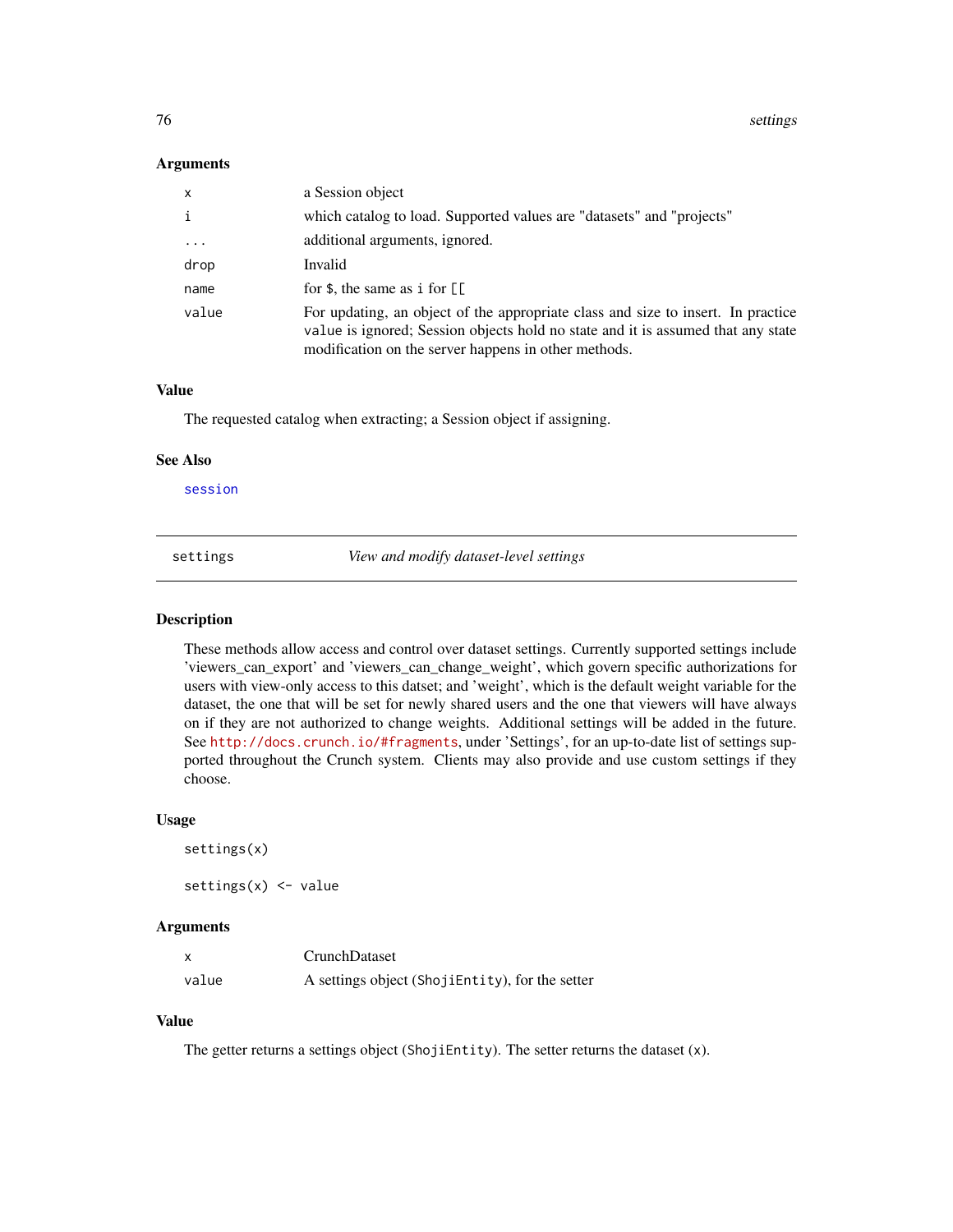#### share 77

# Examples

```
## Not run:
settings(ds)
settings(ds)$viewers_can_export <- TRUE
```
## End(Not run)

<span id="page-76-0"></span>share *Share a dataset*

# Description

Share a dataset

# Usage

```
share(dataset, users, edit = FALSE, notify = TRUE)
```
# Arguments

| dataset | a CrunchDataset                                                                                                                                                                                                                               |
|---------|-----------------------------------------------------------------------------------------------------------------------------------------------------------------------------------------------------------------------------------------------|
| users   | character: email address(es) or URLs of the users or teams with whom to share<br>the dataset. If there is no Crunch user associated with an email, an invitation<br>will be sent.                                                             |
| edit    | logical: should the specified user(s) be given edit privileges on the dataset? De-<br>fault is FALSE, edit can be a single value or, if inviting multiple users, a vector<br>of logical values of equal length of the number of emails given. |
| notify  | logical: should users who are getting new privileges on this dataset be sent an<br>email informing them of this fact? Default is TRUE.                                                                                                        |

#### Value

Invisibly, the dataset.

#### See Also

[unshare](#page-89-0)

ShojiObject-class *Mix-in class for multiple inheritance of variables and datasets.*

# Description

Exists for common methods in interacting with Crunch API only. Has no Extract methods declared so as not to conflict with the vector/list/data.frame methods jointly inherited in CrunchVariable and CrunchDataset.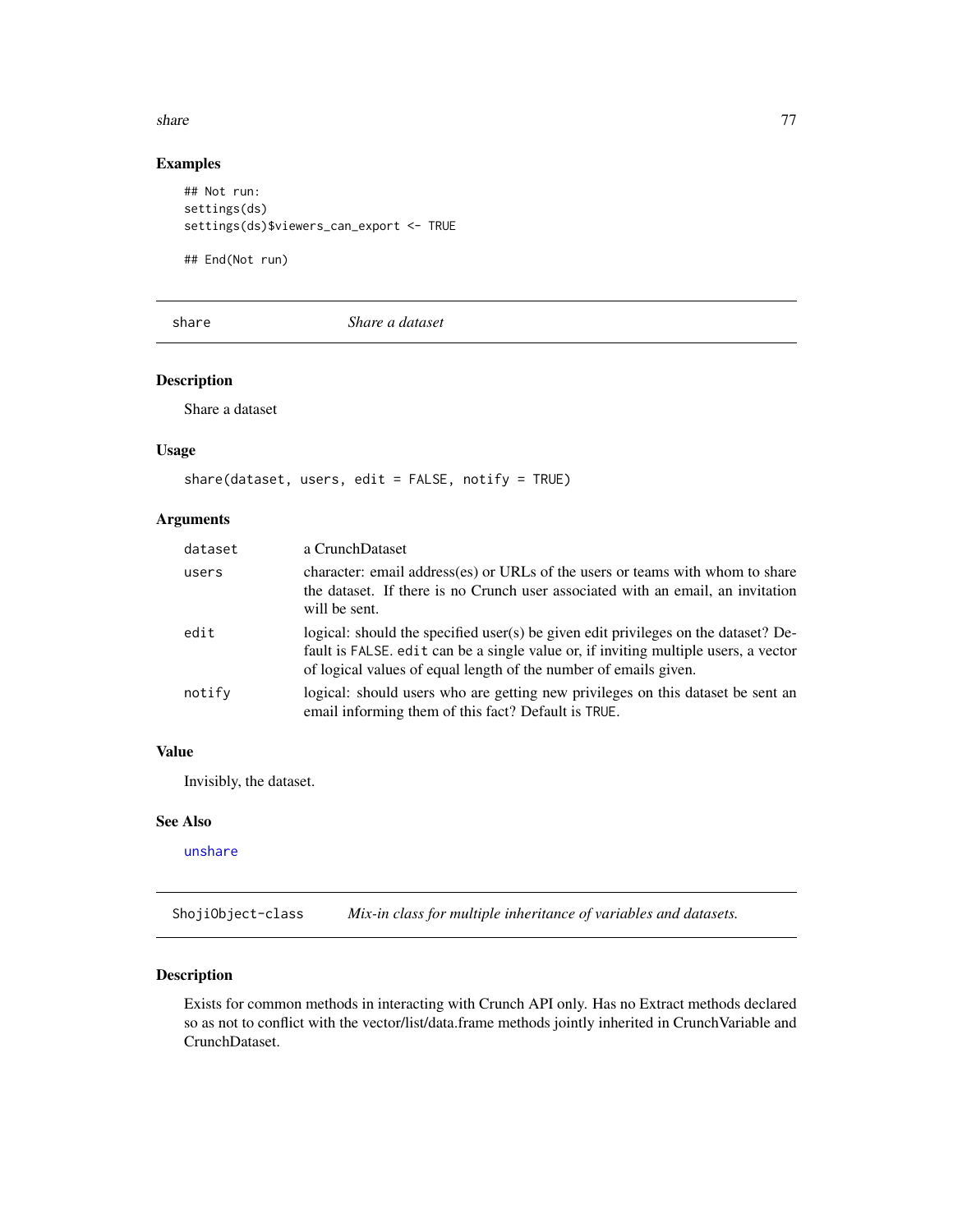<span id="page-77-0"></span>ShojiOrder-extract *Extract and update in VariableOrder and VariableGroup*

#### Description

Extract and update in VariableOrder and VariableGroup

#### Usage

## S4 method for signature 'ShojiOrder,ANY,ANY'  $x[i, j, ..., drop = TRUE]$ ## S4 method for signature 'ShojiOrder,character,ANY'  $x[i, j, \ldots, drop = TRUE]$ ## S4 method for signature 'ShojiOrder,ANY' x[[i, j, ...]] ## S4 method for signature 'ShojiOrder, character' x[[i, j, ...]] ## S4 method for signature 'ShojiOrder' x\$name ## S4 replacement method for signature 'ShojiOrder, character, missing, ShojiOrder'  $x[i, j]$  <- value ## S4 replacement method for signature 'ShojiOrder,ANY,missing,ShojiOrder'  $x[i, j]$  <- value ## S4 replacement method for signature 'ShojiOrder,character,missing,list'  $x[[i, j]]$  <- value ## S4 replacement method for signature 'ShojiOrder, character, missing, character' x[[i, j]] <- value ## S4 replacement method for signature 'ShojiOrder,character,missing,OrderGroup' x[[i, j]] <- value ## S4 replacement method for signature 'ShojiOrder,ANY,missing,OrderGroup'  $x[[i, j]]$  <- value ## S4 replacement method for signature 'ShojiOrder, ANY, missing, ANY'  $x[[i, j]]$  <- value ## S4 replacement method for signature 'ShojiOrder,ANY,missing,`NULL`' x[[i, j]] <- value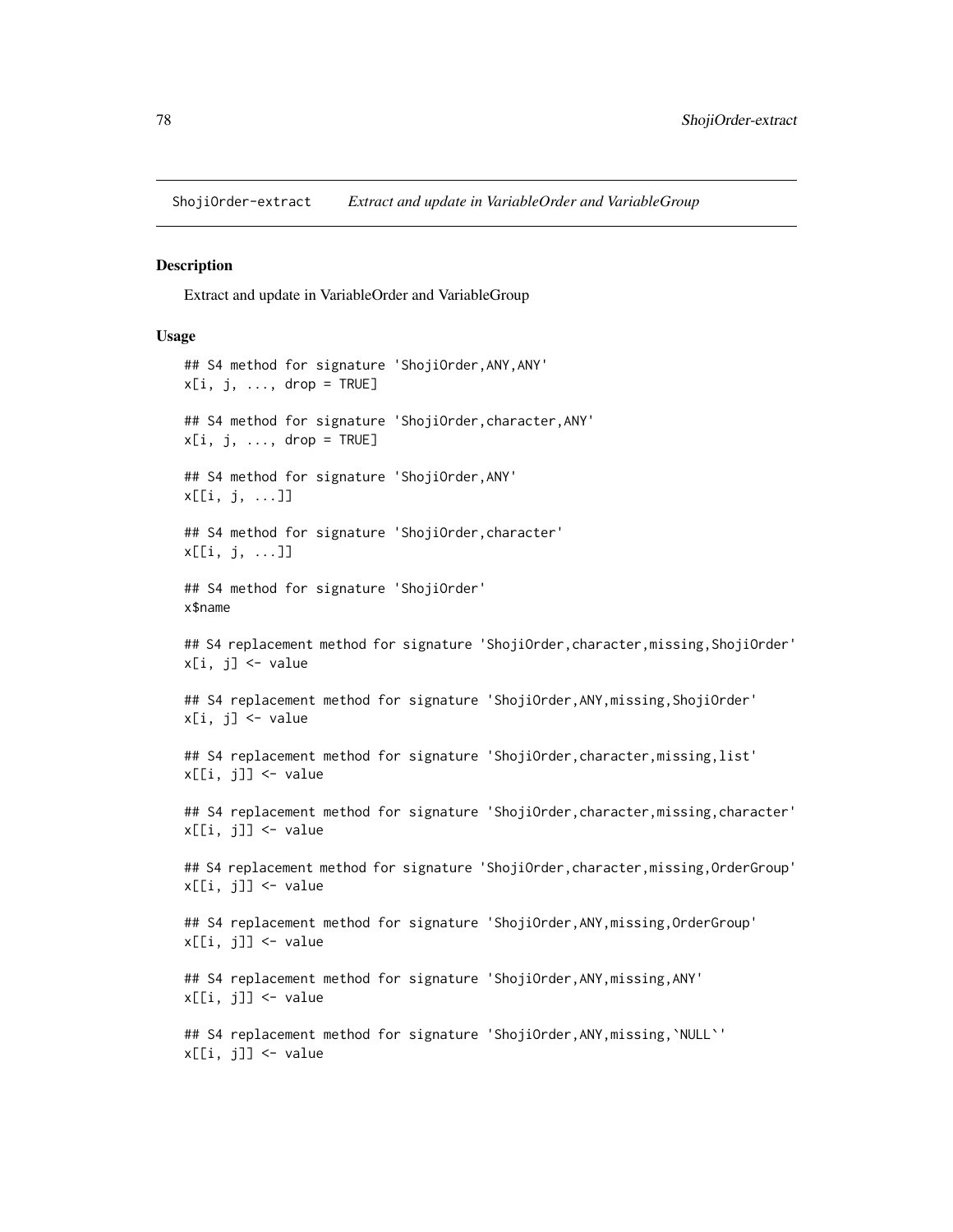#### ShojiOrder-extract 79

## S4 replacement method for signature 'ShojiOrder, character, missing, `NULL`'  $x[[i, j]]$  <- value ## S4 replacement method for signature 'ShojiOrder, character, missing, ShojiOrder' x[[i, j]] <- value ## S4 replacement method for signature 'ShojiOrder' x\$name <- value ## S4 method for signature 'OrderGroup,ANY,ANY'  $x[i, j, \ldots, drop = TRUE]$ ## S4 method for signature 'OrderGroup,character,ANY'  $x[i, j, \ldots, drop = TRUE]$ ## S4 method for signature 'OrderGroup,character' x[[i, j, ...]] ## S4 method for signature 'OrderGroup,ANY' x[[i, j, ...]] ## S4 method for signature 'OrderGroup' x\$name ## S4 replacement method for signature 'OrderGroup, character, missing, list'  $x[[i, j]]$  <- value ## S4 replacement method for signature 'OrderGroup, character, missing, character'  $x[[i, j]]$  <- value ## S4 replacement method for signature 'OrderGroup,character,missing,ShojiOrder'  $x[[i, j]]$  <- value ## S4 replacement method for signature 'OrderGroup, character, missing, OrderGroup'  $x[[i, j]]$  <- value ## S4 replacement method for signature 'OrderGroup,ANY,missing,OrderGroup'  $x[[i, j]]$  <- value ## S4 replacement method for signature 'OrderGroup,numeric,missing,`NULL`'  $x[[i, j]]$  <- value ## S4 replacement method for signature 'OrderGroup,character,missing,`NULL`' x[[i, j]] <- value ## S4 replacement method for signature 'OrderGroup' x\$name <- value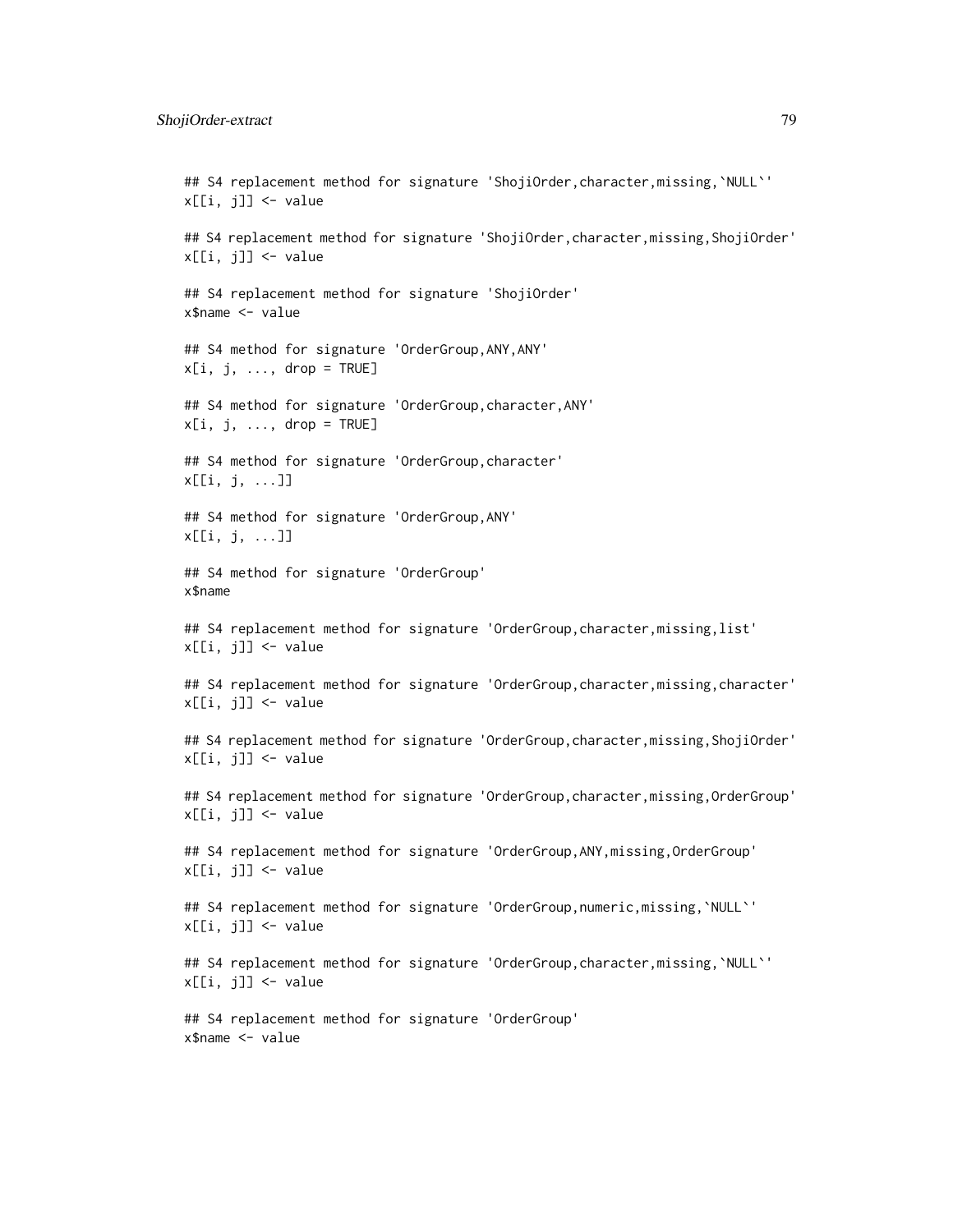<span id="page-79-0"></span>## S4 replacement method for signature 'VariableOrder, character, missing, CrunchDataset'  $x[[i, j]]$  <- value

## S4 replacement method for signature 'VariableGroup, character, missing, CrunchDataset' x[[i, j]] <- value

#### Arguments

| $\mathsf{x}$ | a VariableOrder or VariableGroup                                                                                                                      |
|--------------|-------------------------------------------------------------------------------------------------------------------------------------------------------|
| i            | an index. Numeric and logical indexing supported for both classes; character<br>indexing supported for VariableOrder, matching on VariableGroup names |
| j.           | Invalid                                                                                                                                               |
| $\cdot$      | additional arguments                                                                                                                                  |
| drop         | Ignored                                                                                                                                               |
| name         | Same as i but for \$                                                                                                                                  |
| value        | For update methods, an object equivalent in class to what is being updated                                                                            |

# Value

[[ and \$ on a VariableOrder return the VariableGroup. [[ on VariableGroup returns the entity within, either a character (URL) or nested VariableGroup. [ and assignment methods return objects of the same class as x

ShojiOrder-length *Length of an Order*

# Description

Length of an Order

#### Usage

## S4 method for signature 'ShojiOrder' length(x)

## S4 method for signature 'OrderGroup' length(x)

# Arguments

x a ShojiOrder

# Value

Integer: the number of elements in the Order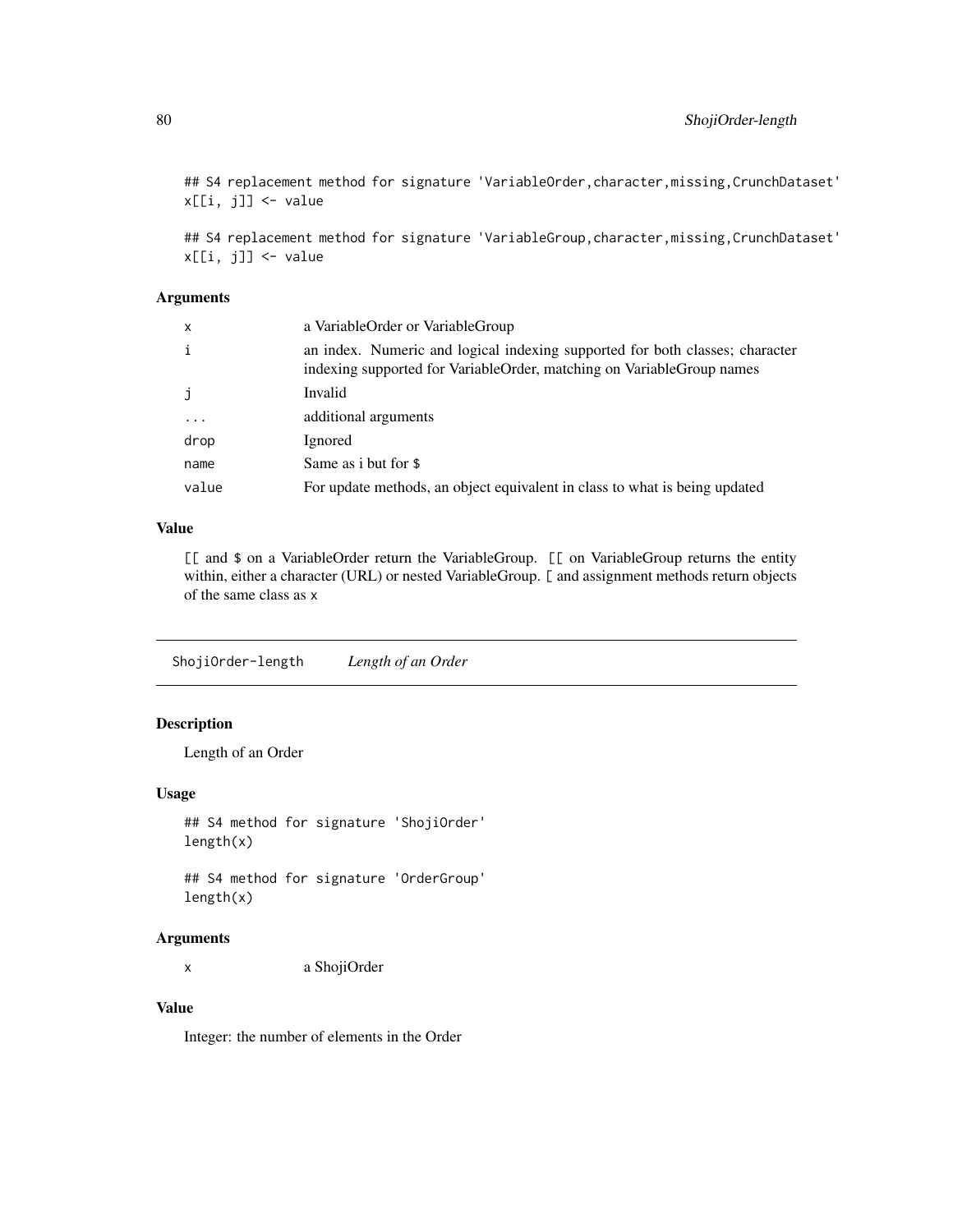<span id="page-80-0"></span>ShojiOrder-slots *Manipulate VariableGroup and VariableOrder*

#### Description

Manipulate VariableGroup and VariableOrder

```
## S4 method for signature 'OrderGroup'
entities(x, simplify = FALSE)
## S4 method for signature 'ShojiOrder'
entities(x, simplify = FALSE)
## S4 method for signature 'list'
entities(x, simplify = FALSE)
## S4 replacement method for signature 'OrderGroup'
entities(x) <- value
## S4 replacement method for signature 'ShojiOrder'
entities(x) <- value
## S4 method for signature 'OrderGroup'
name(x)
## S4 replacement method for signature 'OrderGroup'
name(x) < - value## S4 method for signature 'ShojiOrder'
names(x)
## S4 method for signature 'OrderGroup'
names(x)
## S4 replacement method for signature 'ShojiOrder'
names(x) <- value
## S4 method for signature 'ShojiOrder'
duplicates(x)
## S4 method for signature 'OrderGroup'
duplicates(x)
## S4 method for signature 'VariableCatalog'
duplicates(x)
```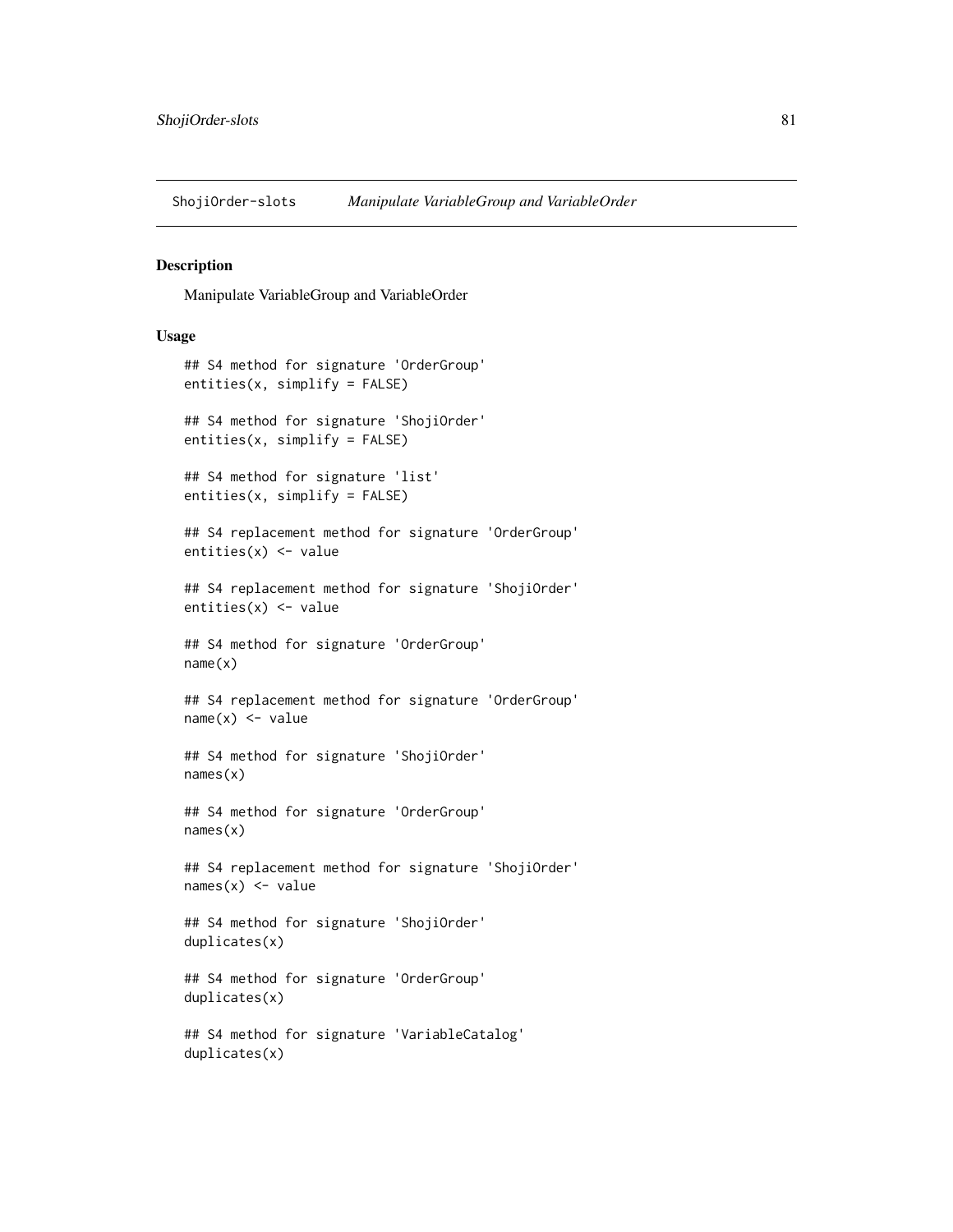```
## S4 replacement method for signature 'ShojiOrder, logical'
duplicates(x) <- value
## S4 replacement method for signature 'OrderGroup,logical'
duplicates(x) <- value
## S4 replacement method for signature 'VariableCatalog,logical'
duplicates(x) <- value
```
#### Arguments

| x        | a VariableGroup or VariableOrder                                                                                                                                                                                                                                                                                                                                                                                                                                                                                                      |
|----------|---------------------------------------------------------------------------------------------------------------------------------------------------------------------------------------------------------------------------------------------------------------------------------------------------------------------------------------------------------------------------------------------------------------------------------------------------------------------------------------------------------------------------------------|
| simplify | logical: should variable URLs inside of groups be flattened or preserved in their<br>nested lists? Default is FALSE.                                                                                                                                                                                                                                                                                                                                                                                                                  |
| value    | (1) For name, a character (length-1 vector); for names, a character vector of<br>equal length to the number of Variable Groups beind modified; for entities, either<br>a character vector of variable URLs or a list containing a combination of variable<br>URLs and VariableGroups. Note that group names must be unique, should be<br>greater than 0 characters long, and "ungrouped" is a reserved group name. $(2)$<br>For duplicates, logical for whether duplicate variable entries should be allowed<br>in the VariableOrder. |

#### Value

entities returns Variable references and VariableGroups; names returns group names; duplicates returns logical for whether duplicate variable entries should be allowed

#### See Also

[VariableOrder](#page-94-0) [grouped](#page-48-0)

show-crunch *Show methods for Crunch objects*

#### Description

Show methods for Crunch objects

```
## S4 method for signature 'ShojiObject'
show(object)
## S4 method for signature 'CrunchVariable'
show(object)
```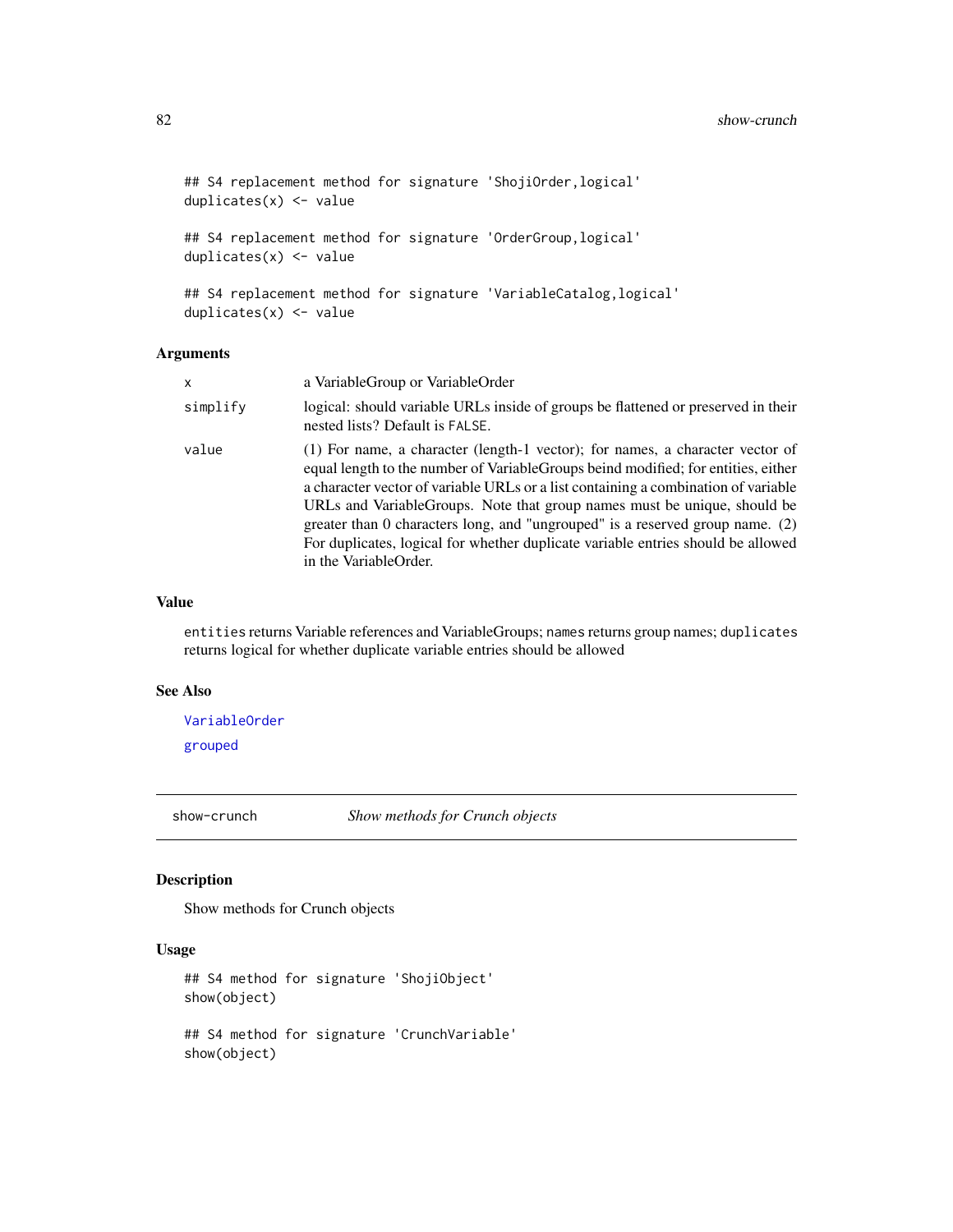## S4 method for signature 'Category' show(object) ## S4 method for signature 'Categories' show(object) ## S4 method for signature 'CrunchExpr' show(object) ## S4 method for signature 'CrunchLogicalExpr' show(object) ## S4 method for signature 'CrunchCube' show(object) ## S4 method for signature 'OrderGroup' show(object)

# Arguments

object the object

#### Value

invisibly

#### See Also

[show](#page-0-0)

Subvariables-class *Subvariables in Array Variables*

#### Description

Multiple-response and categorical-array variables contain a set of subvariables within them. The Subvariables class encapsulates them.

```
## S4 method for signature 'CategoricalArrayVariable'
subvariables(x)
## S4 method for signature 'VariableTuple'
subvariables(x)
```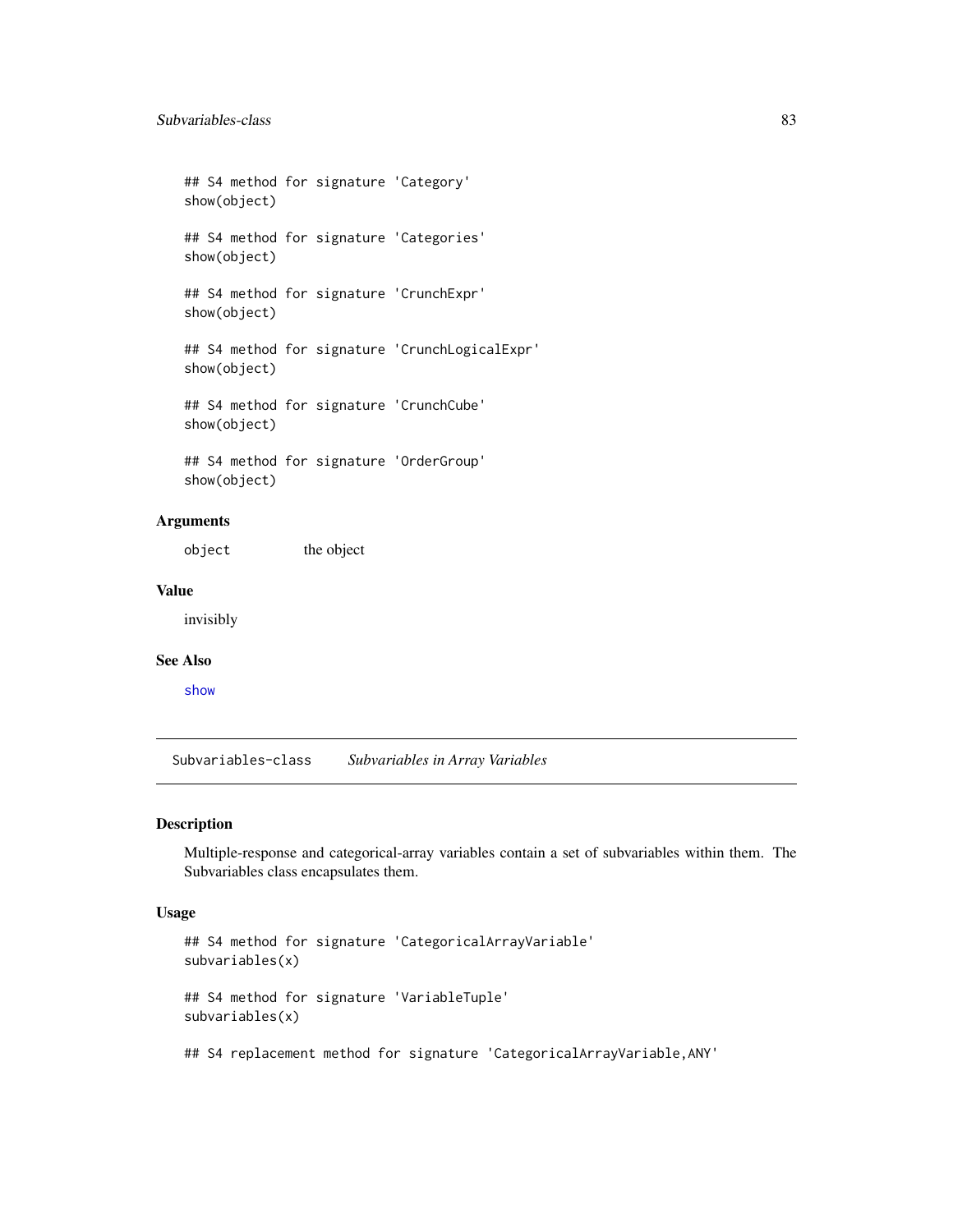```
subvariable(x) < -value
```

```
## S4 replacement method for signature 'CategoricalArrayVariable,Subvariables'
subvariables(x) <- value
```
#### Arguments

|       | A Variable or Subvariables object              |
|-------|------------------------------------------------|
| value | For the setters, the appropriate values to set |

# Details

Subvariables can be accessed from array variables (including multiple response) with the subvariables method. They can be assigned back with the subvariables<- setter, but there are limitations to what is supported. Specifically, you can reorder subvariables, but you cannot add or remove subvariables by subvariables<- assignment. See [deleteSubvariable](#page-31-0) to remove subvariables from an array.

Subvariables have a names attribute that can be accessed, showing the display names of the subvariables. These can be set with the names <- method.

Finally, subvariables can be accessed as regular (categorical) variables with the \$ and [[ extract methods.

See the vignette on array variables for further details and examples.

#### See Also

[subvars-extract](#page-83-0) [describe-catalog](#page-63-0) [deleteSubvariable](#page-31-0) vignette("array-variables", package="crunch")

<span id="page-83-0"></span>subvars-extract *Extract and modify subsets of subvariables*

#### Description

Extract and modify subsets of subvariables

#### Usage

```
## S4 method for signature 'Subvariables,character'
x[[i, j, ...]]
## S4 method for signature 'Subvariables,ANY'
x[[i, j, ...]]
## S4 method for signature 'Subvariables,character,ANY'
x[i, j, ..., drop = TRUE]
```
## S4 replacement method for signature 'Subvariables, character, missing, CrunchVariable'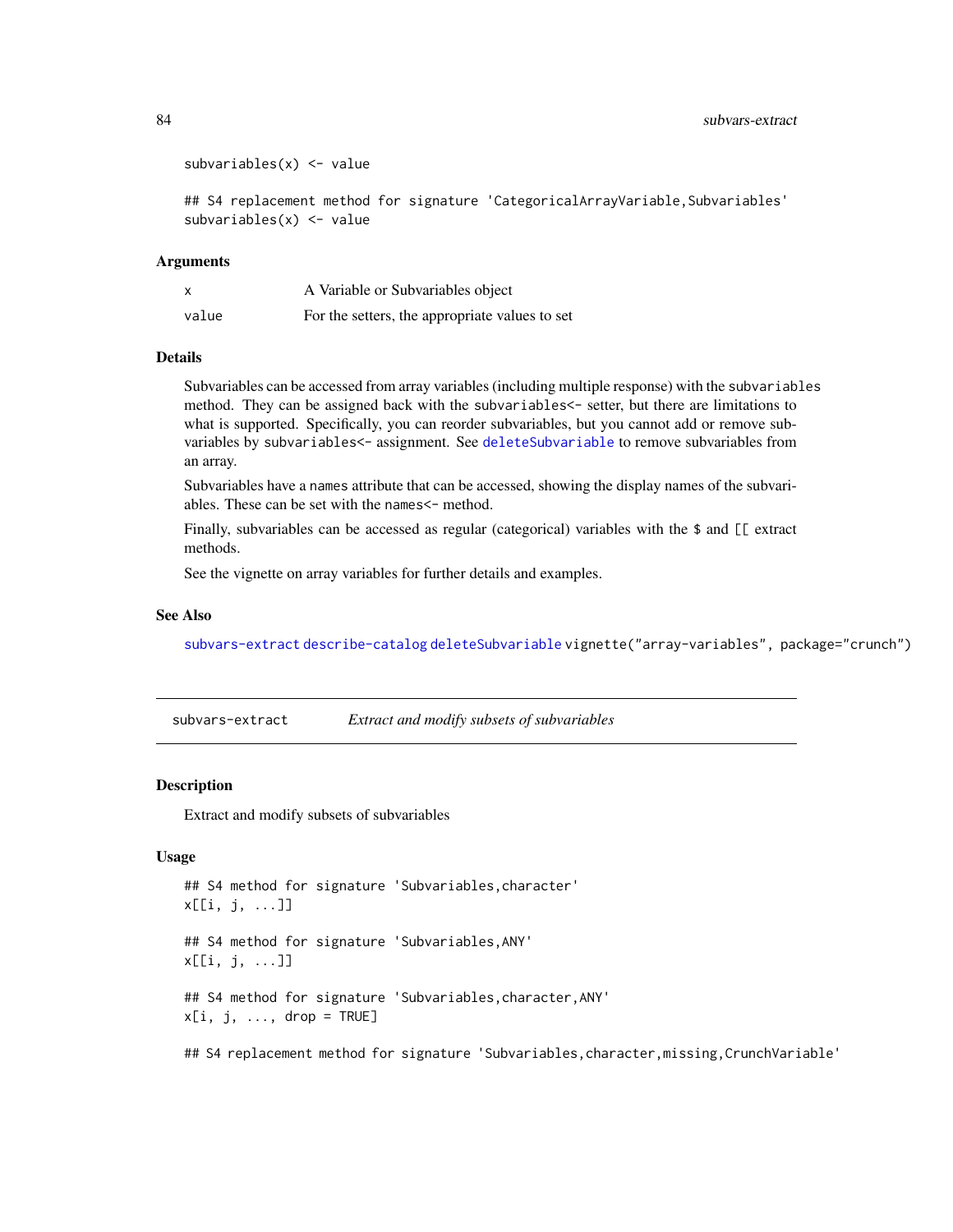#### subvars-extract 85

x[[i]] <- value ## S4 replacement method for signature 'Subvariables,ANY,missing,CrunchVariable' x[[i]] <- value ## S4 replacement method for signature 'Subvariables, ANY, missing, `NULL`' x[[i]] <- value ## S4 replacement method for signature 'Subvariables,ANY,missing,ANY' x[[i]] <- value ## S4 replacement method for signature 'Subvariables, character, missing, Subvariables' x[i] <- value ## S4 replacement method for signature 'Subvariables,ANY,missing,Subvariables' x[i] <- value ## S4 replacement method for signature 'Subvariables, ANY, missing, ANY'  $x[i]$  <- value ## S4 method for signature 'CategoricalArrayVariable, character, ANY' x[i, j, ..., drop = TRUE] ## S4 method for signature 'CategoricalArrayVariable,ANY' x[[i, j, ...]] ## S4 method for signature 'CategoricalArrayVariable,character' x[[i, j, ...]] ## S4 method for signature 'CategoricalArrayVariable' x\$name ## S4 replacement method for signature 'CategoricalArrayVariable,ANY,missing,ANY' x[[i]] <- value ## S4 replacement method for signature 'CategoricalArrayVariable, character, missing, ANY' x[[i]] <- value ## S4 replacement method for signature 'CategoricalArrayVariable' x\$name <- value

# Arguments

| X | Subvariables or an array Variable (which contains subvariables) |
|---|-----------------------------------------------------------------|
| i | which subvariables to extract                                   |
| j | Invalid                                                         |
|   | additional arguments                                            |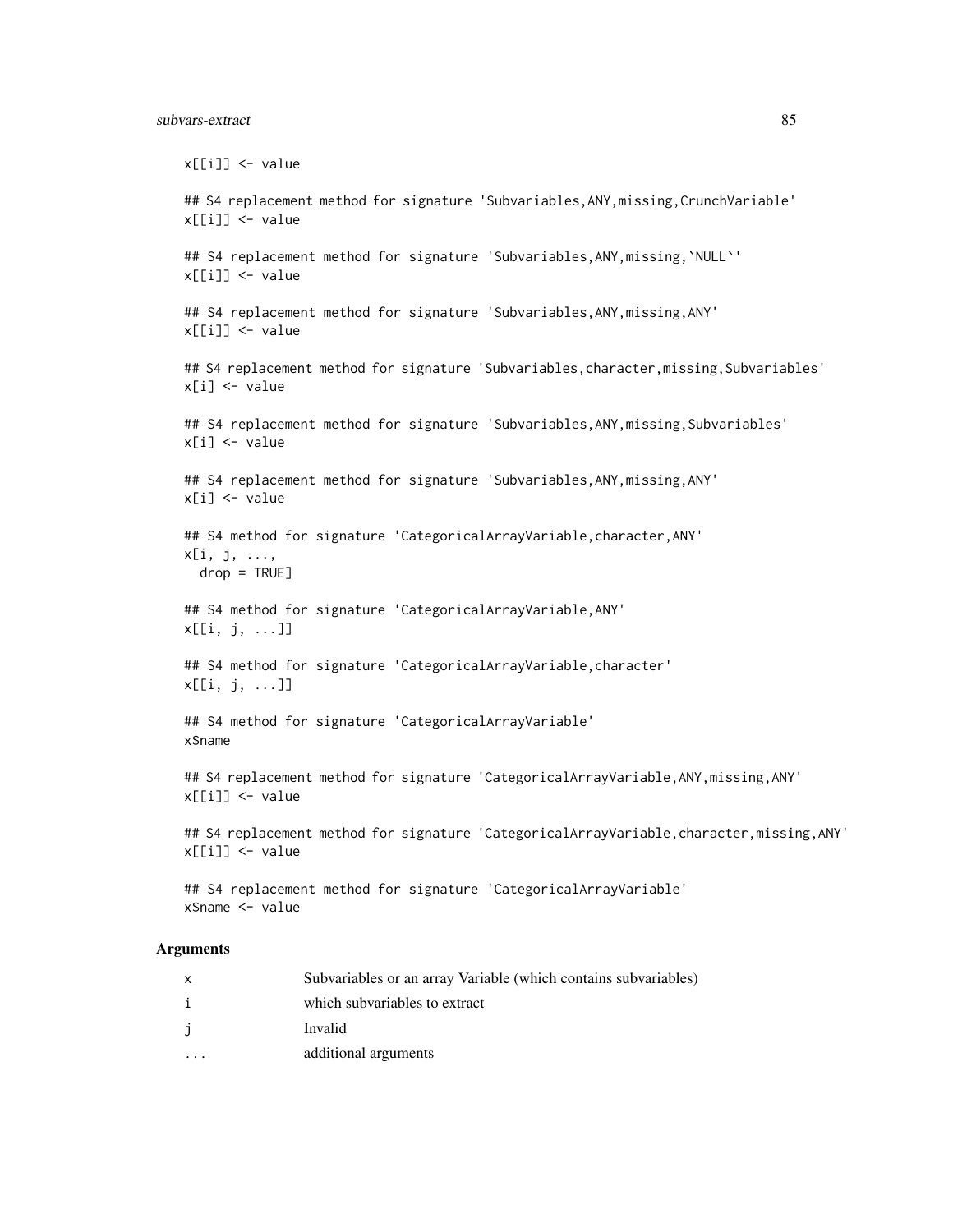| drop  | Invalid                                                    |
|-------|------------------------------------------------------------|
| value | For updating, a CrunchExpr                                 |
| name  | For \$, the name (not alias) of the subvariable to extract |

# Value

A subset of x if extracting, otherwise x duly modified

# <span id="page-85-0"></span>table *Table function for Crunch objects*

# Description

Table function for Crunch objects

# Usage

```
table(..., exclude, useNA = c("no", "ifany", "always"), dnn, deparse.level)
```
# Arguments

|               | things to tabulate |
|---------------|--------------------|
| exclude       | see table          |
| useNA         | see table          |
| dnn           | see table          |
| deparse.level | see table          |

# Value

a table object

# See Also

[table](#page-85-0)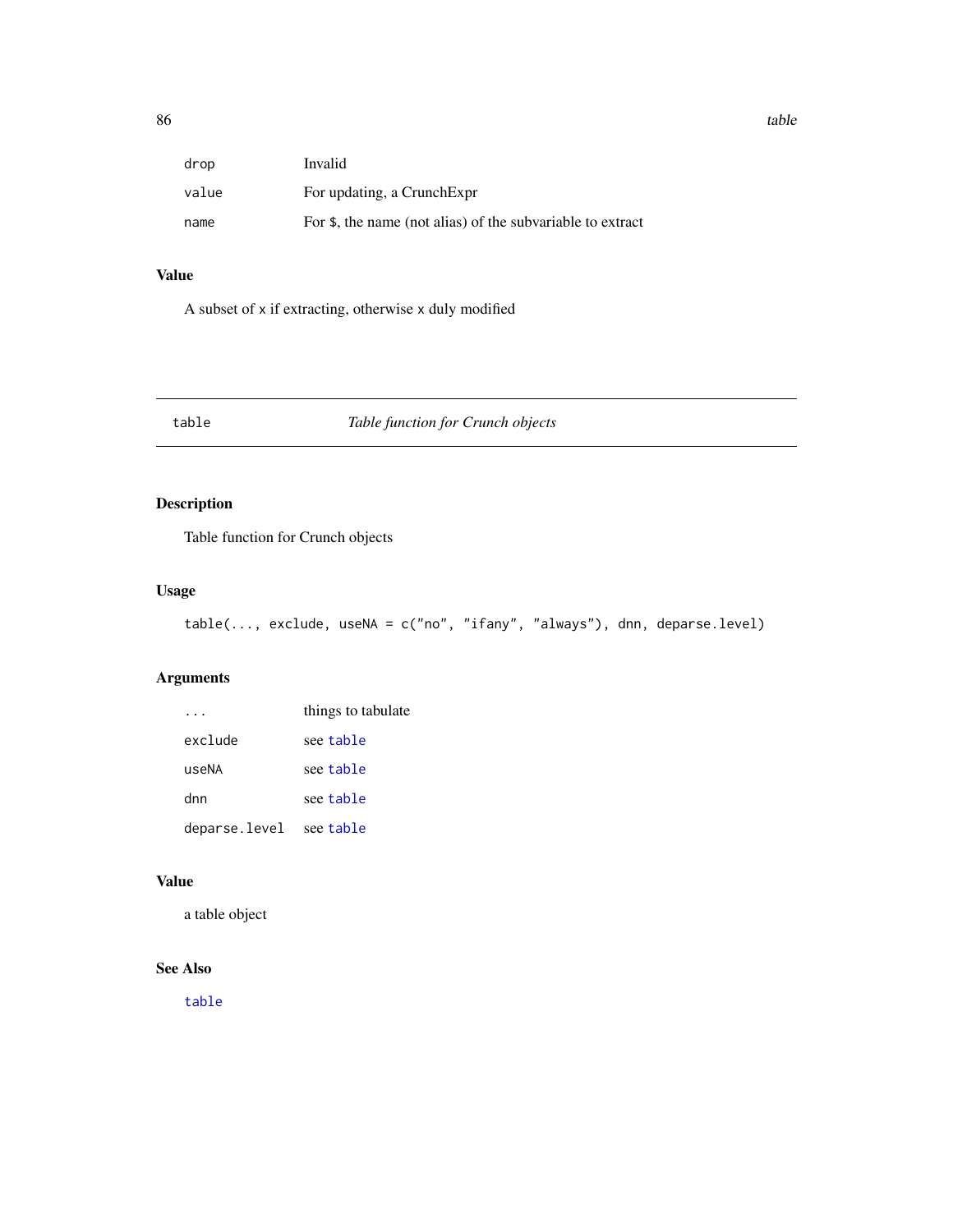<span id="page-86-1"></span>

#### Description

Set some global options temporarily

#### Usage

```
temp.options(...)
```
temp.option(...)

# Arguments

... named options to set

#### Value

an S3 class "contextManager" object

# See Also

[with-context-manager](#page-96-0) [ContextManager](#page-17-0)

tojson-crunch *toJSON methods for Crunch objects*

#### <span id="page-86-0"></span>Description

crunch uses the jsonlite package for (de)serialization of JSON. Unlike RJSONIO's toJSON, [toJSON](#page-86-0) does not allow for defining S4 methods for other object types. So, crunch::toJSON wraps jsonprep, which exists to translate objects to base R objects, which jsonlite::toJSON can handle. jsonprep is defined as an S4 generic, and it is exported (unlike codejsonlite::asJSON), so you can define methods for it if you have other objects that you want to successfully serialize to JSON.

```
jsonprep(x, ...)
## S4 method for signature 'Categories'
jsonprep(x, \ldots)## S4 method for signature 'list'
jsonprep(x, ...)
```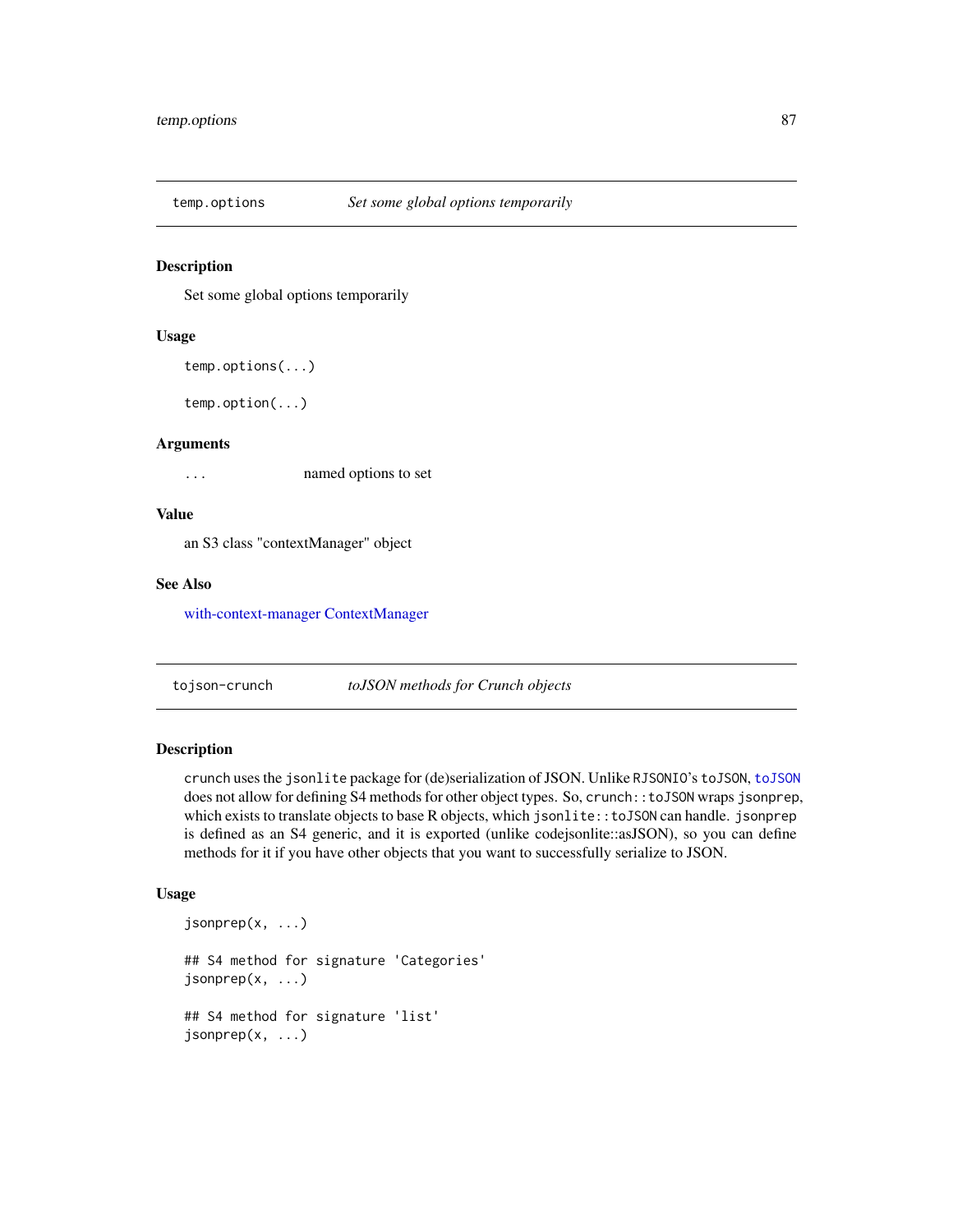```
## S4 method for signature 'ANY'
jsonprep(x, ...)
## S4 method for signature 'ShojiOrder'
jsonprep(x, ...)
## S4 method for signature 'OrderGroup'
jsonprep(x, ...)
toJSON(x, \ldots)
```
#### Arguments

| X        | the object           |
|----------|----------------------|
| $\cdots$ | additional arguments |

#### Value

jsonprep returns a base R object that jsonlite::toJSON can handle. toJSON returns the JSONserialized character object.

#### See Also

[toJSON](#page-86-0)

<span id="page-87-0"></span>toVariable *Generic method for converting objects to Crunch representations*

#### Description

If you have other object types you wish to convert to Crunch variables, you can declare methods for toVariable

```
toVariable(x, ...)
## S4 method for signature 'character'
toVariable(x, ...)
## S4 method for signature 'numeric'
toVariable(x, ...)
## S4 method for signature 'factor'
toVariable(x, ...)
## S4 method for signature 'Date'
```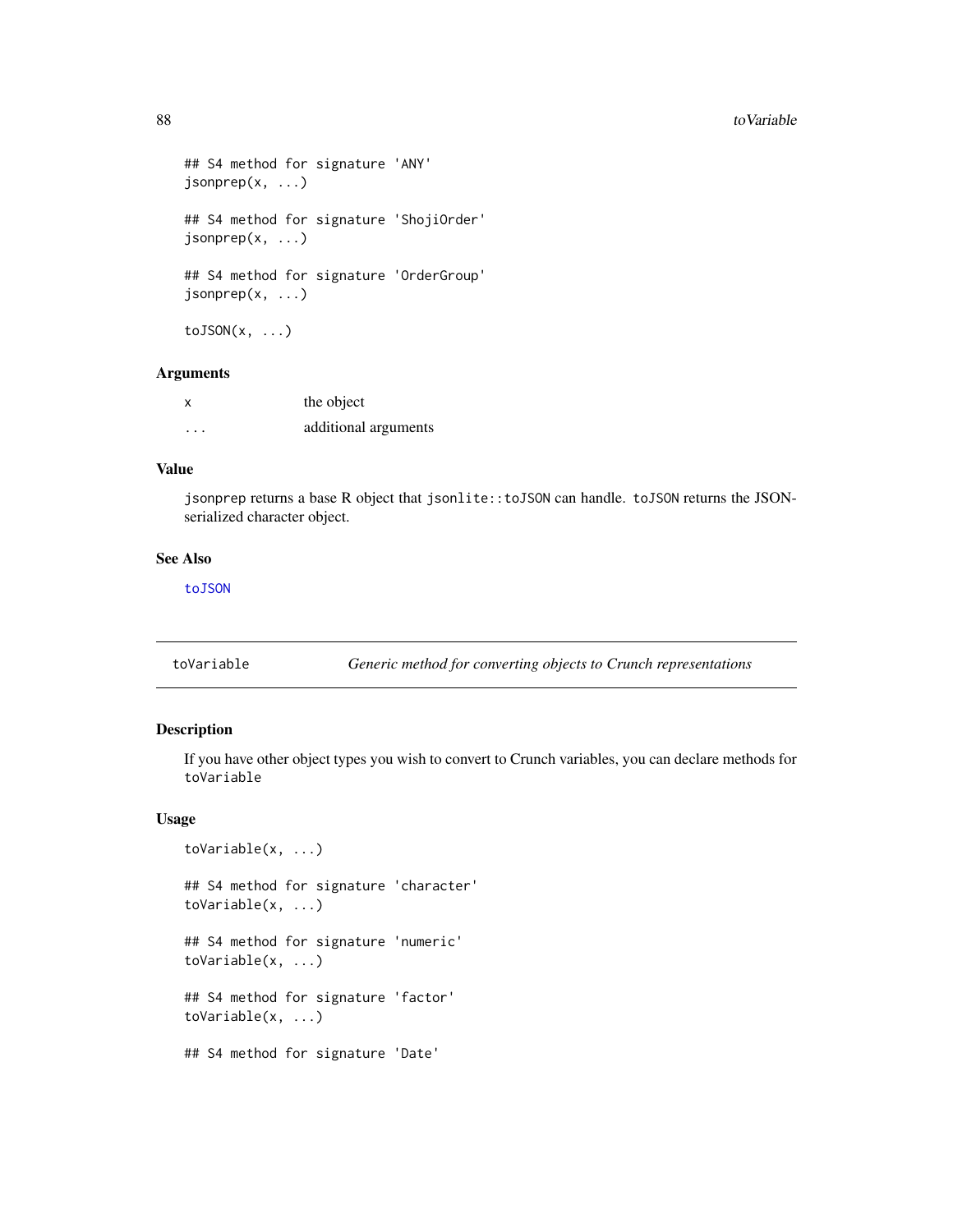#### type 89

```
toVariable(x, ...)
## S4 method for signature 'POSIXt'
toVariable(x, ...)
## S4 method for signature 'VariableDefinition'
toVariable(x, ...)
## S4 method for signature 'logical'
toVariable(x, ...)
## S4 method for signature 'CrunchExpr'
toVariable(x, ...)
```
#### **Arguments**

| X        | the object           |
|----------|----------------------|
| $\cdots$ | additional arguments |

# Value

a list object suitable for POSTing to the Crunch API. See the API documentation for specifications.

type *Change the type of Crunch variables*

#### Description

Numeric, text, and categorical variables can be cast to one another by assigning them a new "type". This modifes the storage of the data on the server and should only be done in narrow circumstances, as in when importing data from a different file format has resulted in incorrect types being specified.

#### Usage

```
## S4 method for signature 'CrunchVariable'
type(x)
## S4 replacement method for signature 'CrunchVariable'
```

```
type(x) \leftarrow value
```
#### Arguments

|       | a Variable                                                               |
|-------|--------------------------------------------------------------------------|
| value | For the setter, a character value in c("numeric", "text", "categorical") |

## Value

Getter returns character; setter returns x duly modified.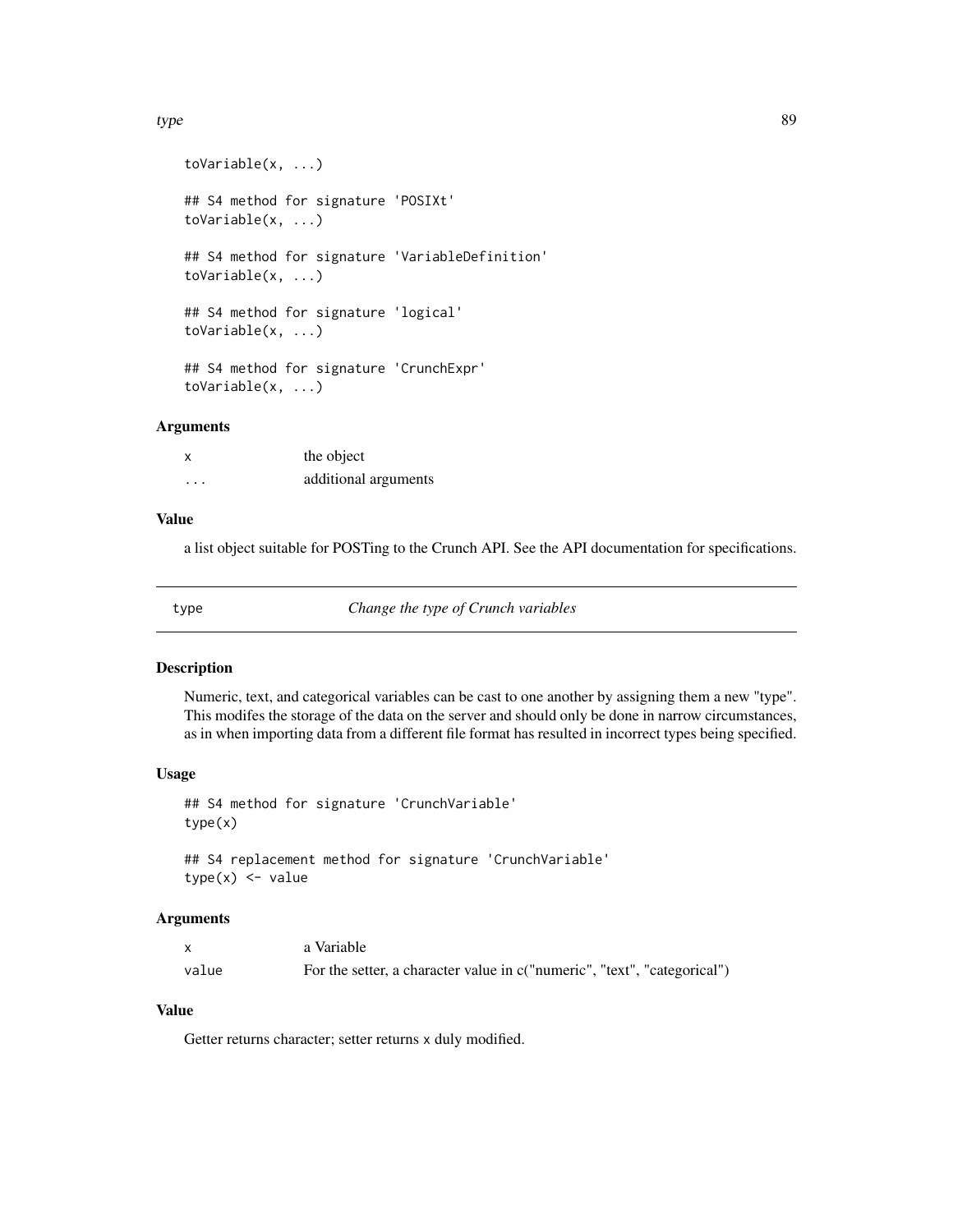# Description

Split an array or multiple-response variable into its CategoricalVariables

#### Usage

unbind(x)

# Arguments

x a CategoricalArrayVariable or MultipleResponseVariable

# Value

invisibly, the API response from DELETEing the array variable definition. If you [refresh](#page-71-0) the corresponding dataset after unbinding, you should see the array variable removed and its subvariables promoted to regular variables.

<span id="page-89-0"></span>unshare *Revoke a user's access to a dataset*

#### Description

Revoke a user's access to a dataset

# Usage

unshare(dataset, users)

#### Arguments

| dataset | a CrunchDataset                                                             |
|---------|-----------------------------------------------------------------------------|
| users   | character: email address(es) or URLs of the users or teams to unshare with. |

# Value

Invisibly, the dataset.

#### See Also

[share](#page-76-0)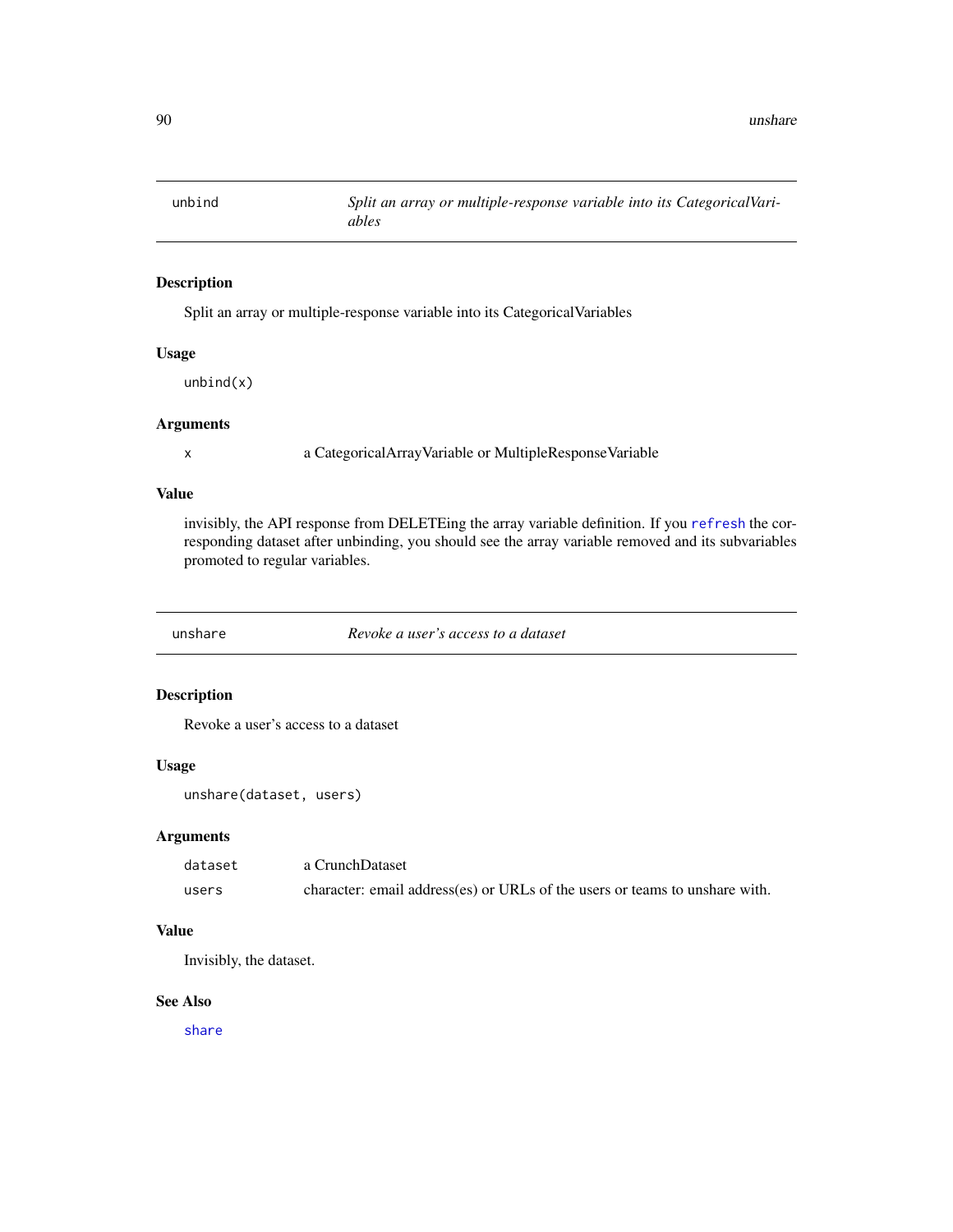<span id="page-90-0"></span>updateDatasetList *Refresh the local list of Crunch datasets*

#### Description

Refresh the local list of Crunch datasets

#### Usage

updateDatasetList()

#### Value

Nothing. Called for its side effects of setting local environment variables.

var-categories *Get and set Categories on Variables*

# Description

Get and set Categories on Variables

#### Usage

```
## S4 method for signature 'CrunchVariable'
categories(x)
```
## S4 method for signature 'CategoricalVariable' categories(x)

```
## S4 method for signature 'CategoricalArrayVariable'
categories(x)
```

```
## S4 method for signature 'VariableEntity'
categories(x)
```
## S4 replacement method for signature 'CategoricalVariable,Categories' categories(x) <- value

## S4 replacement method for signature 'CategoricalArrayVariable,Categories' categories(x) <- value

```
## S4 replacement method for signature 'CategoricalVariable, numeric'
categories(x) <- value
```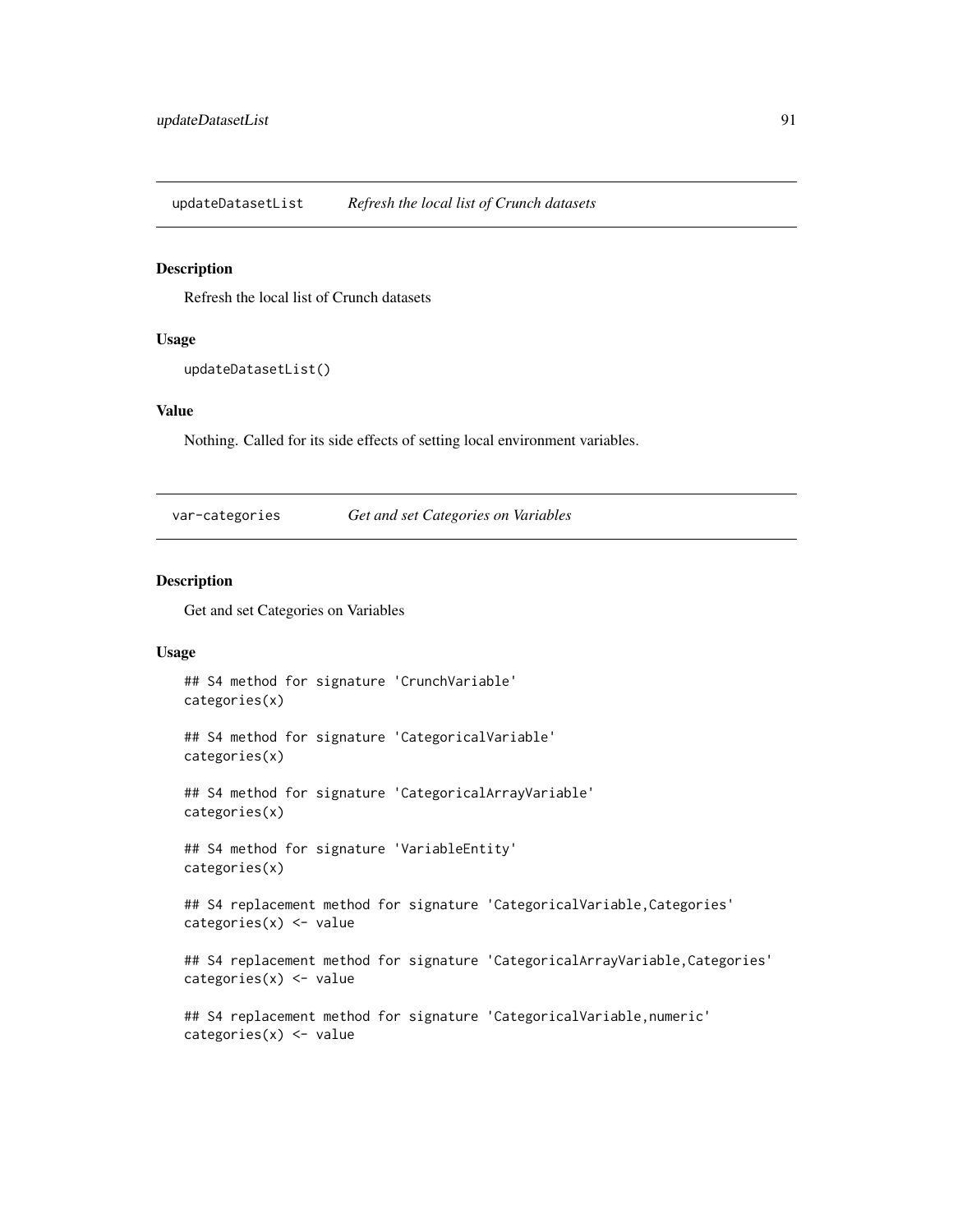```
## S4 replacement method for signature 'CategoricalVariable,character'
categories(x) < - value
```

```
## S4 replacement method for signature 'CategoricalVariable, ANY'
categories(x) < - value
```

```
## S4 replacement method for signature 'CategoricalArrayVariable,numeric'
categories(x) <- value
```
## S4 replacement method for signature 'CategoricalArrayVariable, character' categories(x) <- value

## S4 replacement method for signature 'CategoricalArrayVariable,ANY'  $categories(x) < -$  value

## S4 replacement method for signature 'CrunchVariable,ANY' categories(x) <- value

#### Arguments

|       | a Variable                                             |
|-------|--------------------------------------------------------|
| value | for the setters, an object of class Categories to set. |

# Value

Getters return Categories; setters return x duly modified.

| variable-update | Updating variables with expressions or values |
|-----------------|-----------------------------------------------|
|                 |                                               |

#### Description

Updating variables with expressions or values

#### Usage

```
## S4 replacement method for signature 'CrunchVariable,ANY,missing,ANY'
x[i, j] <- value
```

```
## S4 replacement method for signature 'CrunchVariable,ANY,missing,`NULL`'
x[i, j] <- value
```
## S4 replacement method for signature 'TextVariable, ANY, missing, character'  $x[i, i]$   $\leq$  value

```
## S4 replacement method for signature 'NumericVariable,ANY,missing,numeric'
x[i, j] <- value
```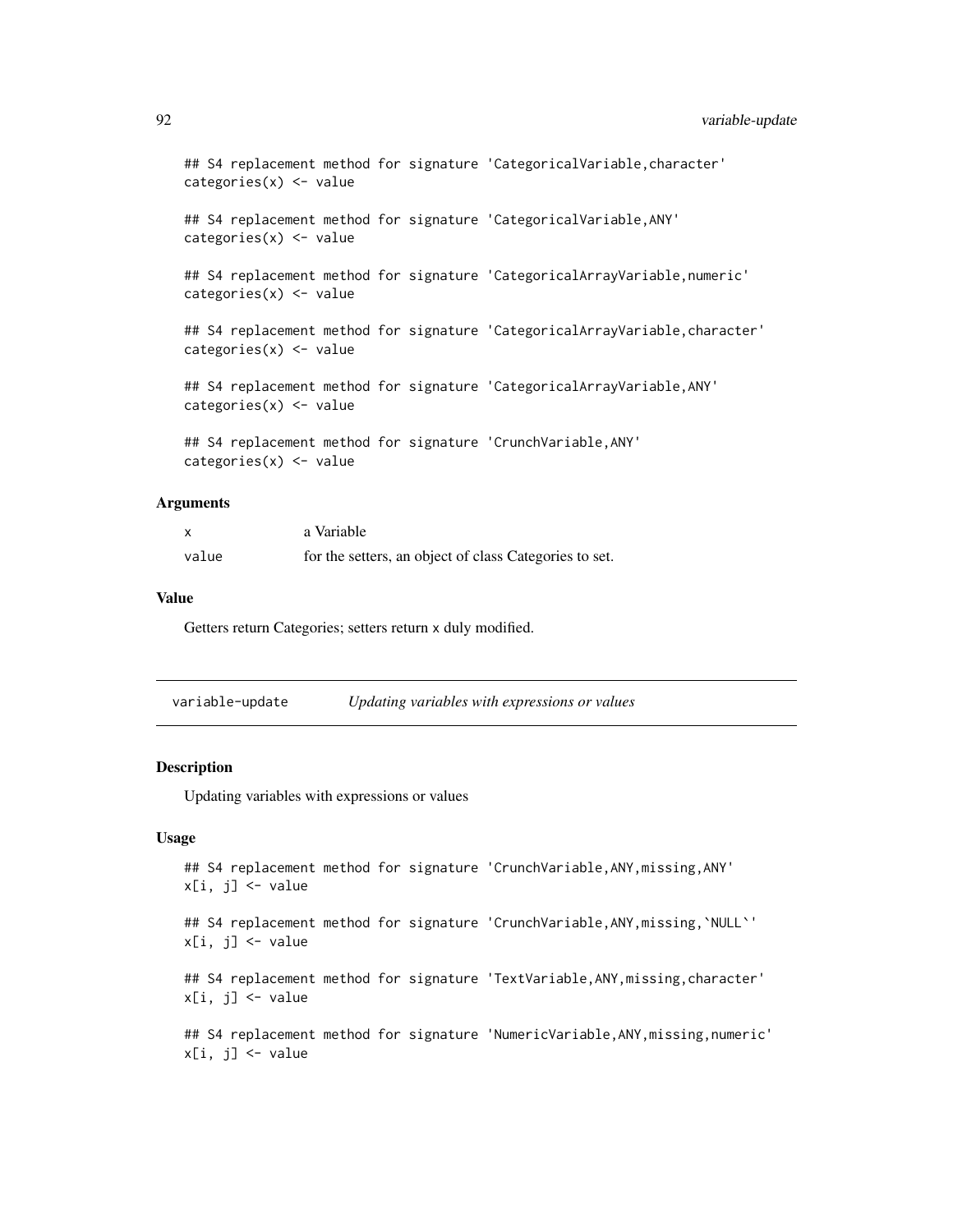#### variable-update 93

## S4 replacement method for signature 'DatetimeVariable, ANY, missing, Date'  $x[i, i]$   $\leq$  value

## S4 replacement method for signature 'DatetimeVariable,ANY,missing,POSIXt'  $x[i, j]$  <- value

## S4 replacement method for signature 'CrunchVariable, ANY, missing, CrunchExpr'  $x[i, j]$  <- value

## S4 replacement method for signature 'CrunchVariable, CrunchExpr, missing, CrunchExpr'  $x[i, j]$  <- value

## S4 replacement method for signature 'CategoricalVariable,ANY,missing,numeric'  $x[i, j]$   $\leftarrow$  value

## S4 replacement method for signature 'CategoricalVariable, ANY, missing, character'  $x[i, j]$  <- value

## S4 replacement method for signature 'CategoricalVariable, ANY, missing, factor'  $x[i, j]$  <- value

## S4 replacement method for signature 'CategoricalArrayVariable, ANY, missing, numeric'  $x[i, j]$  <- value

## S4 replacement method for signature 'CategoricalArrayVariable, ANY, missing, character'  $x[i, j]$  <- value

## S4 replacement method for signature 'CategoricalArrayVariable, ANY, missing, factor'  $x[i, j]$  <- value

## S4 replacement method for signature 'CrunchVariable,ANY,missing,logical'  $x[i, j]$  <- value

## S4 replacement method for signature 'CrunchVariable, ANY' is.na $(x)$  <- value

#### Arguments

| X     | a Variable                                        |
|-------|---------------------------------------------------|
| i     | a CrunchLogicalExpr or R index, optionally        |
| j     | Invalid                                           |
| value | an R vector or a Crunch Expr with which to update |

# Value

x duly modified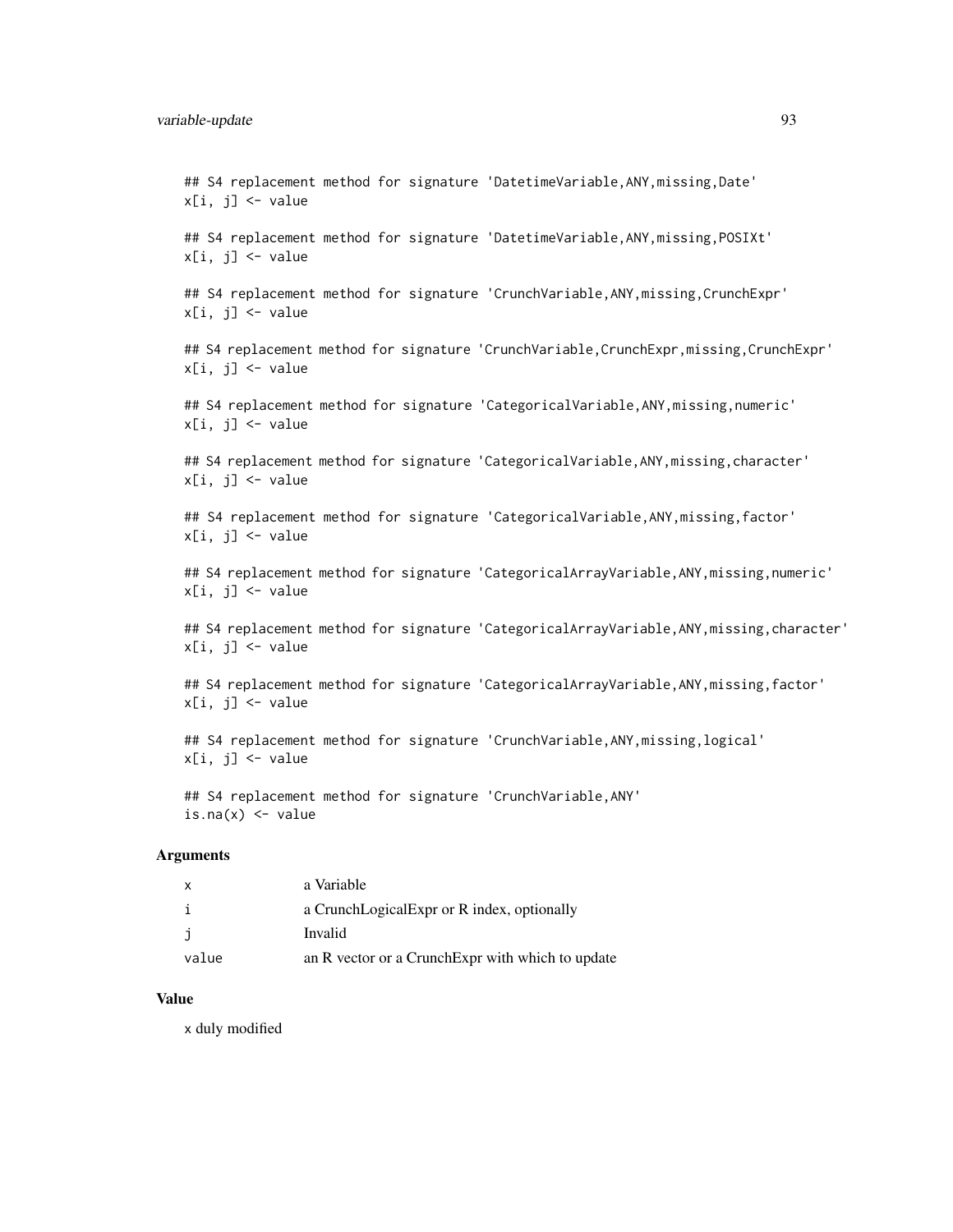VariableCatalog-class *Collection of Variables within a Dataset*

#### <span id="page-93-0"></span>Description

A VariableCatalog contains references to all variables in a dataset, plus some descriptive metadata about each. VariableCatalogs also contain a [VariableOrder](#page-94-0) that governs how variables within it are organized.

VariableDefinition *Construct a variable definition with (optional) additional metadata*

# Description

Construct a variable definition with (optional) additional metadata

#### Usage

```
VariableDefinition(data, ...)
```
VarDef(data, ...)

#### **Arguments**

| data      | an R vector of data to convert to the Crunch payload format. See codeto Variable |
|-----------|----------------------------------------------------------------------------------|
|           | for how R types are converted. If data is not supplied, you may instead supply   |
|           | values, which will not be converted in any way, nor will extra type information  |
|           | be supplied. Only send values if you know what you're doing. You may also        |
|           | omit both data and values to create an empty variable on the server (all values  |
|           | will be system missing "No Data").                                               |
| $\ddotsc$ | additional metadata attributes to send.                                          |

#### Value

a VariableDefinition object, ready to POST to Crunch.

#### See Also

#### [toVariable](#page-87-0)

#### Examples

```
VariableDefinition(rnorm(5), name="Some numbers",
    description="Generated pseudorandomly from the normal distribution")
VarDef(name="Integers", values=1:5, type="numeric",
   description="When creating variable definitions with 'values', you must
    specify 'type', and categorical variables will require 'categories'.")
```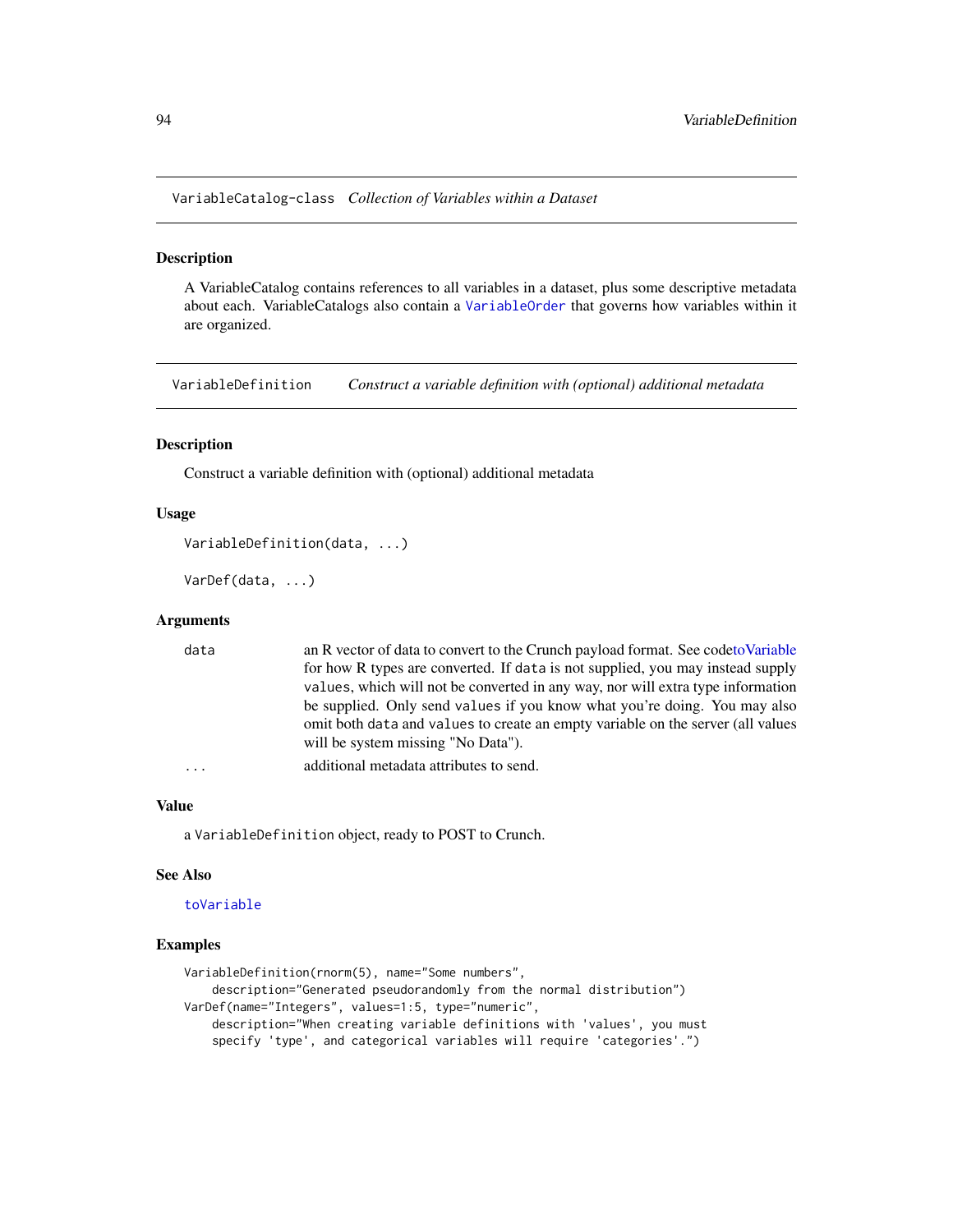variableMetadata *Get all variable metadata for a dataset*

#### Description

Get all variable metadata for a dataset

#### Usage

variableMetadata(dataset)

# Arguments

dataset CrunchDataset

#### Value

A VariableCatalog that has things like categories embedded in each categorical variable, and all subvariables are represented

VariableOrder-class *Organize Variables within a Dataset*

# <span id="page-94-0"></span>**Description**

Variables in the Crunch web application can be viewed in an ordered, hierarchical list. These objects and methods allow you to modify that order from R.

#### Details

A VariableOrder object is a subclass of list that contains VariableGroups. VariableGroup objects contain a group name and an set of "entities", which can be variable references or other nested VariableGroups.

# Slots

- group character, the name of the VariableGroup. In the constructor and more generally, this field can be referenced as "name" as well.
- entities a character vector of variable URLs, or a list containing a combination of variable URLs and VariableGroup objects.
- duplicates logical: should duplicate variable references be allowed in this object? Default is FALSE.
- vars either NULL or a [VariableCatalog](#page-93-0). If not NULL, it will be used to look up variable names from the URLs.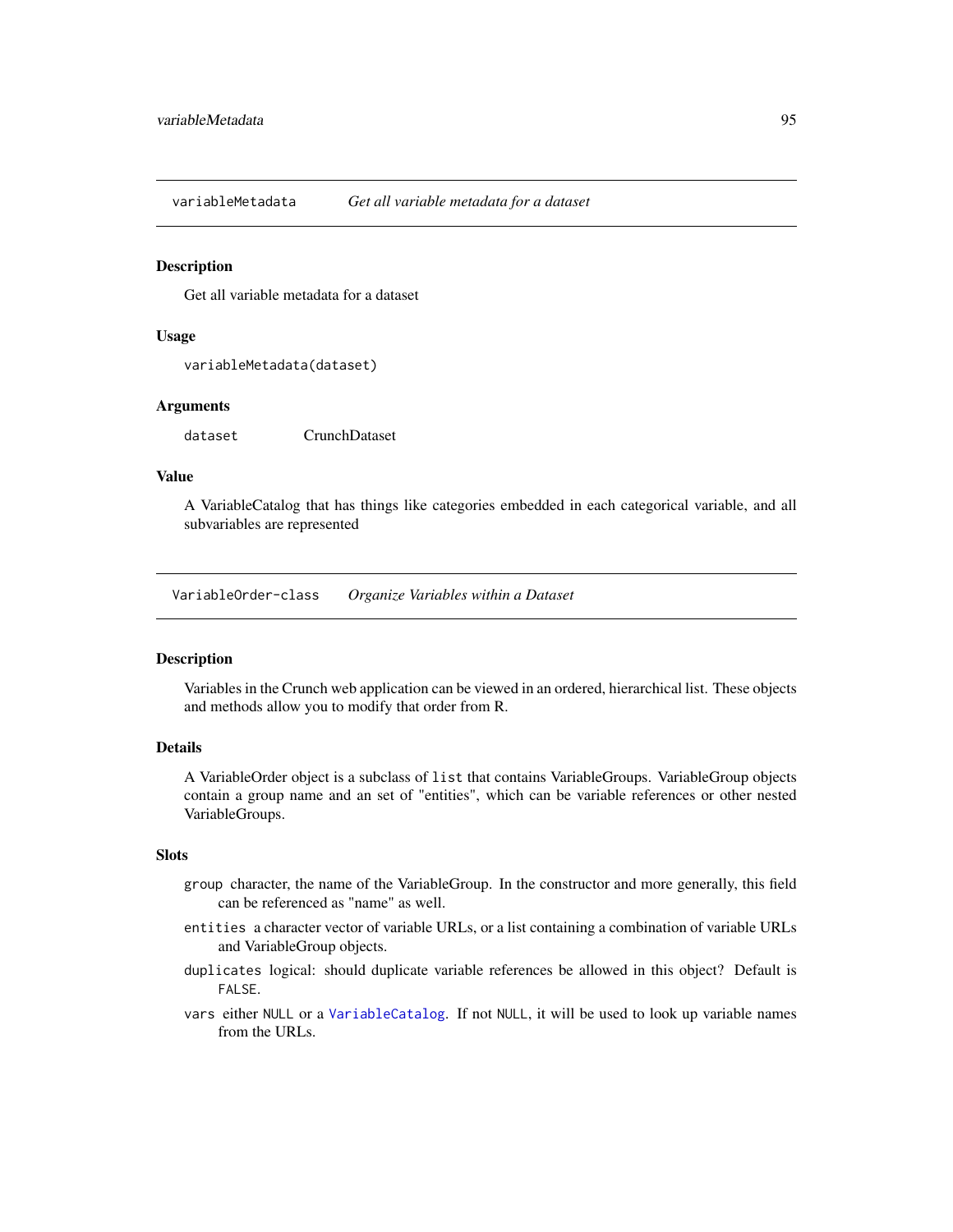<span id="page-95-0"></span>

# Description

Access the saved versions of a dataset

# Usage

versions(x)

# Arguments

x a CrunchDataset

# Value

an object of class VersionCatalog. Supported methods on the catalog include "names" and "timestamps".

# See Also

[saveVersion](#page-73-0) [restoreVersion](#page-72-0)

| weight             | Dataset weights |
|--------------------|-----------------|
|                    |                 |
| <b>Description</b> |                 |
| Dataset weights    |                 |
| <b>Usage</b>       |                 |
| weight(x)          |                 |

 $weight(x)$  <- value

# Arguments

|       | a Dataset                                                          |
|-------|--------------------------------------------------------------------|
| value | a Variable to set as weight, or NULL to remove the existing weight |

# Value

For the getter, a Variable if there is a weight, else NULL. For the setter, x, modified accordingly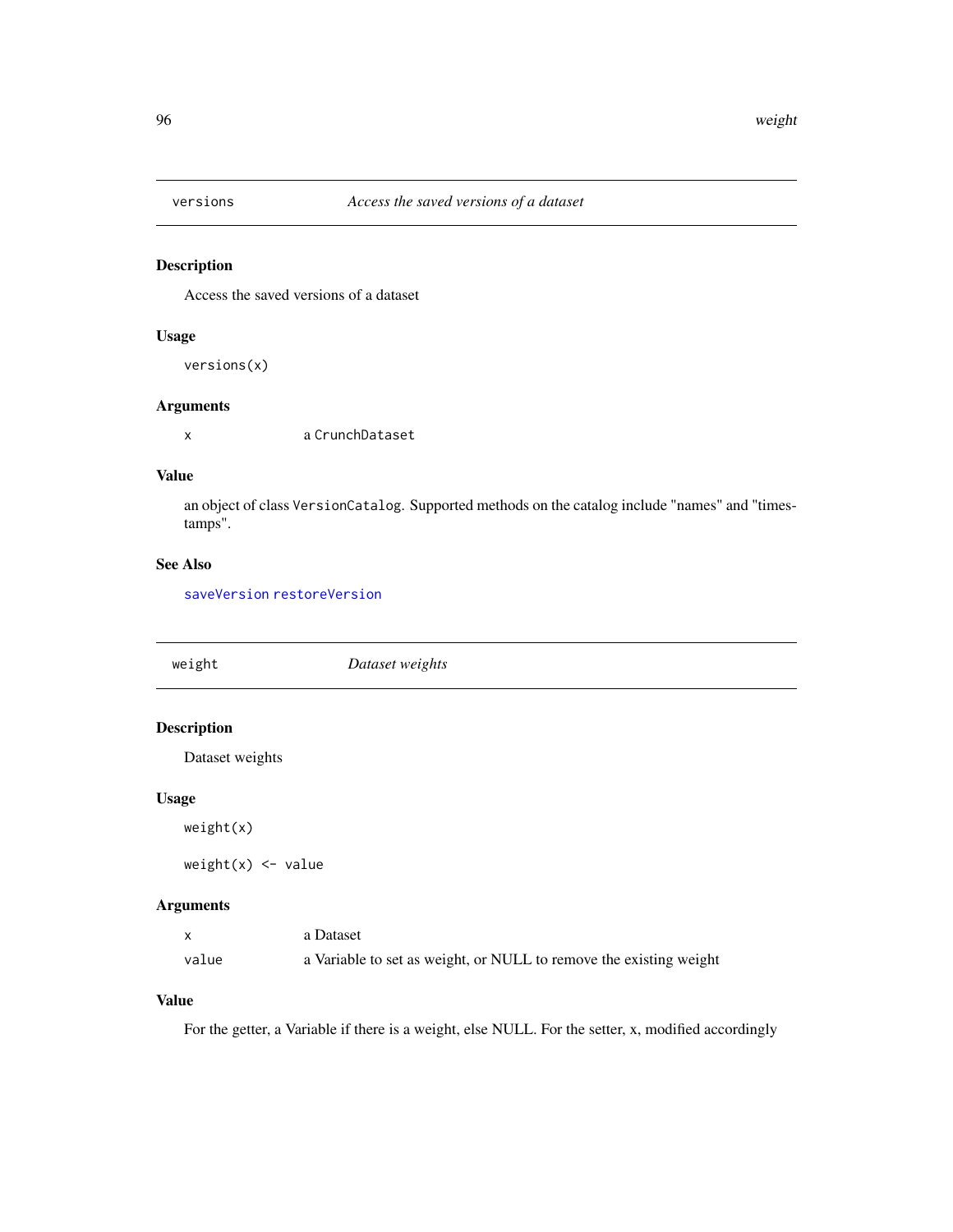<span id="page-96-1"></span>

# Description

NOTE: this isn't correct. Don't use it yet.

#### Usage

```
## S4 method for signature 'CrunchLogicalExpr'
which(x, arr.ind = FALSE, useNames = TRUE)
```
# Arguments

| $\mathsf{x}$ | CrunchLogicalExpr |
|--------------|-------------------|
| arr.ind      | Ignored           |
| useNames     | Ignored           |

# Value

Integer row indices where x is true. Note that this does not return a Crunch expression. Use this when you need to translate to R values. For filtering a Crunch expression by x, don't use which.

<span id="page-96-0"></span>with-context-manager *Context manager's "with" method*

# Description

Context manager's "with" method

#### Usage

```
## S3 method for class 'contextManager'
with(data, expr, ...)
```
#### Arguments

| data                    | contextManager                                                                                                                                             |
|-------------------------|------------------------------------------------------------------------------------------------------------------------------------------------------------|
| expr                    | code to evaluate within that context                                                                                                                       |
| $\cdot$ $\cdot$ $\cdot$ | additional arguments. One additional supported argument is "as", which lets you<br>assign the return of your "enter" function to an object you can access. |
|                         |                                                                                                                                                            |

# Value

Nothing.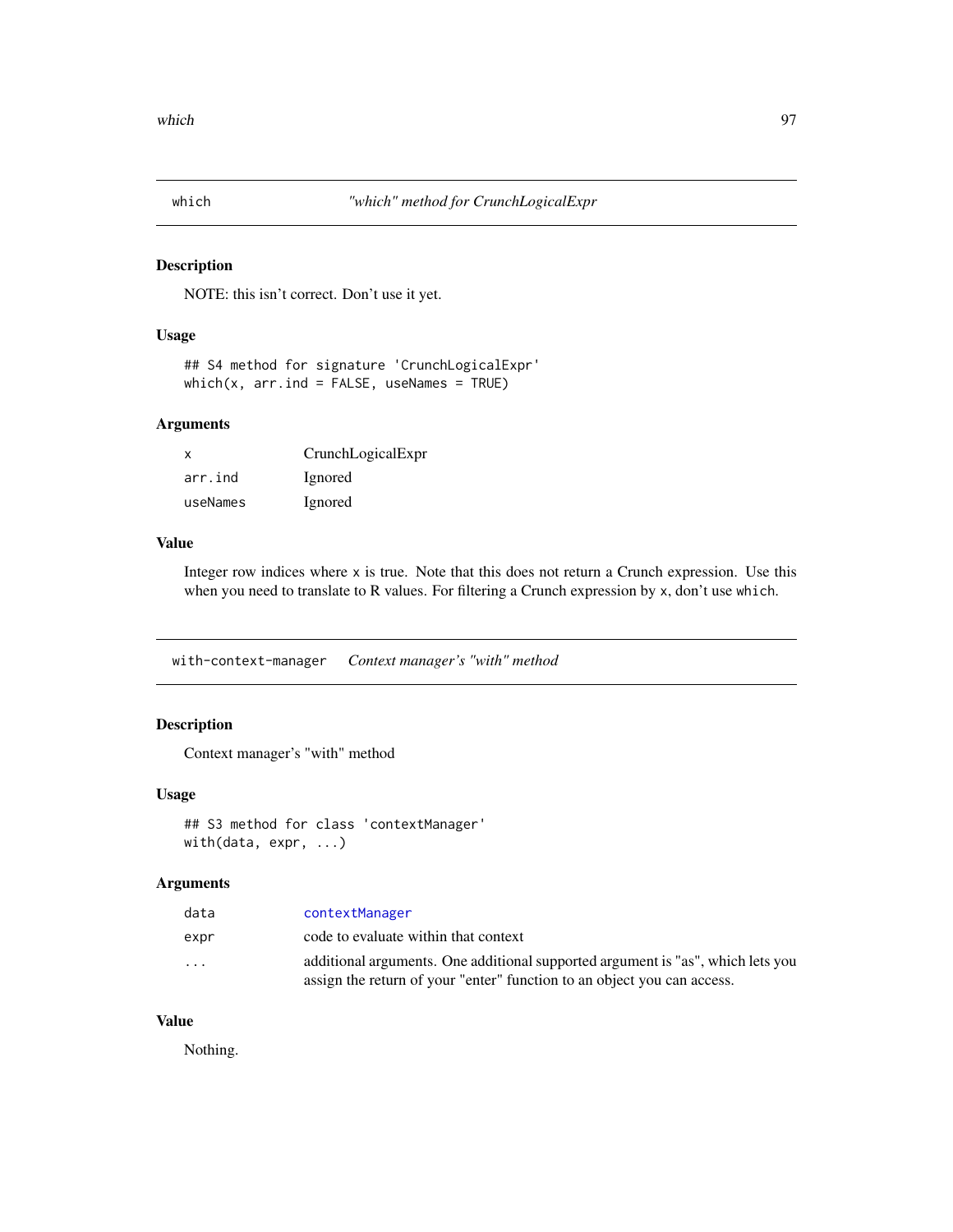# <span id="page-97-0"></span>See Also

[ContextManager](#page-17-0)

[,CrunchExpr,CrunchLogicalExpr,ANY-method *"Subset" a Variable*

# Description

These methods subset variables by creating Expressions, which can be composed and evaluated as needed.

# Usage

```
## S4 method for signature 'CrunchExpr, CrunchLogicalExpr, ANY'
x[i, j, ..., drop = FALSE]## S4 method for signature 'CrunchExpr,logical,ANY'
x[i, j, ..., drop = TRUE]## S4 method for signature 'CrunchExpr,numeric,ANY'
x[i, j, \ldots, drop = TRUE]## S4 method for signature 'CrunchVariable, CrunchExpr, ANY'
x[i, j, \ldots, drop = FALSE]## S4 method for signature 'CrunchVariable,numeric,ANY'
x[i, j, ..., drop = TRUE]## S4 method for signature 'CrunchVariable,logical,ANY'
x[i, j, \ldots, drop = TRUE]
```
# Arguments

| X    | a Variable                        |
|------|-----------------------------------|
| ÷    | a CrunchExpr, logical, or numeric |
| İ    | Invalid                           |
|      | additional arguments, ignored     |
| drop | Invalid                           |

#### Value

a CrunchExpr containing references to the variable x and the filter logic contained in i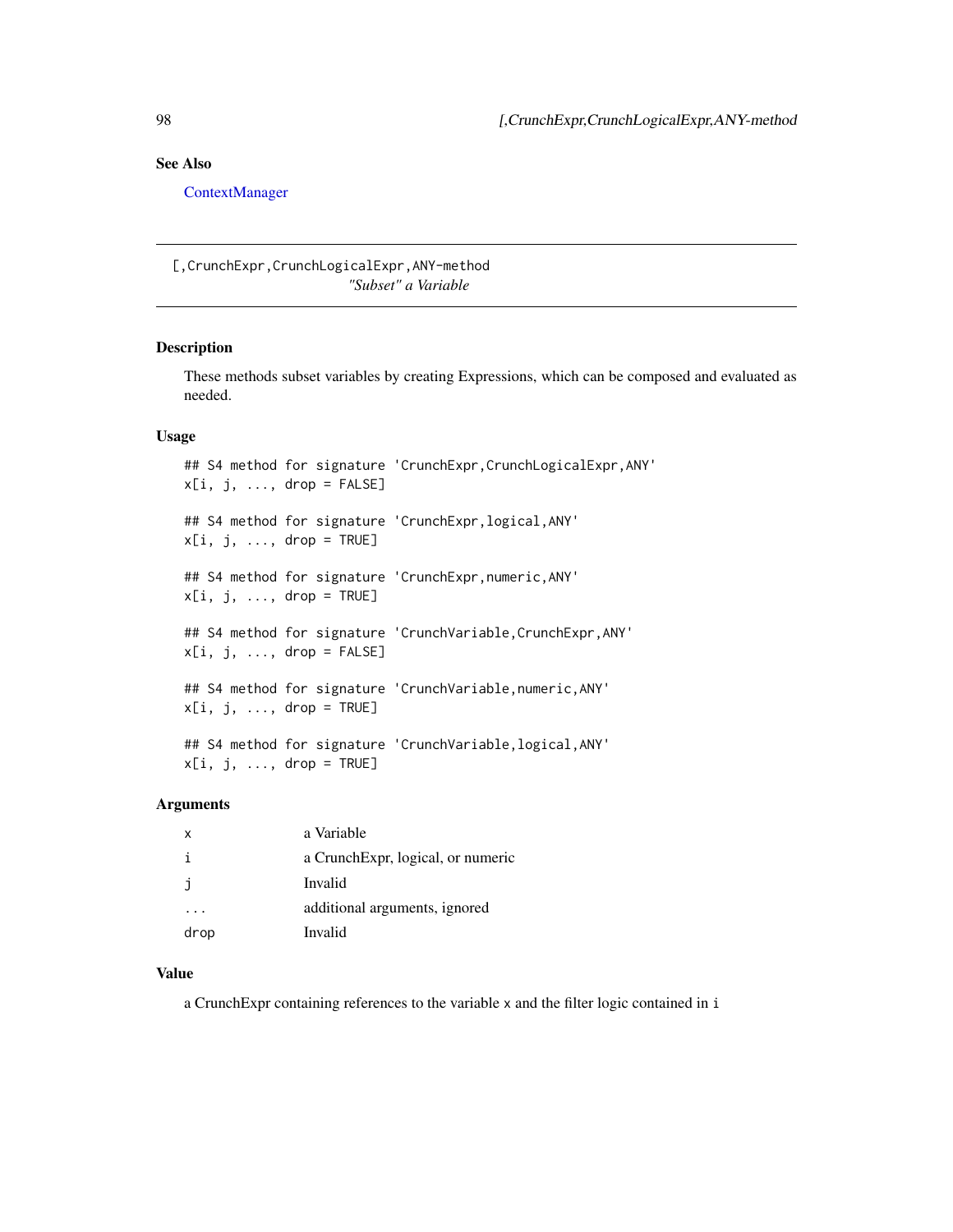# **Index**

!,CrunchExpr-method *(*expressions*)*, [43](#page-42-0) !=,CategoricalVariable,character-method *(*expressions*)*, [43](#page-42-0) !=,CategoricalVariable,factor-method *(*expressions*)*, [43](#page-42-0) ==,CategoricalVariable,character-method *(*expressions*)*, [43](#page-42-0) ==,CategoricalVariable,factor-method *(*expressions*)*, [43](#page-42-0) [,CategoricalArrayVariable, character, ANY-methbdMemberCatalog, character, ANY-method *(*subvars-extract*)*, [84](#page-83-1) [,Categories,ANY,ANY-method *(*Categories-class*)*, [13](#page-12-0) [,Categories,numeric,ANY-method *(*Categories-class*)*, [13](#page-12-0) [,CrunchDataset,ANY,ANY-method *(*dataset-extract*)*, [24](#page-23-0) [, CrunchDataset, CrunchLogicalExpr, ANY-method [, ShojiCatalog, ANY, ANY-method *(*dataset-extract*)*, [24](#page-23-0) [, CrunchDataset, CrunchLogicalExpr, missing-metho@hojiCatalog, character, ANY-method *(*dataset-extract*)*, [24](#page-23-0) [,CrunchDataset,VariableGroup,ANY-method *(*dataset-extract*)*, [24](#page-23-0) [,CrunchDataset,VariableOrder,ANY-method *(*dataset-extract*)*, [24](#page-23-0) [,CrunchDataset,character,ANY-method *(*dataset-extract*)*, [24](#page-23-0) [,CrunchDataset,logical,missing-method *(*dataset-extract*)*, [24](#page-23-0) [,CrunchDataset,missing,ANY-method *(*dataset-extract*)*, [24](#page-23-0) [,CrunchExpr,CrunchLogicalExpr,ANY-method, [98](#page-97-0) [,CrunchExpr,logical,ANY-method *(*[,CrunchExpr,CrunchLogicalExpr,ANY-method*)*, *(*catalog-extract*)*, [8](#page-7-0) [98](#page-97-0) [,CrunchExpr,numeric,ANY-method *(*[,CrunchExpr,CrunchLogicalExpr,ANY-method*)*, [<-,CategoricalArrayVariable,ANY,missing,factor-method [98](#page-97-0) [,CrunchVariable,CrunchExpr,ANY-method *(*[,CrunchExpr,CrunchLogicalExpr,ANY-method*)*, [98](#page-97-0) [,CrunchVariable,logical,ANY-method *(*[,CrunchExpr,CrunchLogicalExpr,ANY-method*)*, [98](#page-97-0) [,CrunchVariable,numeric,ANY-method *(*[,CrunchExpr,CrunchLogicalExpr,ANY-method*)*, [98](#page-97-0) *(*catalog-extract*)*, [8](#page-7-0) [,OrderGroup,ANY,ANY-method *(*ShojiOrder-extract*)*, [78](#page-77-0) [,OrderGroup,character,ANY-method *(*ShojiOrder-extract*)*, [78](#page-77-0) [,PermissionCatalog,character,ANY-method *(*catalog-extract*)*, [8](#page-7-0) *(*catalog-extract*)*, [8](#page-7-0) *(*catalog-extract*)*, [8](#page-7-0) [,ShojiCatalog,logical,ANY-method *(*catalog-extract*)*, [8](#page-7-0) [,ShojiCatalog,numeric,ANY-method *(*catalog-extract*)*, [8](#page-7-0) [,ShojiOrder,ANY,ANY-method *(*ShojiOrder-extract*)*, [78](#page-77-0) [,ShojiOrder,character,ANY-method *(*ShojiOrder-extract*)*, [78](#page-77-0) [,Subvariables,character,ANY-method *(*subvars-extract*)*, [84](#page-83-1) [,VariableCatalog,VariableGroup,ANY-method *(*catalog-extract*)*, [8](#page-7-0) [,VariableCatalog,VariableOrder,ANY-method [<-,CategoricalArrayVariable,ANY,missing,character-method *(*variable-update*)*, [92](#page-91-0) *(*variable-update*)*, [92](#page-91-0)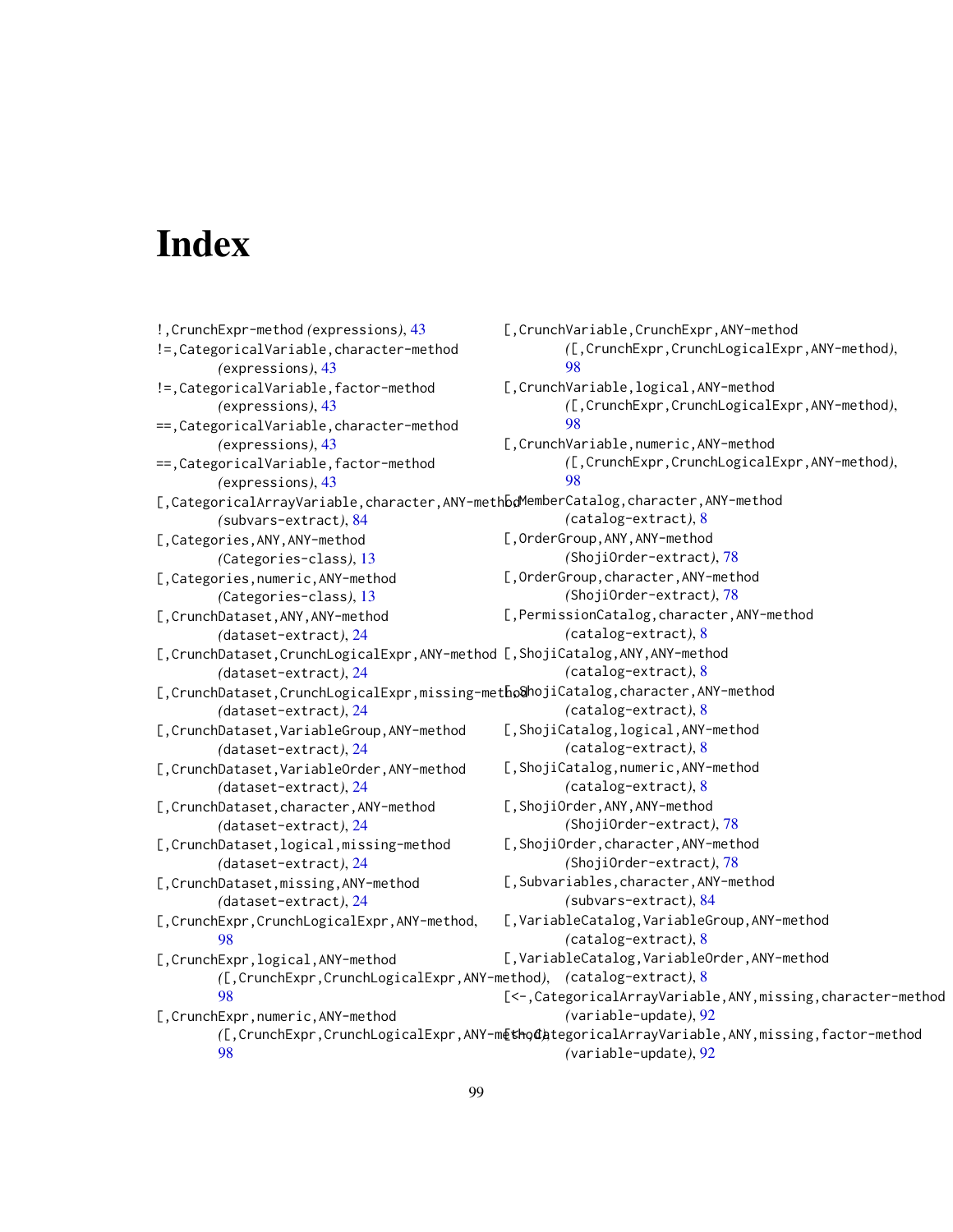| [<-, CategoricalArrayVariable, ANY, missing, nume[[CentethodicalArrayVariable, ANY-method |                                                                                                |
|-------------------------------------------------------------------------------------------|------------------------------------------------------------------------------------------------|
| (variable-update), 92                                                                     | (subvars-extract), 84                                                                          |
|                                                                                           | [<-, CategoricalVariable, ANY, missing, character[hethodgoricalArrayVariable, character-method |
| (variable-update), 92                                                                     | $(subvars-extract), 84$                                                                        |
| [<-, CategoricalVariable, ANY, missing, factor-me[[bodrunchDataset, ANY-method            |                                                                                                |
| (variable-update), 92                                                                     | (dataset-extract), 24                                                                          |
| [<-, CategoricalVariable, ANY, missing, numeric-methodunchDataset, character-method       |                                                                                                |
| (variable-update), 92                                                                     | (dataset-extract), 24                                                                          |
| [<-, Categories, ANY, ANY, ANY-method                                                     | [[,DatasetCatalog,ANY-method                                                                   |
| (Categories-class), 13                                                                    | $(catalog-extract), 8$                                                                         |
| [<-, CrunchDataset, ANY, missing, list-method                                             | [[,DatasetCatalog,character-method                                                             |
| (dataset-update), 26                                                                      | $(catalog-extract), 8$                                                                         |
| [<-, CrunchDataset, CrunchExpr, ANY, ANY-method                                           | [[,FilterCatalog,character-method                                                              |
| (dataset-update), 26                                                                      | $(catalog-extract), 8$                                                                         |
| [<-, CrunchVariable, ANY, missing, ANY-method                                             | [[,FilterCatalog,numeric-method                                                                |
| (variable-update), 92                                                                     | $(catalog-extract), 8$                                                                         |
| [<-, CrunchVariable, ANY, missing, CrunchExpr-methbolemberCatalog, character-method       |                                                                                                |
| (variable-update), 92                                                                     | $(catalog-extract), 8$                                                                         |
| [<-, CrunchVariable, ANY, missing, NULL-method                                            | [[,OrderGroup,ANY-method                                                                       |
| (variable-update), 92                                                                     | (ShojiOrder-extract), 78                                                                       |
| [<-, CrunchVariable, ANY, missing, logical-method[[, OrderGroup, character-method         |                                                                                                |
| $(variable-update), 92$                                                                   | (ShojiOrder-extract), 78                                                                       |
| [<-, CrunchVariable, CrunchExpr, missing, CrunchE&prementhssionCatalog, character-method  |                                                                                                |
| (variable-update), 92                                                                     | $(catalog-extract), 8$                                                                         |
| [<-,DatetimeVariable,ANY,missing,Date-method [[,ProjectCatalog,ANY-method                 |                                                                                                |
| $(variable-update), 92$                                                                   | $(catalog-extract), 8$                                                                         |
| [<-,DatetimeVariable,ANY,missing,POSIXt-methol[,ProjectCatalog,character-method           |                                                                                                |
| $(variable-update), 92$                                                                   | $(catalog$ -extract), $8$                                                                      |
| [<-, NumericVariable, ANY, missing, numeric-metho[I[, Session, ANY-method                 |                                                                                                |
| $(variable-update), 92$                                                                   | $(session-extract), 75$                                                                        |
| [<-, ShojiCatalog, ANY, missing, ShojiCatalog-methbolShojiCatalog, ANY-method             |                                                                                                |
| $(catalog-extract), 8$                                                                    | $(catalog-extract), 8$                                                                         |
| [<-, ShojiOrder, ANY, missing, ShojiOrder-method [[, ShojiCatalog, character-method       |                                                                                                |
| (ShojiOrder-extract), 78                                                                  | $(catalog-extract), 8$                                                                         |
| [<-, ShojiOrder, character, missing, ShojiOrder-methSoldojiEntity, ANY-method             |                                                                                                |
| (ShojiOrder-extract), 78                                                                  | (entity, CrunchProject-method),                                                                |
| [<-, Subvariables, ANY, missing, ANY-method                                               | 40                                                                                             |
| (subvars-extract), 84                                                                     | [[,ShojiOrder,ANY-method                                                                       |
| [<-, Subvariables, ANY, missing, Subvariables-method                                      | (ShojiOrder-extract), 78                                                                       |
| (subvars-extract), 84                                                                     | [[,ShojiOrder,character-method                                                                 |
| [<-, Subvariables, character, missing, Subvariables-metho(6hojiOrder-extract), 78         |                                                                                                |
| (subvars-extract), 84                                                                     | [[,ShojiTuple,ANY-method                                                                       |
| [<-,TextVariable,ANY,missing,character-method                                             | (entity, CrunchProject-method),                                                                |
| (variable-update), 92                                                                     | 40                                                                                             |
| [<-, VariableCatalog, VariableGroup, missing, VarLbbSebSeatelebglemethbod-method          |                                                                                                |
| $(catalog-extract), 8$                                                                    | (subvars-extract), 84                                                                          |
| [<-,VariableCatalog,VariableOrder,missing,VarLbb3enCataloglensthbaracter-method           |                                                                                                |
| $(catalog-extract), 8$                                                                    | (subvars-extract), 84                                                                          |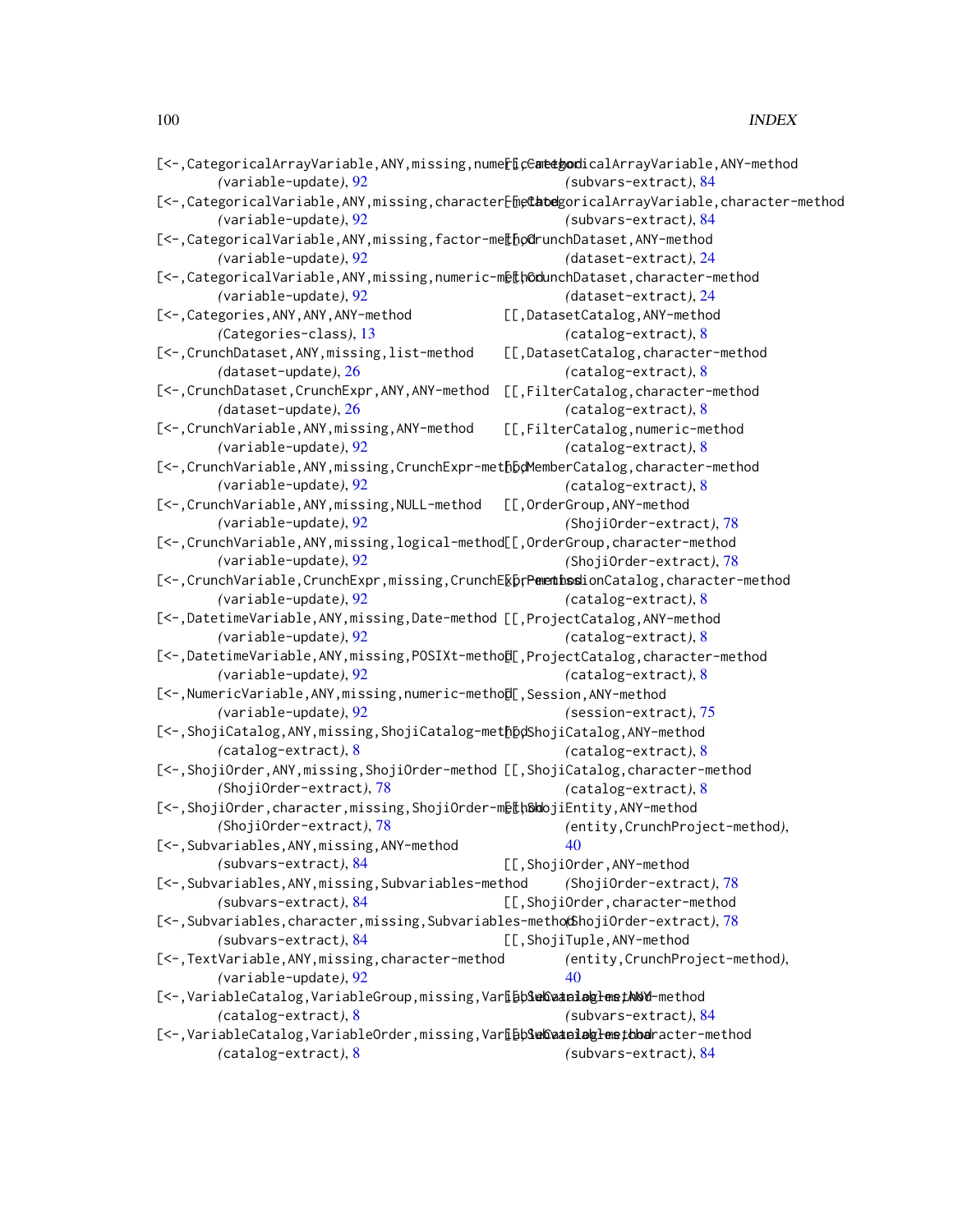| [[, TeamCatalog, character-method                                                                         | [[<-, OrderGroup, character, missing, character-method                                                         |
|-----------------------------------------------------------------------------------------------------------|----------------------------------------------------------------------------------------------------------------|
| $(catalog-extract), 8$                                                                                    | (ShojiOrder-extract), 78                                                                                       |
| [[, TeamCatalog, numeric-method                                                                           | [[<-, OrderGroup, character, missing, list-method                                                              |
| $(catalog-extract), 8$                                                                                    | (ShojiOrder-extract), 78                                                                                       |
| [[,VariableCatalog,ANY-method                                                                             | [[<-, OrderGroup, numeric, missing, NULL-method                                                                |
| $(catalog-extract), 8$                                                                                    | (ShojiOrder-extract), 78                                                                                       |
| [[,VariableCatalog,character-method                                                                       | [[<-, ProjectCatalog, character, missing, CrunchProject-method                                                 |
| $(catalog-extract), 8$                                                                                    | $(catalog-extract), 8$                                                                                         |
|                                                                                                           | [[<-, CategoricalArrayVariable, ANY, missing, ANYEmethDobjectCatalog, character, missing, list-method          |
| (subvars-extract), 84                                                                                     | (catalog-extract), 8                                                                                           |
| [[<-, CategoricalArrayVariable, character, missih shill enabory, ANY, ANY-method<br>(subvars-extract), 84 |                                                                                                                |
|                                                                                                           | $(session-extract), 75$                                                                                        |
| [[<-, CrunchDataset, ANY, ANY, ANY-method [[<-, ShojiEntity, ANY, ANY, ANY-method                         |                                                                                                                |
| (dataset-update), 26                                                                                      | (entity, CrunchProject-method),                                                                                |
| [[<-, CrunchDataset, ANY, missing, CrunchVariable-method 40                                               |                                                                                                                |
| (dataset-update), 26                                                                                      | [[<-, ShojiOrder, ANY, missing, ANY-method                                                                     |
| [[<-, CrunchDataset, ANY, missing, NULL-method                                                            | (ShojiOrder-extract), 78                                                                                       |
| (dataset-update), 26                                                                                      | [[<-, ShojiOrder, ANY, missing, NULL-method                                                                    |
| [[<-, CrunchDataset, character, missing, ANY-method (ShojiOrder-extract), 78                              |                                                                                                                |
| (dataset-update), 26                                                                                      | [[<-,ShojiOrder,ANY,missing,OrderGroup-method                                                                  |
| [[<-, CrunchDataset, character, missing, CrunchLogicalExp(ShoejdOodder-extract), 78                       |                                                                                                                |
| (dataset-update), $26$                                                                                    | [[<-,ShojiOrder,character,missing,NULL-method                                                                  |
| [[<-,CrunchDataset,character,missing,CrunchVariable-methoridOrder-extract),78                             |                                                                                                                |
| (dataset-update), 26                                                                                      | [[<-, ShojiOrder, character, missing, OrderGroup-method                                                        |
| [[<-, CrunchDataset, character, missing, NULL-method (ShojiOrder-extract), 78                             |                                                                                                                |
| $(dataset-update), 26$                                                                                    | [[<-, ShojiOrder, character, missing, ShojiOrder-method                                                        |
| [[<-,DatasetCatalog,character,missing,DatasetTuple-me(ShoojiOrder-extract), 78                            |                                                                                                                |
| $(catalog-extract), 8$                                                                                    | [[<-, ShojiOrder, character, missing, character-method                                                         |
| [[<-,FilterCatalog,character,missing,CrunchFilter-metfabbjiOrder-extract),78                              |                                                                                                                |
| $(catalog-extract), 8$                                                                                    | [[<-,ShojiOrder,character,missing,list-method                                                                  |
| [[<-,FilterCatalog,character,missing,CrunchLogicalExp(ShoejtinOrdler-extract),78                          |                                                                                                                |
| $(catalog-extract), 8$                                                                                    | [[<-, ShojiTuple, ANY, ANY, ANY-method                                                                         |
| [[<-,FilterCatalog,numeric,missing,CrunchFilter-metho(thtity,CrunchProject-method),                       |                                                                                                                |
| (catalog-extract), 8                                                                                      | 40                                                                                                             |
| [[<-,FilterCatalog,numeric,missing,CrunchLogicb3Expubwathobles,ANY,missing,ANY-method                     |                                                                                                                |
| $(catalog-extract), 8$                                                                                    | (subvars-extract), 84                                                                                          |
|                                                                                                           | [[<-,MemberCatalog,ANY,missing,ANY-method [[<-,Subvariables,ANY,missing,CrunchVariable-method                  |
| $(catalog-extract), 8$                                                                                    | $(subvars-extract), 84$                                                                                        |
| [[<-,MemberCatalog,character,missing,NULL-methbd-,Subvariables,ANY,missing,NULL-method                    |                                                                                                                |
| $(catalog-extract), 8$                                                                                    | (subvars-extract), 84                                                                                          |
|                                                                                                           | [[<-, OrderGroup, ANY, missing, OrderGroup-method[[<-, Subvariables, character, missing, CrunchVariable-method |
| (ShojiOrder-extract), 78                                                                                  | (subvars-extract), 84                                                                                          |
|                                                                                                           | [[<-, OrderGroup, character, missing, NULL-method[[<-, TeamCatalog, character, missing, CrunchTeam-method      |
| (ShojiOrder-extract), 78                                                                                  | $(catalog-extract), 8$                                                                                         |
|                                                                                                           | [[<-, OrderGroup, character, missing, OrderGroup-[DetholeamCatalog, character, missing, list-method            |
| (ShojiOrder-extract), 78                                                                                  | $(catalog-extract), 8$                                                                                         |
|                                                                                                           | [[<-,OrderGroup,character,missing,ShojiOrder-methpWariableCatalog,character,missing,CrunchVariable-meth        |
| (ShojiOrder-extract), 78                                                                                  | $(catalog-extract), 8$                                                                                         |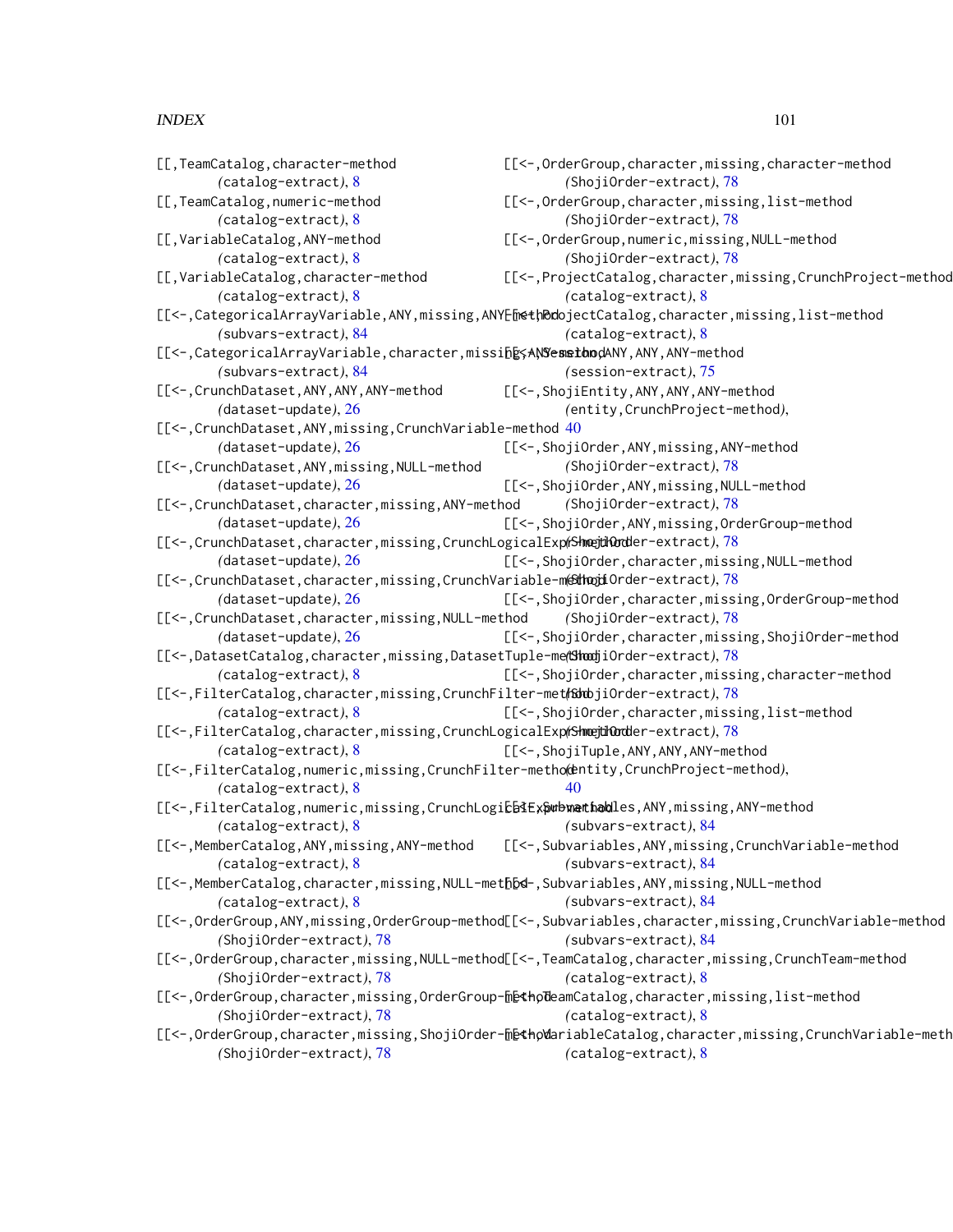| [[<-,VariableCatalog,character,missing,VariableTuple-mexthroadsions), 43 |                                                       |  |
|--------------------------------------------------------------------------|-------------------------------------------------------|--|
| $(catalog-extract), 8$                                                   | %in%, DatetimeVariable, Date-method                   |  |
| [[<-,VariableGroup,character,missing,CrunchDataset-me(theptessions), 43  |                                                       |  |
| (ShojiOrder-extract), 78                                                 | %in%, DatetimeVariable, POSIXt-method                 |  |
| [[<-,VariableOrder,character,missing,CrunchDataset-me(theorisons), 43    |                                                       |  |
| (ShojiOrder-extract), 78                                                 | %in%, DatetimeVariable, character-method              |  |
| \$, CategoricalArrayVariable-method                                      | (expressions), 43                                     |  |
| (subvars-extract), 84                                                    | %in%, NumericVariable, numeric-method                 |  |
| \$, Category-method (category-extract), 14                               | (expressions), 43                                     |  |
| \$, CrunchDataset-method                                                 | %in%, TextVariable, character-method                  |  |
| (dataset-extract), 24                                                    | (expressions), 43                                     |  |
| \$, OrderGroup-method                                                    |                                                       |  |
| (ShojiOrder-extract), 78                                                 | addSubvariable, 4                                     |  |
| \$, Session-method (session-extract), 75                                 | addSubvariables (addSubvariable), 4                   |  |
| \$, ShojiCatalog-method                                                  | addVariables, 5                                       |  |
| (catalog-extract), 8                                                     | alias, CrunchVariable-method (describe),              |  |
| \$, ShojiEntity-method                                                   | 33                                                    |  |
| (entity, CrunchProject-method),                                          | alias <- (describe), 33                               |  |
| 40                                                                       | alias<-, CrunchVariable-method                        |  |
| \$, ShojiOrder-method                                                    | (describe), 33                                        |  |
| (ShojiOrder-extract), 78                                                 | aliases (names, BatchCatalog-method), 64              |  |
| \$, ShojiTuple-method                                                    | aliases, Subvariables-method                          |  |
| (entity, CrunchProject-method),                                          | (names, BatchCatalog-method), 64                      |  |
| 40                                                                       | aliases, VariableCatalog-method                       |  |
| \$<-, CategoricalArrayVariable-method                                    | (names, BatchCatalog-method), 64                      |  |
| (subvars-extract), 84                                                    | aliases<- (names, BatchCatalog-method),               |  |
| \$ < - , Category-method (category-extract),                             | 64                                                    |  |
| 14                                                                       | aliases<-, Subvariables-method                        |  |
| \$<-, CrunchDataset-method                                               | (names, BatchCatalog-method), 64                      |  |
| (dataset-update), $26$                                                   | aliases<-, VariableCatalog-method                     |  |
| \$<-, OrderGroup-method                                                  | (names, BatchCatalog-method), 64                      |  |
| (ShojiOrder-extract), 78                                                 | allVariables (dataset-variables), 28                  |  |
| \$<-, Session-method (session-extract), 75                               | allVariables, CrunchDataset-method                    |  |
| \$<-, ShojiCatalog-method                                                | (dataset-variables), 28                               |  |
| (catalog-extract), 8                                                     | allVariables<- (dataset-variables), 28                |  |
| \$<-, ShojiEntity-method                                                 | allVariables<-, CrunchDataset, VariableCatalog-method |  |
| (entity, CrunchProject-method),                                          | (dataset-variables), 28                               |  |
| 40                                                                       | appendDataset, 5<br>archive                           |  |
| \$<-, ShojiOrder-method                                                  | (is.archived, DatasetCatalog-method),                 |  |
| (ShojiOrder-extract), 78                                                 | 53                                                    |  |
| \$<-, ShojiTuple-method                                                  | archive-and-publish                                   |  |
| (entity, CrunchProject-method),                                          | (is.archived, DatasetCatalog-method),                 |  |
| 40                                                                       | 53                                                    |  |
| %in%, CategoricalVariable, character-method                              | as.data.frame.CrunchDataFrame                         |  |
| (expressions), 43                                                        | (dataset-to-R), $26$                                  |  |
| %in%, CategoricalVariable, factor-method                                 | as.data.frame.CrunchDataset                           |  |
| (expressions), 43                                                        | (dataset-to-R), $26$                                  |  |
| %in%, CategoricalVariable, numeric-method                                | as.environment, CrunchDataset-method, 6               |  |
|                                                                          |                                                       |  |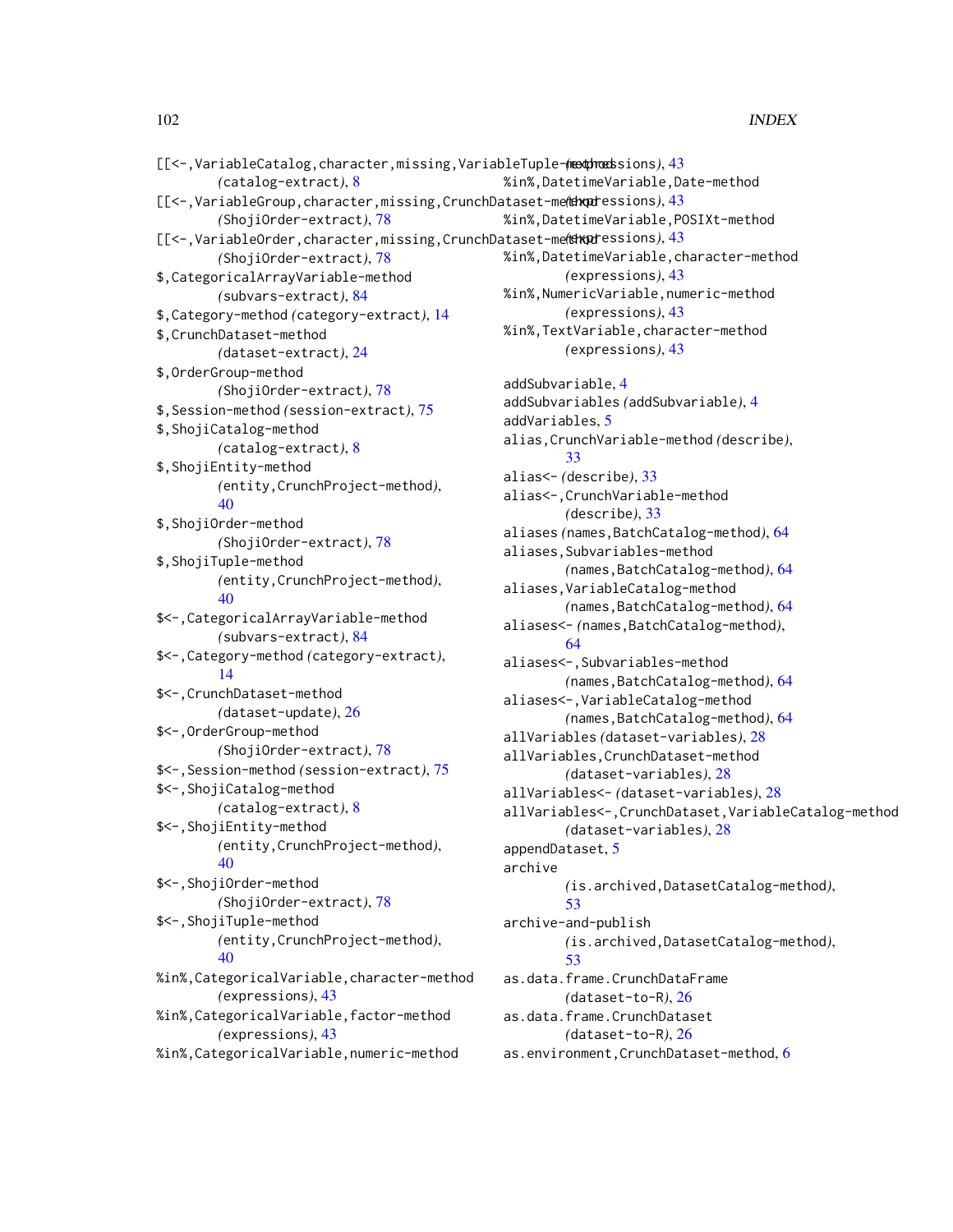as.vector,CrunchExpr-method, [6](#page-5-0) as.vector,CrunchVariable-method *(*as.vector,CrunchExpr-method*)*, [6](#page-5-0)

batches, [7](#page-6-0) bin *(*expressions*)*, [43](#page-42-0)

#### c, *[8](#page-7-0)*

c-categories, [8](#page-7-0) c.Categories *(*c-categories*)*, [8](#page-7-0) c.Category *(*c-categories*)*, [8](#page-7-0) catalog-extract, [8](#page-7-0) catalog-length, [12](#page-11-0) catalogToDataFrame, [12](#page-11-0) CategoricalArrayVariable *(*CrunchVariable-class*)*, [22](#page-21-0) CategoricalArrayVariable-class *(*CrunchVariable-class*)*, [22](#page-21-0) CategoricalVariable *(*CrunchVariable-class*)*, [22](#page-21-0) CategoricalVariable-class *(*CrunchVariable-class*)*, [22](#page-21-0) Categories, *[8](#page-7-0)*, *[35,](#page-34-0) [36](#page-35-0)*, *[66](#page-65-0)* Categories *(*Categories-class*)*, [13](#page-12-0) categories *(*var-categories*)*, [91](#page-90-0) categories,CategoricalArrayVariable-method *(*var-categories*)*, [91](#page-90-0) categories,CategoricalVariable-method *(*var-categories*)*, [91](#page-90-0) categories,CrunchVariable-method *(*var-categories*)*, [91](#page-90-0) categories,VariableEntity-method *(*var-categories*)*, [91](#page-90-0) Categories-class, [13](#page-12-0) categories<- *(*var-categories*)*, [91](#page-90-0) categories<-,CategoricalArrayVariable,ANY-met $\theta$ **a**eda.frame, <u>[12](#page-11-0)</u> *(*var-categories*)*, [91](#page-90-0) categories<-,CategoricalArrayVariable,Categordetasmethonher,[25](#page-24-0) *(*var-categories*)*, [91](#page-90-0) categories<-,CategoricalArrayVariable,charact**eatasetbod**pdate,[26](#page-25-0) *(*var-categories*)*, [91](#page-90-0) categories<-,CategoricalArrayVariable,numericDatashotGroup (DatasetOrder-class), [28](#page-27-0) *(*var-categories*)*, [91](#page-90-0) categories<-,CategoricalVariable,ANY-method *(*var-categories*)*, [91](#page-90-0) categories<-,CategoricalVariable,Categories-m@atasdetOrder-class,[28](#page-27-0) *(*var-categories*)*, [91](#page-90-0) category-extract, [14](#page-13-0) cleanseBatches, *[6](#page-5-0)*, [15](#page-14-0) combine, [15](#page-14-0) compareDatasets, [16](#page-15-0) consent, [17,](#page-16-0) *[31](#page-30-0)[–33](#page-32-0)* ContextManager, *[17](#page-16-0)*, [18,](#page-17-2) *[87](#page-86-1)*, *[98](#page-97-0)* contextManager, *[97](#page-96-1)* contextManager *(*ContextManager*)*, [18](#page-17-2) copy *(*copyVariable*)*, [18](#page-17-2) copyVariable, [18](#page-17-2) crDELETE *(*http-methods*)*, [51](#page-50-0) createDataset, *[66](#page-65-0)[–68](#page-67-0)* crGET *(*http-methods*)*, [51](#page-50-0) crPATCH *(*http-methods*)*, [51](#page-50-0) crPOST *(*http-methods*)*, [51](#page-50-0) crPUT *(*http-methods*)*, [51](#page-50-0) crtabs, [19](#page-18-0) crunch, [20](#page-19-0) crunch-package *(*crunch*)*, [20](#page-19-0) crunch-uni, [20](#page-19-0) crunchAPI, *[51](#page-50-0)* crunchBox, [21,](#page-20-0) *[39,](#page-38-0) [40](#page-39-0)*, *[70](#page-69-0)* CrunchDataset, *[68](#page-67-0)* CrunchDataset *(*CrunchDataset-class*)*, [22](#page-21-0) CrunchDataset-class, [22](#page-21-0) CrunchVariable-class, [22](#page-21-0) cube-computing, [22](#page-21-0) cube-methods, [23](#page-22-0) dataset-extract, [24](#page-23-0) dataset-to-R, [26](#page-25-0) dataset-variables, [28](#page-27-0) DatasetGroup-class *(*DatasetOrder-class*)*, [28](#page-27-0) DatasetOrder *(*DatasetOrder-class*)*, [28](#page-27-0) datasets, [29](#page-28-0)

categories<-,CategoricalVariable,character-method

categories<-,CategoricalVariable,numeric-method

*(*var-categories*)*, [91](#page-90-0)

*(*var-categories*)*, [91](#page-90-0) categories<-,CrunchVariable,ANY-method *(*var-categories*)*, [91](#page-90-0) Category *(*Categories-class*)*, [13](#page-12-0) Category-class *(*Categories-class*)*, [13](#page-12-0)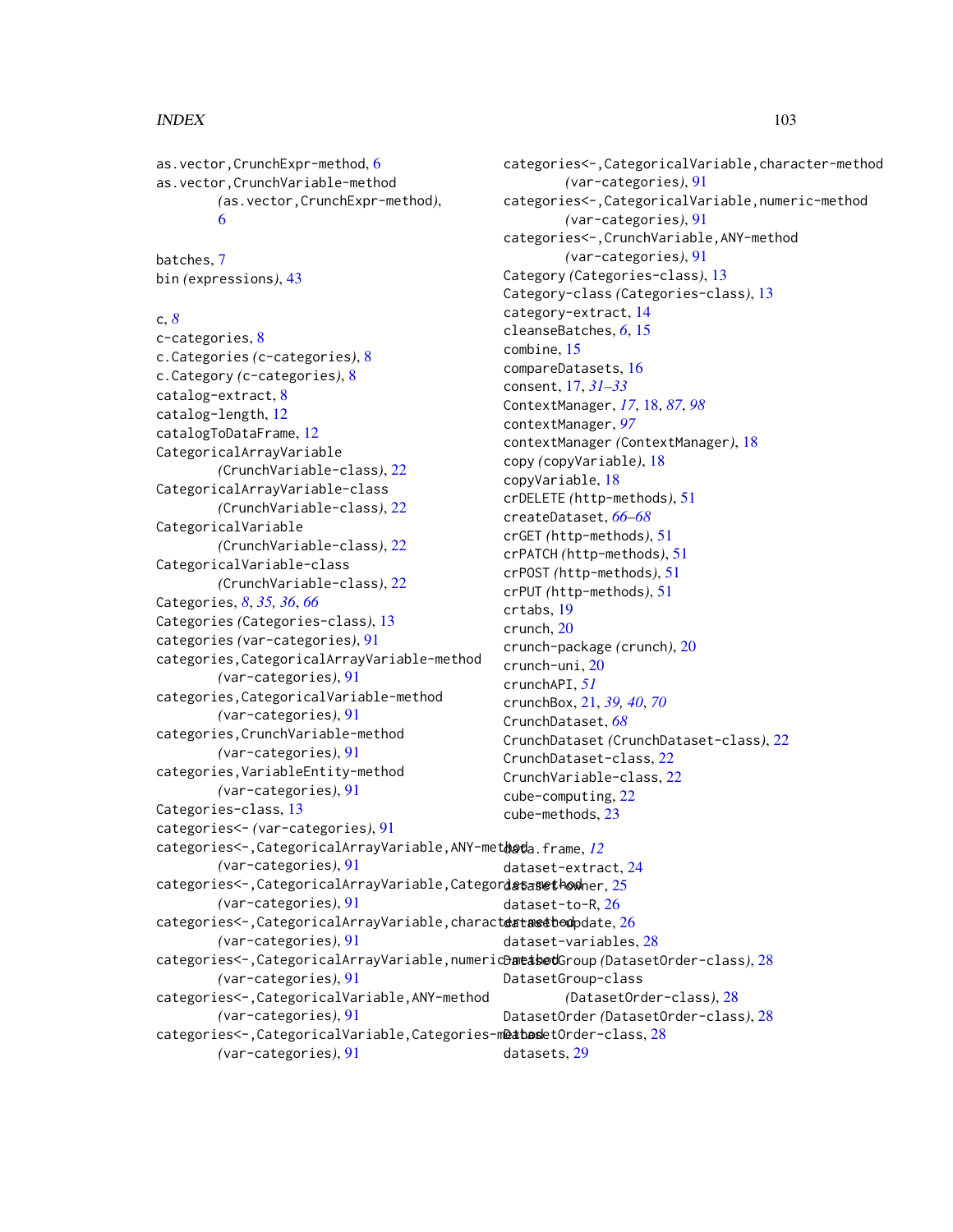datasets<- *(*datasets*)*, [29](#page-28-0) DatetimeVariable *(*CrunchVariable-class*)*, [22](#page-21-0) DatetimeVariable-class *(*CrunchVariable-class*)*, [22](#page-21-0) dedupeOrder, [30](#page-29-0) delete, [30,](#page-29-0) *[32](#page-31-1)*, *[42](#page-41-0)* delete,ANY-method *(*delete*)*, [30](#page-29-0) delete,CrunchDataset-method *(*delete*)*, [30](#page-29-0) delete,CrunchProject-method *(*delete*)*, [30](#page-29-0) delete,CrunchTeam-method *(*delete*)*, [30](#page-29-0) delete,CrunchVariable-method *(*delete*)*, [30](#page-29-0) delete,DatasetTuple-method *(*entity,CrunchProject-method*)*, [40](#page-39-0) delete,ShojiObject-method *(*delete*)*, [30](#page-29-0) delete,ShojiTuple-method *(*entity,CrunchProject-method*)*,  $40$ delete,VariableTuple-method *(*delete*)*, [30](#page-29-0) deleteDataset, *[31](#page-30-0)*, [31](#page-30-0) deleteSubvariable, *[84](#page-83-1)* deleteSubvariable *(*deleteSubvariables*)*, [32](#page-31-1) deleteSubvariables, [32](#page-31-1) deleteVariable *(*deleteVariables*)*, [33](#page-32-0) deleteVariables, [33](#page-32-0) deriveArray *(*makeArray*)*, [60](#page-59-0) describe, [33](#page-32-0) describe-catalog *(*names,BatchCatalog-method*)*, [64](#page-63-1) describe-category, [35](#page-34-0) description *(*describe*)*, [33](#page-32-0) description,CrunchDataset-method *(*describe*)*, [33](#page-32-0) description,CrunchVariable-method *(*describe*)*, [33](#page-32-0) description<- *(*describe*)*, [33](#page-32-0) description<-,CrunchDataset-method *(*describe*)*, [33](#page-32-0) description<-,CrunchVariable-method *(*describe*)*, [33](#page-32-0) descriptions *(*names,BatchCatalog-method*)*, [64](#page-63-1) descriptions,VariableCatalog-method *(*names,BatchCatalog-method*)*, [64](#page-63-1) descriptions,VersionCatalog-method

*(*names,BatchCatalog-method*)*, [64](#page-63-1) descriptions<- *(*names,BatchCatalog-method*)*, [64](#page-63-1) descriptions<-,VariableCatalog-method *(*names,BatchCatalog-method*)*, [64](#page-63-1) dichotomize, *[36](#page-35-0)*, [36](#page-35-0) dichotomize,CategoricalArrayVariable,ANY-method *(*dichotomize*)*, [36](#page-35-0) dichotomize,CategoricalVariable,ANY-method *(*dichotomize*)*, [36](#page-35-0) dichotomize,Categories,character-method *(*dichotomize*)*, [36](#page-35-0) dichotomize,Categories,logical-method *(*dichotomize*)*, [36](#page-35-0) dichotomize,Categories,numeric-method *(*dichotomize*)*, [36](#page-35-0) dim, *[38](#page-37-0)* dim,CrunchDataset-method *(*dim-dataset*)*, [37](#page-36-0) dim,CubeDims-method *(*cube-methods*)*, [23](#page-22-0) dim-dataset, [37](#page-36-0) dimnames,CubeDims-method *(*cube-methods*)*, [23](#page-22-0) dropRows, [38](#page-37-0) duplicated, *[30](#page-29-0)*, *[39](#page-38-0)*, [39](#page-38-0) duplicated,CrunchExpr-method *(*duplicated*)*, [39](#page-38-0) duplicated,CrunchVariable-method *(*duplicated*)*, [39](#page-38-0) duplicates, *[30](#page-29-0)* duplicates *(*ShojiOrder-slots*)*, [81](#page-80-0) duplicates,OrderGroup-method *(*ShojiOrder-slots*)*, [81](#page-80-0) duplicates,ShojiOrder-method *(*ShojiOrder-slots*)*, [81](#page-80-0) duplicates,VariableCatalog-method *(*ShojiOrder-slots*)*, [81](#page-80-0) duplicates<- *(*ShojiOrder-slots*)*, [81](#page-80-0) duplicates<-,OrderGroup,logical-method *(*ShojiOrder-slots*)*, [81](#page-80-0) duplicates<-,ShojiOrder,logical-method *(*ShojiOrder-slots*)*, [81](#page-80-0) duplicates<-,VariableCatalog,logical-method *(*ShojiOrder-slots*)*, [81](#page-80-0) emails *(*names,BatchCatalog-method*)*, [64](#page-63-1) emails,ShojiCatalog-method *(*names,BatchCatalog-method*)*, [64](#page-63-1) embedCrunchBox, [39](#page-38-0)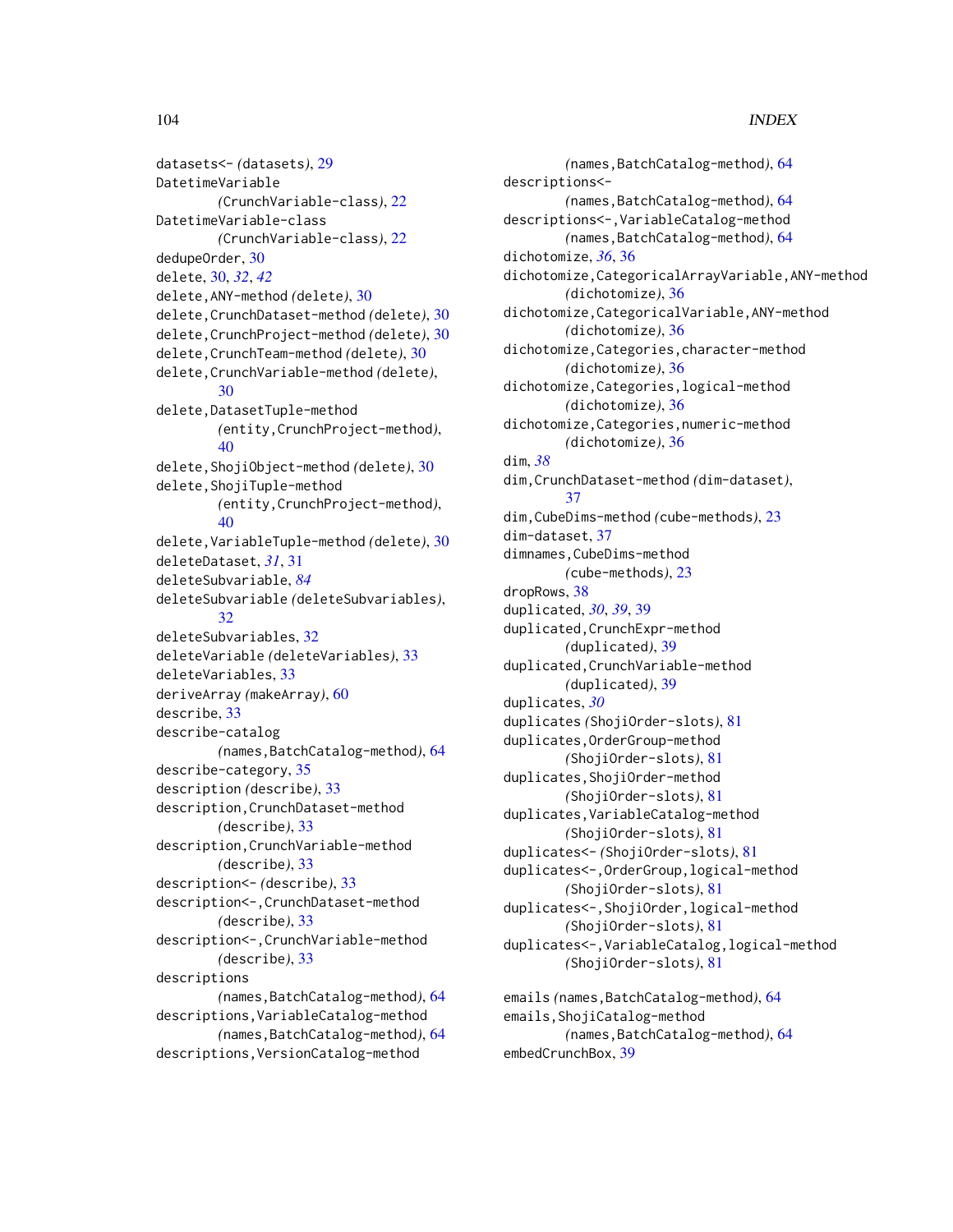endDate *(*describe*)*, [33](#page-32-0) endDate,CrunchDataset-method *(*describe*)*, [33](#page-32-0) endDate<- *(*describe*)*, [33](#page-32-0) endDate<-,CrunchDataset-method *(*describe*)*, [33](#page-32-0) entities *(*ShojiOrder-slots*)*, [81](#page-80-0) entities,list-method *(*ShojiOrder-slots*)*, [81](#page-80-0) entities,OrderGroup-method *(*ShojiOrder-slots*)*, [81](#page-80-0) entities,ShojiOrder-method *(*ShojiOrder-slots*)*, [81](#page-80-0) entities<- *(*ShojiOrder-slots*)*, [81](#page-80-0) entities<-,OrderGroup-method *(*ShojiOrder-slots*)*, [81](#page-80-0) entities<-,ShojiOrder-method *(*ShojiOrder-slots*)*, [81](#page-80-0) entity *(*entity,CrunchProject-method*)*, [40](#page-39-0) entity,CrunchProject-method, [40](#page-39-0) entity,CrunchVariable-method *(*entity,CrunchProject-method*)*, [40](#page-39-0) entity,DatasetTuple-method *(*entity,CrunchProject-method*)*, [40](#page-39-0) entity,VariableTuple-method *(*entity,CrunchProject-method*)*,  $40$ exclusion, *[38](#page-37-0)*, [42](#page-41-0) exclusion<- *(*exclusion*)*, [42](#page-41-0) exportDataset, [43](#page-42-0) expressions, [43](#page-42-0) extendDataset *(*joinDatasets*)*, [56](#page-55-0) filter-catalog, [45](#page-44-0) filter-methods, [46](#page-45-0) filters *(*filter-catalog*)*, [45](#page-44-0) filters,CrunchDataset-method *(*filter-catalog*)*, [45](#page-44-0) filters<- *(*filter-catalog*)*, [45](#page-44-0) filters<-,CrunchDataset-method *(*filter-catalog*)*, [45](#page-44-0) flattenOrder, [46](#page-45-0)

hide, *[30,](#page-29-0) [31](#page-30-0)*, *[33](#page-32-0)*, [50,](#page-49-0) *[51](#page-50-0)* hide,CrunchVariable-method *(*hide*)*, [50](#page-49-0) hide,VariableCatalog-method *(*hide*)*, [50](#page-49-0) hideVariables, [50](#page-49-0) http-methods, [51](#page-50-0) icon *(*project-icon*)*, [71](#page-70-0) icon<- *(*project-icon*)*, [71](#page-70-0) id *(*describe-category*)*, [35](#page-34-0) id,Category-method *(*describe-category*)*, [35](#page-34-0) id,CrunchDataset-method *(*describe*)*, [33](#page-32-0) ids *(*Categories-class*)*, [13](#page-12-0) ids,Categories-method *(*Categories-class*)*, [13](#page-12-0) ids,VariableCatalog-method *(*names,BatchCatalog-method*)*, [64](#page-63-1) ids<- *(*Categories-class*)*, [13](#page-12-0) ids<-,Categories-method *(*Categories-class*)*, [13](#page-12-0) index, [52](#page-51-0) index,ShojiCatalog-method *(*index*)*, [52](#page-51-0) index<- *(*index*)*, [52](#page-51-0) index<-,ShojiCatalog-method *(*index*)*, [52](#page-51-0) is-na-categories, [52](#page-51-0) is.archived *(*is.archived,DatasetCatalog-method*)*, [53](#page-52-0) is.archived,CrunchDataset-method *(*is.archived,DatasetCatalog-method*)*, [53](#page-52-0) is.archived,DatasetCatalog-method, [53](#page-52-0) is.archived<- *(*is.archived,DatasetCatalog-method*)*, [53](#page-52-0) is.archived<-,CrunchDataset,logical-method *(*is.archived,DatasetCatalog-method*)*, [53](#page-52-0) is.archived<-,DatasetCatalog,logical-method *(*is.archived,DatasetCatalog-method*)*, [53](#page-52-0) is.Array *(*is.dataset*)*, [54](#page-53-0)

grouped, [49,](#page-48-1) *[82](#page-81-0)*

hiddenVariables, [49](#page-48-1)

hiddenVariables<- *(*hideVariables*)*, [50](#page-49-0)

getAccountUserCatalog, [48](#page-47-0) getTeams, [48,](#page-47-0) *[62](#page-61-0)*

flipArrays, [47](#page-46-0) forkDataset, [47](#page-46-0)

is.CA *(*is.dataset*)*, [54](#page-53-0)

is.Categorical *(*is.dataset*)*, [54](#page-53-0)

is.CategoricalArray *(*is.dataset*)*, [54](#page-53-0)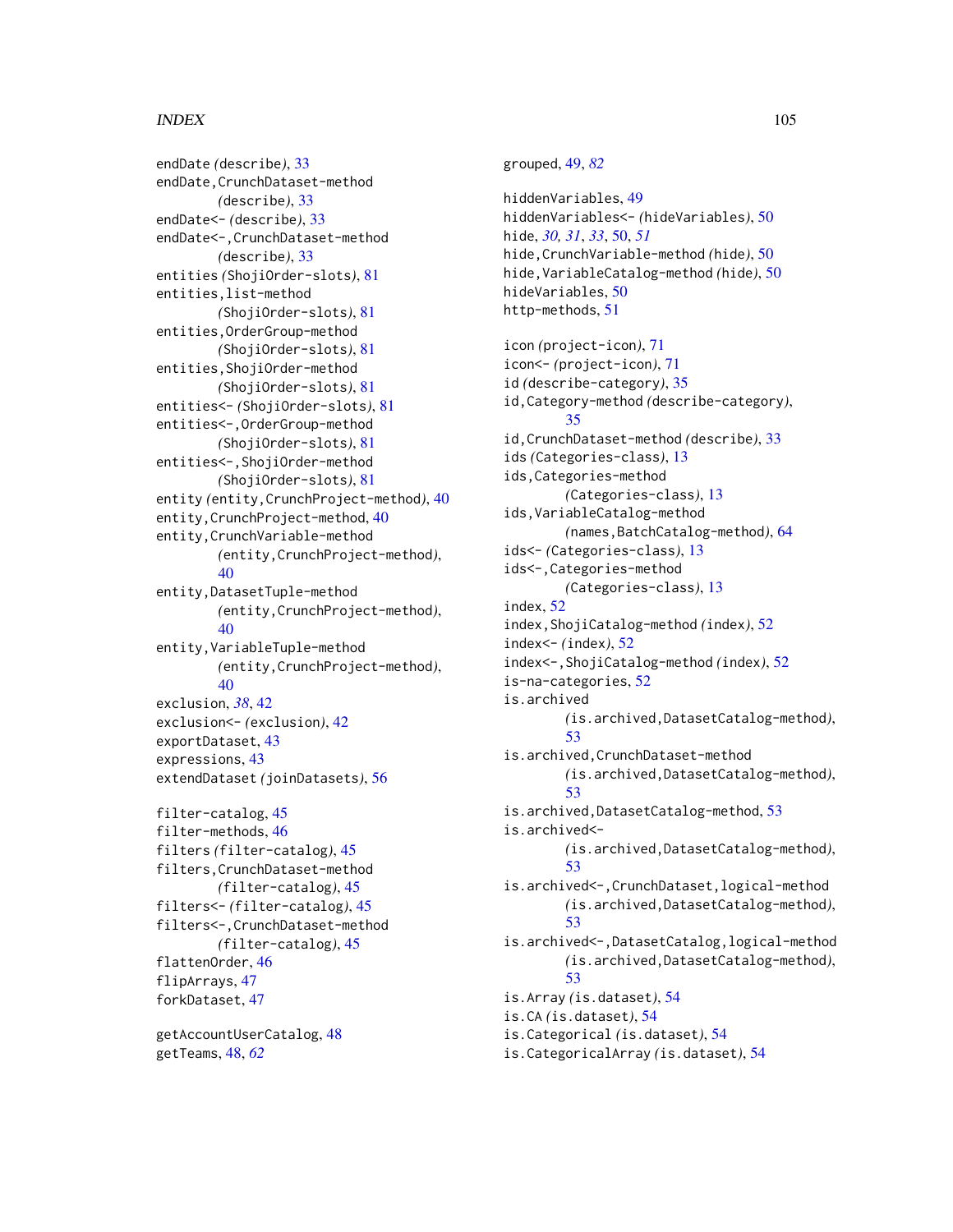is.dataset, [54](#page-53-0) is.Datetime *(*is.dataset*)*, [54](#page-53-0) is.dichotomized *(*dichotomize*)*, [36](#page-35-0) is.dichotomized,Categories-method *(*dichotomize*)*, [36](#page-35-0) is.draft *(*is.archived,DatasetCatalog-method*)*, [53](#page-52-0) is.draft,CrunchDataset-method *(*is.archived,DatasetCatalog-method*)*, [53](#page-52-0) is.draft,DatasetCatalog-method *(*is.archived,DatasetCatalog-method*)*, [53](#page-52-0) is.draft<- *(*is.archived,DatasetCatalog-method*)*, [53](#page-52-0) is.draft<-,CrunchDataset,logical-method *(*is.archived,DatasetCatalog-method*)*, [53](#page-52-0) is.draft<-,DatasetCatalog,logical-method *(*is.archived,DatasetCatalog-method*)*, [53](#page-52-0) is.editor, [55](#page-54-0) is.editor,MemberCatalog-method *(*is.editor*)*, [55](#page-54-0) is.editor,PermissionCatalog-method *(*is.editor*)*, [55](#page-54-0) is.editor,PermissionTuple-method *(*is.editor*)*, [55](#page-54-0) is.editor<- *(*is.editor*)*, [55](#page-54-0) is.editor<-,MemberCatalog,logical-method *(*is.editor*)*, [55](#page-54-0) is.MR *(*is.dataset*)*, [54](#page-53-0) is.Multiple *(*is.dataset*)*, [54](#page-53-0) is.MultipleResponse *(*is.dataset*)*, [54](#page-53-0) is.na,Categories-method *(*is-na-categories*)*, [52](#page-51-0) is.na,Category-method *(*is-na-categories*)*, [52](#page-51-0) is.na,CrunchVariable-method *(*expressions*)*, [43](#page-42-0) is.na,CubeDims-method *(*cube-methods*)*, [23](#page-22-0) is.na<-,Categories,character-method *(*is-na-categories*)*, [52](#page-51-0) is.na<-,Categories,logical-method *(*is-na-categories*)*, [52](#page-51-0) is.na<-,Category,logical-method

*(*is-na-categories*)*, [52](#page-51-0) is.na<-,CrunchVariable,ANY-method *(*variable-update*)*, [92](#page-91-0) is.Numeric *(*is.dataset*)*, [54](#page-53-0) is.public *(*filter-methods*)*, [46](#page-45-0) is.public,CrunchFilter-method *(*filter-methods*)*, [46](#page-45-0) is.public<- *(*filter-methods*)*, [46](#page-45-0) is.public<-,CrunchFilter-method *(*filter-methods*)*, [46](#page-45-0) is.published *(*is.archived,DatasetCatalog-method*)*, [53](#page-52-0) is.published,CrunchDataset-method *(*is.archived,DatasetCatalog-method*)*, [53](#page-52-0) is.published,DatasetCatalog-method *(*is.archived,DatasetCatalog-method*)*, [53](#page-52-0) is.published<- *(*is.archived,DatasetCatalog-method*)*, [53](#page-52-0) is.published<-,CrunchDataset,logical-method *(*is.archived,DatasetCatalog-method*)*, [53](#page-52-0) is.published<-,DatasetCatalog,logical-method *(*is.archived,DatasetCatalog-method*)*, [53](#page-52-0) is.selected *(*describe-category*)*, [35](#page-34-0) is.selected,Category-method *(*describe-category*)*, [35](#page-34-0) is.shoji *(*is.dataset*)*, [54](#page-53-0) is.Text *(*is.dataset*)*, [54](#page-53-0) is.variable *(*is.dataset*)*, [54](#page-53-0) joinDatasets, [56](#page-55-0) jsonprep *(*tojson-crunch*)*, [87](#page-86-1)

```
jsonprep,ANY-method (tojson-crunch), 87
jsonprep,Categories-method
        (tojson-crunch), 87
jsonprep,list-method (tojson-crunch), 87
jsonprep,OrderGroup-method
        (tojson-crunch), 87
jsonprep,ShojiOrder-method
        (tojson-crunch), 87
```
length,OrderGroup-method *(*ShojiOrder-length*)*, [80](#page-79-0)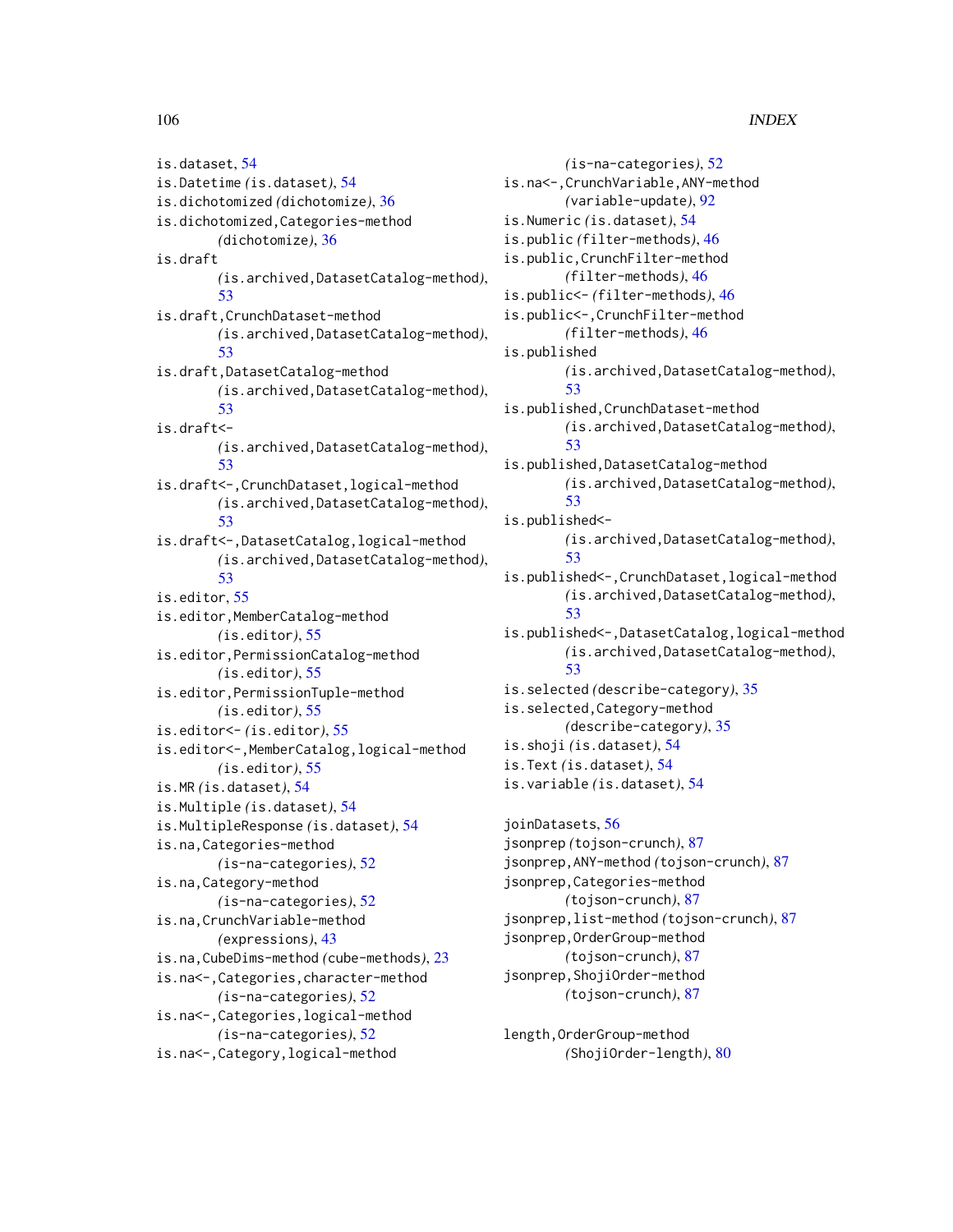length,ShojiCatalog-method *(*catalog-length*)*, [12](#page-11-0) length,ShojiOrder-method *(*ShojiOrder-length*)*, [80](#page-79-0) listDatasets, *[31](#page-30-0)*, [57](#page-56-0) lm, *[26](#page-25-0)* loadDataset, *[57](#page-56-0)*, [58](#page-57-0) locateEntity, [58](#page-57-0) lock, [59](#page-58-0) login, [59](#page-58-0) logout, [60](#page-59-0) makeArray, [60](#page-59-0) makeMR *(*makeArray*)*, [60](#page-59-0) margin.table, *[22,](#page-21-0) [23](#page-22-0)* margin.table *(*cube-computing*)*, [22](#page-21-0) margin.table,CrunchCube-method *(*cube-computing*)*, [22](#page-21-0) match, *[45](#page-44-0)* max, *[21](#page-20-0)* max *(*crunch-uni*)*, [20](#page-19-0) max,CrunchVariable-method *(*crunch-uni*)*, [20](#page-19-0) max,DatetimeVariable-method *(*crunch-uni*)*, [20](#page-19-0) max,NumericVariable-method *(*crunch-uni*)*, [20](#page-19-0) me, [61](#page-60-0) mean, *[21](#page-20-0)* mean *(*crunch-uni*)*, [20](#page-19-0) mean,CrunchVariable-method *(*crunch-uni*)*, [20](#page-19-0) mean,NumericVariable-method *(*crunch-uni*)*, [20](#page-19-0) median, *[21](#page-20-0)* median *(*crunch-uni*)*, [20](#page-19-0) median,CrunchVariable-method *(*crunch-uni*)*, [20](#page-19-0) median,NumericVariable-method *(*crunch-uni*)*, [20](#page-19-0) members *(*members<-,CrunchTeam,MemberCatalog-method*)*, [33](#page-32-0) [61](#page-60-0) members,CrunchProject-method [61](#page-60-0) members,CrunchTeam-method *(*members<-,CrunchTeam,MemberCatalog-method*)*,

[61](#page-60-0)

members<- *(*members<-,CrunchTeam,MemberCatalog-method*)*, [61](#page-60-0) members<-,CrunchProject,character-method *(*members<-,CrunchTeam,MemberCatalog-method*)*, [61](#page-60-0) members<-,CrunchProject,MemberCatalog-method *(*members<-,CrunchTeam,MemberCatalog-method*)*, [61](#page-60-0) members<-,CrunchTeam,character-method *(*members<-,CrunchTeam,MemberCatalog-method*)*, [61](#page-60-0) members<-,CrunchTeam,MemberCatalog-method, [61](#page-60-0) merge, *[56](#page-55-0)* merge.CrunchDataset *(*joinDatasets*)*, [56](#page-55-0) mergeFork, [62](#page-61-0) min, *[21](#page-20-0)* min *(*crunch-uni*)*, [20](#page-19-0) min,CrunchVariable-method *(*crunch-uni*)*, [20](#page-19-0) min,DatetimeVariable-method *(*crunch-uni*)*, [20](#page-19-0) min,NumericVariable-method *(*crunch-uni*)*, [20](#page-19-0) moveToGroup, [63](#page-62-0) moveToGroup<- *(*moveToGroup*)*, [63](#page-62-0) MultipleResponseVariable *(*CrunchVariable-class*)*, [22](#page-21-0) MultipleResponseVariable-class *(*CrunchVariable-class*)*, [22](#page-21-0) na-omit-categories, [64](#page-63-1) na.omit,Categories-method *(*na-omit-categories*)*, [64](#page-63-1)

*(*members<-,CrunchTeam,MemberCatalog-method*)*, name,ShojiObject-method *(*describe*)*, [33](#page-32-0) name *(*describe*)*, [33](#page-32-0) name,Category-method *(*describe-category*)*, [35](#page-34-0) name,CrunchDataset-method *(*describe*)*, [33](#page-32-0) name,CrunchVariable-method *(*describe*)*, name,OrderGroup-method *(*ShojiOrder-slots*)*, [81](#page-80-0) name,ShojiTuple-method *(*entity,CrunchProject-method*)*, [40](#page-39-0) name<- *(*describe*)*, [33](#page-32-0)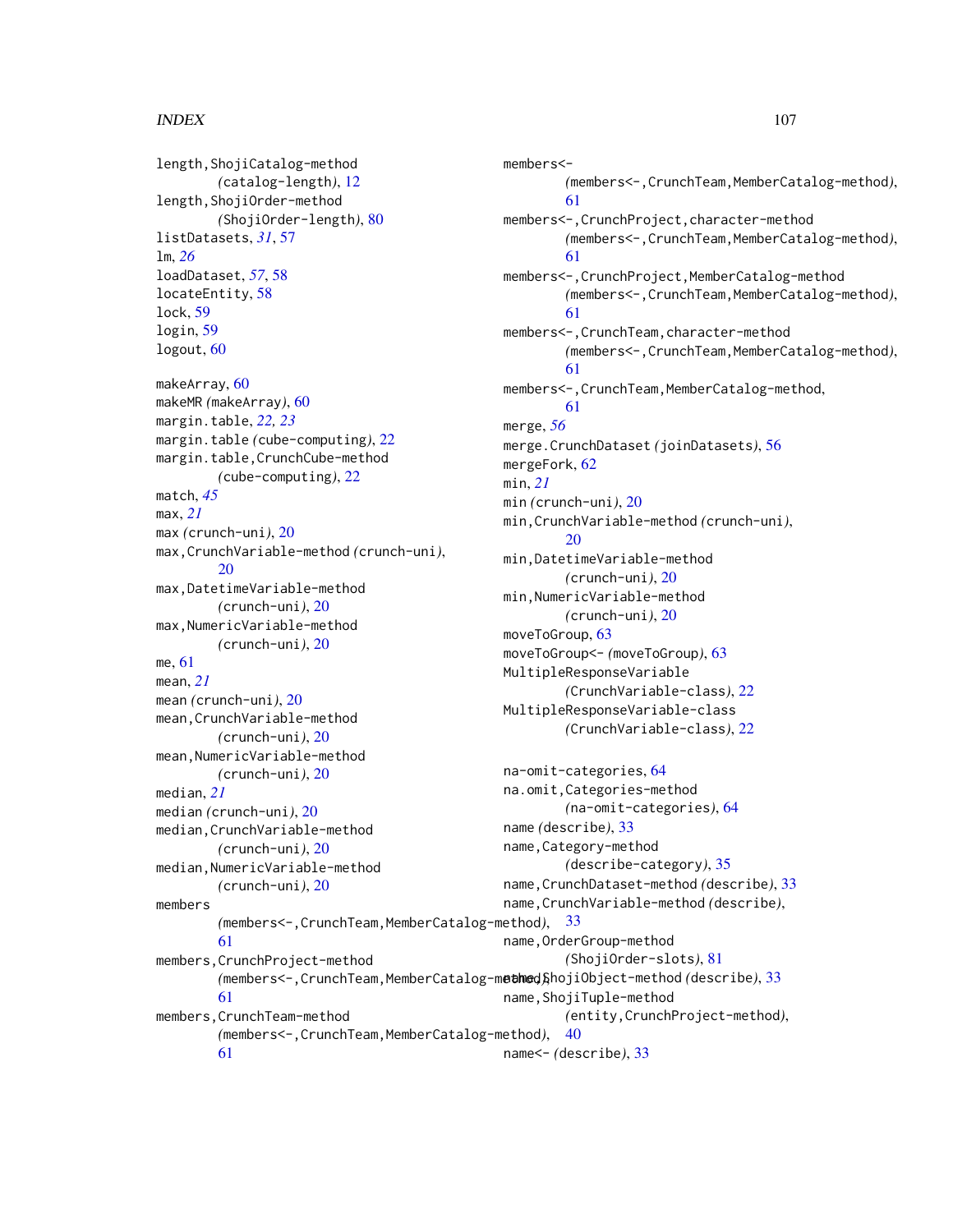name<-,Category-method *(*describe-category*)*, [35](#page-34-0) name<-,CrunchDataset-method *(*describe*)*, [33](#page-32-0) name<-,CrunchVariable-method *(*describe*)*, [33](#page-32-0) name<-,NULL-method *(*describe-category*)*, [35](#page-34-0) name<-,OrderGroup-method *(*ShojiOrder-slots*)*, [81](#page-80-0) name<-,ShojiTuple-method *(*entity,CrunchProject-method*)*, [40](#page-39-0) names, *[66](#page-65-0)* names,BatchCatalog-method, [64](#page-63-1) names,CategoricalArrayVariable-method *(*names,BatchCatalog-method*)*, [64](#page-63-1) names,Categories-method *(*Categories-class*)*, [13](#page-12-0) names,CrunchDataset-method *(*names,BatchCatalog-method*)*, [64](#page-63-1) names,OrderGroup-method *(*ShojiOrder-slots*)*, [81](#page-80-0) names,ShojiCatalog-method *(*names,BatchCatalog-method*)*, [64](#page-63-1) names,ShojiOrder-method *(*ShojiOrder-slots*)*, [81](#page-80-0) names,VersionCatalog-method *(*names,BatchCatalog-method*)*, [64](#page-63-1) names<-,Categories-method *(*Categories-class*)*, [13](#page-12-0) names<-,ShojiCatalog-method *(*names,BatchCatalog-method*)*, [64](#page-63-1) names<-,ShojiOrder-method *(*ShojiOrder-slots*)*, [81](#page-80-0) ncol,CrunchDataset-method *(*dim-dataset*)*, [37](#page-36-0) newDataset, [66,](#page-65-0) *[67,](#page-66-0) [68](#page-67-0)* newDatasetByColumn, *[67](#page-66-0)*, [67,](#page-66-0) *[68](#page-67-0)* newDatasetByCSV, *[67](#page-66-0)*, [67](#page-66-0) newDatasetFromFile, [68](#page-67-0) notes *(*describe*)*, [33](#page-32-0) notes,CrunchDataset-method *(*describe*)*, [33](#page-32-0) notes,CrunchVariable-method *(*describe*)*, [33](#page-32-0) notes,VariableCatalog-method *(*names,BatchCatalog-method*)*, [64](#page-63-1)

notes<- *(*describe*)*, [33](#page-32-0) notes<-,CrunchDataset-method *(*describe*)*, [33](#page-32-0) notes<-,CrunchVariable-method *(*describe*)*, [33](#page-32-0) notes<-,VariableCatalog-method *(*names,BatchCatalog-method*)*, [64](#page-63-1) NumericVariable *(*CrunchVariable-class*)*,  $22$ NumericVariable-class *(*CrunchVariable-class*)*, [22](#page-21-0) ordering, [68](#page-67-0) ordering,CrunchDataset-method *(*ordering*)*, [68](#page-67-0) ordering,DatasetCatalog-method *(*ordering*)*, [68](#page-67-0) ordering,VariableCatalog-method *(*ordering*)*, [68](#page-67-0) ordering<- *(*ordering*)*, [68](#page-67-0) ordering<-,CrunchDataset-method *(*ordering*)*, [68](#page-67-0) ordering<-,DatasetCatalog-method *(*ordering*)*, [68](#page-67-0) ordering<-,VariableCatalog-method *(*ordering*)*, [68](#page-67-0) owner *(*dataset-owner*)*, [25](#page-24-0) owner,CrunchDataset-method *(*dataset-owner*)*, [25](#page-24-0) owner<- *(*dataset-owner*)*, [25](#page-24-0) owner<-,CrunchDataset-method *(*dataset-owner*)*, [25](#page-24-0) ownerNames *(*owners*)*, [69](#page-68-0) owners, [69](#page-68-0)

permissions, [70](#page-69-0) permissions,CrunchDataset-method *(*permissions*)*, [70](#page-69-0) preCrunchBoxCheck, *[22](#page-21-0)*, [70](#page-69-0) project-icon, [71](#page-70-0) projects, [71](#page-70-0) prop.table, *[22,](#page-21-0) [23](#page-22-0)* prop.table *(*cube-computing*)*, [22](#page-21-0) prop.table,CrunchCube-method *(*cube-computing*)*, [22](#page-21-0) publish *(*is.archived,DatasetCatalog-method*)*, [53](#page-52-0)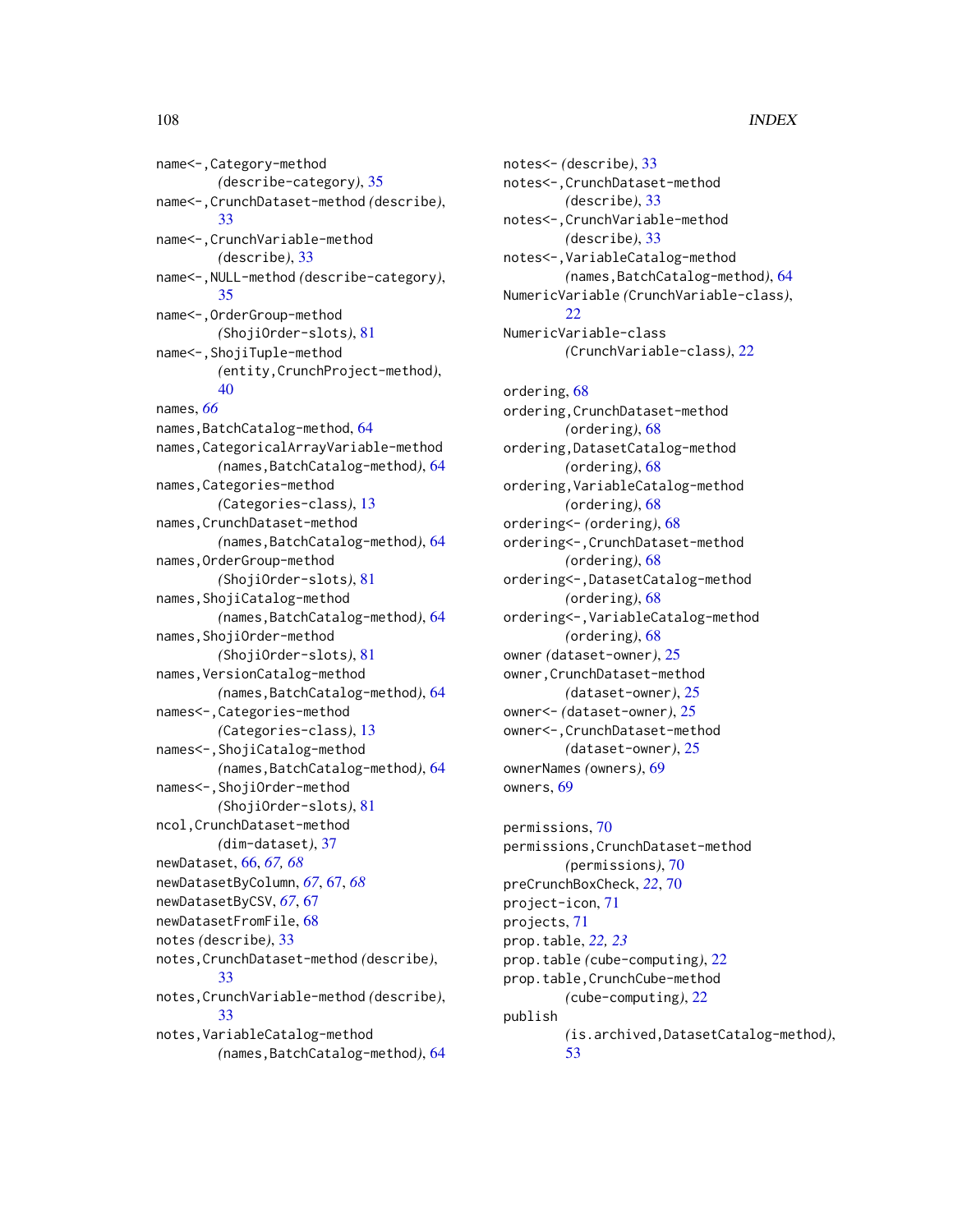## INDEX 109

refresh, [72,](#page-71-0) *[90](#page-89-0)* refresh,CrunchDataset-method *(*refresh*)*, [72](#page-71-0) refresh,CrunchVariable-method *(*refresh*)*, [72](#page-71-0) refresh,ShojiObject-method *(*refresh*)*, [72](#page-71-0) refresh,ShojiTuple-method *(*entity,CrunchProject-method*)*, [40](#page-39-0) removeEmptyGroups, [72](#page-71-0) restoreVersion, [73,](#page-72-0) *[74](#page-73-0)*, *[96](#page-95-0)* rollup *(*expressions*)*, [43](#page-42-0) round, *[23](#page-22-0)* round,CrunchCube-method *(*cube-computing*)*, [22](#page-21-0) saveVersion, *[73](#page-72-0)*, [74,](#page-73-0) *[96](#page-95-0)* sd, *[21](#page-20-0)* sd *(*crunch-uni*)*, [20](#page-19-0) sd,CrunchVariable-method *(*crunch-uni*)*, [20](#page-19-0) sd,NumericVariable-method *(*crunch-uni*)*, [20](#page-19-0) self, [74](#page-73-0) self,CrunchVariable-method *(*self*)*, [74](#page-73-0) self,ShojiObject-method *(*self*)*, [74](#page-73-0) self,ShojiTuple-method *(*entity,CrunchProject-method*)*, [40](#page-39-0) session, [75,](#page-74-0) *[76](#page-75-0)* session-extract, [75](#page-74-0) settings, [76](#page-75-0) settings<- *(*settings*)*, [76](#page-75-0) share, [77,](#page-76-0) *[90](#page-89-0)* ShojiObject *(*ShojiObject-class*)*, [77](#page-76-0) ShojiObject-class, [77](#page-76-0) ShojiOrder-extract, [78](#page-77-0) ShojiOrder-length, [80](#page-79-0) ShojiOrder-slots, [81](#page-80-0) show, *[83](#page-82-0)* show,Categories-method *(*show-crunch*)*, [82](#page-81-0) show,Category-method *(*show-crunch*)*, [82](#page-81-0) show,CrunchCube-method *(*show-crunch*)*, [82](#page-81-0) show,CrunchExpr-method *(*show-crunch*)*, [82](#page-81-0) show,CrunchLogicalExpr-method *(*show-crunch*)*, [82](#page-81-0) show,CrunchVariable-method *(*show-crunch*)*, [82](#page-81-0) show,OrderGroup-method *(*show-crunch*)*, [82](#page-81-0) show,ShojiObject-method *(*show-crunch*)*, [82](#page-81-0) show-crunch, [82](#page-81-0) startDate *(*describe*)*, [33](#page-32-0) startDate,CrunchDataset-method *(*describe*)*, [33](#page-32-0) startDate<- *(*describe*)*, [33](#page-32-0) startDate<-,CrunchDataset-method *(*describe*)*, [33](#page-32-0) subset,CrunchDataset-method *(*dataset-extract*)*, [24](#page-23-0) Subvariables, *[64](#page-63-0)*, *[66](#page-65-0)* Subvariables *(*Subvariables-class*)*, [83](#page-82-0) subvariables *(*Subvariables-class*)*, [83](#page-82-0) subvariables,CategoricalArrayVariable-method *(*Subvariables-class*)*, [83](#page-82-0) subvariables,VariableTuple-method *(*Subvariables-class*)*, [83](#page-82-0) Subvariables-class, [83](#page-82-0) subvariables<- *(*Subvariables-class*)*, [83](#page-82-0) subvariables<-,CategoricalArrayVariable,ANY-method *(*Subvariables-class*)*, [83](#page-82-0) subvariables<-,CategoricalArrayVariable,Subvariables-metho *(*Subvariables-class*)*, [83](#page-82-0) subvars-extract, [84](#page-83-0)

table, *[19](#page-18-0)*, *[86](#page-85-0)*, [86](#page-85-0) teams, *[48](#page-47-0)* teams *(*members<-,CrunchTeam,MemberCatalog-method*)*, [61](#page-60-0) temp.option *(*temp.options*)*, [87](#page-86-0) temp.options, [87](#page-86-0) TextVariable *(*CrunchVariable-class*)*, [22](#page-21-0) TextVariable-class *(*CrunchVariable-class*)*, [22](#page-21-0) timestamps *(*names,BatchCatalog-method*)*, [64](#page-63-0) timestamps,VersionCatalog-method *(*names,BatchCatalog-method*)*, [64](#page-63-0) toJSON, *[87,](#page-86-0) [88](#page-87-0)* toJSON *(*tojson-crunch*)*, [87](#page-86-0) tojson-crunch, [87](#page-86-0) toVariable, [88,](#page-87-0) *[94](#page-93-0)* toVariable,character-method *(*toVariable*)*, [88](#page-87-0) toVariable,CrunchExpr-method *(*toVariable*)*, [88](#page-87-0) toVariable,Date-method *(*toVariable*)*, [88](#page-87-0)